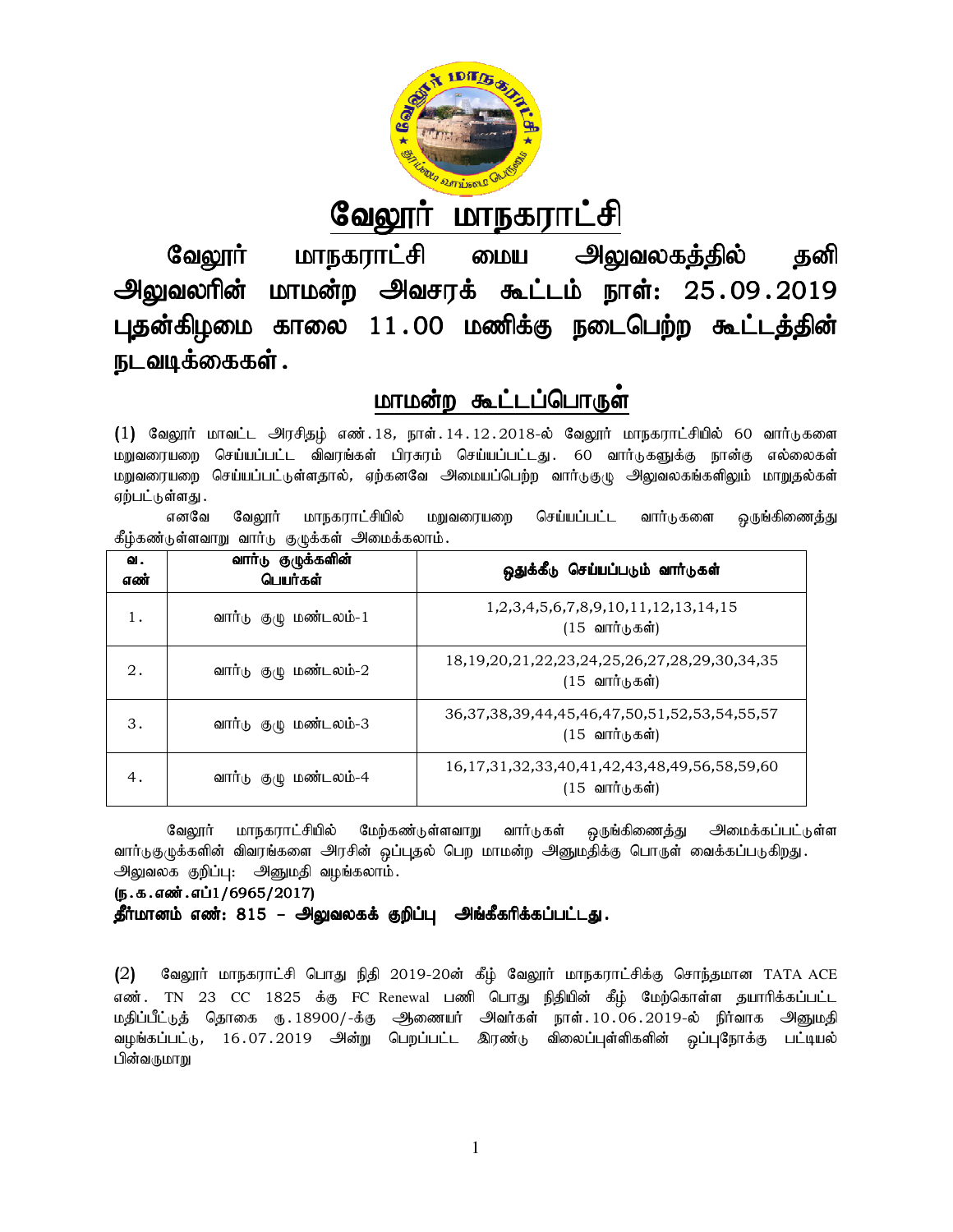| வ . எண் | ஓப்பந்ததாரரின் பெயர்                                 | கொகை           | சதவிகிதம்                                    |
|---------|------------------------------------------------------|----------------|----------------------------------------------|
|         | M/s Ravi Metal works.                                |                |                                              |
|         | நிறுவனம். வேலூர்                                     | (B.18900.00)   | மதிப்பீட்டுத் தொகை விகிதம் (0.00) (L1)       |
| റ       | M/s Murugammal Auto<br>Carriage, நிறுவனம்,<br>வேலூர் | $($ 5.19210.00 | மதிப்பீட்டுத் தொகையைவிட 1.64% அதிகம்<br>(L2) |

M/s Ravi Metal works, நிறுவனம், வேலூர் (L1) ஒப்பந்ததாரர் மதிப்பீட்டு தொகை விகிதத்தில் .<br>அளித்துள்ள விலைப்புள்ளியை ஏற்க மாமன்றத்தின் அனுமதிக்கு மாமன்றப் பொருள் பணிந்து சமர்ப்பிக்கப்படுகிறது .

### அலுவலக குறிப்பு:-

- 1. இப்பொருள் மாமன்றத்தில் பதிவு செய்யலாம்.
- 2. இப்பணிக்கான செலவினத் தொகையை பொது நிதி 2019-20ல் செலவு செய்யலாம்
- 3. பெறப்பட்ட விலைப்புள்ளிகளில் குறைந்த தொகைக்கான விலைப்புள்ளி அளித்துள்ள M/s Ravi Metal  $works$ , வேலூர் நிறுவனத்தின் விலைப்புள்ளியை ஏற்கலாம்.

ந.க.எண்.1353/2019/H1

### தீர்மானம் எண்: 816 – அலுவலகக் குறிப்பு அங்கீகரிக்கப்பட்டது.

(3) வேலூர் மாநகராட்சி பொது நிதி 2019-20ன் கீழ் வேலூர் மாநகராட்சிக்கு சொந்தமான JET Rodding எண். TN 23 BD 1164 க்கு Purchasing of New Battery பணி பொது நிதியின் கீழ் மேற்கொள்ள தயாரிக்கப்பட்ட மதிப்பீட்டுத் தொகை ரு. 16280/-க்கு ஆணையர் அவர்கள் நாள். 19.07.2019-ல் நிர்வாக அனுமதி வழங்கப்பட்டு, 16.07.2019 அன்று பெறப்பட்ட இரண்டு விலைப்புள்ளிகளின் ஒப்புநோக்கு பட்டியல் பின்வருமாறு

| வ . எண்        | ஓப்பந்ததாரரின் பெயர்                                             | தொகை         | சதவிகிதம்                                                                                                                   |
|----------------|------------------------------------------------------------------|--------------|-----------------------------------------------------------------------------------------------------------------------------|
|                | <b>M/s Vellore</b><br>BatteryCentre, நிறுவனம்.<br>வேலாா்         | (B.16280.00) | மதிப்பீட்டுத் தொகை விகிதம் (0.00) (L1)                                                                                      |
| 2              | <b>M/s Vellore Battery Care</b><br>Carriage, நிறுவனம்,<br>வேலாா் | (B.17000.00) | மதிப்பீட்டுத் தொகையைவிட 2.94% அதிகம்<br>(L2)                                                                                |
| $\overline{2}$ | <b>M/s The Auto Duesel</b><br>Service, நிறுவனம்,<br>வேலூர்       | (B.17100.00) | மதிப்பீட்டுத் தொகையைவிட 5.04% அதிகம்<br>(L3)<br>$\mathbf{O} \bullet \mathbf{O} \bullet$<br>$\circ$ $\circ$<br>$\sim$ $\sim$ |

M/s Vellore Battery Centre, நிறுவனம், வேலூா் (L1) ஒப்பந்ததாரா் மதிப்பீட்டு தொகை விகிதத்தில் அளித்துள்ள விலைப்புள்ளியை ஏற்க மாமன்றத்தின் அனுமதிக்கு மாமன்றப் பொருள் பணிந்து சமர்ப்பிக்கப்படுகிறது .

### அலுவலக குறிப்பு:-

- 1. இப்பொருள் மாமன்றத்தில் பதிவு செய்யலாம்.
- 2. இப்பணிக்கான செலவினத் தொகையை பொது நிதி 2019-20ல் செலவு செய்யலாம்
- 3. பெறப்பட்ட விலைப்புள்ளிகளில் குறைந்த தொகைக்கான விலைப்புள்ளி அளித்துள்ள M/s Vellore Battery  $Centre$ , வேலூர் நிறுவனத்தின் விலைப்புள்ளியை ஏற்கலாம்.

ந.க.எண். 1851/2018/E1

### தீர்மானம் எண்: 817 – அலுவலகக் குறிப்பு அங்கீகரிக்கப்பட்டது.

 $(4)$  Bிஷூர் மாநகராட்சி பொது நிதி 2019-20ன் கீழ் வேலூர் மாநகராட்சிக்கு சொந்தமான HITAEHI – CARRING VEHICLE எண். TN 25 Y 0795 க்கு F.C Repair Works பணி பொது நிதியின் கீழ் மேற்கொள்ள தயாரிக்கப்பட்ட மதிப்பீட்டுத் தொகை ரு. 16280/-க்கு ஆணையர் அவர்கள் நாள். 02.07.2019-ல் நிர்வாக அனுமதி வழங்கப்பட்டு, 16.07.2019 அன்று பெறப்பட்ட இரண்டு விலைப்புள்ளிகளின் ஒப்புநோக்கு பட்டியல் பின்வருமாறு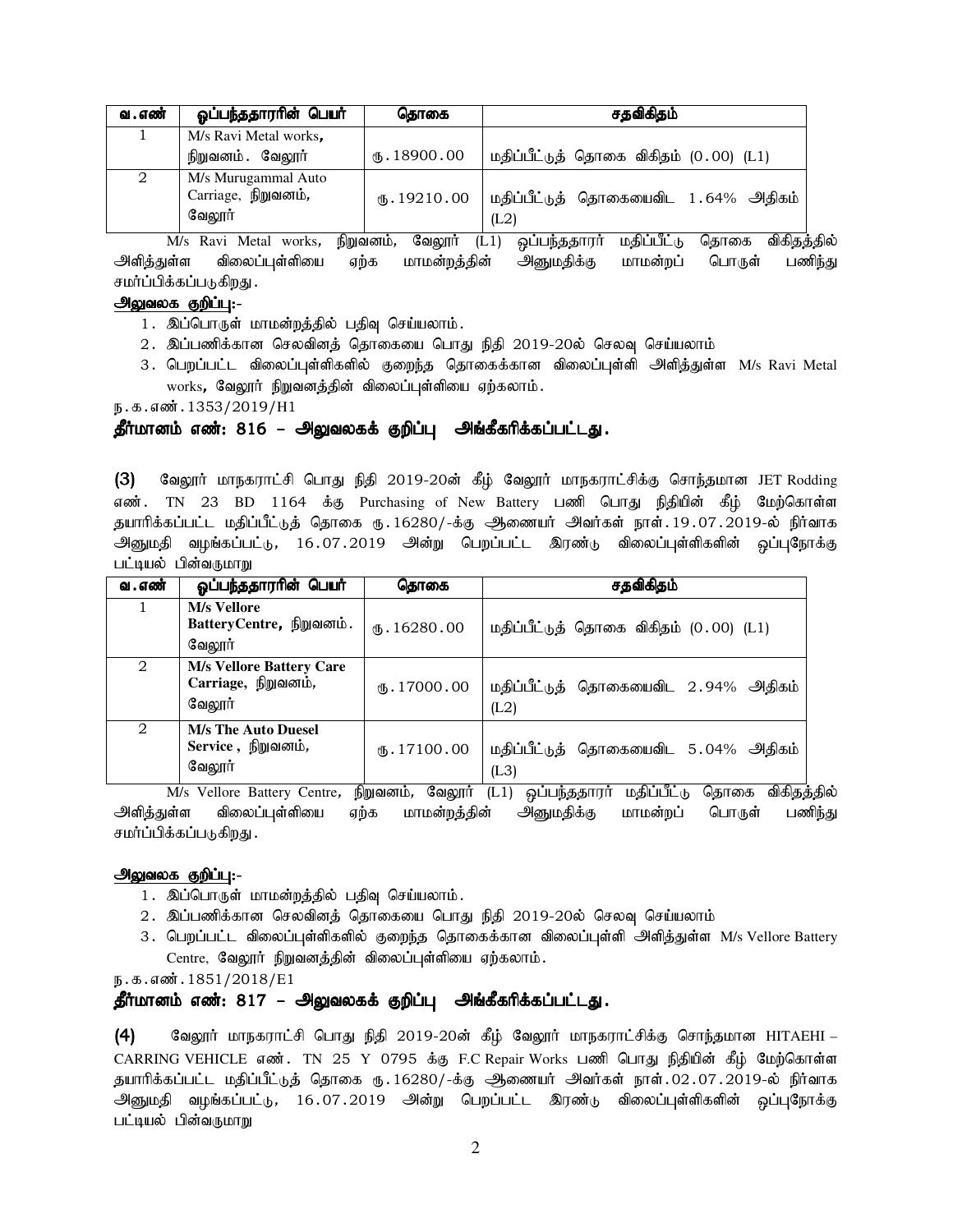| வ . எண்               | ஓப்பந்ததாரரின் பெயர்                                      | கொகை             | சதவிகிதம்                                 |
|-----------------------|-----------------------------------------------------------|------------------|-------------------------------------------|
|                       |                                                           |                  |                                           |
|                       | M/s Sri Balamurugan<br>Auto Mobile, நிறுவனம்.<br>வேலூர்   | (B.35750.00)     | மதிப்பீட்டுத் தொகை விகிதம் (0.00) (L1)    |
| $\mathcal{D}_{\cdot}$ | M/s Sri Munirathinam<br>Auto Mobiles, நிறுவனம்,<br>வேலூர் | (B.37100.00)     | மதிப்பீட்டுத் தொகையைவிட 3.78% அதிகம் (L2) |
| 3                     | <b>M/S Pradeep Auto Work</b><br>நிறுவனம், வேலூர்          | $\Phi$ .37400.00 | மதிப்பீட்டுத் தொகையைவிட 4.68% அதிகம் (L3) |

M/s Sri Balamurugan Automobile, நிறுவனம், வேலூர் (L1) ஒப்பந்ததாரர் மதிப்பீட்டு தொகை விகிதத்தில் அளித்துள்ள விலைப்புள்ளியை ஏற்க மாமன்றத்தின் அனுமதிக்கு மாமன்றப் பொருள் பணிந்து சமர்ப்பிக்கப்படுகிறது .

### அலுவலக குறிப்பு:-

- 1. இப்பொருள் மாமன்றத்தில் பதிவு செய்யலாம்.
- 2. இப்பணிக்கான செலவினத் தொகையை பொது நிதி 2019-20ல் செலவு செய்யலாம்
- 3. பெறப்பட்ட விலைப்புள்ளிகளில் குறைந்த தொகைக்கான விலைப்புள்ளி அளித்துள்ள M/s Sri Balamurugan Automobile, வேலூர் நிறுவனத்தின் விலைப்புள்ளியை ஏற்கலாம்.

ந.க.எண்.2019/2019/E1

### தீர்மானம் எண்: 818 – அலுவலகக் குறிப்பு அங்கீகரிக்கப்பட்டது.

(5) கேலூர் மாநகராட்சி பொது நிதி 2019-20ன் கீழ் வேலூர் மாநகராட்சிக்கு சொந்தமான TATA ACE Zone-II எண். TN 23 CC 1825 க்கு Purchasing of New Battery பணி பொது நிதியின் கீழ் மேற்கொள்ள தயாரிக்கப்பட்ட மதிப்பீட்டுத் தொகை ரு.3400/-க்கு ஆணையர் அவர்கள் நாள்.15.03.2019-ல் நிர்வாக அனுமதி வழங்கப்பட்டு, 16.07.2019 அன்று பெறப்பட்ட இரண்டு விலைப்புள்ளிகளின் ஒப்புநோக்கு பட்டியல் பின்வருமாறு

| ഖ.                            | ஓப்பந்ததாரரின் பெயர்                                         | தொகை                       | சதவிகிதம்                                 |
|-------------------------------|--------------------------------------------------------------|----------------------------|-------------------------------------------|
| எண்                           |                                                              |                            |                                           |
|                               | <b>M/s Vellore Battery</b><br>Centre, நிறுவனம்.<br>வேலூர் .  | (B.3400.00)                | மதிப்பீட்டுத் தொகை விகிதம் (0.00) (L1)    |
| $\mathfrak{D}_{\mathfrak{p}}$ | <b>M/s The Auto Diesel</b><br>Service, நிறுவனம்,<br>வேலூர் . | $($ <sup>16</sup> .3500.00 | மதிப்பீட்டுத் தொகையைவிட 2.94% அதிகம் (L2) |
| 3                             | <b>M/s Vellore Battery Care</b><br>நிறுவனம், வேலூர்.         | $\times$ 3650              | மதிப்பீட்டுத் தொகையைவிட 7.35% அதிகம் (L3) |

M/s Vellore Battery Centre, நிறுவனம், வேலூர் (L1) ஒப்பந்ததாரர் மதிப்பீட்டு தொகை விகிதத்தில் அளித்துள்ள விலைப்புள்ளியை ஏற்க மாமன்றத்தின் அனுமதிக்கு மாமன்றப் பொருள் பணிந்து சமர்ப்பிக்கப்படுகிறது .

### அலுவலக குறிப்பு:-

- 1. இப்பொருள் மாமன்றத்தில் பதிவு செய்யலாம்.
- $2$ . இப்பணிக்கான செலவினக் தொகையை பொது நிதி 2019-20ல் செலவு செய்யலாம்
- 3. பெறப்பட்ட விலைப்புள்ளிகளில் குறைந்த தொகைக்கான விலைப்புள்ளி அளித்துள்ள M/s Vellore Battery Centre, வேலூர் நிறுவனத்தின் விலைப்புள்ளியை ஏற்கலாம்.

ந.க.எண். 1430/2019/H1

### தீர்மானம் எண்: 819 – அலுவலகக் குறிப்பு அங்கீகரிக்கப்பட்டது.

 $(6)$  Bிஷூர் மாநகராட்சி பொது நிதி 2019-20ன் கீழ் வேலூர் மாநகராட்சிக்கு சொந்தமான JEEP எண். TN 23 AF 6796 க்கு Maintenance Works பணி பொது நிதியின் கீழ் மேற்கொள்ள தயாரிக்கப்பட்ட மதிப்பீட்டுத் தொகை ரு.33000/-க்கு ஆணையர் அவர்கள் நாள்.02.07.2019-ல் நிர்வாக அனுமதி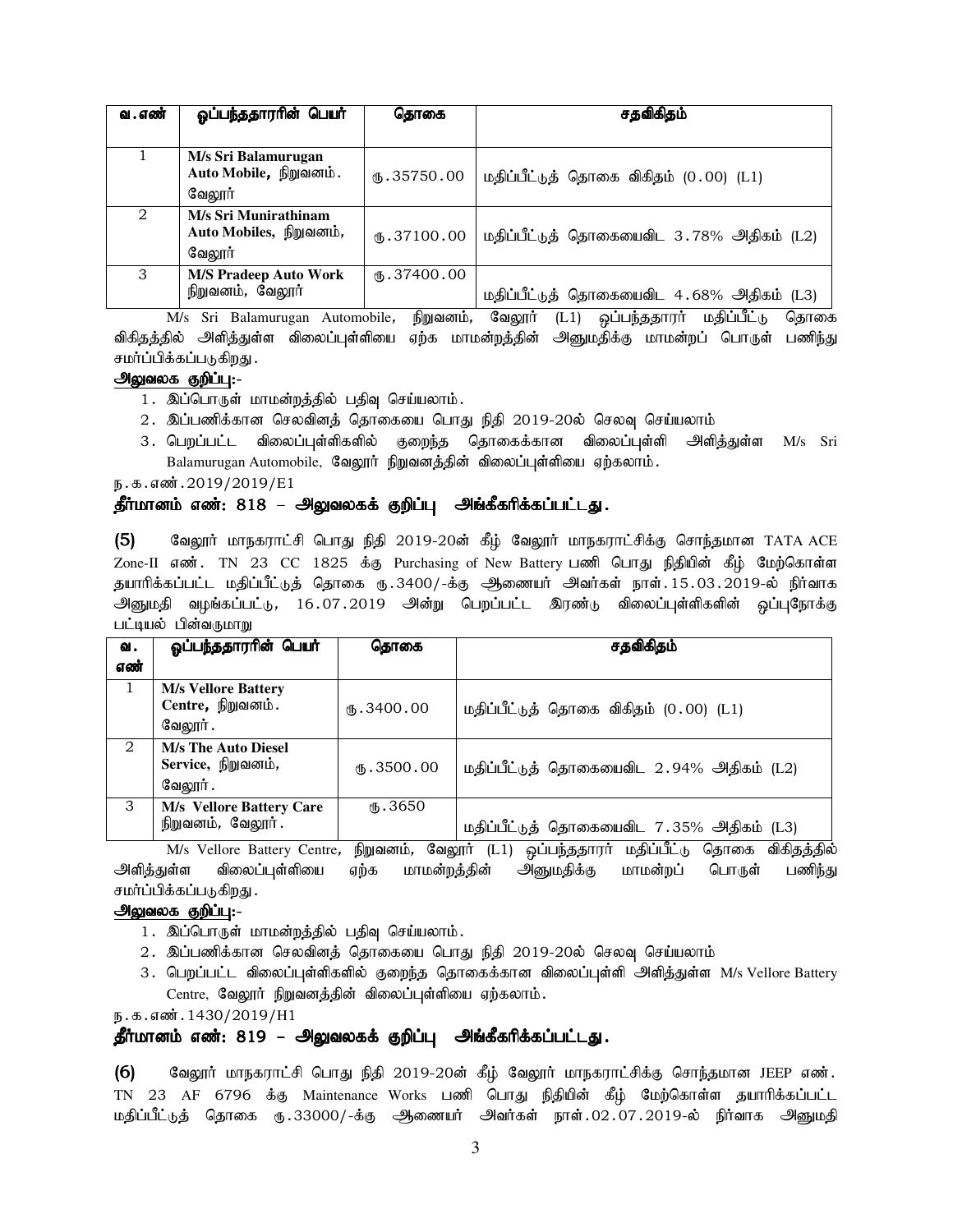வமங்கப்பட்டு, 16.07.2019 அன்று பெறப்பட்ட இரண்டு விலைப்புள்ளிகளின் லப்புரோக்கு பட்டியல் பின்வருமாறு

| வ.  | ஓப்பந்ததாரரின் பெயர்                              | கொகை               | சதவிகிதம்                                    |
|-----|---------------------------------------------------|--------------------|----------------------------------------------|
| எண் |                                                   |                    |                                              |
|     | M/s Ravi AutoMobile.                              |                    |                                              |
|     | நிறுவனம். வேலூர்                                  | (B.32911.20)       | மதிப்பீட்டுத் தொகையை விட (0.26%) (L1) குறைவு |
| 2   | <b>M/s Jagan Auto Mobiles</b><br>நிறுவனம், வேலூர் | (B.36885.40)       | மதிப்பீட்டுத் தொகையைவிட 11.77% அதிகம் (L2)   |
| 3   | M/s Annai<br>Laxmiநிறுவனம், வேலூர்                | $\omega$ .37989.80 | மதிப்பீட்டுத் தொகையைவிட 15.12% அதிகம் (L3)   |

M/s Ravi AutoMobile, நிறுவனம், வேலூர் (L1) ஒப்பந்ததாரர் மதிப்பீட்டு தொகை விகிதத்தில் .<br>அளித்துள்ள விலைப்புள்ளியை ஏற்க மாமன்றத்தின் அனுமதிக்கு மாமன்றப் பொருள் பணிந்து சமர்ப்பிக்கப்படுகிறது .

### அலுவலக குறிப்பு:-

- 1. இப்பொருள் மாமன்றத்தில் பதிவு செய்யலாம்.
- 2. இப்பணிக்கான செலவினத் தொகையை பொது நிதி 2019-20ல் செலவு செய்யலாம்
- 3. பெறப்பட்ட விலைப்புள்ளிகளில் குறைந்த தொகைக்கான விலைப்புள்ளி அளித்துள்ள M/s Ravi Automobile, வேலூர் நிறுவனத்தின் விலைப்புள்ளியை ஏற்கலாம்.

#### ந.க.எண்.2832/2019/E1

### தீர்மானம் எண்: 820 – அலுவலகக் குறிப்பு அங்கீகரிக்கப்பட்டது.

 $(7)$  வேலூர் மாநகராட்சி பொது நிதி 2019-20ன் கீழ் வேலூர் மாநகராட்சிக்கு சொந்தமான TATA ACE ZONE-II எண். TN 23 CC 1832 க்கு FC Renewal பணி பொது நிதியின் கீழ் மேற்கொள்ள தயாரிக்கப்பட்ட மதிப்பீட்டுத் தொகை ரு. 18800/-க்கு ஆணையர் அவர்கள் நாள் . 10 . 06 . 2019-ல் நிர்வாக அனுமதி வழங்கப்பட்டு, 16.07.2019 அன்று பெறப்பட்ட இரண்டு விலைப்புள்ளிகளின் ஒப்புநோக்கு பட்டியல் பின்வருமாறு

| வ . எண் | ஓப்பந்ததாரரின் பெயர்                                        | தொகை         | சதவிகிதம்                                    |
|---------|-------------------------------------------------------------|--------------|----------------------------------------------|
|         | M/s Ravi Metal Works,                                       |              |                                              |
|         | நிறுவனம். வேலூர்                                            | (B.18800.00) | மதிப்பீட்டுத் தொகை விகிதம் (0.00) (L1)       |
|         | <b>M/s Murugammal Auto</b><br>Carriage, நிறுவனம்,<br>வேலூர் | (B.19200.00) | மதிப்பீட்டுத் தொகையைவிட 2.13% அதிகம்<br>(L2) |

M/s Ravi Metal Works, நிறுவனம், வேலூர் (L1) ஒப்பந்ததாரர் மதிப்பீட்டு தொகை விகிதத்தில அளித்துள்ள விலைப்புள்ளியை ஏற்க மாமன்றத்தின் அனுமதிக்கு மாமன்றப் பொருள் பணிந்து சமர்ப்பிக்கப்படுகிறது .

#### அலுவலக குறிப்பு:-

- 1. இப்பொருள் மாமன்றத்தில் பதிவு செய்யலாம்.
- 2. இப்பணிக்கான செலவினத் தொகையை பொது நிதி 2019-20ல் செலவு செய்யலாம்
- 3. பெறப்பட்ட விலைப்புள்ளிகளில் குறைந்த தொகைக்கான விலைப்புள்ளி அளித்துள்ள M/s Ravi Metal Works, வேலூர் நிறுவனத்தின் விலைப்புள்ளியை ஏற்கலாம்.

ந.க.எண்.1352/2019/H1

### தீர்மானம் எண்: 821 – அலுவலகக் குறிப்பு அங்கீகரிக்கப்பட்டது.

 $(8)$  வேலூர் மாநகராட்சி பொது நிதி 2019-20ன் கீழ் வேலூர் மாநகராட்சிக்கு சொந்தமான JEEP எண். TN 23 AF 6796 க்கு Purchasing Of New Battery பணி பொது நிதியின் கீழ் மேற்கொள்ள தயாரிக்கப்பட்ட மதிப்பீட்டுத் தொகை ரு.6600/-க்கு ஆணையர் அவர்கள் நாள்.03.06.2019-ல் நிர்வாக அனுமதி வழங்கப்பட்டு, 16.07.2019 அன்று பெறப்பட்ட இரண்டு விலைப்புள்ளிகளின் ஒப்புநோக்கு பட்டியல் பின்வருமாறு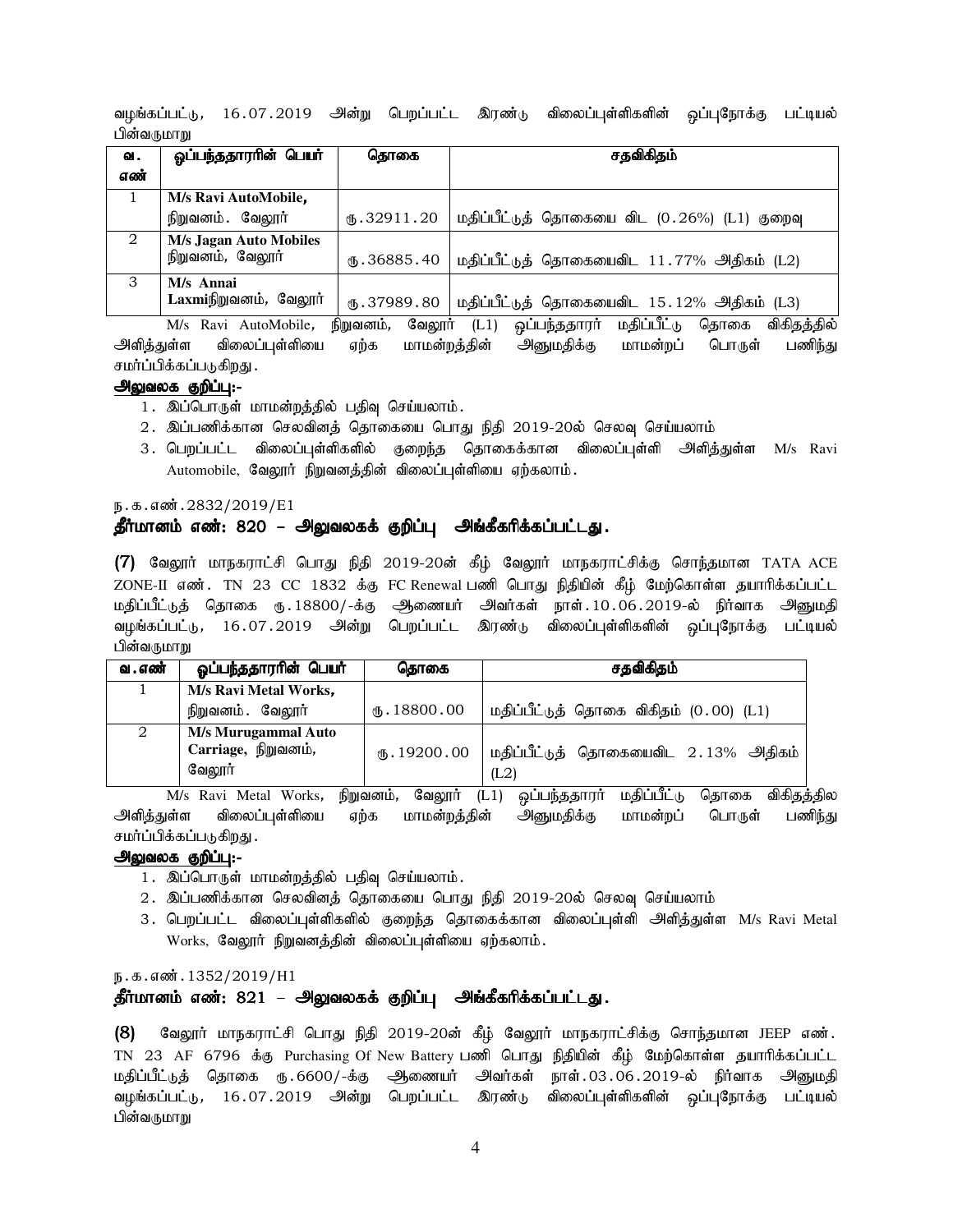| வ . எண் | ஓப்பந்ததாரரின் பெயர்                                       | கொகை                  | சதவிகிதம்                                    |
|---------|------------------------------------------------------------|-----------------------|----------------------------------------------|
|         | <b>M/s</b> Vellore Battery<br>Centre, நிறுவனம்.<br>வேலூர்  | (B.6600.00)           | மதிப்பீட்டுத் தொகை விகிதம் (0.00) (L1)       |
| 2       | <b>M/s The Auto Diesel</b><br>Service, நிறுவனம்,<br>வேலூர் | $\mathbf{t}$ .6800.00 | மதிப்பீட்டுத் தொகையைவிட 3.03% அதிகம்<br>(L2) |
| 3       | M/s Vellore Battery Care,<br>நிறுவனம், வேலூர்              | (D.6950.00)           | மதிப்பீட்டுத் தொகையைவிட 5.30% அதிகம்<br>(L3) |

M/s Vellore Battery Centre, நிறுவனம், வேலூர் (L1) ஒப்பந்ததாரர் மதிப்பீட்டு தொகை விகிதத்தில் அளித்துள்ள விலைப்புள்ளியை ஏற்க மாமன்றத்தின் அனுமதிக்கு மாமன்றப் பொருள் பணிந்து சமர்ப்பிக்கப்படுகிறது .

### அலுவலக குறிப்பு:-

- 1. இப்பொருள் மாமன்றத்தில் பதிவு செய்யலாம்.
- 2. இப்பணிக்கான செலவினத் தொகையை பொது நிதி 2019-20ல் செலவு செய்யலாம்
- 3. பெறப்பட்ட விலைப்புள்ளிகளில் குறைந்த தொகைக்கான விலைப்புள்ளி அளித்துள்ள M/s Vellore Battery  $Centre,$  வேலூர் நிறுவனத்தின் விலைப்புள்ளியை ஏற்கலாம்.

 $n.5.5$ ன். $2105/2019/E1$ 

#### தீர்மானம் எண்: 822 – அலுவலகக் குறிப்பு அங்கீகரிக்கப்பட்டது.

 $(9)$  Bிஷூர் மாநகராட்சி பொது நிதி 2019-20ன் கீழ் வேலூர் மாநகராட்சிக்கு சொந்தமான TATA ACE ZONE-II எண். TN 23 CC 1815 க்கு FC Repair Work பணிக்கு பொது நிதியின் கீழ் மேற்கொள்ள தயாரிக்கப்பட்ட மதிப்பீட்டுத் தொகை ரு.23500/-க்கு ஆணையர் அவர்கள் நாள்.30.04.2019-ல் நிர்வாக அனுமதி வழங்கப்பட்டு, 13.05.2019 அன்று பெறப்பட்ட இரண்டு விலைப்புள்ளிகளின் ஒப்புநோக்கு பட்டியல் பின்வருமாறு

| வ . எண்                     | ஓப்பந்ததாராின் பெயா்                                 | தொகை                 | சதவிகிதம்                                    |
|-----------------------------|------------------------------------------------------|----------------------|----------------------------------------------|
|                             | M/s Ravi Metal Works,                                |                      |                                              |
|                             | நிறுவனம். வேலூர்                                     | (B.23500.00)         | மதிப்பீட்டுத் தொகை விகிதம் (0.00) (L1)       |
| $\mathcal{D}_{\mathcal{L}}$ | M/s Murugammal Auto<br>Carriage, நிறுவனம்,<br>வேலூர் | (B.24570.00)         | மதிப்பீட்டுத் தொகையைவிட 4.55% அதிகம்<br>(L2) |
| 3                           | M/s SISCO Ltd.<br>நிறுவனம், வேலூர்                   | $\mathbf{0}.2530.00$ | மதிப்பீட்டுத் தொகையைவிட 6.51% அதிகம்<br>(L3) |

M/s Ravi Metal Works, நிறுவனம், வேலூர் (L1) ஒப்பந்ததாரர் மதிப்பீட்டு தொகை விகிதத்தில் அளித்துள்ள விலைப்புள்ளியை ஏற்க மாமன்றத்தின் அனுமதிக்கு மாமன்றப் பொருள் பணிந்து சமர்ப்பிக்கப்படுகிறது .

### அலுவலக குறிப்பு:-

- 1. இப்பொருள் மாமன்றத்தில் பதிவு செய்யலாம்.
- 2. இப்பணிக்கான செலவினத் தொகையை பொது நிதி 2019-20ல் செலவு செய்யலாம்
- 3. பெறப்பட்ட விலைப்புள்ளிகளில் குறைந்த தொகைக்கான விலைப்புள்ளி அளித்துள்ள M/s Ravi Metal Works, வேலூர் நிறுவனத்தின் விலைப்புள்ளியை ஏற்கலாம்.

ந.க.எண். $1839/2019/E1$ 

#### தீர்மானம் எண்: 823 – அலுவலகக் குறிப்பு அங்கீகரிக்கப்பட்டது.

 $(10)$  Baலூர் மாநகராட்சி மண்டலம்-1 பொது சுகாதாரப்பிரிவில் பயன்படுத்தப்பட்டு வரும் TN 23 CC  $2106$  வாகனத்திற்கு 4 Tyre & Tube Set தேய்மானம் அடைந்துள்ளது . அதனை மாற்றி புதியதாக 4 Tyre &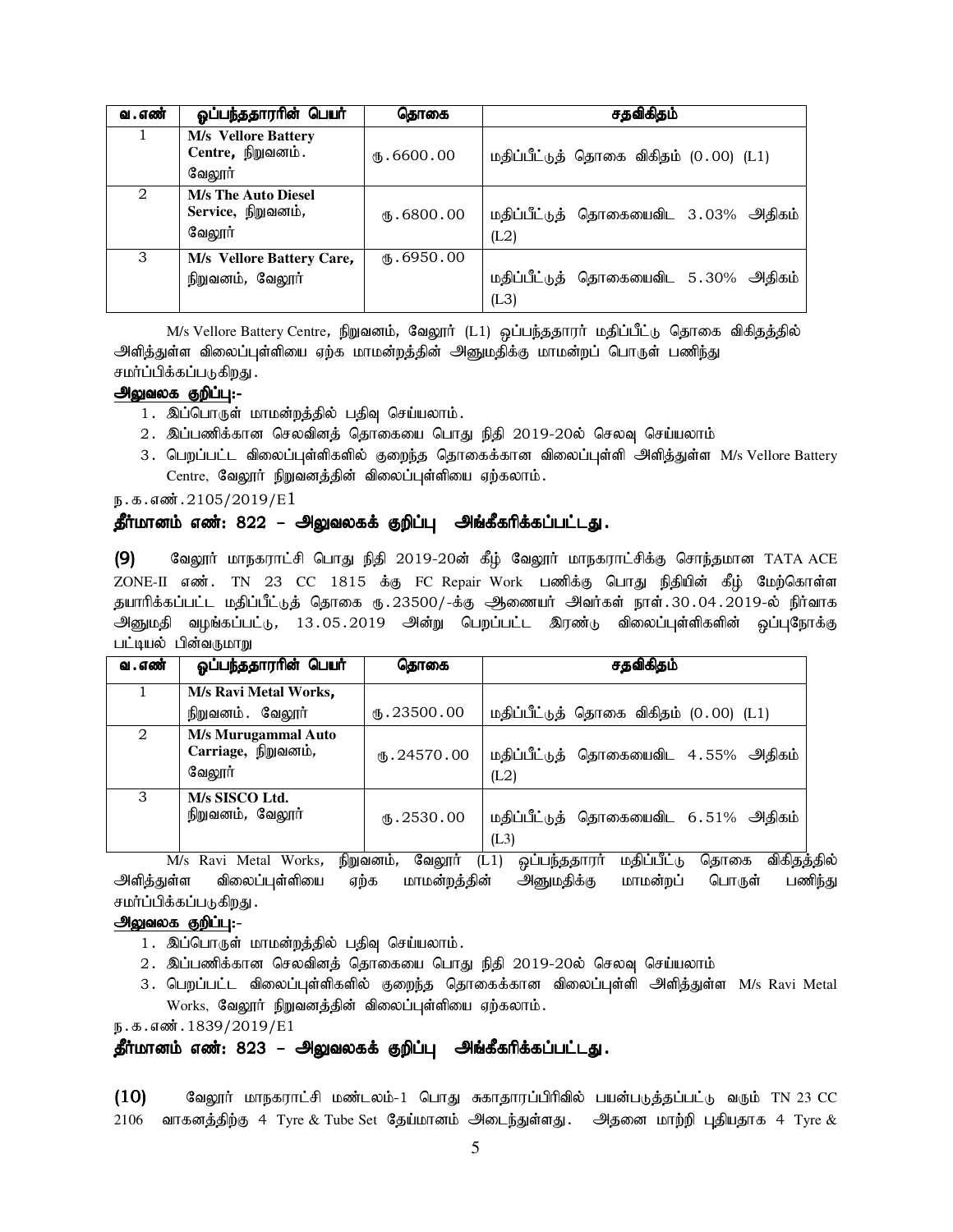Tube Set வாங்குவதற்கு உளு்ளூா் விற்பனை நிலையத்தில் விலைப்புள்ளி பெறப்பட்டதில் உத்தேச செலவினம் ரூபாய் 10250/- பொது நிதியிலிருந்து மேற்கொள்ளவும் தகுதிவாய்ந்த நிறுவனத்தின் விலைப்புள்ளி அடிப்படையில் தேர்வு செய்து கொள்ளவும் மாமன்ற அனுமதிக்கு வைக்கப்படுகிறது.

#### அலுவலக குறிப்பு:-

1. பொது சுகாதார அவசர அவசியம் கருதி செலவினம் பொதுநிதியிலிருந்து மேற்கொள்ளலாம். ந.க.எண்.1154/2019/எச்.1/ம.அ.1 தீர்மானம் எண்: 824 – அலுவலகக் குறிப்பு அங்கீகரிக்கப்பட்டது.

 $(11)$  வேலூர் மாநகராட்சி மண்டலம்-1 பொது சுகாதாரப்பிரிவு வாகனம் TN 23 AE 1703 2019-20க்கான தகுதிச்சான்று பெற பழுதுநிவர்த்தி செய்ய வேண்டி உள்ளூரர் பணி மனைகளில் விலைப்புள்ளி பெறப்பட்டதில் உத்தேச செலவினம் ருபாய் 48000/- பொது நிதியிலிருந்து மேற்கொள்ளவும் தகுதிவாய்ந்த பணிமனையினை விலைப்புள்ளி அடிப்படையில் தேர்வு செய்து கொள்ளவும் மாமன்ற அனுமதிக்கு வைக்கப்படுகிறது.

#### அலுவலக குறிப்பு:-

1. பொது சுகாதார அவசர அவசியம் கருதி செலவினம் பொதுநிதியிலிருந்து மேற்கொள்ளலாம்.

ந.க.எண்.602/2019/எச்.1/ம.அ.1

தீர்மானம் எண்: 825 – அலுவலகக் குறிப்பு அங்கீகரிக்கப்பட்டது.

 $(12)$  வேலூர் மாநகராட்சி மண்டலம்-1 பொது சுகாதாரப்பிரிவு வாகனம் TN 23 BC 7455 2019-20க்கான தகுதிச்சான்று பெற பமுதுநிவர்த்தி செய்ய வேண்டி உள்ளூர் பணி மனைகளில் விலைப்புள்ளி பெறப்பட்டதில் உத்தேச செலவினம் ரூபாய் 30500/- பொது நிதியிலிருந்து மேற்கொள்ளவும் தகுதிவாய்ந்த பணிமனையினை விலைப்புள்ளி அடிப்படையில் தேர்வு செய்து கொள்ளவும் மாமன்ற அனுமதிக்கு வைக்கப்படுகிறது.

#### அலுவலக குறிப்பு:-

1. பொது சுகாதார அவசர அவசியம் கருதி செலவினம் பொதுநிதியிலிருந்து மேற்கொள்ளலாம்.

ந.க.எண். 1091/2019/எச். 1/ம.அ. 1

### தீர்மானம் எண்: 826 – அலுவலகக் குறிப்பு அங்கீகரிக்கப்பட்டது.

 $(13)$  Baலூர் மாநகராட்சி மண்டலம்-2-ல் 3 வரி மற்றும் இதர இனங்கள் வசூல் மையம் இயங்கிக் கொண்டுள்ளது . அதில் வசூலிக்கப்படும் ருபாய்களின் எண்ணிக்கையை சரியாக எண்ணுவதற்கு 2 Counting Machine தேவைப்படுகிறது அதற்கு 3 நிறுவனங்களின் விலைப்புள்ளிகள் வரப் பெற்றுள்ளது விவரம் கீழ்கண்டவாறு .

| வ . எண் | நிறுவனம் பெயர்               | எண்ணிக்கை      | தொகை ரு  |
|---------|------------------------------|----------------|----------|
|         | <b>Susil Computer Scales</b> | (Model 222KBC) | $6900/-$ |
|         | Indeyan Weighing             | (Model 222KBC) | $7600/-$ |
|         | <b>Shree Arul Systems</b>    | (Model 222KBC) | $7900/-$ |

மேற்படி வரப்பெற்றுள்ள விலைப்புள்ளிகளில் குறைவான தொகை அதாவது ரு.6900/- அளித்துள்ள வ . எண் . 1 Susil Computer Scales விலைப்புள்ளியை வாங்க அனுமதிக்கு சமா்பிக்கப்படுகிறது .

### அலுவலக குறிப்பு:-

வ. எண். 1 Susil Computer Scales விலைப்புள்ளி ரு. 6900/- (1எண்ணிக்கை) – ஏற்று 2 Cash Counting Machine வாங்க அனுமதிக்கலாம்.

(ந.க.எண்:2468/2019/A1)

தீர்மானம் எண்: 827 – அலுவலகக் குறிப்பு அங்கீகரிக்கப்பட்டது.

(ஒம்) S.சிவசுப்பிரமணியன் <u>ஆணையாளர் (ம)த</u>னி அலுவலர், வேலூர் மாநகராட்சி.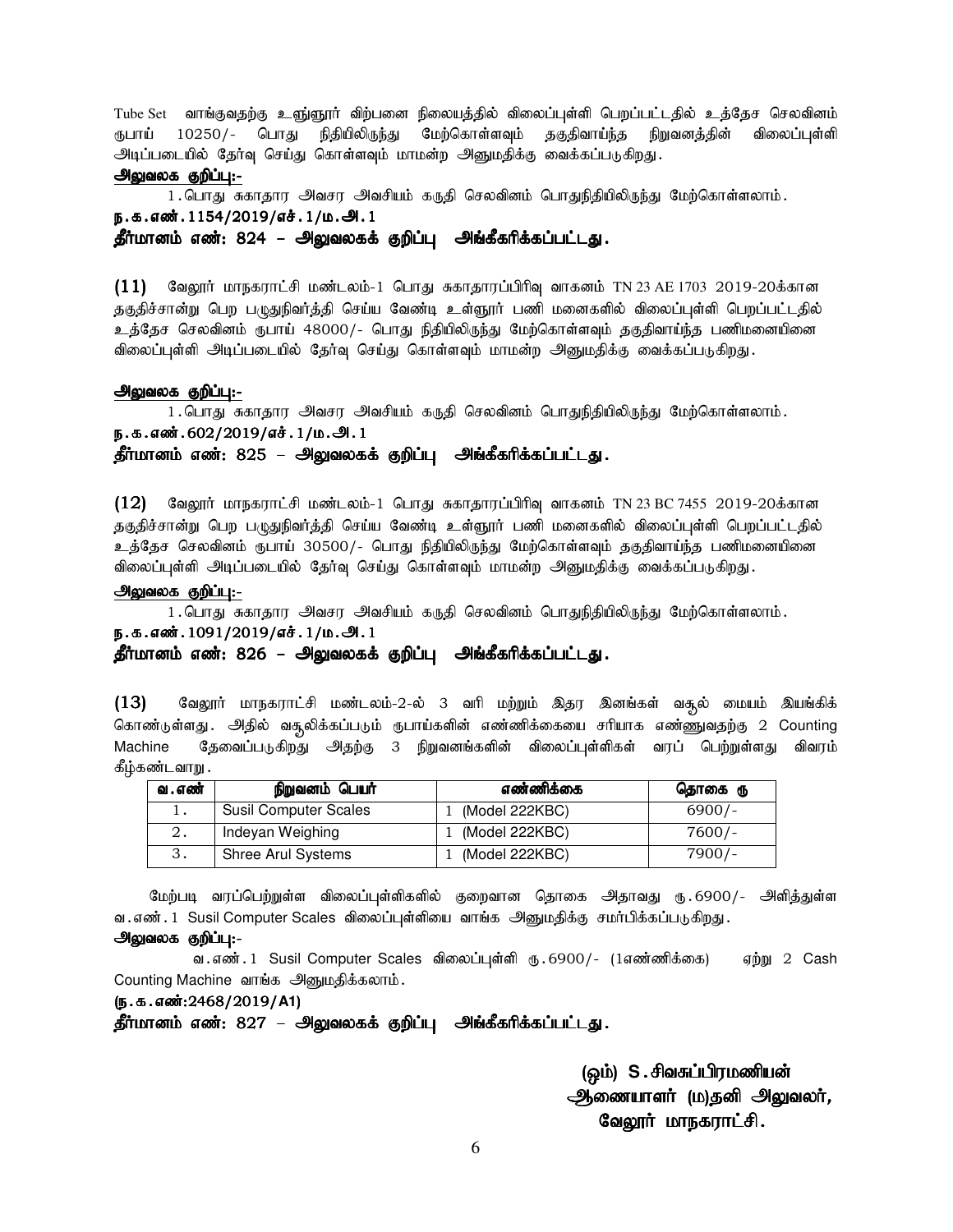

#### வேலூர் மாநகராட்சி

வேலூர் மாநகராட்சி மைய அலுவலகத்தில் தனி அலுவலரின் மாமன்ற சாதாரணக் கூட்டம் நாள்: 30.09.2019 திங்கள்கிழமை காலை 11.00 மணிக்கு நடைபெற்ற கூட்டத்தின் நடவடிக்கைகள். BtY]h; ;: eilbgw;w

## மாமன்ற கூட்டப்பொருள்

(1) வேலூர் மாநகராட்சி ஆணையர் அவர்களின் ஆகஸ்ட் - 2019 மாத நாட்குறிப்பு மாமன்றத்தின் பார்வைக்கும் பதிவிற்கும் வைக்கப்படுகிறது.

அலுவலக குறிப்பு: -பதிவு செய்யலாம்.

 $(5.5.5.5\text{...})$ 

### தீர்மானம் எண்: 828 – அலுவலகக் குறிப்பு அங்கீகரிக்கப்பட்டது.

(2) வேலூர் மாநகராட்சி குடிநீர் நிதி 2019-20 நகராட்சி சட்டம் 15-ன் கீழ் Pumping main PSC Pipe and (2) வேலூர் மாநகராட்சி குடிநீர் நிதி 2019-20 நகராட்சி சட்டம் 15-ன் கீழ் Pumping main PSC Pipe and<br>CI Pipe line repair Near Lakshmi Theatre and Nethaji Stadium Opposite at Vellore Corporation பணிக்கு தயாரிக்கப்பட்ட மதிப்பீட்டுத் தொகை ரு..13,90,000/-க்கு ஆணையர் அவர்களின் நிர்வாக அனுமதி நாள்.27.05.2019-ல் நிர்வாக அனுமதி வழங்கப்பட்டுள்ளது. இப்பணிக்கு 03.06.2019 அன்று பெறப்பட்ட முன்று விலைப்புள்ளிகளின் ஒப்புநோக்கு பட்டியல் விவரம் பின்வருமாறு.

|                                                                                  |                                                                                                   | .05.2019-ல் நிர்வாக அனுமதி வழங்கப்பட்டுள்ளது. இப்பணிக்கு                     | 03.06.2019 அன்று |  |  |
|----------------------------------------------------------------------------------|---------------------------------------------------------------------------------------------------|------------------------------------------------------------------------------|------------------|--|--|
|                                                                                  | ட முன்று விலைப்புள்ளிகளின் ஒப்புநோக்கு பட்டியல்  விவரம் பின்வருமாறு.                              |                                                                              |                  |  |  |
| வ . எண்                                                                          | ஒப்பந்ததார <del>ா</del> ின் பெயா்                                                                 | விலைப்புள்ளி சதவிகிதம்                                                       |                  |  |  |
| 1                                                                                | திரு. A.Sakthivel,                                                                                | $(B.1227268)$ -                                                              |                  |  |  |
|                                                                                  | Vellore                                                                                           |                                                                              |                  |  |  |
| $\overline{2}$                                                                   | திரு. D.Karunanithi,                                                                              | $m.1239963/-$                                                                |                  |  |  |
|                                                                                  | Vellore                                                                                           |                                                                              |                  |  |  |
| 3                                                                                | M/S. Sri Sugi Engineering                                                                         | $(B.1279025)$ -                                                              |                  |  |  |
|                                                                                  | Works, Vellore                                                                                    |                                                                              |                  |  |  |
|                                                                                  | மற்படி பணிக்கு பெறப்பட்ட முன்று விலைப்புள்ளிகளில் குறைவானதாக திரு. A.Sakthivel, Vellore           |                                                                              |                  |  |  |
| ராரர் மதிப்பீட்டுத் தொகைவிட குறைவான விலையில் அளித்துள்ள விலைப்புள்ளியை ஏற்கலாம், |                                                                                                   |                                                                              |                  |  |  |
|                                                                                  | நிரு . A.Sakthivel, Vellore  ஒப்பந்ததாரருக்கு  03 . 06 . 2019   அன்று  பணிஆணை  வழங்கப்பட்டதற்கும் |                                                                              |                  |  |  |
| ந்தின் அனுமதிக்கு கோரப்படுகிறது.                                                 |                                                                                                   |                                                                              |                  |  |  |
| க குறிப்பு:-                                                                     |                                                                                                   |                                                                              |                  |  |  |
| மாமன்றத்தின் பார்வைக்கு வைக்கப்பட்டுள்ள இப்பொருள் மாமன்றத்தில் பதிவு செய்யலாம்.  |                                                                                                   |                                                                              |                  |  |  |
|                                                                                  |                                                                                                   | இப்பணிக்கான செலவினத் தொகையை குடிநீர் நிதி 2019-20 நகராட்சி சட்டம் 15-ன் கீழ் |                  |  |  |

மேற்படி பணிக்கு பெறப்பட்ட முன்று விலைப்புள்ளிகளில் குறைவானதாக திரு. A.Sakthivel, Vellore <u>ஒ</u>ப்பந்ததாரர் மதிப்பீட்டுத் தொகைவிட குறைவான விலையில் அளித்துள்ள விலைப்புள்ளியை ஏற்கலாம், மேலும் திரு. A.Sakthivel, Vellore ஒப்பந்ததாரருக்கு 03.06.2019 அன்று பணிஆிணை வழங்கப்பட்டதற்கும் மாமன்றத்தின் அனுமதிக்கு கோரப்படுகிறது.

அலுவலக குறிப்பு:-

- 1. khr மன்றத்தின் பார்வைக்கு வைக்கப்பட்டுள்ள இப்பொருள் மாமன்றத்தில் பதிவு செய்யலாம்.
- 2. ng;gzpf;fhd brytpdj; bjhifia FoePh; epjp 2019 FoePh; 2019-20 efuhl;rp rl;lk; 15 செலவு செய்யலாம்.
- 3 . பெறப்பட்ட விலைப்புள்ளிகளில் குறைவான மதிப்பீட்டுத் தொகை விலையில் விலைப்புள்ளி பெறப்பட்ட விலைப்புள்ளிகளில் குறைவான மதிப்பீட்டுத் தொகை விலையில் விலைப்புள்ளி<br>அளித்துள்ள திரு. A.Sakthivel, Vellore ஒப்பந்ததாரர் விலைப்புள்ளியை ஏற்கலாம், ஆணையர் அவர்களின் முன்அனுமதி பெற்று பணி ஆணை வழங்கியதையும் மாமன்றம் அனுமதி வழங்கலாம்.

 $(5.5.5.5\omega)(2019/E1)$ 

தீர்மானம் எண்: 829 – அலுவலகக் குறிப்பு அங்கீகரிக்கப்பட்டது.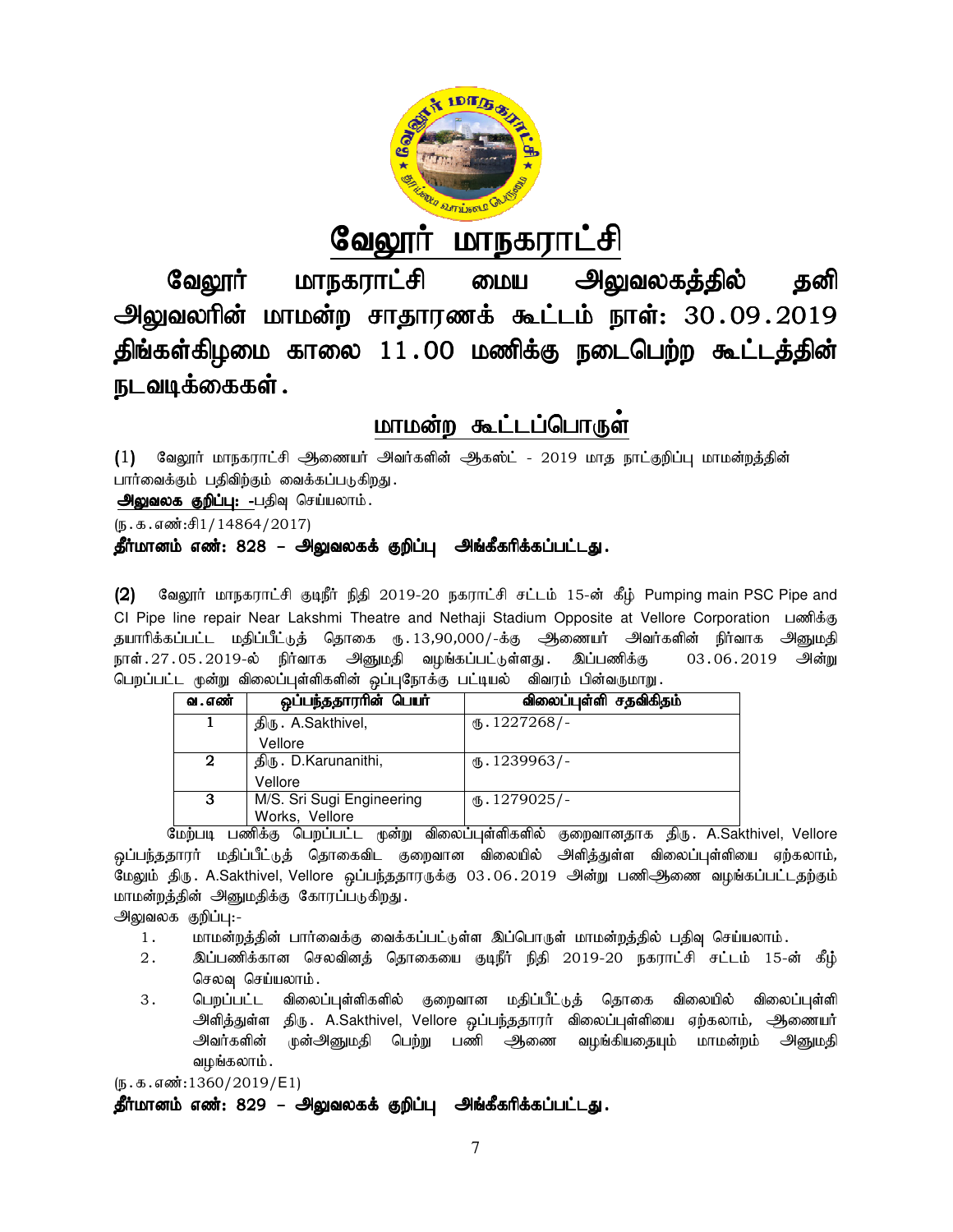(3) மேலூர் மாநகராட்சி கல்வி நிதி 2019-20 நகராட்சி சட்டம் 15-ன் கீழ் Providing Ramp, Water Supply, Painting and Electrical Arramgents at Election School Both Z-III Area in Vellore Corporation பணிக்கு தயாரிக்கப்பட்ட மதிப்பீட்டுத் தொகை ரு. 9,90,000/-க்கு அணையர் அவர்களின் நிர்வாக அனுமதி நாள். $27.06.2019$ -ல் நிர்வாக அனுமதி வழங்கப்பட்டுள்ளது. இப்பணிக்கு  $02.07.2019$  அன்று பெறப்பட்ட மூன்று விலைப்புள்ளிகளின் ஒப்புநோக்கு பட்டியல் விவரம் பின்வருமாறு

| வ . எண் | ஒப்பந்ததாரரின் பெயர்        | விலைப்புள்ளி சதவிகிதம் |
|---------|-----------------------------|------------------------|
|         | திரு. N.Srinivasan, D.C.E., | $\mathbf{0}.869797$ /- |
|         | Vellore                     |                        |
| 2       | திரு. V.S. Anandan,         | (ճ. 874008/-           |
|         | Vellore                     |                        |
| 3       | திரு. V.Sudhakar,           | $\omega$ .892558/-     |
|         | Vellore                     |                        |

மேற்படி பணிக்கு பெறப்பட்ட முன்று விலைப்புள்ளிகளில் குறைவானதாக திரு.N.Srinivasan,D.C.E., Vellore ஒப்பந்ததாரர் மதிப்பீட்டுத் தொகைவிட குறைவான விலையில் அி்வத்துள்ள விலைப்புள்ளியை ஏற்கலாம், மேலும் திரு.N.Srinivasan,D.C.E., Vellore ஒப்பந்ததாரருக்கு 02.07.2019 அன்று பணிஆணை வழங்கப்பட்டதற்கும் மாமன்றத்தின் அனுமதிக்கு கோரப்படுகிறது.

அலுவலக குறிப்பு:-

- 1. khkd;wj;jpd; ghh;itf;F itf;fg;gl;Ls;s ng;bghUs; khkd;wj;jpy; gjpt[ bra;ayhk;.
- 2. ng;gzpf;fhd brytpdj; bjhifia fy;tp epjp 2019-20 efuhl;rp rl;lk; 15-d; fPH; செலவு செய்யலாம்.
- 3 . பெறப்பட்ட விலைப்புள்ளிகளில் குறைவான மதிப்பீட்டுத் தொகை விலையில் விலைப்புள்ளி அளித்துள்ள திரு.N.Srinivasan,D.C.E., Vellore ஒப்பந்ததாரர் விலைப்புள்ளியை ஏற்கலாம், அணையர் அவர்களின் முன்அனுமதி பெற்று பணி ஆணை வழங்கியதையும் மாமன்றம் அனுமதி வழங்கலாம் .

 $(5.5.5.5\omega(1192/2019/E1))$ 

### தீர்மானம் எண்: 830 – அலுவலகக் குறிப்பு அங்கீகரிக்கப்பட்டது.

(4) குலூர் மாநகராட்சி பொது நிதி 2019-20 -ன் கீம் Fixing 400 W MHV Halogen Lights and Hiring Charges for 25 KVA Generators (2 Nos) and Fuel Charges, Casunia Poles and Linght Towar of Vinayagar Chadurthi Visarjanam at Kangayanallour (VIT Back Side) Ward No:13 in Zone-I, Vellore Corporation பணிக்கு தயாரிக்கப்பட்ட மதிப்பீட்டுத் தொகை ரு.3,00,000/-க்கு ஆணையர் அவர்களின் நிர்வாக அனுமதி நாள்.27.08.2019-ல் நிர்வாக அனுமதி வழங்கப்பட்டுள்ளது. இப்பணிக்கு 29.08.2019 அன்று பெறப்பட்ட முன்று விலைப்புள்ளிகளின் ஒப்புநோக்கு பட்டியல் விவரம் பின்வருமாறு.

| வ . எண் | ஒப்பந்ததாரரின் பெயர்         | விலைப்புள்ளி தொகை     |
|---------|------------------------------|-----------------------|
|         | M/s.Sudha Sound Service,     | $th.298835/-$         |
|         | வேலூர்                       |                       |
| 2       | M/s.Kalaidevi Sound Service, | $M_{\rm b}$ .305089/- |
|         | வேலூர்                       |                       |
| 3       | M/s.Ravi Audio Lights,       | $(D.319190)$ -        |
|         | வேலூர்                       |                       |

மேற்படி பணிக்கு பெறப்பட்ட முன்று விலைப்புள்ளிகளில் குறைவானதாக M/s.Sudha Sound Service, Vellore ஒப்பந்ததூரர் மதிப்பீட்டுத் தொகையைவிட குறைவான விலையில் அளித்துள்ள விலைப்புள்ளியை ஏற்கலாம், மேலும் M/s.Sudha Sound Service, Vellore நிறுவனத்தாரருக்கு 29.08.2019 அன்று பணிஆிணை வழங்கப்பட்டதற்கும் மாமன்றத்தின் அனுமதிக்கு கோரப்படுகிறது.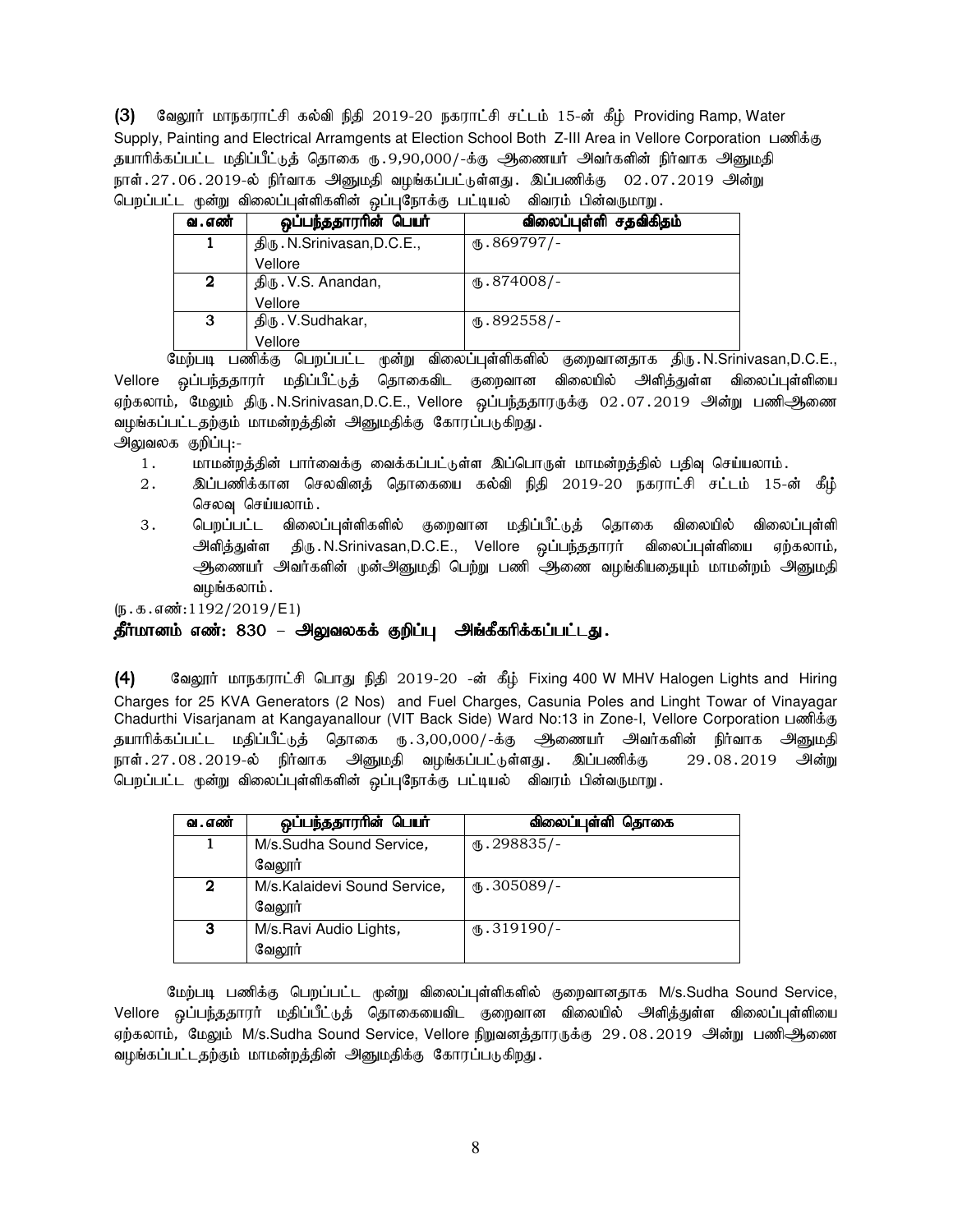அலுவலக குறிப்பு:-

- 1. மாமன்றத்தின் பார்வைக்கு வைக்கப்பட்டுள்ள இப்பொருள் மாமன்றத்தில் பதிவு செய்யலாம்.
- 2. இப்பணிக்கான செலவினத் தொகையை பொது நிதி 2019-20-ன் கீழ் செலவு செய்யலாம்.
- 3 . பெறப்பட்ட விலைப்புள்ளிகளில் குறைவானதாக மதிப்பீட்டுத் தொகையைவிட குறைவான விலையில் விலைப்புள்ளி அளித்துள்ள M/s.Sudha Sound Service, Vellore நிறுவனத்தாரரின் விலைப்புள்ளியை ஏற்கலாம், அிணையர் அவர்களின் முன்அனுமதி பெற்று பணி அிணை வழங்கியதையும் மாமன்றம் அனுமதி வழங்கலாம்.

 $(5.5.5 \cdot \text{m} \cdot \text{m} \cdot 1879/2019/\text{E1})$ 

### தீர்மானம் எண்: 831 – அலுவலகக் குறிப்பு அங்கீகரிக்கப்பட்டது.

(5) மேலூர் மாநகராட்சி பொது நிதி 2019-20 -ன் கீழ் Formation of Earthern Road, Pond,Barrication Work using Casurina Poles and Hiring charges for Hydra Crane for Vinayagar Chadurthi Visarjanam at Kangayanallour (VIT Back Side) Ward No:13 in Zone-I, Vellore Corporation பணிக்கு தயாரிக்கப்பட்ட மதிப்பீட்டுத் தொகை ரு.2,50,000/-க்கு ஆணையர் அவர்களின் நிர்வாக அனுமதி நாள்.27.08.2019-ல் நிர்வாக அனுமதி வழங்கப்பட்டுள்ளது. இப்பணிக்கு 29.08.2019 அன்று பெறப்பட்ட முன்று விலைப்புள்ளிகளின் ஒப்புநோக்கு பட்டியல் விவரம் பின்வருமாறு.

| வ . எண் | ஒப்பந்ததாரரின் பெயர்                 | விலைப்புள்ளி தொகை    |
|---------|--------------------------------------|----------------------|
|         | Thiru.A.V.Vinayagamurthy,,<br>வேலார் | $\omega$ . 249531/-  |
| 2       | Thiru.V.S. Anandan, வேலூர்           | $\omega$ . 254464/-  |
| 3       | D.Amudharsu,<br>வேலூர்               | $\text{I}5.267008/-$ |

மேற்படி பணிக்கு பெறப்பட்ட முன்று விலைப்புள்ளிகளில் குறைவானதாக Thiru.A.V.Vinayagamurthy, Vellore ஒப்பந்ததாரர் மதிப்பீட்டுத் தொகையைவிட குறைவான விலையில் அளித்துள்ள விலைப்புள்ளியை ஏற்கலாம், மேலும் Thiru.A.V.Vinayagamurthy, Vellore நிறுவனத்தாரருக்கு 29.08.2019 அன்று பணிஆணை வழங்கப்பட்டதற்கும் மாமன்றத்தின் அனுமதிக்கு கோரப்படுகிறது.

அலுவலக குறிப்பு:-

- 1. khr மன்றத்தின் பார்வைக்கு வைக்கப்பட்டுள்ள இப்பொருள் மாமன்றத்தில் பதிவு செய்யலாம்.
- 2. இப்பணிக்கான செலவினத் தொகையை பொது நிதி 2019-20-ன் கீழ் செலவு செய்யலாம்.
- 3. பெறப்பட்ட விலைப்புள்ளிகளில் குறைவானதாக மதிப்பீட்டுத் தொகையைவிட குறைவான விலையில் விலைப்புள்ளி அ்ளித்துள்ள Thiru.A.V.Vinayagamurthy, Vellore நிறுவனத்தாரரின் விலைப்புள்ளியை ஏற்கலாம், அிணையர் அவர்களின் முன்அனுமதி பெற்று பணி அணை வழங்கியதையும் மாமன்றம் அனுமதி வழங்கலாம்.

 $(5.5.5 \text{ s} \cdot \text{m} \cdot 1878/2019/\text{E1})$ 

### தீர்மானம் எண்: 832 – அலுவலகக் குறிப்பு அங்கீகரிக்கப்பட்டது.

 $(6)$  கேலூர் மாநகராட்சி பொது நிதி 2019-20 நகராட்சி சட்டம் 15-ன் கீழ் Formation of Damaged Road for Pipe Line Work Hiring charges for JCB and Tractor Dozer at Zone-III Area, Vellore Corporation பணிக்கு தயாரிக்கப்பட்ட மதிப்பீட்டுத் தொகை ரு. 2,00,000/-க்கு ஆணையர் அவர்களின் நிர்வாக அனுமதி நாள். $01.08.2019$ -ல் வழங்கப்பட்டுள்ளது. இப்பணிக்கு  $16.08.2019$  அன்று பெறப்பட்ட முன்று விலைப்புள்ளிகளின் ஒப்புநோக்கு பட்டியல் விவரம் பின்வருமாறு.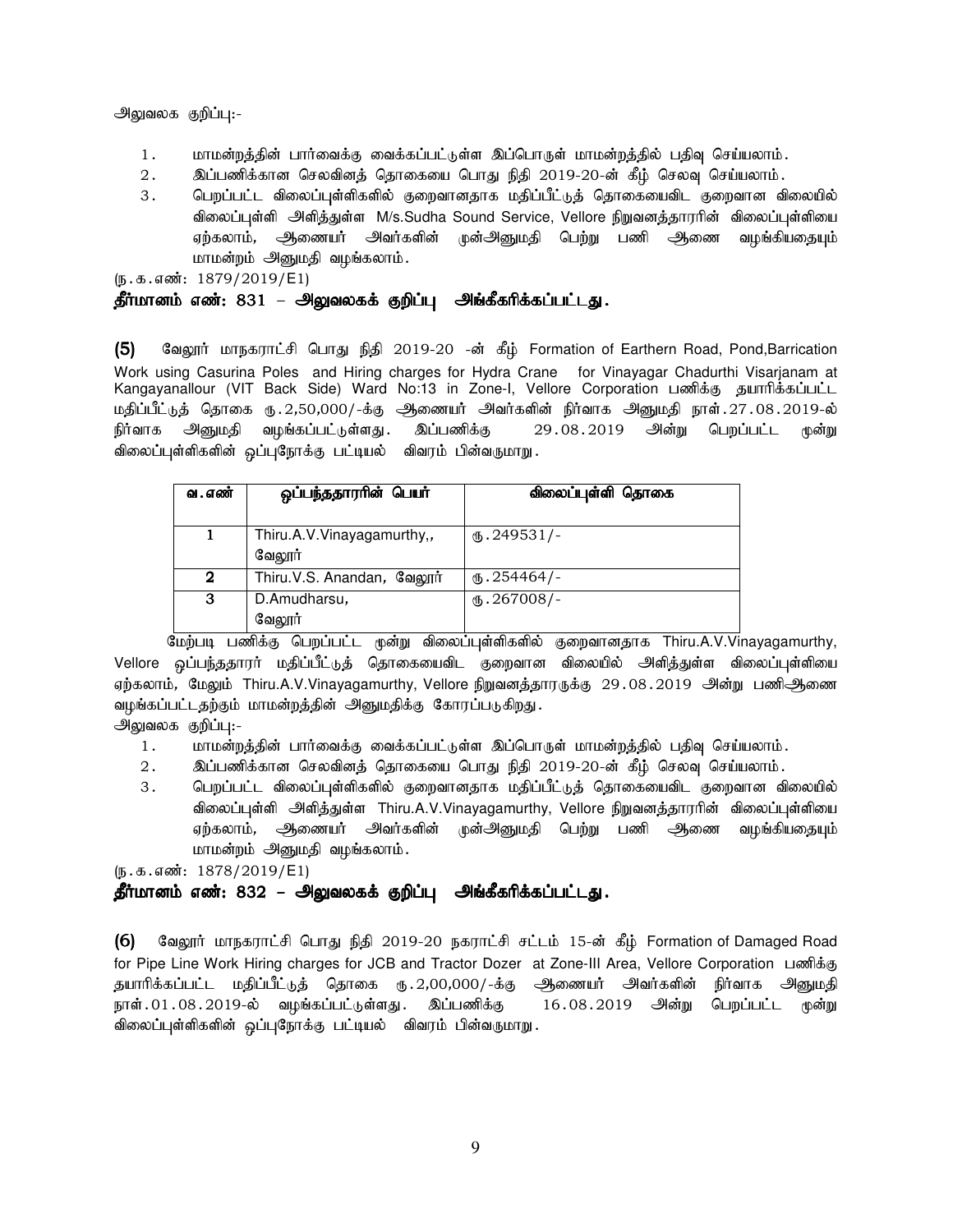| வ . எண் | ஒப்பந்ததாரரின் பெயர் | விலைப்புள்ளி சதவிகிதம் |
|---------|----------------------|------------------------|
|         |                      |                        |
|         | திரு. D.Amudharsu,   | $\omega$ . 177312/-    |
|         | Vellore              |                        |
| 2       | திரு. V.S.Anandan,   | $\omega$ . 185520/-    |
|         | Vellore              |                        |
| 3       | திரு. S.Kuppusamy,   | $(D.190800)$ -         |
|         | Vellore              |                        |

மேற்படி பணிக்கு பெறப்பட்ட முன்று விலைப்புள்ளிகளில் குறைவானதாக திரு. D.Amudharsu, Vellore <u>ஒ</u>ப்பந்ததாரர் மதிப்பீட்டுத் தொகை விலையில் அளித்துள்ள விலைப்புள்ளியை ஏற்கலாம், மேலும் திரு D.Amudharsu, Vellore ஒப்பந்ததாரருக்கு 19.08.2019 அன்று பணிஆணை வழங்கப்பட்டதற்கும் மாமன்றத்தின் அனுமதிக்கு கோரப்படுகிறது.

அலுவலக குறிப்பு:-

- 1. khkd;wj;jpd; ghh;itf;F itf;fg;gl;Ls;s ng;bghUs; khkd;wj;jpy; gjpt[ bra;ayhk;.
- 2. ng;gzpf;fhd brytpdj; bjhifia FoePh; epjp 2019-20 efuhl;rp rl;lk; 15-d; fPH; செலவு செய்யலாம்.
- 3 . பெறப்பட்ட விலைப்புள்ளிகளில் குறைவான மதிப்பீட்டுத் தொகை விலையில் விலைப்புள்ளி அளித்துள்ள திரு. D.Amudharsu, Vellore ஒப்பந்ததாரர் விலைப்புள்ளியை ஏற்கலாம், ஆணையர் அவர்களின் முன்அனுமதி பெற்று பணி ஆணை வழங்கியதையும் மாமன்றம் அனுமதி வழங்கலாம்.

 $(5.5.5.5\frac{1361}{2019/E1})$ 

### தீர்மானம் எண்: 833 – அலுவலகக் குறிப்பு அங்கீகரிக்கப்பட்டது.

 $(7)$  Baymi மாநகராட்சி மண்டலம் - III –ல் இயங்கிவரும் TN23 CC2142 டாடா ACE வாகனத்திற்கு தகுதி சான்று பெற உள்ளதால் பெறப்பட்ட இரண்டு விலைப்புள்ளிகள் மாமன்றத்தின் அனுமதிக்கு வைக்கப்படுகிறது .

- 1. utp bkl;ly; xu;f;!;, BtY]u; U}.24750.00
- 2. முருகம்மாள் ஆட்டோ கேரேஜ், காட்பாடி ரு. 24977.00

**குறிப்பு** : மேற்படி விலைப்புள்ளிகளில் ரவி மெட்டல் ஒர்க்ஸ் ரூ.24750/-

குறைவான விலைப்புள்ளியினை மாமன்றம் அனுமதிக்கலாம்.

e.f.688/2019/**H**1

தீர்மானம் எண்: 834 – அலுவலகக் குறிப்பு அங்கீகரிக்கப்பட்டது.

(8) வேலூர் மாநகராட்சி மண்டலம் - III –ல் இயங்கிவரும் TN23 CC2142 டாடா ACE வாகனத்திற்கு தகுதி சான்று பெற கீழ்கண்டுள்ள பழுதுகள் பழுது பார்க்க ஆகும் தோரயச் செலவு ரு.25000/-க்கு (இருபத்தைந்தாயிரம் மட்டும்)க்கு மாமன்ற பொருள் ஒப்புதலுக்கு வைக்கப்படுகிறது.

வாட்டர் சர்வீஸ் செய்தல்.

- 1. டிங்கரிங் வேலை செய்தல்.
- 2. எலக்டிரிகல் வேலை செய்கல்
- 3. 4 வீல் கிரீஸ் மாற்றி ஆயில் சீல் மாற்றுதல்
- 4. 4 வீல் ஸ்பிரிங் பிளேட்டுகள் தட்டி முன்புறம் புதியது மாற்றல்.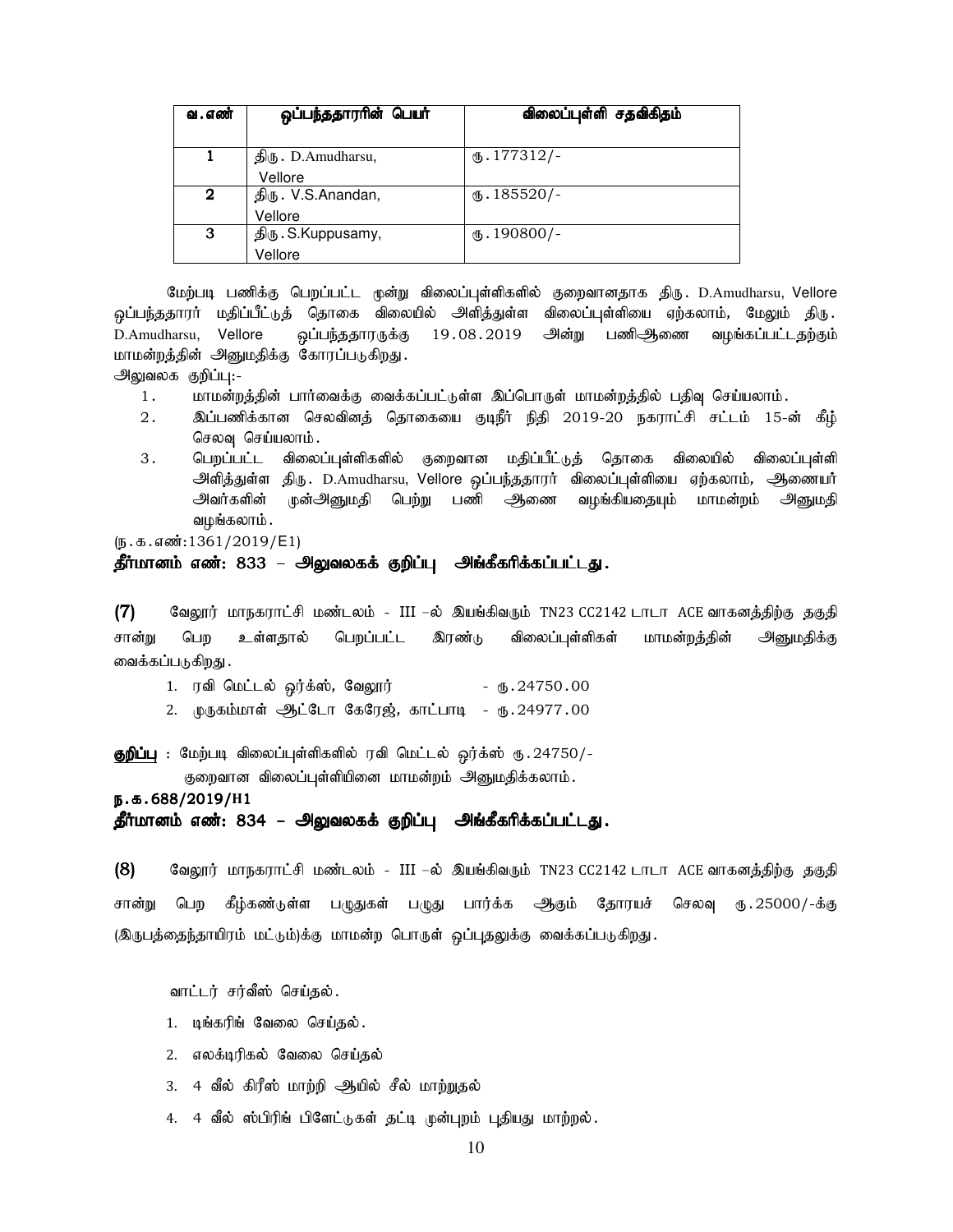- 5. அியில் சர்வீஸ் செய்தல் மற்றும் பில்டர்கள் புதியது.
- 6. கிளட்ச் பிளேட்டு புதியது மாற்றம் செய்தல்
- 7. வாகனத்திற்கு வர்ணம் பூசி FC க்குண்டான எழுத்துக்கள் எழுதுதல்.

**குறிப்பு** : மாமன்றம் அனுமதிக்கலாம். உள்ளூர் விலைப்புள்ளி பெற்று

நடவடிக்கை மேற்கொண்டதை மாமன்றம் அனுமதிக்கலாம்.

### e.f.688/2019/**H**1 தீர்மானம் எண்: 835 – அலுவலகக் குறிப்பு அங்கீகரிக்கப்பட்டது.

(9) வேலூர் மாநகராட்சி மண்டலம் - III –ல் இயங்கிவரும் TN23 CC2237 டாடா ACE வாகனத்திற்கு தகுதி சான்று பெற பழுது பார்க்க ஆகும் தோராயச் செலவு ரு.25,000/- (இருபத்தைந்தாயிரம்)க்கு மாமன்ற அனுமதி கோரப்படுகிறது.

**குறிப்பு** : மாமன்றம் அனுமதிக்கலாம். உள்ளூர் விலைப்புள்ளி பெற்று

நடவடிக்கை மேற்கொண்டதை மாமன்றம் அனுமதிக்கலாம்.

e.f.697/2019/ e.f.697/2019/**H**1

தீர்மானம் எண்: 836 – அலுவலகக் குறிப்பு அங்கீகரிக்கப்பட்டது.

 $(10)$  Baலூர் மாநகராட்சி மண்டலம் - III –ல் இயங்கிவரும் TN23 CC2237 டாடா ACE வாகனத்திற்கு தகுதி சான்று பெற வாகனத்தை பழுது பார்க்க உள்ளூரில் பெறப்பட்ட இரண்டு விலைப்புள்ளிகள் முடிவு செய்ய மாமன்ற அனுமதி கோரப்படுகிறது.

| 1. ரவி மெட்டல் ஒர்க்ஸ், வேலூர்        | - ரூ.24750.00       |
|---------------------------------------|---------------------|
| 2. முருகம்மாள் ஆட்டோ கேரேஜ், காட்பாடி | - $\times$ 24977.00 |

**குறிப்பு** : மேற்படி விலைப்புள்ளிகளில் ரவி மெட்டல் ஒர்க்ஸ் ரு.24750(இருபத்து நான்காயிரத்து எழுநூற்று ஐம்பது மட்டும்) குறைவான விலைப்புள்ளியினை மாமன்றம் ஏற்கலாம்.

### e.f.697/2019/**H**1 தீர்மானம் எண்: 837 – அலுவலகக் குறிப்பு அங்கீகரிக்கப்பட்டது.

 $(11)$  Baymi மாநகராட்சி பொதுநிதி 2019-20ன் கீழ் ஆணையர் அவர்களின் செயல்முறை உத்தரவு நாள்: 03.06.2019-ன் படி கீழே பட்டியலில் கண்ட 1 பணி மேற்கொள்ள நிர்வாக அனுமதி பெறப்பட்டுள்ளது . இப்பணிக்கு 26.09.2019 அன்று பெறப்பட்ட ஒப்பந்தப்புள்ளிக்கான ஒப்புநோக்கு பட்டியல் தயார் செய்யப்பட்டுள்ளது. இப்பணிக்கு அளிக்கப்பட்டுள்ள ஒப்பந்தப்புள்ளிகளில் மதிப்பீட்டை விட குறைந்த தொகைக்கான ஒப்பந்தப்புள்ளி அளித்துள்ள ஒப்பந்தாரரின் ஒப்பந்தப்புள்ளியை முடிவு செய்ய மாமன்றத்தின் அனுமதி கோரப்படுகிறது.

| ഖ.<br>எண் | பணியின் பெயர்                                                                                                                                                 | மதிப்பீடு | ஒப்பந்ததாரா்<br>திருவாளர்கள்                                           | ஒப்பந்தப்புள்ளி<br>விலைவிகிதம்   | குறிப்பு                                                                                                 |
|-----------|---------------------------------------------------------------------------------------------------------------------------------------------------------------|-----------|------------------------------------------------------------------------|----------------------------------|----------------------------------------------------------------------------------------------------------|
|           |                                                                                                                                                               |           |                                                                        |                                  |                                                                                                          |
| 1.        | மாநகராட்சி மண்டலம் 3,<br>வேலூர்<br>கிருஷ்ணசாமி தெருவில்<br>கரார்<br>உள்ள மாநகராட்சிக்கு சொந்தமான<br>குடியிருப்பில்<br>பொறியாளர்<br>பராமரிப்பு பணிகள் செய்தல். | 8.50      | திரு . N.சீனிவாசன் <i>,</i><br>வேலூர்.<br>P.நித்தியானந்தம்,<br>வேலூர். | $-0.01\%$ (L1)<br>$+ 0.52%$ (L2) | $L1 - \dot{\omega} - 0.01\%$<br>மதிப்பீட்டுத்<br>தொகையை விட<br>குறைவாக வழங்கப்<br>பட்டுள்ளதை<br>ஏற்கலாம் |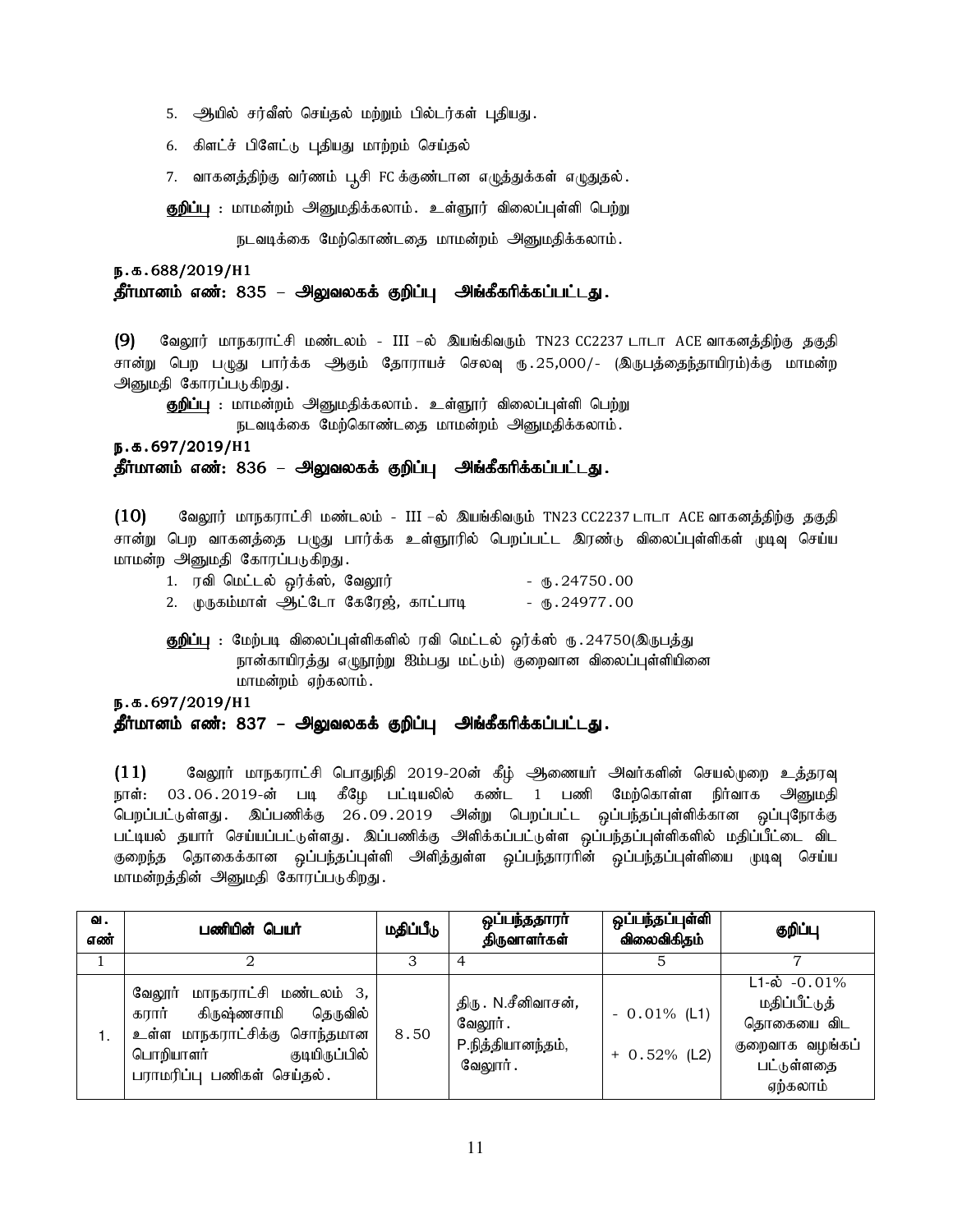மேற்கண்ட பட்டியலில் கண்ட பணிக்கு சமர்ப்பிக்கப்பட்டுள்ள வப்பந்தப்புள்ளிகளில் குறைந்த தொகைக்கான ஒப்பந்தப்புள்ளி அளித்த ஒப்பந்ததாரரின் ஒப்பந்தப்புள்ளியை ஏற்க மாமன்றத்தின் அனுமதி வேண்டப்படுகிறது .

#### அலுவலக குறிப்பு :

- $1.$  khr மன்றத்தின் பார்வைக்கு வைக்கப்பட்டுள்ள இப்பொருள் மாமன்றத்தில் பதிவு செய்யலாம்.
- $2.$   $\;$  இப்பணிக்கான செலவினத் தொகையை பொது நிதி 2019-20ன் கீழ் செலவு செய்யலாம்.
- 3. வேலூர் மாநகராட்சியில் பொது நிதி 2019-20ன் கீழ் ஒப்பந்தப்புள்ளி கோரப்பட்ட மேற்கண்ட 1 பணிக்கு ஒப்பந்தப்புள்ளி அளித்துள்ள ஒப்பந்ததாரரின் குறைந்த தொகைக்கான (L1-0.01) .<br>ஒப்பந்தப்புள்ளியை ஏற்கலாம், மாமன்றம் அ்னுமதிக்கலாம்**.**
- (ந.க.எண்<sup>1194/2019/E1)</sup>

### தீர்மானம் எண்: 838 – அலுவலகக் குறிப்பு அங்கீகரிக்கப்பட்டது.

 $(12)$  Bவலூர் மாநகராட்சி, வார்டு குழு அலுவலகம்-2க்குட்பட்ட பகுதிகளுக்கு குடிநீர் பராமரிப்பு பணிகளுக்கு ஒப்பந்த அடிப்படையில் பணியளார் நியமித்து பணிகளை மேற்கொள்ள மாமன்றதீர்மானம் எண்:405 நாள்:21.11.2017-ல் மாமன்றத்தில் அனுமதி வழங்கப்பட்டு, 15.12.2017 அன்று ஒப்பந்தப்புள்ளி கோரப்பட்டு 28.03.2018 ல் பணிஆணை வழங்கப்பட்டு M/s.N.Thangarajan and Co., .<br>ஒப்பந்ததாரர் மூலம் ரு.51.71 லட்சத்தில் ஏப்ரல்-2018 முதல் மார்ச்– 2019வரை பணிகள் மேற்கொள்ளப்பட்டது.

மார்ச் – 2019 மாதத்தோடு முடிவடைந்தபடியால், குடிநீர் பணிகள் தங்குதடையின்றி நடைபெற வேண்டி மேற்படிபணிகளுக்கு ஏப்ரல்-2019.டிதல் ஜீன்-2019 வரை 3 மாத பட்டியல் தொகை வழங்க மாமன்ற தீர்மானம் எண்:674 நாள்:31.05.2019 அனுமதி வழங்கப்பட்டது. மேலும் மேற்கண்ட பணிக்கு 10.07.2019 அன்று கோரப்பட்ட ஒப்பந்தப்புள்ளியில் கலந்து கொண்ட ஒப்பந்ததாரர்கள்/நிறுவனங்கள் தகுதியற்ற ஒப்பந்தப்புள்ளியால் ரத்து செய்யப்பட்டது. எனவே மேற்படி பணிக்கு மறு ஒப்பந்தப்புள்ளி கோரி நடவடிக்கை மேற்கொள்ளும் பொருட்டு இடைப்பட்ட காலங்களான முன்று மாதங்களுக்கு பட்டியல் தொகை வழங்க வேண்டியுள்ளது. எனவே குடிநீர் விநியோக பணியின் அவசர அவசியம் கருதி ஏற்கனவே <u>ஒ</u>ப்பந்தப்புள்ளியில் தெரிவித்துள்ள விலை விகித அடிப்படையில் அதே ஒப்பந்ததாரர் முலம் பணியினை மேற்கொள்ள 2019 – செப்டம்பர், அக்டோபர் மற்றும் நவம்பர் ஆகிய 3-மாதங்களுக்கு காலநீட்டிப்பு மற்றும் பட்டியல் தொகை ரூ. 10.50 இலட்சத்திற்கு மாநகராட்சி அணையர் மற்றும் தனிஅலுவலர் அவர்களின் ஒப்புதலைப் பெற்று மாமன்றத்தில் பொருள் வைக்கப்படுகிறது.

#### அ.கு.

- 1. மாமன்றம் அனுமதி வழங்கலாம்.
- 2. குடிநீர் பணியின் அவசியம் கருதி 2019 செப்டம்பர், அக்டோபர் மற்றும் நவம்பர் ஆகிய முன்று மாதங்களுக்கு கால நீட்டிப்பு மற்றும் பட்டியல் தொகை வழங்குவதற்கும் மாமன்றம் பதிவு செய்யலாம்.
- 3. இப்பணியின் செலவினத் தொகை 2019-20-ம் ஆண்டின் குடிநீர் நிதியில் மேற்கொள்ள மாமன்றம் அனுமதிவழங்கலாம்.

 $(\mathfrak{g.5.5.6} \text{m} \cdot \text{14883}/17/\text{a}3 - 2)$ 

#### தீர்மானம் எண்: 839 – அலுவலகக் குறிப்பு அங்கீகரிக்கப்பட்டது.

 $(13)$  கேலூர் மாநகராட்சி, வார்டு குழு அலுவலகம்-3க்குட்பட்ட பகுதிகளுக்கு குடிநீர் பராமரிப்பு பணிகளுக்கு ஒப்பந்த அடிப்படையில் பணியளார் நியமித்து பணிகளை மேற்கொள்ள மாமன்றதீர்மானம் எண்:405 நாள்:21.11.2017-ல் மாமன்றக்கில் அனுமகி வமங்கப்பட்டு, 15.12.2017 அன்று .<br>ஒப்பந்தப்புள்ளி கோரப்பட்டு 22.03.2018 ல் பணிஆணை வழங்கப்பட்டு M/s. Raghavendra & Co.,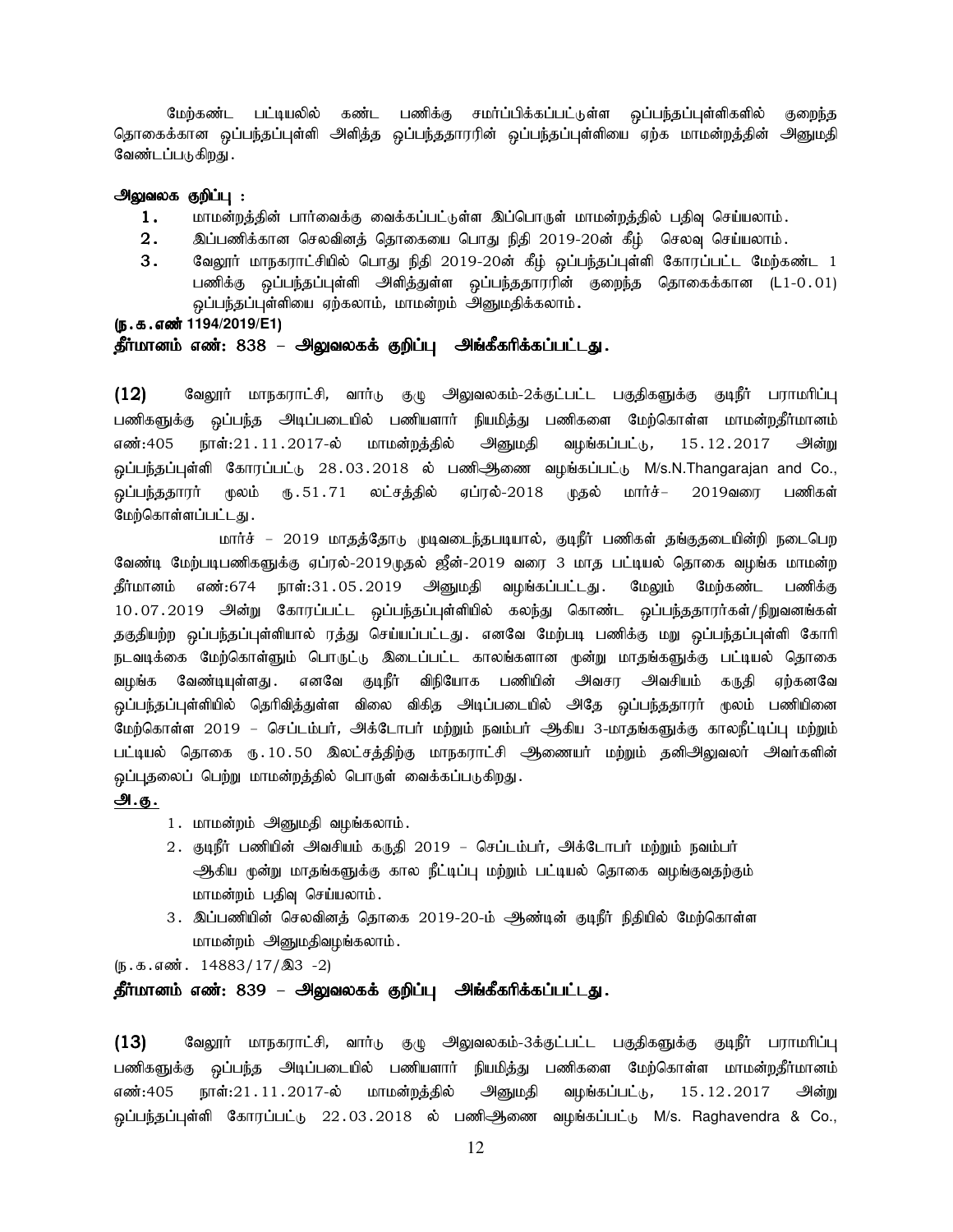<u>ஒ</u>ப்பந்ததாரர் மூலம் ரு. 48 . 01 லட்சத்தில் ஏப்ரல்-2018 முதல் மார்ச்– 2019வரை பணிகள் மேற்கொள்ளப்பட்டது.

மார்ச் – 2019 மாதத்தோடு முடிவடைந்தபடியால், குடிநீர் பணிகள் தங்குதடையின்றி நடைபெற வேண்டி மேற்படிபணிகளுக்கு ஏப்ரல்-2019முதல் ஜீன்-2019 வரை 3 மாத பட்டியல் தொகை வழங்க மாமன்ற தீர்மானம் எண்:674 நாள்:31.05.2019 அனுமதி வழங்கப்பட்டது. மேலும் மேற்கண்ட பணிக்கு 10.07.2019 அன்று கோரப்பட்ட ஒப்பந்தப்புள்ளியில் கலந்து கொண்ட ஒப்பந்ததாரர்கள்/நிறுவனங்கள் தகுதியற்ற ஒப்பந்தப்புள்ளியால் ரத்து செய்யப்பட்டது. எனவே மேற்படி பணிக்கு மறு ஒப்பந்தப்புள்ளி கோரி .<br>நடவடிக்கை மேற்கொள்ளும் பொருட்டு இடைப்பட்ட காலங்களான முன்று மாதங்களுக்கு பட்டியல் தொகை வழங்க வேண்டியுள்ளது. எனவே குடிநீர் விநியோக பணியின் அவசர அவசியம் கருதி ஏற்கனவே <u>ஒ</u>ப்பந்தப்புள்ளியில் தெரிவித்துள்ள விலை விகித அடிப்படையில் அதே ஒப்பந்ததாரர் முலம் பணியினை மேற்கொள்ள 2019 – செப்டம்பர், அக்டோபர் மற்றும் நவம்பர் ஆகிய 3-மாதங்களுக்கு காலநீட்டிப்பு மற்றும் பட்டியல் தொகை ரூ. 10. 10 இலட்சத்திற்கு மாநகராட்சி அணையர் மற்றும் தனிஅலுவலர் அவர்களின் ஒப்புதலைப் பெற்று மாமன்றத்தில் பொருள் வைக்கப்படுகிறது. அ.கு.

- 1. மாமன்றம் அனுமதி வழங்கலாம்.
- 2. குடிநீர் பணியின் அவசியம் கருதி 2019 செப்டம்பர், அக்டோபர் மற்றும் நவம்பர் ஆகிய முன்று மாதங்களுக்கு கால நீட்டிப்பு மற்றும் பட்டியல் தொகை வழங்குவதற்கும். மாமன்றம் பதிவு செய்யலாம்.
- 3. இப்பணியின் செலவினத் தொகை 2019-20-ம் ஆண்டின் குடிநீர் நிதியில் மேற்கொள்ள மாமன்றம் அனுமதிவழங்கலாம்.

 $(\mathfrak{g.5.5.6} \text{m}^2. 14483/17/\text{m}1 - 3)$ 

### தீர்மானம் எண்: 840 – அலுவலகக் குறிப்பு அங்கீகரிக்கப்பட்டது.

 $(14)$  Bவலூர் மாநகராட்சி, வார்டு குழு அலுவலகம்-4க்குட்பட்ட பகுதிகளுக்கு குடிநீர் பராமரிப்பு பணிகளுக்கு ஒப்பந்த அடிப்படையில் பணியளார் நியமித்து பணிகளை மேற்கொள்ள மாமன்றதீர்மானம் எண்:405 நாள்:21.11.2017-ல் மாமன்றத்தில் அனுமதி வழங்கப்பட்டு, 15.12.2017 அன்று ் ஒப்பந்தப்புள்ளி கோரப்பட்டு 22.03.2018 ல் பணிஆிணை வழங்கப்பட்டு M/s. Raghavendra & Co., <u>ஒ</u>ப்பந்ததாரர் முலம் ரு.48.01 லட்சத்தில் ஏப்ரல்-2018 முதல் மார்ச்– 2019வரை பணிகள் மேற்கொள்ளப்பட்டது .

மார்ச் – 2019 மாதத்தோடு முடிவடைந்தபடியால், குடிநீர் பணிகள் தங்குதடையின்றி நடைபெற வேண்டி மேற்படிபணிகளுக்கு ஏப்ரல்-2019முதல் ஜீன்-2019 வரை 3 மாத பட்டியல் தொகை வழங்க மாமன்ற தீர்மானம் எண்:674 நாள்:31.05.2019 அனுமதி வழங்கப்பட்டது. மேலும் மேற்கண்ட பணிக்கு 10.07.2019 அன்று கோரப்பட்ட ஒப்பந்தப்புள்ளியில் கலந்து கொண்ட ஒப்பந்ததாரர்கள்/நிறுவனங்கள் தகுதியற்ற ஒப்பந்தப்புள்ளியால் ரத்து செய்யப்பட்டது. எனவே மேற்படி பணிக்கு மறு ஒப்பந்தப்புள்ளி கோரி நடவடிக்கை மேற்கொள்ளும் பொருட்டு இடைப்பட்ட காலங்களான முன்று மாதங்களுக்கு பட்டியல் தொகை வழங்க வேண்டியுள்ளது. எனவே குடிநீர் விநியோக பணியின் அவசர அவசியம் கருதி ஏற்கனவே <u>ஒ</u>ப்பந்தப்புள்ளியில் தெரிவித்துள்ள விலை விகித அடிப்படையில் அதே ஒப்பந்ததாரர் முலம் பணியினை மேற்கொள்ள 2019 – செப்டம்பர், அக்டோபர் மற்றும் நவம்பர் ஆகிய 3-மாதங்களுக்கு காலநீட்டிப்பு மற்றும் பட்டியல் தொகை ரூ. 10.00 இலட்சத்திற்கு மாநகராட்சி ஆணையர் மற்றும் தனிஅலுவலர் அவர்களின் ஒப்புதலைப் பெற்று மாமன்றத்தில் பொருள் வைக்கப்படுகிறது.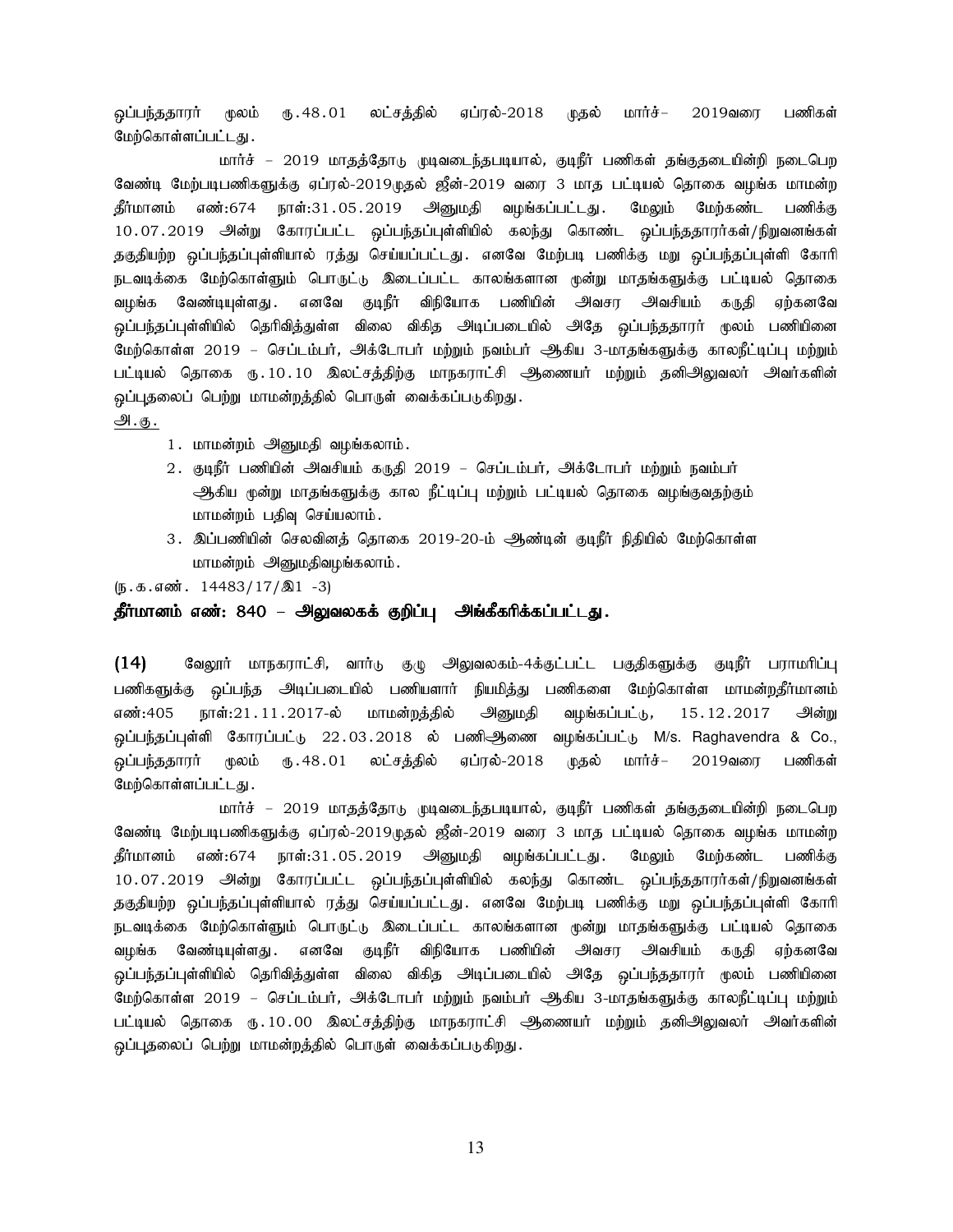அ. <u>கு .</u>

- 1. மாமன்றம் அனுமதி வழங்கலாம்.
- 2. குடிநீர் பணியின் அவசியம் கருதி 2019 செப்டம்பர், அக்டோபர் மற்றும் நவம்பர் ஆகிய முன்று மாதங்களுக்கு கால நீட்டிப்பு மற்றும் பட்டியல் தொகை வழங்குவதற்கும். மாமன்றம் பதிவு செய்யலாம்.
- 3. இப்பணியின் செலவினத் தொகை 2019-20-ம் ஆண்டின் குடிநீர் நிதியில் மேற்கொள்ள மாமன்றம் அனுமதிவழங்கலாம்.

 $(\mathfrak{g.}\mathfrak{g.}\mathfrak{g.}\mathfrak{g.}\mathfrak{g.}\mathfrak{g.}114483/17/\mathfrak{A}1 -4)$ 

### தீர்மானம் எண்: 841 – அலுவலகக் குறிப்பு அங்கீகரிக்கப்பட்டது.

(15) மேலூர் மாநகராட்சி எல்லைக்குட்பட்ட பகுதிகளில் மாநகராட்சிக்கு சொந்தமான கட்டிடங்கள், பூங்காக்கள் சாலை மேம்பாலங்கள், இரயில்வே மேம்பாலங்கள், பாலங்கள், பஸ்நிலையம், இரயில்வே நிலையம், பஸ் ஸ்டாப்புகள் மற்றும் இதர மாநகராட்சி காலியிடங்கள் ஆகியவற்றில் விளம்பரங்கள் செய்ய ''வெளிப்புற விளம்பர கொள்கை'' (டீரவ னடிடிச வானளநசவளைநஅநவே ஞடிட**ை**ல) – 2018 என்ற அடிப்படையில் நகராட்சி நிா்வாகம் மற்றும் குடிநீா் வழங்கல் துறை அரசாணை எண்.2, கேதி:05.06.2018ல் ஆணையிடப்பட்டுள்ளதை மாமன்றத்தின் பார்வைக்கு வைக்கப்படுகிறது.

### <u>அலுவலகக்குறிப்பு</u>

மேற்கண்ட அரசாணையை பதிவு செய்யலாம். ந.க.எண்.4946/2019/எப்1

### தீர்மானம் எண்: 842 – அலுவலகக் குறிப்பு அங்கீகரிக்கப்பட்டது.

 $(16)$  வேலூா் மாநகராட்சி எல்லைக்குட்பட்ட மாநகராட்சி மற்றும் தனியாா்க்கு பாத்தியப்பட்ட கட்டிடங்கள் காலி இடங்களில் வைக்கப்படும் விளம்பா பலகை மற்றும் சுவர் விளம்பாங்கள் போன்றவற்றிற்க்கு நகராட்சி நிர்வாகம் மற்றும் குடிநீர் வழங்கல் துறை அரசாணை எண்.47, நாள்:26.06.2003ல் சில திருத்தங்களை அரசாணை எண்.17, நாள்:31.01.2019 மூலம் செய்யப்பட்டு அதனை தமிழ்நாடு அரசிதழில் 31.01.2019ல் வெளியிட்டு, அதனை 01.02.2019ம் தேதி முதல் நடைமுறைபடுத்த வழிவகை செய்யப்பட்டுள்ளது. இதனை மாமன்றத்தின் பாா்வைக்கு வைக்கப்படுகிறது.

### <u>அலுவலகக்குறிப்பு</u>

மாமன்றம் இந்த அரசாணையை பதிவ செய்யலாம்.

<u>ந.க.எண்.4946/2019/எப்1</u>

### தீர்மானம் எண்: 843 – அலுவலகக் குறிப்பு அங்கீகரிக்கப்பட்டது.

 $(17)$  வேலூர் மாநகராட்சி மண்டலம்-2க்குட்பட்ட நேதாஜி மார்க்கெட் சுங்கம் வசூல் செய்யும் உரிமம் நேதாஜி மார்க்கெட் சீர்மிகு நகரம் (Smart City) திட்டத்தில் இடித்துவிட்டு புதியதாக கட்டப்பட உள்ளதால் மார்க்கெட் சுங்கம் வசூல் செய்யும் உரிமம் 01.10.2018 முதல் ஏலம் விடப்பட்டது. Smart City திட்டத்தில் நேதாஜி மார்க்கெட் இடிக்கப்படுவது தொடர்ந்து கால தாமதம் ஏற்பட்டதால் மீண்டும் முன்றுமாத காலம் (01.04.2019 முதல் 30.06.2019 (91 நாட்கள்) குத்தகை உரிமம் புதுப்பித்து நீட்டிப்பு செய்து திரு. G.மேகநாதன் எனபவருக்கு குத்தகை உரிமம் வழங்கப்பட்டு வருகிறது. தற்போது குத்தகை உரிமம் 30.06.2019 உடன் முடிவடைவதால் Smart City திட்டத்தில் நேதாஜி மார்க்கெட் இடிக்கப்படுவது மேலும்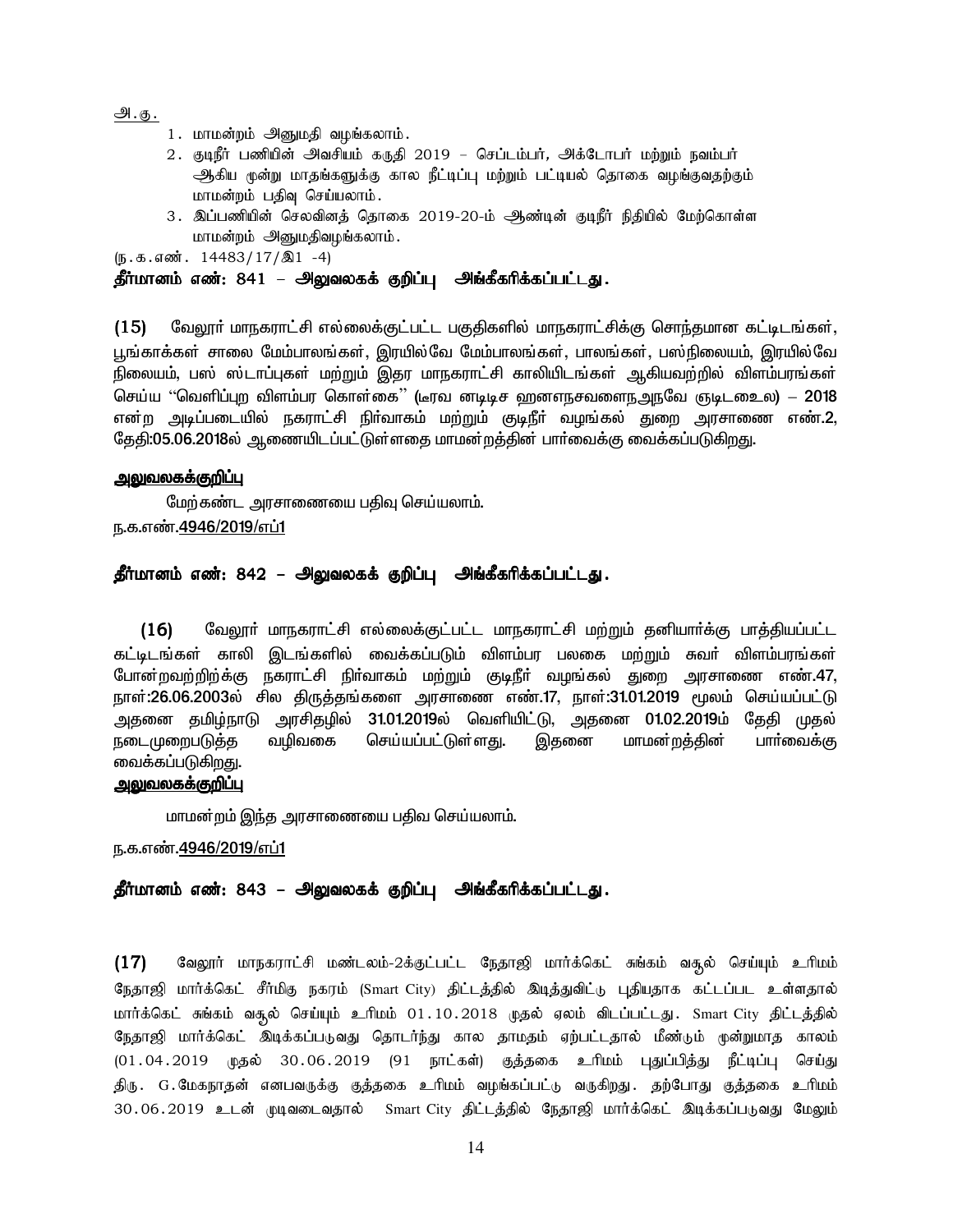கால தாமதம் ஏற்படுவதால் மீண்டும் 01**.07.2019 முதல் 31.08.2019 வரை** மேற்படி குத்தகையை ஏற்கனவே நடத்திவந்த திரு.G. மேகநாதன் என்பவருக்கு வழங்கப்பட்டது**. மேலும் தொடாந்து பணி காலதாமதம் ஏற்படுவதால்** 01.09.2019 முதல் 30.09.2019 வரையுள்ள ஒரு மாத காலத்திற்கு பழைய தொகையும் 01.10.2019 முதல் 31.10.2019 வரையுள்ள காலத்திற்கு 5% சதவீதம் உயர்வு செய்து கீழகண்ட தொகையினை செலுத்தப்பட வேண்டும்.

| வ . எண்      | குத்தகை இனம்                                          | ருபாய்  |
|--------------|-------------------------------------------------------|---------|
|              | நேதாஜி மார்க்கெட் சுங்கம் வதுல் செய்யும் உரிமம் 2019- |         |
| $\mathbf{1}$ | 2020 ஆம் ஆண்டிற்கான குத்தகை தொகை நாள்                 | 25786   |
|              | ஒன்றுக்கு                                             |         |
|              | 01.09.2019 முதல் 30.09.2019 வரை (30 நாட்கள்)          | 773580  |
|              | 5% உயர்வு செய்து குத்தகை தொகை நாள் ஒன்றுக்கு          | 27075   |
|              | 01.10.2019 முதல் 31.10.2019 வரை 5% உயர்வு             | 839334  |
|              | தொகை நாள் ஒன்றுக்கு                                   |         |
|              | மொத்தம் 61 நாட்களுக்கான குத்தகை தொகை                  | 1612914 |

மேற்படி குத்தகையை புதுப்பித்து தொகை ரு. 1612914/-ஐ குத்தகை தொகையாக பெற்றுகொண்டு  $01.09.2019$  முதல்  $31.10.2019$  வரையில் நீட்டிப்பு செய்து குத்தகை புதுப்பித்து உரிமம் வழங்க மாமன்றத்தின் பார்வைக்கும் அனுமதிக்கும் கோரப்படுகிறது.

### m.F:

1) நேதாஜி மார்ககெட் சுங்கம் வசூல் செய்யும் குத்தகை உரிமம் ஏற்கனவே நடத்திவரும் குத்தகைதாரர் திரு. G.மேகநாதன் என்பவருக்கு முன்று மாத காலம் 01.09.2019 முதல் 31.10.2019 வரையில் (61 நாட்களுக்கு) இரண்டு மாத காலத்திற்கு நீட்டிப்பு செய்து குத்தகை உரிமம் புதுப்பித்து வழங்க மாமன்றம் அனுமதிக்காலம்.

2) குத்தகைதாரர் இரண்டு மாதத்திற்கு செலுத்த வேண்டிய குத்தகை தொகை ரு. 1612914/-(61 நாட்களுக்கு) தொகையை முன்கூட்டியே செலுத்த அறிவுறுத்தி, அதனை செலுத்திய பிறகு குத்தகை உரிமம் வழங்க மாமன்றம் அனுமதிக்கலாம். முன் அனுமதி வழங்கி குத்தகை உரிமம் வழங்க மாமன்றம் அனுமதிக்கலாம்.

ந.க.எண்்/ $326/2018/A1$ , $Z$ -2

தீர்மானம் எண்: 844 – அலுவலகக் குறிப்பு அங்கீகரிக்கப்பட்டது.

 $(18)$  மேலூா் மாநகராட்சியில் 1 முதல் 4 மண்டலஙகளில் உள்ள சமுதாய கழிப்பிடஙகள் அனைத்தும் மகளிா் சுய உதவிக்குழுக்கள் முலம் பரமாரித்தல் பணி மற்றும் சுஙகம் வசூல் செய்யும் பணிக்கு பதிவு பெற்ற மகளிர் சுய உதவிக்குழுக்கள் மூலம் ஒப்பந்தப்புள்ளி மற்றும் ஏலம் கோரி அந்தந்த மண்டலஙகளில் குத்தகை பொது ஏலம் நடத்தி 1 வருட காலத்திற்கு குத்தகை உரிமம் இனஙகள் விடுவதற்கு மாமன்றத்தின் ஒப்புதல் கோரப்படுகி<u>றது</u>.

| ല.<br>எண் | s<br>'हु<br>8.<br>ভ<br>ے | குத்தகை இனங்கள்                                                                                                                  | முன்<br>வைப்புத்<br>தொகை<br>ருபாப் | மதிப்பீட்டு<br>கொகை<br>நபாப் | பராமரித்தல்<br>மற்றும் குத்தகை<br>வருடம் |
|-----------|--------------------------|----------------------------------------------------------------------------------------------------------------------------------|------------------------------------|------------------------------|------------------------------------------|
|           | 2                        |                                                                                                                                  |                                    |                              |                                          |
|           |                          | மண்டலம்-1ற்குட்பட்ட தாராபடவேடு ஜெ.ஜெ நகரில் உள்ள சமுதாய கழிப்பிடம்<br>சுங்கம் வசூல் செய்யும் உரிமம் (வார்டு எண்-1)<br>பராமரித்து | $500/-$                            | $5000/-$                     | வருடம்                                   |

<u>பொது ஏலம் மற்றும் ஒப்பந்தப்புள்ளி குத்தகை உரிம இனங்கள் விவரம்</u>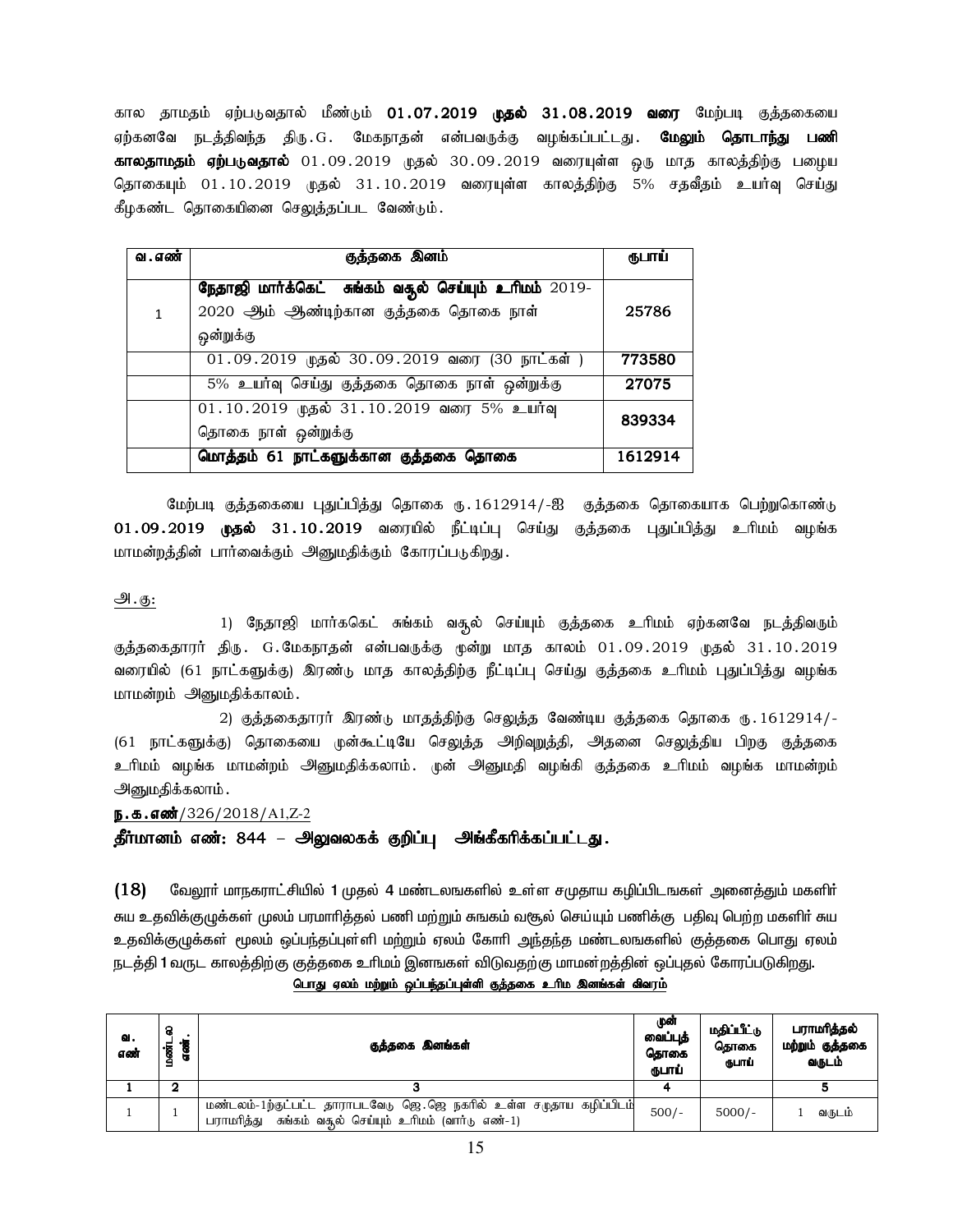| 2              | $\mathbf{1}$   | மண்டலம்-1ற்குட்பட்ட தாராபடவேடு இந்திரா நகரில் உள்ள சமுதாய கழிப்பிடம்<br>பராமரித்து சுங்கம் வசூல் செய்யும் உரிமம் (வார்டு எண்-1)                                                                           | $500/-$ | $5000/-$ | வருடம்<br>$\mathbf{1}$ |
|----------------|----------------|-----------------------------------------------------------------------------------------------------------------------------------------------------------------------------------------------------------|---------|----------|------------------------|
| 3              | $\mathbf{1}$   | மண்டலம்-1ற்குட்பட்ட தாராபடவேடு<br>வி.டி.கே தோல்சாப்<br>தெருவில்<br>உள்ள<br>கழிப்பிடம்<br>பராமரித்து<br>சுங்கம்<br>செய்யும்<br><u>ப்பரிடீ</u><br>ச $(\mu$ தாய<br>வசூல்                                     | $500/-$ | $5000/-$ | வருடம்<br>$\mathbf{1}$ |
|                |                | (வார்டு எண்-4)                                                                                                                                                                                            |         |          |                        |
| $\overline{4}$ | $\mathbf{1}$   | மண்டலம்-1ற்குட்பட்ட<br>தாராபடவேடு<br>அக்ராவரம் தெருவில்<br>உள்ள<br>ச $(\mathfrak{p}\text{-}\mathfrak{g}\text{-}\mathfrak{m})$<br>கழிப்பிடம் பராமரித்து<br>சுங்கம் வசூல் செய்யும் உரிமம் (வார்டு<br>எண்-5) | $500/-$ | $5000/-$ | வருடம்<br>1            |
| 5              | $\mathbf{1}$   | தாராபடவேடு<br>மண்டலம்-1ற்குட்பட்ட<br>கிளித்தான்ப்டடரையில்<br>உள்ள<br>ச $(\mathfrak{p}\mathfrak{S}\Pi\blacksquare$<br>கழிப்பிடம் பராமரித்து<br>சுங்கம் வசூல் செய்யும் உரிமம் (வார்டு<br>எண்-5)             | $500/-$ | $5000/-$ | வருடம்<br>$\mathbf{1}$ |
| 6              | $\mathbf{1}$   | மண்டலம்-1ற்குட்பட்ட<br>கஸ்துரிபாய் தெருவில்<br>தாராபடவேடு<br>உள்ள<br>ச $(\mathfrak{p}\text{-}\mathfrak{g}\text{-}\mathfrak{m})$<br>கழிப்பிடம் பராமரித்து<br>சுங்கம் வசூல் செய்யும் உரிமம் (வார்டு எண்-7)  | $500/-$ | $5000/-$ | வருடம்<br>$\mathbf{1}$ |
| $\overline{7}$ | $\mathbf{1}$   | மண்டலம்-1ற்குட்பட்ட<br>தாராபடவேடு<br>கஸ்துரிபாய் (புதியது)<br>தெருவில்<br>உள்ள<br>சமுதாய<br>கழிப்பிடம்<br>பராமரித்து<br>செய்யும்<br><u>ப்பரிடீ</u><br>சுங்கம்<br>வசூல்<br>(வார்டு எண்-7)                  | $500/-$ | $5000/-$ | வருடம்<br>$\mathbf{1}$ |
| 8              | $\mathbf{1}$   | மண்டலம்-1ற்குட்பட்ட<br>தாராபடவேடு<br>குளக்கரை<br>தெருவில்<br>உள்ள<br>சமுதாய<br>கழிப்பிடம் பராமரித்து சுங்கம் வசூல் செய்யும் உரிமம் (வார்டு எண்-7)                                                         | $500/-$ | $5000/-$ | வருடம்<br>$\mathbf{1}$ |
| 9              | $\mathbf{1}$   | மண்டலம்-1ற்குட்பட்ட கழிஞ்சூர் மெயின் ரோட்டில் உள்ள சமுதாய கழிப்பிடம்<br>பராமரித்து சுங்கம் வசூல் செய்யும் உரிமம் (வார்டு எண்-11)                                                                          | $500/-$ | $5000/-$ | வருடம்<br>$\mathbf{1}$ |
| 10             | $\mathbf{1}$   | மண்டலம்-1ற்குட்பட்ட 8வது கிழக்கு நெடுஞ்சாலையில் உள்ள சமுதாய கழிப்பிடம்<br>பராமரித்து சுங்கம் வசூல் செய்யும் உரிமம் (வார்டு எண்-12)                                                                        | $500/-$ | $5000/-$ | வருடம்<br>$\mathbf{1}$ |
| 11             | 2              | உழவர் சந்தை காகிதப்பட்டறையில் உள்ள சமுதாய<br>மண்டலம்-2ற்குட்பட்ட<br>கழிப்பிடம் பராமரித்து சுங்கம் வதல் செய்யும் உரிமம் (வார்டு எண்-16)                                                                    | $500/-$ | $5000/-$ | வருடம்<br>$\mathbf{1}$ |
| 12             | $\overline{2}$ | மண்டலம்-2ற்குட்பட்ட முனிசிபல் காலனி காகிதப்பட்டறையில் உள்ள சமுதாய<br>கழிப்பிடம் பராமரித்து சுங்கம் வதல் செய்யும் உரிமம் (வார்டு எண்-16)                                                                   | $500/-$ | $5000/-$ | வருடம்<br>$\mathbf{1}$ |
| 13             | 2              | சைதாப்பேட்டை ராமர் பஜனை கோயில்<br>மண்டலம்-2ற்குட்பட்ட<br>தெருவில்<br>உள்ள சமுதாய கழிப்பிடம் பராமரித்து<br>சுங்கம் வசூல்<br>செய்யும்<br><u>ப்</u> யிட உ<br>(வார்டு எண்-16)                                 | $500/-$ | $5000/-$ | $\mathbf{1}$<br>வருடம் |
| 14             | 2              | மெயின் பஜாரில்<br>மண்டலம்-2ற்குட்பட்ட<br>சைதாப்பேட்டை<br>உள்ள<br>சமுதாய<br>கழிப்பிடம் பராமரித்து சுங்கம் வதல் செய்யும் உரிமம் (வார்டு எண்-16)                                                             | $500/-$ | $5000/-$ | 1<br>வருடம்            |
| 15             | 2              | வள்ளலார் பிஏடிசி மஹால் அருகில்<br>மண்டலம்-2ற்குட்பட்ட<br>உள்ள<br>சமுதாய<br>கழிப்பிடம் பராமரித்து சுங்கம் வசூல் செய்யும் உரிமம் (வார்டு எண்-19)                                                            | $500/-$ | $5000/-$ | வருடம்<br>$\mathbf{1}$ |
| 16             | $\overline{2}$ | மண்டலம்-2ற்குட்பட்ட அலுமேலூங்காபுரம் புதிய அருந்தியா் காலனியில் உள்ள<br>சமுதாய கழிப்பிடம் பராமரித்து கங்கம் வதூல் செய்யும் உரிமம்(வார்டு எண்-21)                                                          | $500/-$ | $5000/-$ | வருடம்<br>$\mathbf{1}$ |
| 17             | 2              | <u> அலுமேலூங்காபுரம்</u><br>மண்டலம்-2ற்குட்பட்ட<br>வனநகரில்<br>உள்ள<br>சமுதாய<br>கழிப்பிடம் பராமரித்து சுங்கம் வசூல் செய்யும் உரிமம் (வார்டு எண்-21)                                                      | $500/-$ | $5000/-$ | வருடம்<br>$\mathbf{1}$ |
| 18             | 2              | மண்டலம்-2ற்குட்பட்ட வள்ளலார் முலக்கொல்லையில் உள்ள சமுதாய கழிப்பிடம்<br>பராமரித்து சுங்கம் வதுல் செய்யும் உரிமம் (வார்டு எண்-22)                                                                           | $500/-$ | $5000/-$ | வருடம்<br>$\mathbf{1}$ |
| 19             | 2              | மண்டலம்-2ற்குட்பட்ட நேரு நகர் சத்துவாச்சாரியில் உள்ள சமுதாய கழிப்பிடம்<br>பராமரித்து சுங்கம் வசூல் செய்யும் உரிமம் (வார்டு எண்-23)                                                                        | $500/-$ | $5000/-$ | வருடம்<br>$\mathbf{1}$ |
| 20             | 2              | வி.ஓ.சி நகர் சத்துவாச்சாரியில்<br>மண்டலம்-2ற்குட்பட்ட<br>உள்ள<br>ச $(\mathfrak{p}\mathfrak{S}\Pi\blacksquare$<br>கழிப்பிடம் பராமரித்து   சுங்கம் வதூல் செய்யும்  உரிமம்  (வார்டு  எண்-24)                 | $500/-$ | $5000/-$ | வருடம்<br>1            |
| 21             | 2              | மண்டலம்-2ற்குட்பட்ட சைதாபேட்டை சின்ன கவுண்டர் தெருவில் உள்ள சமுதாய<br>கழிப்பிடம் பராமரித்து சுங்கம் வசூல் செய்யும் உரிமம் (வார்டு எண்-25)                                                                 | $500/-$ | $5000/-$ | $\mathbf{1}$<br>வருடம் |
| 22             | 2              | மண்டலம்-2ற்குட்பட்ட தோட்டப்பாளையம் கானார் கன்னி<br>கோயில்<br>தெருவில்<br>உள்ள சமுதாய கழிப்பிடம் பராமரித்து<br>சுங்கம்<br>வசூல் செய்யும்<br><u>ப்யிர் உ</u><br>(வார்டு எண்-26)                             | $500/-$ | $5000/-$ | வருடம்<br>1            |
| 23             | 2              | தோட்டப்பாளையம் பெரிய தெருவில்<br>மண்டலம்-2ற்குட்பட்ட<br>உள்ள<br>ச $(\mathfrak{p}\mathfrak{B}$ ாய<br>கழிப்பிடம் பராமரித்து சுங்கம் வதுல் செய்யும் உரிமம் (வார்டு எண்-26)                                   | $500/-$ | $5000/-$ | வருடம்<br>$\mathbf{1}$ |
| 24             | 2              | மண்டலம்-2ற்குட்பட்ட தோட்டப்பாளையம் புதுகுடியான் சத்திரம் பகுதியில் உள்ள<br>சமுதாய கழிப்பிடம் பராமரித்து சுங்கம் வசூல் செய்யும் உரிமம்(வார்டு எண்-26)                                                      | $500/-$ | $5000/-$ | வருடம்<br>$\mathbf{1}$ |
| 25             | 3              | தோல்கிடங்கு<br>மண்டலம்-3ற்குட்பட்ட<br>தெருவில் உள்ள சமுதாய<br>கழிப்பிடம்<br>பராமரித்து சுங்கம் வசூல் செய்யும் உரிமம் (வார்டு எண்-35)                                                                      | $500/-$ | $5000/-$ | வருடம்<br>$\mathbf{1}$ |
| 26             | 3              | உத்திரமாதா<br>கோயில் தெருவில்<br>மண்டலம்-3ற்குட்பட்ட<br>உள்ள<br>சமுதாய<br>சுங்கம் வசூல் செய்யும் உரிமம் (வார்டு எண்-35)<br>கழிப்பிடம் பராமரித்து                                                          | $500/-$ | $5000/-$ | வருடம்<br>$\mathbf{1}$ |
| 27             | 3              | மான்யம்<br>தெருவில்<br>மண்டலம்-3ற்குட்பட்ட<br>எஸ். எஸ். கே<br>உள்ள<br>சமுதாய<br>சுங்கம் வதூல் செய்யும் உரிமம் (வார்டு எண்-34)<br>கழிப்பிடம் பராமரித்து                                                    | $500/-$ | $5000/-$ | வருடம்<br>$\mathbf{1}$ |
| 28             | 3              | மண்டலம்-3ற்குட்பட்ட<br>எம். ஜி. ஆர்<br>நகரில்<br>உள்ள<br>கழிப்பிடம்<br>சமுதாய<br>பராமரித்து சுங்கம் வசூல் செய்யும் உரிமம் (வார்டு எண்-35)                                                                 | $500/-$ | $5000/-$ | வருடம்<br>$\mathbf{1}$ |
| 29             | 3              | இந்திரா நகர் பகுதியில் உள்ள சமுதாய<br>மண்டலம்-3ற்குட்பட்ட<br>கழிப்பிடம்<br>பராமரித்து சுங்கம் வதுல் செய்யும் உரிமம் (வார்டு எண்-43)                                                                       | $500/-$ | $5000/-$ | வருடம்<br>$\mathbf{1}$ |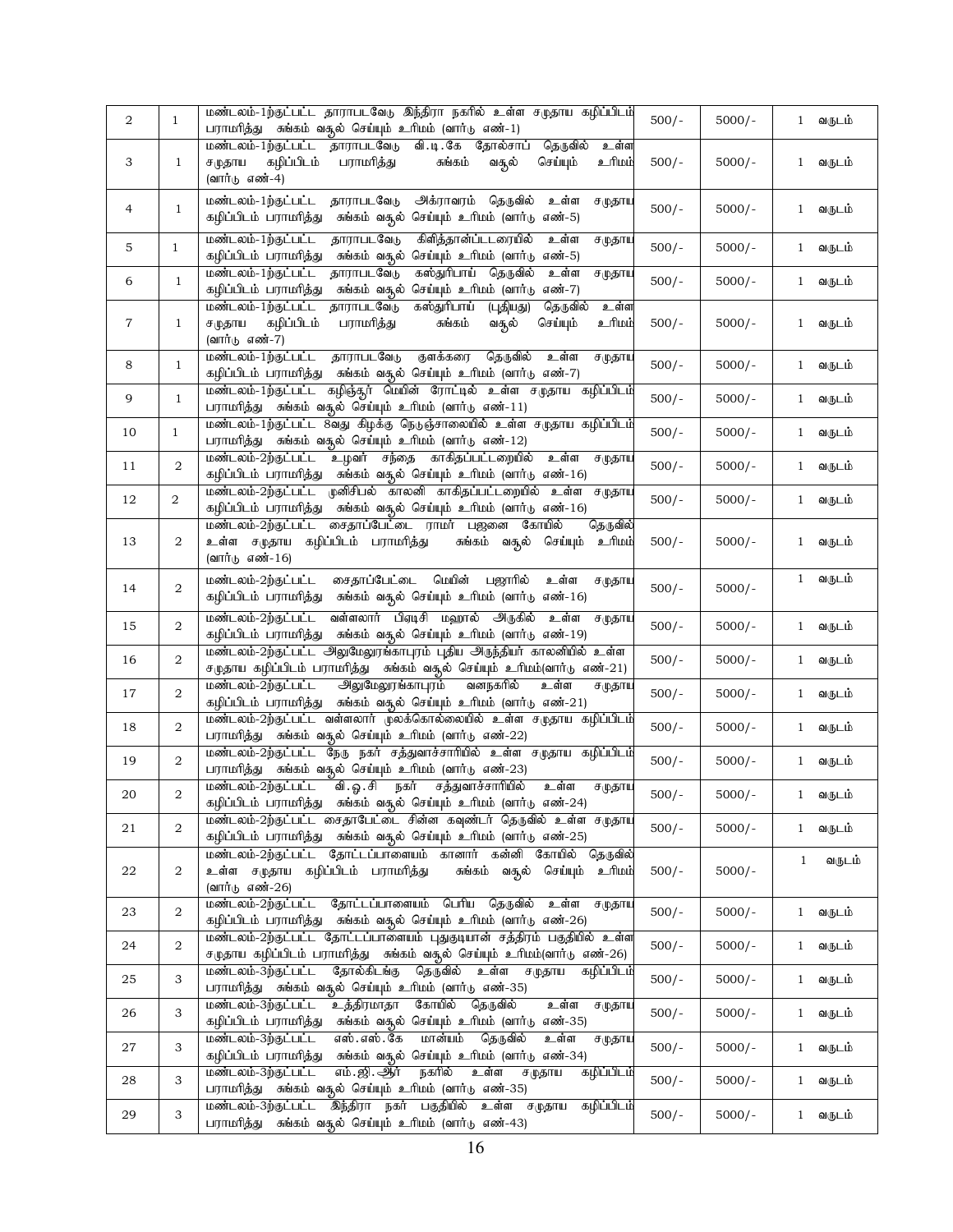| 30 | 3              | மண்டலம்-3ற்குட்பட்ட அம்மணாங்குட்டை மயானம் அருகில் உள்ள சமுதாய<br>கழிப்பிடம் பராமரித்து சுங்கம் வசூல் செய்யும் உரிமம் (வார்டு எண்-37)                                                                                                    | $500/-$ | $5000/-$ | 1 வருடம்               |
|----|----------------|-----------------------------------------------------------------------------------------------------------------------------------------------------------------------------------------------------------------------------------------|---------|----------|------------------------|
| 31 | 3              | மண்டலம்-3ற்குட்பட்ட முருகன் நகரில் உள்ள சமுதாய கழிப்பிடம் பராமரித்து                                                                                                                                                                    | $500/-$ | $5000/-$ | வருடம்<br>$\mathbf{1}$ |
|    |                | சுங்கம் வசூல் செய்யும் உரிமம் (வார்டு எண்-44)<br>மண்டலம்-3ற்குட்பட்ட கன்னிகாபுரம் பகுதியில் உள்ள<br>கழிப்பிடம்<br>சமுதாய                                                                                                                |         |          |                        |
| 32 | 3              | பராமரித்து சுங்கம் வதுல் செய்யும் உரிமம்(வார்டு எண்-44)                                                                                                                                                                                 | $500/-$ | $5000/-$ | 1 வருடம்               |
| 33 | 3              | மண்டலம்-3ற்குட்பட்ட வேலப்பாடி மயானம் அருகில் உள்ள சமுதாய கழிப்பிடம்<br>பராமரித்து சுங்கம் வதூல் செய்யும் உரிமம் (வார்டு எண்-37)                                                                                                         | $500/-$ | $5000/-$ | வருடம்<br>$\mathbf{1}$ |
| 34 | 3              | மண்டலம்-3ற்குட்பட்ட புது அக்ராஹாரம் தெருவில் உள்ள சமுதாய கழிப்பிடம்<br>பராமரித்து சுங்கம் வசூல் செய்யும் உரிமம் (வார்டு எண்-32)                                                                                                         | $500/-$ | $5000/-$ | வருடம்<br>$\mathbf{1}$ |
| 35 | 3              | மண்டலம்-3ற்குட்பட்ட சாஸ்திரிநகர் (ரத்தின முதலியார் லேவுட்) அருகில் உள்ள<br>சமுதாய கழிப்பிடம் பராமரித்து கங்கம் வதுல் செய்யும் உரிமம்(வார்டு எண்-40)                                                                                     | $500/-$ | $5000/-$ | வருடம்<br>$\mathbf{1}$ |
| 36 | 3              | மண்டலம்-3ற்குட்பட்ட சாஸ்திரி நகர் (தண்ணிர் தொட்டி) அருகில் உள்ள<br>சமுதாய கழிப்பிடம் பராமரித்து கங்கம் வதூல் செய்யும் உரிமம்(வார்டு எண்-40)                                                                                             | $500/-$ | $5000/-$ | வருடம்<br>$\mathbf{1}$ |
| 37 | 3              | வளர்<br>நகர்<br>பகுதியில் உள்ள<br>மண்டலம்-3ற்குட்பட்ட<br>கழிப்பிடம்<br>சமுதாய<br>பராமரித்து சுங்கம் வதுல் செய்யும் உரிமம் (வார்டு எண்-45)                                                                                               | $500/-$ | $5000/-$ | 1 வருடம்               |
| 38 | 3              | எம். ஜி. ஆர்<br>நகரில்<br>மண்டலம்-3ற்குட்பட்ட<br>உள்ள<br>கழிப்பிடம்<br>சமுதாய<br>பராமரித்து சுங்கம் வதுல் செய்யும் உரிமம் (வார்டு எண்-45)                                                                                               | $500/-$ | $5000/-$ | 1 வருடம்               |
| 39 | 4              | மண்டலம்-4ற்குட்பட்ட கூத்தாண்டவர் கோயில் தெரு ,ஏரிக்கரை,இடையன்சாத்து<br>பகுதியில் உள்ள சமுதாய கழிப்பிடம் பராமரித்து<br>சுங்கம் வசூல் செய்யும்<br>உரிமம் (வார்டு எண்-46)                                                                  | $500/-$ | $5000/-$ | வருடம்<br>$\mathbf{1}$ |
| 40 | 4              | மண்டலம்-4ற்குட்பட்ட இந்திரா நகர், இடையன்சாத்து பகுதியில் உள்ள சமுதாய<br>கழிப்பிடம் பராமரித்து சுங்கம் வதல் செய்யும் உரிமம் (வார்டு எண்-46)                                                                                              | $500/-$ | $5000/-$ | வருடம்<br>$\mathbf{1}$ |
| 41 | $\overline{4}$ | மண்டலம்-4ற்குட்பட்ட புதிய காலானி இடையன்சாத்து பகுதியில் உள்ள சமுதாய<br>கழிப்பிடம் பராமரித்து சுங்கம் வதூல் செய்யும் உரிமம் (வார்டு எண்-46)                                                                                              | $500/-$ | $5000/-$ | வருடம்<br>$\mathbf{1}$ |
| 42 | 4              | மண்டலம்-4ற்குட்பட்ட இந்திரா குடியிருப்பு,சித்தேரி பகுதியில் உள்ள சமுதாய<br>கழிப்பிடம் பராமரித்து சுங்கம் வதூல் செய்யும் உரிமம் (வார்டு எண்-47)                                                                                          | $500/-$ | $5000/-$ | வருடம்<br>$\mathbf{1}$ |
| 43 | 4              | மண்டலம்-4ற்குட்பட்ட ஆவரம்பாளையம் சித்தேரி பகுதியில் உள்ள சமுதாய<br>கழிப்பிடம் பராமரித்து சுங்கம் வதுல் செய்யும் உரிமம் (வார்டு எண்-47)                                                                                                  | $500/-$ | $5000/-$ | வருடம்<br>$\mathbf{1}$ |
| 44 | $\overline{4}$ | மண்டலம்-4ற்குட்பட்ட<br>சின்ன சித்தேரி பகுதியில் உள்ள சமுதாய கழிப்பிடம்<br>பராமரித்து சுங்கம் வதுல் செய்யும் உரிமம் (வார்டு எண்-47)                                                                                                      | $500/-$ | $5000/-$ | வருடம்<br>$\mathbf{1}$ |
| 45 | 4              | திருவள்ளுவர் குடியீருப்பு, அரியூர் பகுதியில் உள்ள<br>மண்டலம்-4ற்குட்பட்ட<br>கழிப்பிடம்<br><u>ப்பரி உ</u><br>பராமரித்து<br>செய்யும்<br>ச $(\mathfrak{p}\text{-}\mathfrak{g}\text{-}\mathfrak{m})$<br>சுங்கம்<br>வசூல்<br>(வார்டு எண்-48) | $500/-$ | $5000/-$ | வருடம்<br>$\mathbf{1}$ |
| 46 | $\overline{4}$ | பாரதியார் தெரு,அரியூர் பகுதியில் உள்ள சமுதாய<br>மண்டலம்-4ற்குட்பட்ட<br>சுங்கம் வதல் செய்யும் உரிமம் (வார்டு எண்-48)<br>கழிப்பிடம் பராமரித்து                                                                                            | $500/-$ | $5000/-$ | வருடம்<br>$\mathbf{1}$ |
| 47 | 4              | <u>ஏ.ஜி.நகர் அரியூர் பகுதியில் உள்ள சமுதாய</u><br>மண்டலம்-4ற்குட்பட்ட<br>கழிப்பிடம் பராமரித்து<br>சுங்கம் வசூல் செய்யும் உரிமம் (வார்டு எண்-48)                                                                                         | $500/-$ | $5000/-$ | 1 வருடம்               |
| 48 | $\overline{4}$ | விஸ்வநாதன் நகர் அரியூர் பகுதியில் உள்ள சமுதாய<br>மண்டலம்-4ற்குட்பட்ட<br>சுங்கம் வதூல் செய்யும் உரிமம் (வார்டு எண்-48)<br>கழிப்பிடம் பராமரித்து                                                                                          | $500/-$ | $5000/-$ | 1 வருடம்               |
| 49 | 4              | மண்டலம்-4ற்குட்பட்ட மேட்டு பாறை,தொரப்பாடி பகுதியில் உள்ள சமுதாய<br>கழிப்பிடம் பராமரித்து சுங்கம் வசூல் செய்யும் உரிமம் (வார்டு எண்-49)                                                                                                  | $500/-$ | $5000/-$ | 1 வருடம்               |
| 50 | 4              | மண்டலம்-4ற்குட்பட்ட மேட்டு பாறை-2, தொரப்பாடி பகுதியில் உள்ள சமுதாய<br>கழிப்பிடம் பராமரித்து சுங்கம் வசூல் செய்யும் உரிமம் (வார்டு எண்-49)                                                                                               | $500/-$ | $5000/-$ | வருடம்<br>$\mathbf{1}$ |
| 51 | 4              | கே.கே.நகர் ,தொரப்பாடி பகுதியில் உள்ள சமுதாய<br>மண்டலம்-4ற்குட்பட்ட<br>கழிப்பிடம் பராமரித்து சுங்கம் வதுல் செய்யும் உரிமம் (வார்டு எண்-49)                                                                                               | $500/-$ | $5000/-$ | வருடம்<br>$\mathbf{1}$ |
| 52 | $\overline{4}$ | மண்டலம்-4ற்குட்பட்ட ஜீவா நகர், தொரப்பாடி பகுதியில் உள்ள சமுதாய<br>கழிப்பிடம் பராமரித்து – சுங்கம் வதூல் செய்யும் உரிமம் (வார்டு எண்-49)                                                                                                 | $500/-$ | $5000/-$ | 1 வருடம்               |
| 53 | 4              | மண்டலம்-4ற்குட்பட்ட காண்ட்ராக்டர் சுப்பிரமணி தெரு, தொரப்பாடி பகுதியில்<br>உள்ள சமுதாய கழிப்பிடம் பராமரித்து – சுங்கம் வசூல் செய்யும் உரிமம் (வார்டு<br>எண்-50)                                                                          | $500/-$ | $5000/-$ | வருடம்<br>1            |
| 54 | $\overline{4}$ | மண்டலம்-4ற்குட்பட்ட ராஜா தெரு,தொரப்பாடி பகுதியில் உள்ள சமுதாய<br>கழிப்பிடம் பராமரித்து சுங்கம் வதல் செய்யும் உரிமம் (வார்டு எண்-50)                                                                                                     | $500/-$ | $5000/-$ | 1 வருடம்               |
| 55 | 4              | அம்பேத்கார் நகர் (ஆண்கள் கழிப்பிடம்),<br>சின்ன<br>மண்டலம்-4ற்குட்பட்ட<br>அல்லாபுரம் பகுதியில் உள்ள சமுதாய கழிப்பிடம் பராமரித்து<br>சுங்கம் வசூல்<br>செய்யும் உரிமம் (வார்டு எண்-51)                                                     | $500/-$ | $5000/-$ | வருடம்<br>$\mathbf{1}$ |
|    |                | மண்டலம்-4ற்குட்பட்ட அம்பேத்கார் நகர் (பெண்கள் கழிப்பிடம்), தொரப்பாடி                                                                                                                                                                    |         |          |                        |
| 56 | 4              | பகுதியில் உள்ள சமுதாய கழிப்பிடம் பராமரித்து<br>சுங்கம் வசூல் செய்யும்<br>உரிமம் (வார்டு எண்-51)                                                                                                                                         | $500/-$ | $5000/-$ | வருடம்<br>$\mathbf{1}$ |
| 57 | $\overline{4}$ | மண்டலம்-4ற்குட்பட்ட<br>மாரியம்மன்<br>கோயில்<br>தெரு,கஸ்பா பகுதியில்<br>உள்ள                                                                                                                                                             | $500/-$ | $5000/-$ | $\mathbf{1}$<br>வருடம் |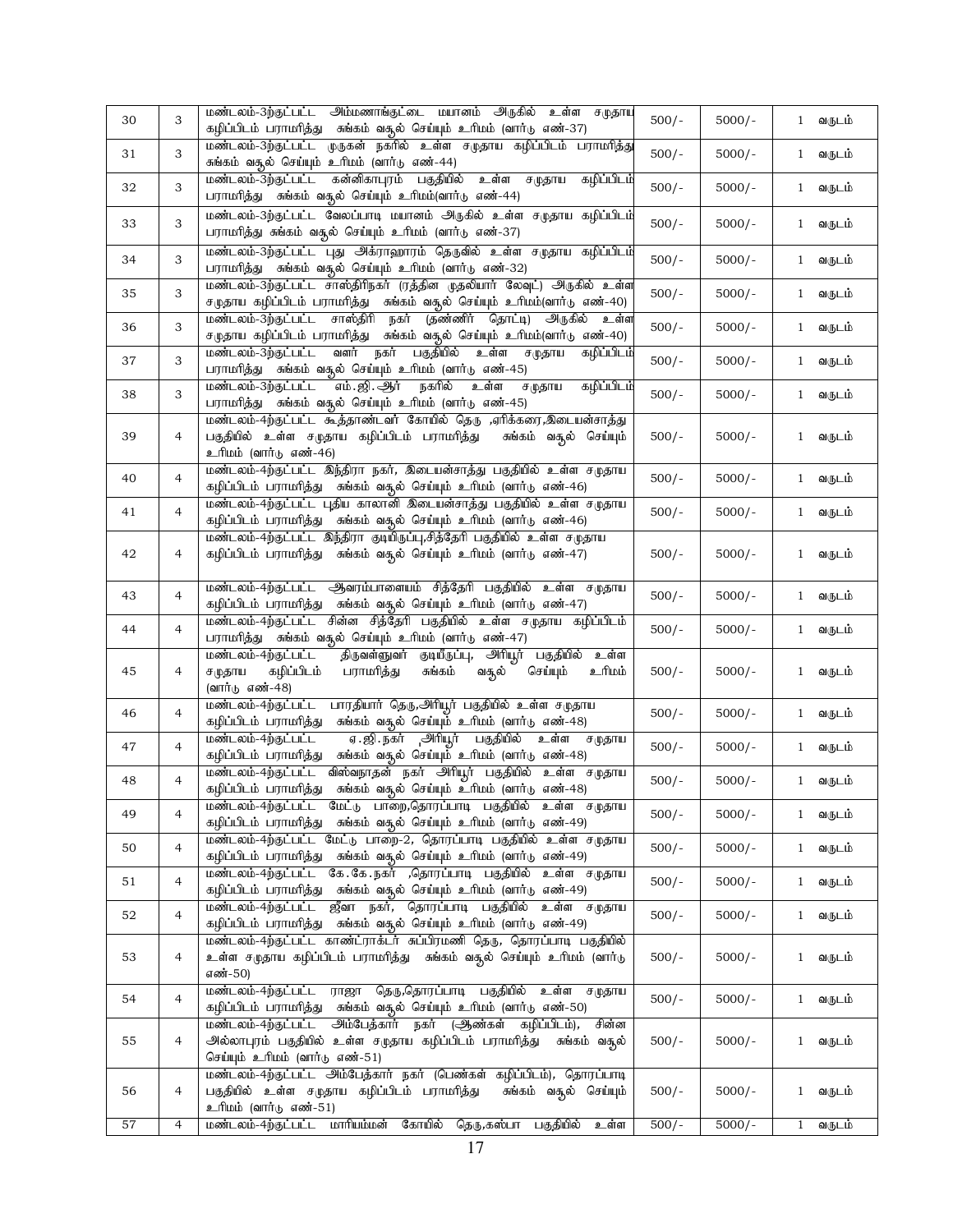|    |                | சமுதாய கழிப்பிடம்<br>பராமரித்து<br><u>ப்புரி உ</u><br>சுங்கம்<br>வசூல்<br>செய்யும்                                                                                   |         |          |                        |
|----|----------------|----------------------------------------------------------------------------------------------------------------------------------------------------------------------|---------|----------|------------------------|
|    |                | (வார்டு எண்-52)<br>ஷேக்<br>குமஸ்தா<br>அப்துல்<br>தெரு,<br>மண்டலம்-4ற்குட்பட்ட<br>காதர்                                                                               |         |          |                        |
| 58 | 4              | ஆர். என். பாளையம் பகுதியில் உள்ள சமுதாய கழிப்பிடம் பராமரித்து<br>சுங்கம்                                                                                             | $500/-$ | $5000/-$ | 1 வருடம்               |
|    |                | வசூல் செய்யும் உரிமம் (வார்டு எண்-52)                                                                                                                                |         |          |                        |
| 59 | 4              | மண்டலம்-4ற்குட்பட்ட நெடுந்தெரு, கஸ்பா பகுதியில் உள்ள சமுதாய கழிப்பிடம்<br>பராமரித்து சுங்கம் வசூல் செய்யும் உரிமம் (வார்டு எண்-52)                                   | $500/-$ | $5000/-$ | 1 வருடம்               |
| 60 | 4              | மண்டலம்-4ற்குட்பட்ட வாழை மண்டி தெரு பகுதியில் உள்ள சமுதாய கழிப்பிடம்<br>பராமரித்து சுங்கம் வதுல் செய்யும் உரிமம் (வார்டு எண்-54)                                     | $500/-$ | $5000/-$ | 1 வருடம்               |
| 61 | $\overline{4}$ | மண்டலம்-4ற்குட்பட்ட சாஸ்திரி நகர் பகுதியில் உள்ள சமுதாய<br>கழிப்பிடம்<br>பராமரித்து சுங்கம் வசூல் செய்யும் உரிமம் (வார்டு எண்-55)                                    | $500/-$ | $5000/-$ | 1 வருடம்               |
| 62 | $\overline{4}$ | மண்டலம்-4ற்குட்பட்ட பெரிய லைன் பகுதியில் உள்ள சமுதாய<br>கழிப்பிடம்                                                                                                   | $500/-$ | $5000/-$ | வருடம்<br>$\mathbf{1}$ |
| 63 | $\overline{4}$ | பராமரித்து சுங்கம் வதுல் செய்யும் உரிமம் (வார்டு எண்-55)<br>மண்டலம்-4ற்குட்பட்ட சின்ன லைன் பகுதியில் உள்ள சமுதாய கழிப்பிடம்                                          | $500/-$ | $5000/-$ | 1 வருடம்               |
|    |                | பராமரித்து சுங்கம் வதுல் செய்யும் உரிமம் (வார்டு எண்-55)<br>மண்டலம்-4ற்குட்பட்ட ஏரிக்கரை ஓரம் கொணவட்டம் பகுதியில் உள்ள சமுதாய                                        |         |          |                        |
| 64 | 4              | கழிப்பிடம் பராமரித்து சுங்கம் வதல் செய்யும் உரிமம் (வார்டு எண்-56)                                                                                                   | $500/-$ | $5000/-$ | 1 வருடம்               |
| 65 | 4              | மண்டலம்-4ற்குட்பட்ட கே.கே.நகர் முதல் தெரு,சேண்பாக்கம் பகுதியில் உள்ள<br>சமுதாய<br>கழிப்பிடம்<br>பராமரித்து<br>சுங்கம்<br>வசூல் செய்யும்<br>வ்பிடீ<br>(வார்டு எண்-57) | $500/-$ | $5000/-$ | 1 வருடம்               |
| 66 | 4              | மண்டலம்-4ற்குட்பட்ட ராம மூர்த்தி தெரு, முள்ளிபாளையம்,<br>சேண்பாக்கம்<br>பகுதியில் உள்ள சமுதாய கழிப்பிடம் பராமரித்து<br>சுங்கம் வசூல் செய்யும்                        | $500/-$ | $5000/-$ | வருடம்<br>$\mathbf{1}$ |
|    |                | உரிமம் (வார்டு எண்-57)                                                                                                                                               |         |          |                        |
| 67 | 4              | மண்டலம்-4ற்குட்பட்ட கோரிமேடு, முள்ளிபாளையம், சேண்பாக்கம் பகுதியில்<br>உள்ள சமுதாய கழிப்பிடம் பராமரித்து சுங்கம் வதுல் செய்யும் உரிமம் (வார்டு                        | $500/-$ | $5000/-$ | வருடம்<br>$\mathbf{1}$ |
|    |                | எண்-57)<br>மண்டலம்-4ற்குட்பட்ட ரங்கசாமி நகர் பகுதியில் உள்ள சமுதாய கழிப்பிடம்                                                                                        |         |          |                        |
| 68 | 4              | பராமரித்து சுங்கம் வசூல் செய்யும் உரிமம் (வார்டு எண்-58)<br>மண்டலம்-4ற்குட்பட்ட ரங்கசாமி நகர் பகுதியில் உள்ள சமுதாய கழிப்பிடம்                                       | $500/-$ | $5000/-$ | 1 வருடம்               |
| 69 | $\overline{4}$ | பராமரித்து சுங்கம் வசூல் செய்யும் உரிமம் (வார்டு எண்-58)                                                                                                             | $500/-$ | $5000/-$ | வருடம்<br>$\mathbf{1}$ |
| 70 | 4              | மண்டலம்-4ற்குட்பட்ட இந்திரா நகர், வசந்தபுரம் பகுதியில் உள்ள சமுதாய<br>கழிப்பிடம் பராமரித்து சுங்கம் வதல் செய்யும் உரிமம் (வார்டு எண்-58)                             | $500/-$ | $5000/-$ | வருடம்<br>$\mathbf{1}$ |
| 71 | 4              | மண்டலம்-4ற்குட்பட்ட பா்மா காலனி,வசந்தபுரம் பகுதியில் உள்ள சமுதாய<br>கழிப்பிடம் பராமரித்து சுங்கம் வதல் செய்யும் உரிமம் (வார்டு எண்-58)                               | $500/-$ | $5000/-$ | வருடம்<br>$\mathbf{1}$ |
| 72 | 4              | சின்ன தெரு,வசந்தபுரம் பகுதியில் உள்ள<br>மண்டலம்-4ற்குட்பட்ட<br>சமுதாய<br>கழிப்பிடம் பராமரித்து சுங்கம் வதல் செய்யும் உரிமம் (வார்டு எண்-58)                          | $500/-$ | $5000/-$ | 1 வருடம்               |
| 73 | 4              | மண்டலம்-4ற்குட்பட்ட கன்சால்பேட்டை பகுதியில் உள்ள சமுதாய கழிப்பிடம்<br>பராமரித்து சுங்கம் வசூல் செய்யும் உரிமம் (வார்டு எண்-59)                                       | $500/-$ | $5000/-$ | வருடம்<br>$\mathbf{1}$ |
| 74 | $\overline{4}$ | மண்டலம்-4ற்குட்பட்ட இந்திர நகர்-2 பகுதியில் உள்ள சமுதாய கழிப்பிடம்<br>பராமரித்து சுங்கம் வசூல் செய்யும் உரிமம் (வார்டு எண்-59)                                       | $500/-$ | $5000/-$ | வருடம்<br>$\mathbf{1}$ |
| 75 | 4              | மண்டலம்-4ற்குட்பட்ட சாழவேல் நகர் பகுதியில் உள்ள சமுதாய கழிப்பிடம்<br>பராமரித்து – சுங்கம் வதுல் செய்யும் உரிமம் (வார்டு எண்-59)                                      | $500/-$ | $5000/-$ | 1 வருடம்               |
| 76 | 4              | மண்டலம்-4ற்குட்பட்ட காந்தி நகர்,கன்சால்பேட்டை பகுதியில் உள்ள சமுதாய<br>சுங்கம் வதூல் செய்யும் உரிமம் (வார்டு எண்-59)<br>கழிப்பிடம் பராமரித்து                        | $500/-$ | $5000/-$ | 1 வருடம்               |
| 77 | 4              | நகர்-1 பகுதியில்<br>மண்டலம்-4ற்குட்பட்ட<br>அம்பேத்கார்<br>உள்ள<br>சமுதாய<br>சுங்கம் வசூல் செய்யும் உரிமம் (வார்டு எண்-59)<br>கழிப்பிடம் பராமரித்து                   | $500/-$ | $5000/-$ | 1 வருடம்               |
| 78 | $\overline{4}$ | அம்பேத்கார் நகர்-2 பகுதியில்<br>மண்டலம்-4ற்குட்பட்ட<br>உள்ள<br>சமுதாய<br>சுங்கம் வசூல் செய்யும் உரிமம் (வார்டு எண்-59)<br>கழிப்பிடம் பராமரித்து                      | $500/-$ | $5000/-$ | வருடம்<br>$\mathbf{1}$ |
|    |                | மண்டலம்-4ற்குட்பட்ட<br>கழனிகாட்டு தெரு, சேண்பாக்கம் பகுதியில்<br>உள்ள                                                                                                |         |          |                        |
| 79 | 4              | செய்யும்<br>ம்மரிடீ<br>ச முதாய<br>கழிப்பிடம்<br>பராமரித்து<br>சுங்கம்<br>வசூல்<br>(வார்டு எண்-60)                                                                    | $500/-$ | $5000/-$ | வருடம்<br>$\mathbf{1}$ |
| 80 | 4              | மண்டலம்-4ற்குட்பட்ட பிள்ளையார் கோயில் பின்புறம்,சேண்பாக்கம் பகுதியில்<br>உள்ள சமுதாய கழிப்பிடம் பராமரித்து சுங்கம் வசூல் செய்யும் உரிமம் (வார்டு<br>எண்-60)          | $500/-$ | $5000/-$ | 1 வருடம்               |
| 81 | 4              | மண்டலம்-4ற்குட்பட்ட ஈஸ்வரன் கோயில் தெரு,சேண்பாக்கம் பகுதியில் உள்ள<br>கழிப்பிடம் பராமரித்து<br>சுங்கம் வசூல் செய்யும்<br>ச $(\mu)$ தாய<br>வ்யிட உ<br>(வார்டு எண்-60) | $500/-$ | $5000/-$ | 1 வருடம்               |
| 82 | 4              | மண்டலம்-4ற்குட்பட்ட பச்சையம்மன் கோயில் தெரு, சேண்பாக்கம் பகுதியில்<br>உள்ள சமுதாய கழிப்பிடம் பராமரித்து   சுங்கம் வசூல் செய்யும்  உரிமம்  (வார்டு<br>எண்-60)         | $500/-$ | $5000/-$ | வருடம்<br>$\mathbf{1}$ |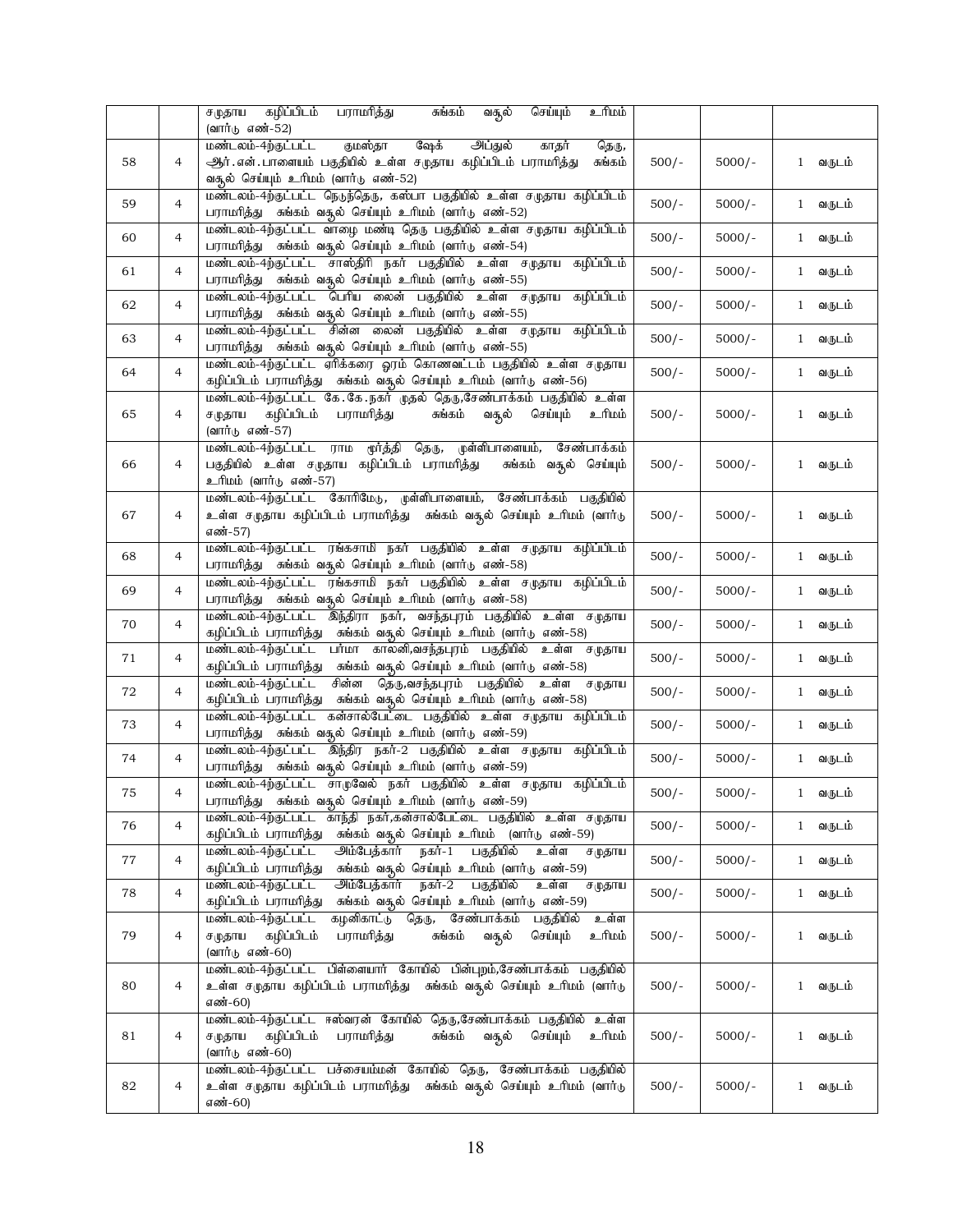#### <u>அலுவலக குறிப்பு</u> :

மாமன்றம் ஒப்புதல் அளிக்கலாம்.

### ந.க.எண்:4887/2019/எச்1, தீர்மானம் எண்: 845 – அலுவலகக் குறிப்பு அங்கீகரிக்கப்பட்டது.

(19) மேலூர் மாநகராட்சிப் பகுதியில் உள்ள செப்டிக் டேஙக் சுத்தம் செய்யும் டேஙகர் லாரிகள் மாநகாட்சியின் கழிவு நீா் கால்வாய், கானாறுகளில் கழிவுகளை அகற்றாமல் மாநகாட்சியின் பாதாளச் சாக்கடை உந்து நிலையத்தில் (Sewage Pumping Station)–ல் அகற்றவும் மற்றும் மாநகராட்சிப் பகுதியில் உள்ள செப்டிக் டேஙக் சுத்தம் செய்யும் வாகனஙகளை முறைப்படுத்தவும் வாகனம் ஒன<u>்று</u>க்கு ஒரு வருடத்திற்கு பதிவுக் கட்டணமாக ரூ.3000/– மற்றும் கழிவு நீரை மாநகராட்சி கழிவு நீர் உந்து நிலையத்தில் அகற்றுவதற்கு மாதாந்திரக் கட்டணமாக மாதம் ஒன்றுக்கு ரூ.1000/— நிா்ணயிக்க மாமன்றத்தின் ஒப்புதல் கோரப்படுகிறது

#### <u>அலுவலக குறிப்பு:</u>

பதிவுக் கட்டணம் ஒரு ஆண்டுக்கு ரூ.3000/— மற்றும் கழிவு நீரை மாநகராட்சி <u>கழிவு நீா் உந்து</u> நிலையத்தில் அகற்றுவதறகு மாதாந்திரக் கட்டணம் ரூ.1000/— நிா்ணயிக்கவும், கழிவு நீரை மாநகராட்சி கழிவு நீா் உந்து நிலையத்தில் அகற்றவும் மாமன்றம் ஒப்புதல் அளிக்கலாம்

#### ந.க.எண்:1060/2013/H1

### தீர்மானம் எண்: 846 – அலுவலகக் குறிப்பு அங்கீகரிக்கப்பட்டது.

 $(20)$  மேலூா் மாநகராட்சிப்பகுதியில் பிளாஸ்டிக் மொத்த விற்பனை, உற்பத்தி செய்தல், சேமித்து வைத்தல், விற்பனை, எடுத்துச் செல்லுதல், நெகிழி பயன்படுத்துதல் முதலியன 01.01.2019 முதல் தடை செய்யப்பட்டு அபராகக் கொகை விகிக்க 2019-ஆம் வருடக்கிய் கமிம்நாடு சட்டம் 12ன் கீம் மற்றும் வேலார் மாநகராட்சி சட்டம் . 2008 பிரிவு 432 $-$ ன் படி உபவிதிகள் ஏற்படுத்த மாமன்றத் தீா்மானம் எண்.599 நாள்.28.02.2019 $-$ ல் ஒப்புதல் பெறப்பட்டு பொது மக்களின் ஆலோசணைகள் மற்றும் அட்சேபனைகள் ஏதும் இருப்பின் அறிவிப்பு வெளியான 30 நாட்களுக்கள் மாநகராட்சி ஆணையருக்கு எழுத்து மூலமாக தெரிவிக்கும்படி 11.06.2019 தேதிய தினத்தந்தி நாளிதழில் அறிவிப்பு வெளியிடப்பட்டது.

அறிவிப்பு வெளியான 11.06.2019 முதல் 30 நாட்கள் வரையில் யாரும் ஆட்சேபனை தெரிவிக்காத காரணத்தினால் மேற்கண்ட உபவிதிகள் வேலூா் மாவட்ட அரசிதழில் வெளியிடவும், தொடா் நடவடிக்கை எடுக்கவும் மாமன்றத்தின் ஒப்புதல் கோரப்படுகிறது.

#### <u>அலுவலக குறிப்பு:</u>

தடை செய்யப்பட்ட பிளாஸ்டிக் பொருட்கள் வேலூர் மாநகராட்சிப் பகுதியில் தடைசெய்தல் மற்றும் அபராதத் தொகை நிர்ணயித்து நடைமுறைபடுத்தவும் உபவிதிகள் மாவட்ட அரசிதழில் வெளியிடவும் மாமனறம் ஒப்புதல் அளிக்கலாம்.

### <u>ந.க.எண்:920/2019/H1</u>

தீர்மானம் எண்: 847 – அலுவலகக் குறிப்பு அங்கீகரிக்கப்பட்டது.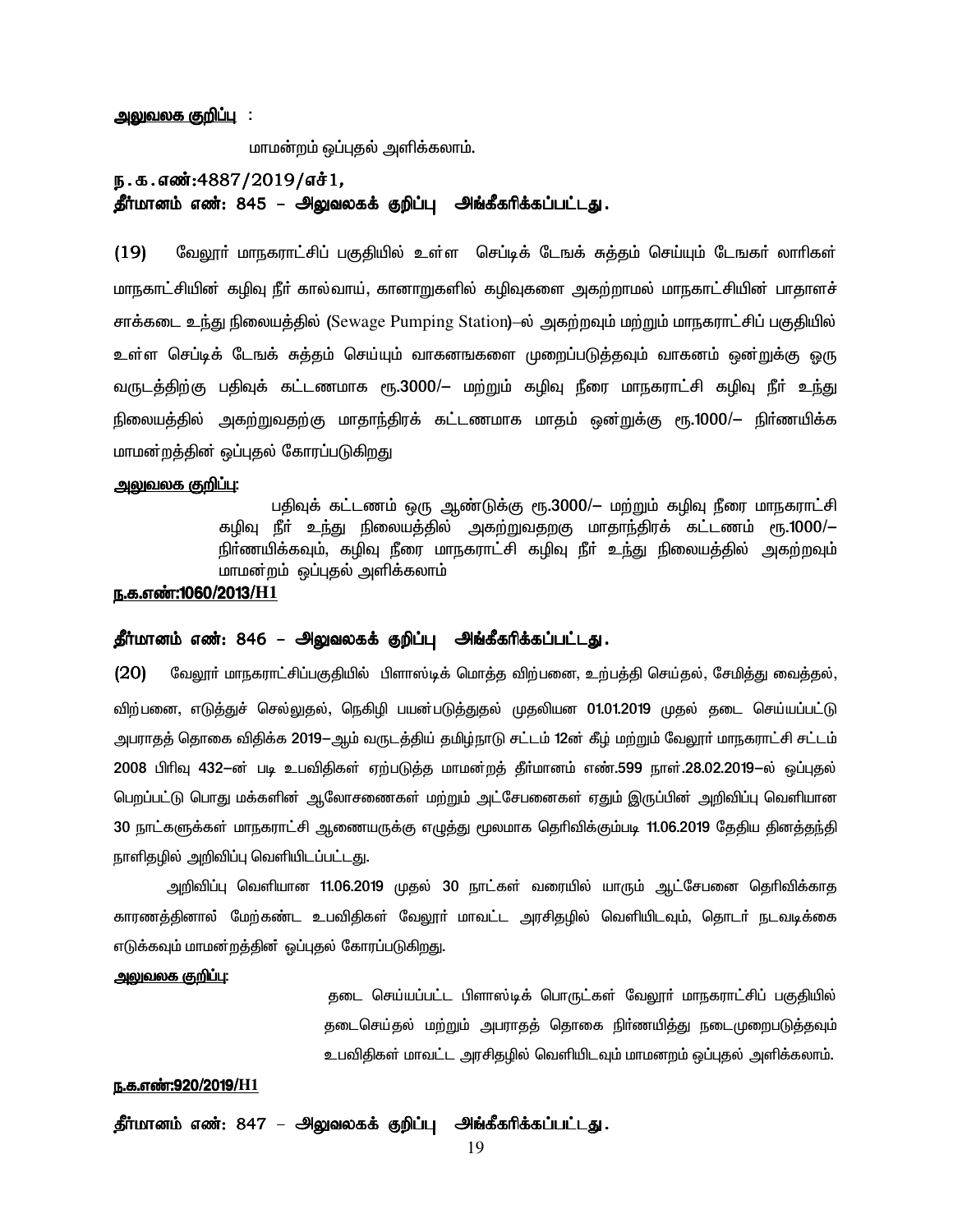$(21)$  வேலூர் மாநகராட்சி பொது நிதி 2019-20ன் கீழ் ஆணையர் அவர்களின் அனுமதி நாள்: 19.08.2019 -ன் படி கீழே பட்டியலில் கண்ட 3 பணி மேற்கொள்ள நிர்வாக அனுமதி பெறப்பட்டுள்ளது . இப்பணிக்கு 03 .09 .2019 அன்று பெறப்பட்ட விலைப்புள்ளிகளுக்கான ஒப்புநோக்கு பட்டியல் தயார் செய்யப்பட்டுள்ளது . இப்பணிக்கு அளிக்கப்பட்டுள்ள விலைப்புள்ளிகளில் மதிப்பீட்டை விட குறைந்த விலை விகிதத்தில் விலைப்புள்ளி அளித்துள்ள நிறுவனங்களின் விலைப்புள்ளியை முடிவு செய்ய மாமன்றத்தின் அனுமதி கோரப்படுகிறது.

| வ.<br>எண்    | பணியின் பெயர்                                                                                                                                                                                                                                                                                                                                                                                                | மதிப்பீடு      | நிறுவனத்தின் பெயர்                                                                                             | விலைப்புள்ளி<br>விலைவிகிதம்                                            | குறிப்பு                                                                                                           |
|--------------|--------------------------------------------------------------------------------------------------------------------------------------------------------------------------------------------------------------------------------------------------------------------------------------------------------------------------------------------------------------------------------------------------------------|----------------|----------------------------------------------------------------------------------------------------------------|------------------------------------------------------------------------|--------------------------------------------------------------------------------------------------------------------|
| $\mathbf{1}$ | $\overline{2}$                                                                                                                                                                                                                                                                                                                                                                                               | $\overline{3}$ | $\overline{4}$                                                                                                 | 5                                                                      | $\overline{7}$                                                                                                     |
| 1.           | மாநகராட்சிக்குட்பட்ட<br>வேலூர்<br>அனைத்து<br>வார்டுகளிலும்<br>உள்ள<br>பொது மக்களுக்கு மக்கும் குப்பை<br>மற்றும் மக்கா குப்பை என தரம்<br>பிரித்து<br>வழங்குவதற்கு<br>ஏதுவாக<br>பொது மக்களுக்கு விளம்பர படம்                                                                                                                                                                                                   | 2.00           | 9 <sup>th</sup> Channel, Chennai<br>R- Cube Creations,<br>Chennai                                              | $1,96,470/- L1$<br>$2,02,370/-$<br>L2                                  | $L1-\hat{\omega}$ -<br>$1,96,470/-$<br>மதிப்பீட்டுத்<br>தொகையை<br>விட குறைவாக<br>வழங்கப்                           |
|              | விழிப்புணர்வு<br>நிகழ்ச்சி<br>மூலமாக<br>நடத்துவதற்கு, மக்கும் குப்பை மற்றும்<br>மக்கா குப்பை என தரம் பிரித்தல்<br>குறித்த விளம்பர படம் தயார் செய்து<br>வழங்கும் பணி.                                                                                                                                                                                                                                         |                | Aesthetic<br>Communications,<br>Chennai                                                                        | 1,99,774 /L3                                                           | பட்டுள்ளதை<br>ஏற்கலாம்                                                                                             |
| 2.           | வேலூர் மாநகராட்சிக்குட்பட்ட<br>அனைத்து வார்டுகளிலும்<br>உள்ள<br>மக்களுக்கு ஒரு முறையே<br>பொது<br>பயன்படுத்தப்படும் பிளாஸ்டிக் தடை<br>குறித்து பொது மக்களுக்கு விளம்பர<br>மூலமாக<br>விழிப்புணர்வு<br>படம்<br>நிகழ்ச்சி நடத்துவதற்கு, ஓரு முறையே<br>பிளாஸ்டிக்<br>பயன்படுத்தும்<br>தடை<br>குறித்த விளம்பர படம் தயார் செய்து<br>வழங்கும் பணி.                                                                   | 2.00           | 9 <sup>th</sup> Channel, Chennai<br>Honey Comb<br>Pictures, Chennai<br>Aesthetic<br>Communications,<br>Chennai | $1,93,520 / - L1$<br>1,98,830 $/-$ L <sub>2</sub><br>$2,06,500 / - L3$ | $L1-\omega$ -<br>$1,93,520/-$<br>மதிப்பீட்டுத்<br>தொகையை<br>விட குறைவாக<br>வழங்கப்<br>பட்டுள்ளதை<br>ஏற்கலாம்       |
| 3.           | <u>மாநகராட்சிக்குட்பட்ட</u><br>வேலூர்<br>வார்டுகளிலும்<br>அனைத்து<br>உள்ள<br>பொது மக்களுக்கு மக்கும் குப்பை<br>மற்றும் மக்கா குப்பை என தரம்<br>பிரித்து வழங்குதல்<br>மற்றும்<br>ஒரு<br>பயன்படுத்தப்படும்<br>முறையே<br>பிளாஸ்டிக் தடை குறித்து வேலூர்<br>மாநகராட்சி சார்பாக எடுக்கப்பட்ட<br>நடவடிக்கைகள்<br>குறித்த<br>ஆவண<br>விளம்பர<br>ரி படம்<br>(Video<br>Documentation) தயார்<br>செய்து<br>வழங்கும் பணி. | 2.00           | 9 <sup>th</sup> Channel, Chennai<br>R- Cube Creations,<br>Chennai<br>Aesthetic<br>Communications,<br>Chennai   | $1,94,700$ /- L1<br>1,99,420 $/-$ L <sub>2</sub><br>$2,02,960$ /-L3    | $L1-\hat{\omega}$ -<br>$1,94,700/-$<br>மதிப்பீட்டுத்<br>தொகையை<br>விட குறைவாக<br>வழங்கப்<br>பட்டுள்ளதை<br>ஏற்கலாம் |

மேற்படி பட்டியலில் கண்ட பணிக்கு சமாப்பிக்கப்பட்டுள்ள விலைப்புள்ளிகளில் குறைந்த விலை விகிதத்தில் விலைப்புள்ளி அளித்த நிறுவனத்தின் விலைப்புள்ளியை ஏற்று, பட்டியலில் கண்ட 3 பணிக்கு பணி உத்தரவு வழங்கப்பட்டதற்கும் மாமன்றத்தின் அனுமதி கோரப்படுகிறது.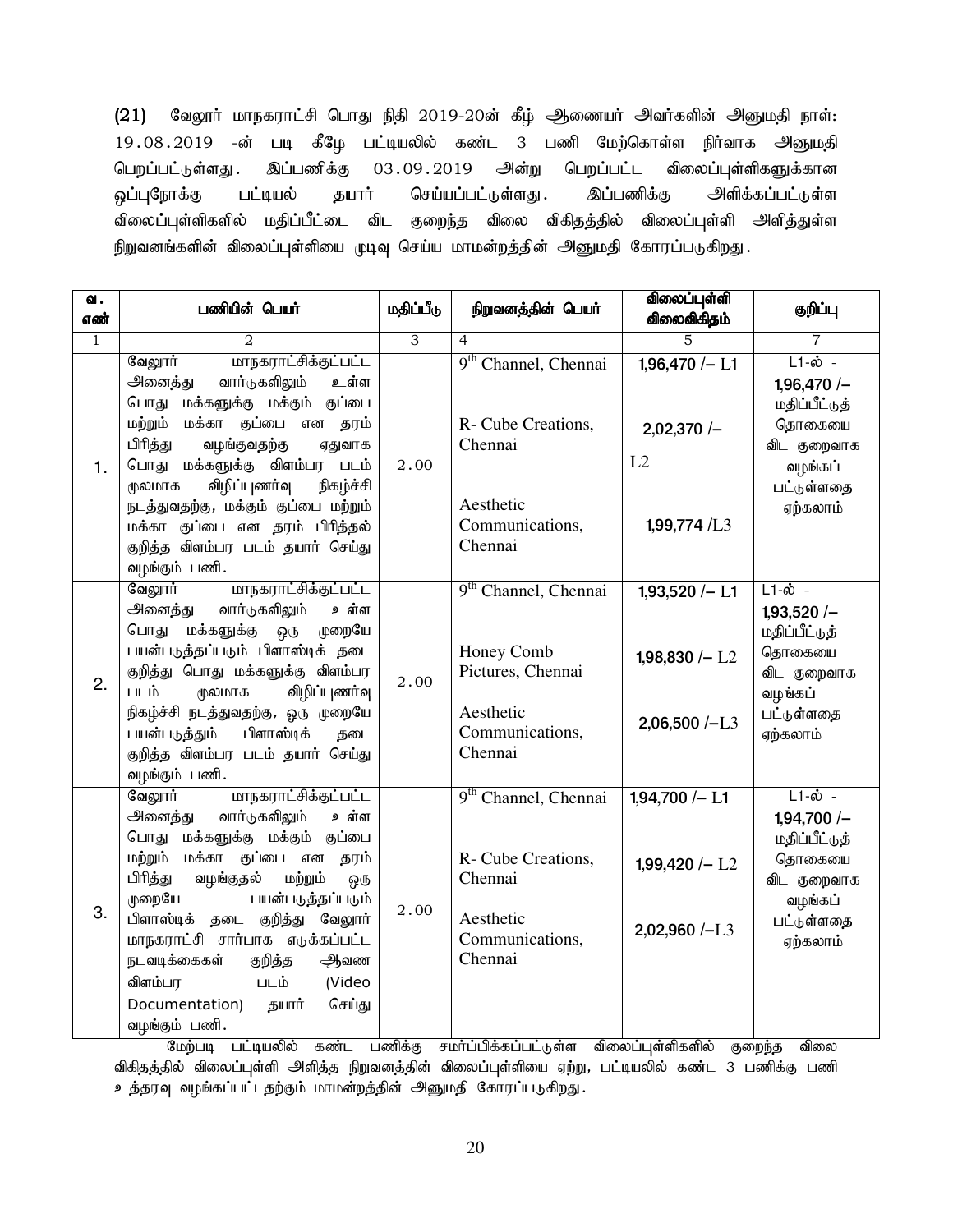#### அலுவலக குறிப்பு :

- 1. khkd;wj;jpd; ghh;itf;F itf;fg;gl;Ls;s ng;bghUs; khkd;wj;jpy; gjpt[ bra;ayhk;.
- 2. இப்பணிக்கான செலவினத் தொகையை பொது நிதி 2019-20ன் கீழ் செலவு செய்யலாம்.
- 3 . குறைவாக வழங்கப்பட்ட விலைப்புள்ளி நிறுவனத்திற்கும் பணி அிணை வழங்கப்பட்டதற்கும் மாமன்றம் பதிவு செய்யலாம்.

#### $(5.5.5.50)$  ( $5.3656$ / $5.361$ / $2019$ )

### தீர்மானம் எண்: 848 – அலுவலகக் குறிப்பு அங்கீகரிக்கப்பட்டது.

 $(22)$  வேலூர் பாராளுமன்ற உறுப்பினர் திரு.D.M.கதிர் ஆனந்த், அவர்கள் வேலூர் மாநகராட்சிக்குட்பட்ட மண்டலம் - III, பழைய மாநகராட்சி அலுவலகத்தில், முன்னால் மண்டல தலைவர் அலுவலக கட்டிடத்தில் (62 சதுர மீட்டர் பரப்பளவு) மேற்படி வேலூர் பாராளுமன்ற உறுப்பினர் அவர்களுக்கு அலுவலக பயன்பாட்டிற்க்கு ஒதுக்கீடு செய்யுமாறு 18.09.2019ந் தேதிய கடிதத்தில் வேலூர் மாவட்ட ஆட்சியர் அவர்களிடம் கோரிக்கை வைத்துள்ளதின் பேரில், மேற்படி மண்டலம் - IIIல் பழைய மாநகராட்சி கட்டிடத்தில் ருன்னால் மண்டல தலைவர் அலுவலக கட்டிடத்தினை, அலுவலக பயன்பாட்டிற்க்கு ஒதுக்கீடு செய்வதற்க்கு மாமன்றத்தின் அனுமதிக்கு வைக்கப்படுகிறது.

#### அ.கு

வேலூர் மாவட்ட அட்சியர் அவர்கள் பரிந்துரை செய்திருப்பதாலும், ஏற்கனவே சட்டமன்ற உறுப்பினருக்கு அறை ஒதுக்கிடு செய்ததின் படியும் பாராளுமன்ற உறுப்பினர் அவர்களின் அலுவலகப் பணிக்கு ஒதுக்கீடு செய்யலாம்.

 $(5.5.5.5 \text{m}^2 \cdot 1481/2019/\text{m}^2)$ 

### தீர்மானம் எண்: 849 – அலுவலகக் குறிப்பு அங்கீகரிக்கப்பட்டது.

 $(23)$  Baலூர் மாநகராட்சிக்கு சொந்தமான வாகனங்கள் TN 23 CC 4108 மற்றும் TN 23 CC 4917 ஆகிய இரண்டு Compactor வாகனங்கள் சுகாதார பணியில் பயன்படுத்தப்பட்டு வருகிறது. தற்போது நகராட்சி நிர்வாக ஆணையரகம் சென்னை-28 அலுவலக செயல்முறை உத்திரவு நாள். 26.09. 2019,K.Dis.No.23562/2019/P3 படி மேற்கண்ட இரண்டு வாகனங்கள் தூத்துக்குடி மாநகராட்சிக்கு ஒப்படைப்பு செய்ய அனுமதி வழங்கப்பட்டுள்ளது. மேற்கண்ட இரண்டு வாகனங்கள் Solid waste management purposes-க்காக வேலூர் மாநகராட்சி சார்பாக அளிக்கப்படுகிறது. இம்மாநகராட்சியில் குப்பை தொட்டி இல்லா மாநகரமாக அிறவிக்கப்பட்டுள்ளது . எனவே மேற்கண்ட இரண்டு வாகனங்கள் இனி பயன்படுத்த வாய்ப்பில்லை . எனவே மேற்கண்ட இரண்டு வாகனங்களும் தூத்துக்குடி மாநகராட்சிக்கு ஒப்புடைப்பு செய்ய மாமன்றத்தின் அனுமதி வேண்டி சமா்ப்பிக்கப்படுகிறது. மேலும் வண்டி ஒப்படைப்பு செய்யும் போது RC பக்ககம் இரண்டு எண்ணும் மற்றும் காப்பீடு, சாலைவரி ஆகியவை வாகனக்துடன் சேர்த்து ஒப்படைப்பு செய்ய அனுமதி வேண்டப்படுகிறது.

### அ.கு.

1. மாமன்றம் அனுமதிவழங்கலாம்.

 $(\mathbf{b}.\mathbf{a}.\mathbf{a} \cdot \mathbf{w}.\mathbf{a} \cdot \mathbf{w}.\mathbf{a}$ : 4431/2019/ $\mathbf{0}$ 1)

#### தீர்மானம் எண்: 850 – அலுவலகக் குறிப்பு அங்கீகரிக்கப்பட்டது.

(24) கேலுார் மாநகராட்சிக்கு சொந்தமான வாகனம் எண் TN 23 BB 4893 க்கு Regular Oil Servicing பணிக்கு பொது நிதியின் கீழ் மேற்கொள்ள தயாரிக்கப்பட்ட மதிப்பீட்டுத் தொகை ரு.20,000/-க்கு 28.06.2019 அன்று நிர்வாக முன் அனுமதி வழங்கப்பட்டுள்ளது. இந்த வாகனம் MAHINDRA நிறுவன தயாரிப்பு என்பதால் நேரடியாக M/s.JAIN CARS நிறுவனத்தில் Regular Oil Servicing நடவடிக்கை மேற்கொள்ள மாமன்றத்தின் அனுமதிக்கு மாமன்றப் பொருள் வைக்கப்படுகிறது.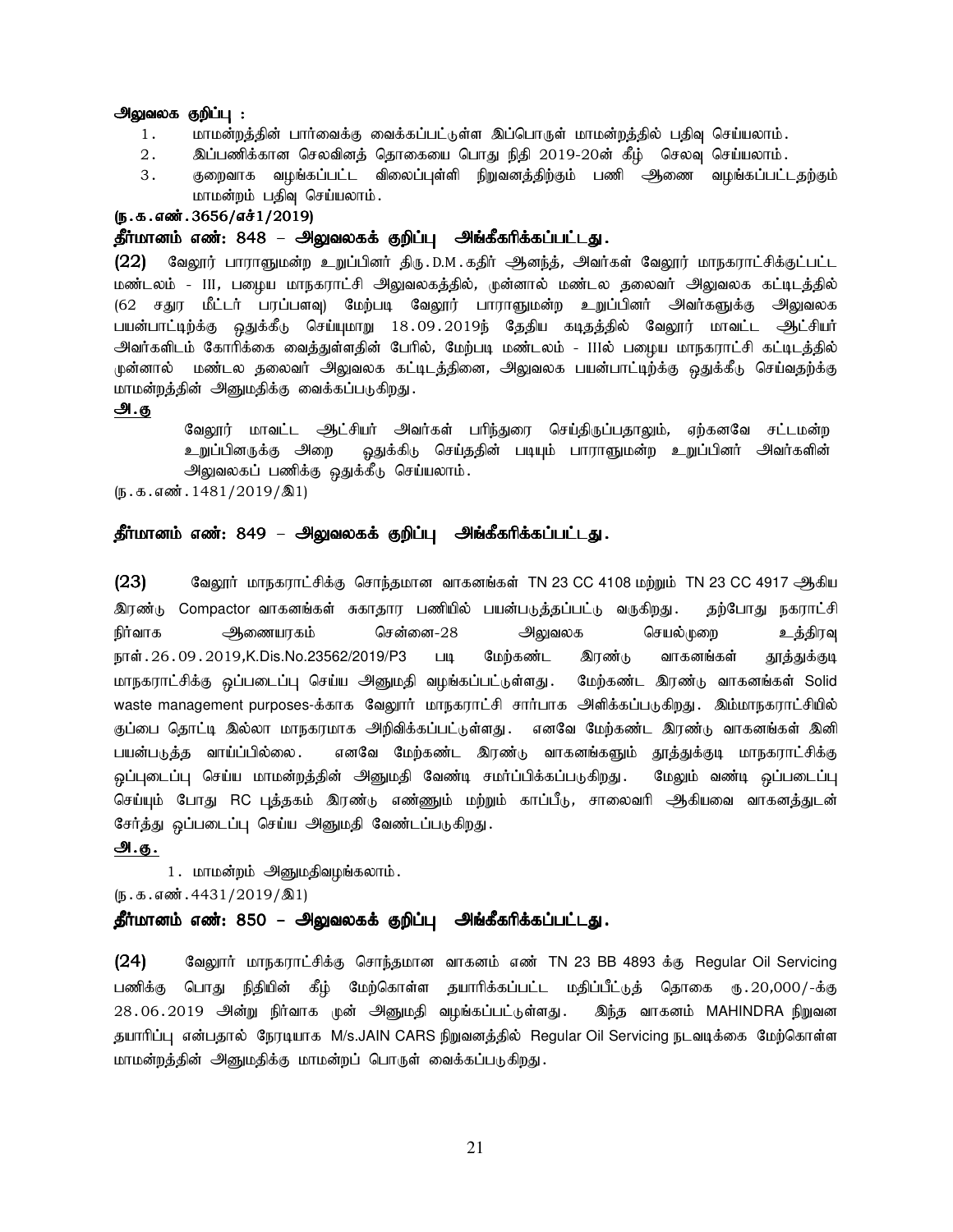### அலுவலக குறிப்பு :

- $1.$  இப்பொருள் மாமன்றத்தில் பதிவு செய்யலாம்.
- $2.$  இப்பணிக்கான செலவினத் தொகையை பொதுநிதி 2019-20ன் கீழ் செலவு செய்யலாம்.
- 3. MAHINDRA வாகனம் என்பதால் இதே நிறுவனத்தில் பணி நடவடிக்கை மேற்கொள்ள அனுமதிக்கலாம்.

(ந.க.எண்.1559/2019/E1)

தீர்மானம் எண்: 851 – அலுவலகக் குறிப்பு அங்கீகரிக்கப்பட்டது.

(25) கிஷூர் மாநகராட்சியில் உள்ள அனைத்து சமுதாய கழிப்பிடங்கள் மகளிர் குழுக்கள் முலம் பராமரிப்பு மற்றும் சுங்கம் வசூல் செய்யும் உரிமம் ஒப்பந்தப்புள்ளி/ பொது ஏலத்தொகை கோர ஆணையர் அவர்களின் அனுமதி நாள்: 04.09.2019 -ன் படி கீழே பட்டியலில் கண்ட பணிகள் மேற்கொள்ள நிர்வாக அனுமதி பெறப்பட்டுள்ளது .இப்பணிக்கு 18.09.2019 அன்று பெறப்பட்ட ஒப்பந்தப்புள்ளி/ ஏலத்தொகைக்கான ஒப்புநோக்கு பட்டியல் தயார் செய்யப்பட்டுள்ளது . இப்பணிக்கு அளிக்கப்பட்டுள்ள <u>ஒ</u>ப்பந்தப்புள்ளி/ ஏலத்தொகைகளில் கலந்துக்கொள்ளப்பட்ட மகளிர் குழுக்களில் அதிக ஏலத்தொகை*/* ஒப்பந்தப்புள்ளி கேட்ட மகளிர் சுய உதவிக்குழுக்களின் ஒப்பந்தப்புள்ளி/ ஏலத்தொகையை முடிவு செய்ய மாமன்றத்தின் அனுமதி கோரப்படுகிறது.

| о.<br>எண்      | எண்.<br>மண்டல           | குத்தகை இனங்கள்                                                                                                                                                  | மதிப்பீட்டு<br>தொகை<br>ஞபாப் | மகளிர் சுய<br>உதவிக்<br>குழுக்களின்<br>பெயர்                             | ஒப்ப<br>ந்தப்<br>புள்ளி<br>കിഞഓ<br>விகித<br>Ŵ | குறிப்பு                            |
|----------------|-------------------------|------------------------------------------------------------------------------------------------------------------------------------------------------------------|------------------------------|--------------------------------------------------------------------------|-----------------------------------------------|-------------------------------------|
| $\overline{1}$ | $\overline{\mathbf{2}}$ | 3                                                                                                                                                                |                              |                                                                          |                                               | $\overline{\mathbf{5}}$             |
| $\mathbf{1}$   | $\mathbf{1}$            | மண்டலம்-1ற்குட்பட்ட தாராபடவேடு ஜெ.ஜெ நகரில் உள்ள சமுதாய<br>கழிப்பிடம் பராமரித்து சுங்கம் வதுல் செய்யும் உரிமம் (வார்டு எண்-1)                                    | $5000/-$                     | பவானி வெற்றிச்<br>சின்னம் மகளீர்<br>குழு                                 | 2000                                          | மதிப்பீட்டுத்<br>தொகையை<br>ஏற்கலாம் |
| $\overline{2}$ | $\mathbf{1}$            | மண்டலம்-1ற்குட்பட்ட தாராபடவேடு இந்திரா நகரில் உள்ள சமுதாய<br>கழிப்பிடம் பராமரித்து சுங்கம் வதுல் செய்யும் உரிமம் (வார்டு எண்-1)                                  | $5000/-$                     | சிவகாமி<br>வெற்றிச்<br>சின்னம் மகளீர்<br>குழு                            | 1500                                          | மதிப்பீட்டுத்<br>தொகையை<br>ஏற்கலாம் |
| 3              | $\mathbf{1}$            | மண்டலம்-1ற்குட்பட்ட தாராபடவேடு வி.டி.கே தோல்சாப் தெருவில்<br>உள்ள சமுதாய கழிப்பிடம் பராமரித்து  சுங்கம் வசூல் செய்யும் உரிமம்<br>(வார்டு எண்-4)                  | $5000/-$                     | தன லட்சுமி<br>வெற்றிச்<br>சின்னம் மகளீர்<br>$\mathfrak{G}(\mathfrak{t})$ | 1000                                          | மதிப்பீட்டுத்<br>தொகையை<br>ஏற்கலாம் |
| $\overline{4}$ | $\mathbf{1}$            | தாராபடவேடு அக்ராவரம்<br>தெருவில்<br>மண்டலம்-1ற்குட்பட்ட<br>உள்ள<br><u>ப்பரி உ</u><br>சமுதாய கழிப்பிடம் பராமரித்து<br>சுங்கம் வசூல்<br>செய்யும்<br>(வார்டு எண்-5) | $5000/-$                     | கீதா வெற்றிச்<br>சின்னம் மகளீர்<br>குழு                                  | 1000                                          | மதிப்பீட்டுத்<br>தொகையை<br>ஏற்கலாம் |
| 5              | $\mathbf{1}$            | மண்டலம்-1ற்குட்பட்ட தாராபடவேடு<br>கிளித்தான்ப்டடரையில்<br>உள்ள<br>சமுதாய கழிப்பிடம் பராமரித்து<br>சுங்கம் வசூல் செய்யும்<br><u>ப்</u> யிட உ<br>(வார்டு எண்-5)    | $5000/-$                     | இந்திரா<br>வெற்றிச்<br>சின்னம் மகளீர்<br>$\mathfrak{G}(\mathfrak{t})$    | 2000                                          | மதிப்பீட்டுத்<br>தொகையை<br>ஏற்கலாம் |
| 6              | $\mathbf{1}$            | மண்டலம்-1ற்குட்பட்ட தாராபடவேடு<br>கஸ்துரிபாய் தெருவில்<br>உள்ள<br>சமுதாய கழிப்பிடம் பராமாித்து<br><u>ப்</u> யிட உ<br>செய்யும்<br>சுங்கம் வகூல்<br>(வார்டு எண்-7) | $5000/-$                     | இழுனா<br>பொன்னியம்மன்<br>மகளீர் குழு                                     | 100                                           | மதிப்பீட்டுத்<br>தொகையை<br>ஏற்கலாம் |
| 7              | $\mathbf{1}$            | மண்டலம்-1ற்குட்பட்ட தாராபடவேடு கஸ்துரிபாய் (புதியது)<br>தெருவில்<br>உள்ள சமுதாய கழிப்பிடம் பராமரித்து   சுங்கம் வசூல் செய்யும்  உரிமம்<br>(வார்டு எண்-7)         | $5000/-$                     | ஜமுனா<br>பொன்னியம்மன்<br>மகளீர் குழு                                     | 1000                                          | மதிப்பீட்டுத்<br>தொகையை<br>ஏற்கலாம் |
| 8              | $\mathbf{1}$            | தாராபடவேடு<br>மண்டலம்-1ற்குட்பட்ட<br>குளக்கரை<br>தெருவில்<br>உள்ள                                                                                                | $5000/-$                     | அனிதா                                                                    | 1000                                          | மதிப்பீட்டுத்                       |

<u>பொது ஏலம் மற்றும் ஒப்பந்தப்புள்ளி குத்தகை உரிம இனங்கள் விவரம்</u>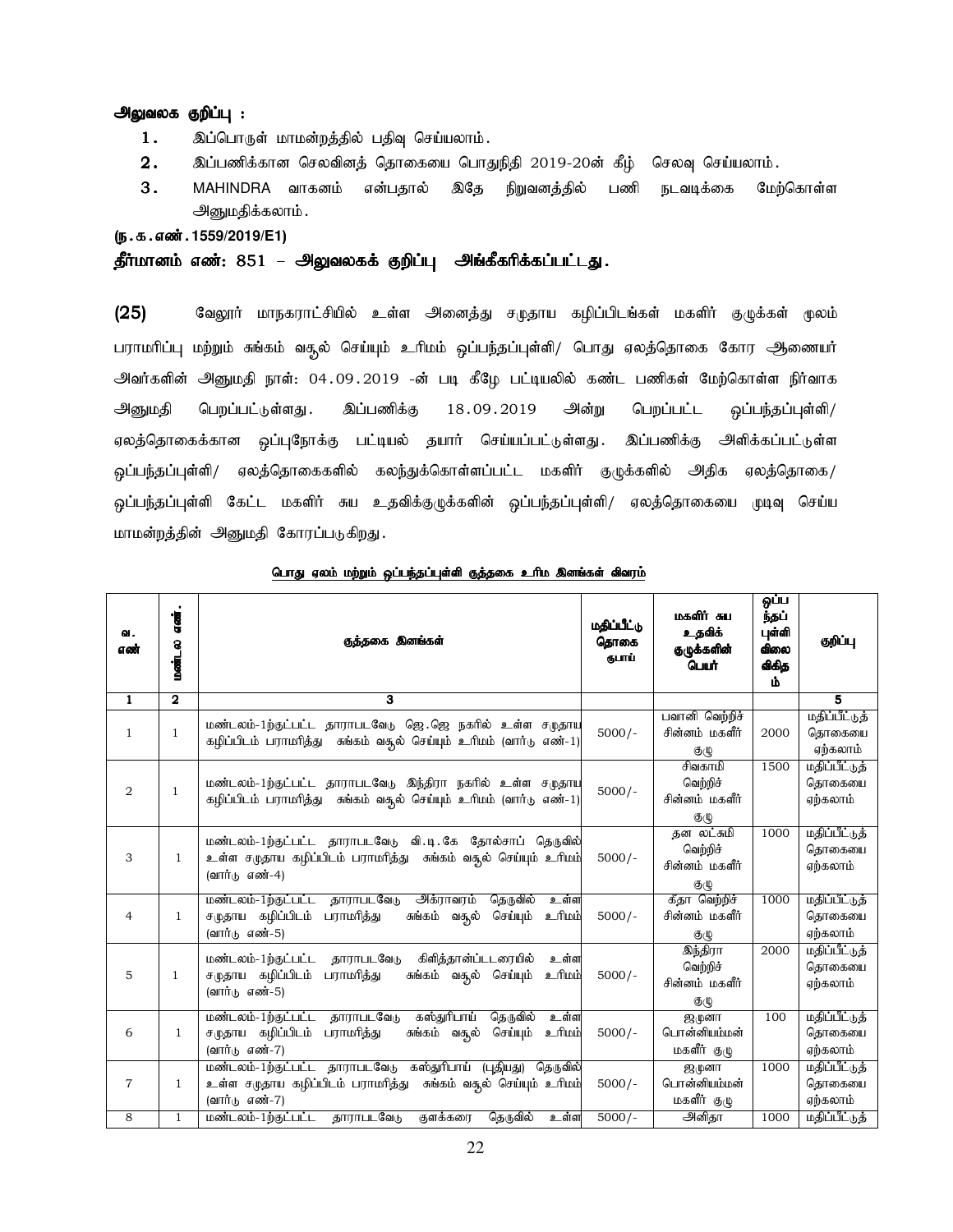| (வார்டு எண்-7)<br>சின்னம் மகளீர்<br>ஏற்கலாம்<br>குழு<br>$5000/-$<br>சங்கீதா<br>1500<br>மதிப்பீட்டுத்<br>மண்டலம்-1ற்குட்பட்ட கழிஞ்சூர் மெயின் ரோட்டில் உள்ள சமுதாய<br>வஞ்சியம்மன்<br>தொகையை<br>சுங்கம் வசூல் செய்யும் உரிமம் (வார்டு எண்-<br>9<br>கழிப்பிடம் பராமரித்து<br>$\mathbf{1}$<br>மகளிர் குழு<br>ஏற்கலாம் .<br>11)<br>மண்டலம்-1ற்குட்பட்ட 8வது கிழக்கு நெடுஞ்சாலையில் உள்ள சமுதாய<br>முனியம்மா<br>1500<br>மதிப்பீட்டுத்<br>10<br>கழிப்பிடம் பராமரித்து – சுங்கம் வசூல் செய்யும் உரிமம் (வார்டு எண்-<br>$5000/-$<br>தனலட்சமி<br>தொகையை<br>$\mathbf{1}$<br>மகளீர் குழு<br>ஏற்கலாம்<br>12)<br>காகிதப்பட்டறையில்<br>மதிப்பீட்டுத்<br>மண்டலம்-2ற்குட்பட்ட<br>உழவர் சந்தை<br>உள்ள<br>லக்கி மகளீர்<br>சமுதாய கழிப்பிடம் பராமரித்து<br>சுங்கம் வசூல் செய்யும்<br><u>உரிமம்</u><br>தொகையை<br>2<br>$5000/-$<br>4100<br>11<br>குழு<br>(வார்டு எண்-16)<br>ஏற்கலாம்<br>அன்னை<br>மண்டலம்-2ற்குட்பட்ட முனிசிபல் காலனி காகிதப்பட்டறையில் உள்ள<br>மதிப்பீட்டுத்<br>2<br>சமுதாய கழிப்பிடம் பராமாித்து<br>சுங்கம் வசூல் செய்யும் உரிமம்<br>தெரெசா<br>தொகையை<br>12<br>$5000/-$<br>3700<br>மகளீர் குழு<br>ஏற்கலாம்<br>(வார்டு எண்-16)<br>சைதாப்பேட்டை<br>மதிப்பீட்டுத்<br>மண்டலம்-2ற்குட்பட்ட<br>ராமர்<br>கோயில்<br>கோகுல<br>பஜனை<br>தெருவில் உள்ள சமுதாய கழிப்பிடம் பராமரித்து<br>$5000/-$<br>கிருஸ்ணா<br>தொகையை<br>13<br>2<br>சுங்கம்<br>4100<br>வசூல்<br>மகளீர் குழு<br>செய்யும் உரிமம்<br>(வார்டு எண்-16)<br>ஏற்கலாம்<br>மண்டலம்-2ற்குட்பட்ட<br>சைதாப்பேட்டை<br>மெயின்<br>பஜாரில்<br>$5000/-$<br>மதிப்பீட்டுத்<br>உள்ள<br>நாகமல்லி<br>சுங்கம் வசூல்<br><u>ப்பரிட உ</u><br>2<br>சமுதாய கழிப்பிடம் பராமரித்து<br>செய்யும்<br>தொகையை<br>14<br>4100<br>மகளீர் குழு<br>(வார்டு எண்-16)<br>ஏற்கலாம்<br>மண்டலம்-2ற்குட்பட்ட அலுமேலூங்காபுரம் புதிய அருந்தியா்<br>மதிப்பீட்டுத்<br>குறிஞ்சி மலர்<br>$5000/-$<br>2<br>காலனியில் உள்ள சமுதாய கழிப்பிடம் பராமரித்து  சுங்கம் வசூல்<br>3800<br>தொகையை<br>15<br>மகளீர் குழு<br>செய்யும் உரிமம்(வார்டு எண்-21)<br>ஏற்கலாம்<br>மண்டலம்-2ற்குட்பட்ட நேரு நகர் சத்துவாச்சாரியில் உள்ள சமுதாய<br>காமாட்சி<br>மதிப்பீட்டுத்<br>அம்மன் மகளீர்<br>2<br>கழிப்பிடம் பராமரித்து – சுங்கம் வசூல் செய்யும் உரிமம் (வார்டு எண்-<br>$5000/-$<br>3500<br>தொகையை<br>16<br>ஏற்கலாம்<br>23)<br>குழு<br>அதிமதுரம்<br>மண்டலம்-2ற்குட்பட்ட சைதாபேட்டை சின்ன கவுண்டர் தெருவில் உள்ள<br>மதிப்பீட்டுத்<br>மகளீர் குழு<br>தொகையை<br>17<br>2<br>சமுதாய கழிப்பிடம் பராமரித்து<br>சுங்கம் வசூல் செய்யும் உரிமம்<br>$5000/-$<br>4000<br>சிப்பந்தி<br>(வார்டு எண்-25)<br>ஏற்கலாம்<br>காலனி<br>செந்தமிழ்<br>மகளிர் சுய<br>மண்டலம்-2ற்குட்பட்ட தோட்டப்பாளையம் கானார்<br>கன்னி<br>கோயில்<br>மதிப்பீட்டுத்<br>2<br>தெருவில் உள்ள சமுதாய கழிப்பிடம் பராமரித்து<br>$5000/-$<br>3800<br>தொகையை<br>18<br>சுங்கம்<br>உதவிக்குமு<br>வசூல்<br>செய்யும் உரிமம்<br>(வார்டு எண்-26)<br>தோட்டப்பாளை<br>ஏற்கலாம்<br>யம்<br>மண்டலம்-3ற்குட்பட்ட<br>தோல்கிடங்கு<br>மதிப்பீட்டுத்<br>தெருவில்<br>உள்ள<br>சமுதாய<br>தாமரை பூ<br>கழிப்பிடம் பராமரித்து – சுங்கம் வசூல் செய்யும் உரிமம் (வார்டு எண்-<br>$5000/-$<br>தொகையை<br>19<br>3<br>2000<br>மகளிர் குழு<br>ஏற்கலாம்<br>35)<br>மண்டலம்-3ற்குட்பட்ட உத்திரமாதா கோயில் தெருவில்<br>மதிப்பீட்டுத்<br>உள்ள<br>புதுமலர்ச்சி<br>சமுதாய கழிப்பிடம் பராமரித்து   சுங்கம் வசூல் செய்யும்  உரிமம்<br>தொகையை<br>$5000/-$<br>1400<br>20<br>மகளிர் குழு<br>ஏற்கலாம்<br>(வார்டு எண்-35)<br>மண்டலம்-3ற்குட்பட்ட எஸ்.எஸ்.கே மான்யம் தெருவில் உள்ள சமுதாய<br>மதிப்பீட்டுத்<br>பச்சையம்மன்<br>சுங்கம் வசூல் செய்யும் உரிமம் (வார்டு எண்-<br>$5000/-$<br>1200<br>தொகையை<br>21<br>3<br>கழிப்பிடம் பராமரித்து<br>மகளிர் குழு<br>ஏற்கலாம்<br>34)<br>திருமதி<br>இந்திரா<br>பகுதியில் உள்ள<br>மதிப்பீட்டுத்<br>மண்டலம்-3ற்குட்பட்ட<br>நகர்<br>சமுதாய<br>அங்களாபரமே<br>சுங்கம் வசூல் செய்யும் உரிமம் (வார்டு எண்-<br>கழிப்பிடம் பராமரித்து<br>$5000/-$<br>1300<br>தொகையை<br>22<br>3<br>ஸ்வரி மகளிர்<br>ஏற்கலாம்<br>43)<br>குழு<br>அம்மணாங்குட்டை<br>அருகில்<br>மண்டலம்-3ற்குட்பட்ட<br>மயானம்<br>மதிப்பீட்டுத்<br>உள்ள<br>சிவ சக்தி<br>சமுதாய கழிப்பிடம் பராமாித்து<br>சுங்கம் வசூல் செய்யும்<br><u>ப்</u> யிட உ<br>$5000/-$<br>தொகையை<br>23<br>3<br>1300<br>மகளிர் குழு<br>(வார்டு எண்-37<br>ஏற்கலாம்<br>மண்டலம்-3ற்குட்பட்ட புது அக்ராஹாரம் தெருவில் உள்ள சமுதாட<br>மதிப்பீட்டுத்<br>மலர்கள்<br>சுங்கம் வசூல் செய்யும் உரிமம் (வார்டு எண்-<br>3<br>கழிப்பிடம் பராமரித்து<br>தொகையை<br>24<br>$5000/-$<br>1300<br>மகளிர் குழு<br>ஏற்கலாம்<br>32)<br>சாஸ்திரிநகர்<br>(ரத்தின<br>மண்டலம்-3ற்குட்பட்ட<br>முதலியார்<br>மதிப்பீட்டுத்<br>லேவுட்<br>தங்க தாமரை<br>அருகில் உள்ள சமுதாய கழிப்பிடம்<br>பராமரித்து<br>$5000/-$<br>தொகையை<br>25<br>3<br>சுங்கம்<br>1300<br>வசூல்<br>குழு<br>செய்யும் உரிமம் (வார்டு எண்-40)<br>ஏற்கலாம்<br>மண்டலம்-3ற்குட்பட்ட சாஸ்திரி நகர்<br>(தண்ணிர் தொட்டி) அருகில்<br>அம்பேத்கார்<br>மதிப்பீட்டுத்<br>3<br>$5000/-$<br>26<br>1300<br>உள்ள சமுதாய கழிப்பிடம் பராமரித்து<br>சுங்கம் வசூல் செய்யும் உரிமம்<br>மகளிர் குழு<br>தொகையை |  | சமுதாய கழிப்பிடம் பராமரித்து<br>செய்யும் உரிமம்<br>சுங்கம்<br>வசூல் | வெற்றிச் | தொகையை |
|------------------------------------------------------------------------------------------------------------------------------------------------------------------------------------------------------------------------------------------------------------------------------------------------------------------------------------------------------------------------------------------------------------------------------------------------------------------------------------------------------------------------------------------------------------------------------------------------------------------------------------------------------------------------------------------------------------------------------------------------------------------------------------------------------------------------------------------------------------------------------------------------------------------------------------------------------------------------------------------------------------------------------------------------------------------------------------------------------------------------------------------------------------------------------------------------------------------------------------------------------------------------------------------------------------------------------------------------------------------------------------------------------------------------------------------------------------------------------------------------------------------------------------------------------------------------------------------------------------------------------------------------------------------------------------------------------------------------------------------------------------------------------------------------------------------------------------------------------------------------------------------------------------------------------------------------------------------------------------------------------------------------------------------------------------------------------------------------------------------------------------------------------------------------------------------------------------------------------------------------------------------------------------------------------------------------------------------------------------------------------------------------------------------------------------------------------------------------------------------------------------------------------------------------------------------------------------------------------------------------------------------------------------------------------------------------------------------------------------------------------------------------------------------------------------------------------------------------------------------------------------------------------------------------------------------------------------------------------------------------------------------------------------------------------------------------------------------------------------------------------------------------------------------------------------------------------------------------------------------------------------------------------------------------------------------------------------------------------------------------------------------------------------------------------------------------------------------------------------------------------------------------------------------------------------------------------------------------------------------------------------------------------------------------------------------------------------------------------------------------------------------------------------------------------------------------------------------------------------------------------------------------------------------------------------------------------------------------------------------------------------------------------------------------------------------------------------------------------------------------------------------------------------------------------------------------------------------------------------------------------------------------------------------------------------------------------------------------------------------------------------------------------------------------------------------------------------------------------------------------------------------------------------------------------------------------------------------------------------------------------------------------------------------------------------------------------------------------------------------------------------------------------------------------------------------------------------------------------------|--|---------------------------------------------------------------------|----------|--------|
|                                                                                                                                                                                                                                                                                                                                                                                                                                                                                                                                                                                                                                                                                                                                                                                                                                                                                                                                                                                                                                                                                                                                                                                                                                                                                                                                                                                                                                                                                                                                                                                                                                                                                                                                                                                                                                                                                                                                                                                                                                                                                                                                                                                                                                                                                                                                                                                                                                                                                                                                                                                                                                                                                                                                                                                                                                                                                                                                                                                                                                                                                                                                                                                                                                                                                                                                                                                                                                                                                                                                                                                                                                                                                                                                                                                                                                                                                                                                                                                                                                                                                                                                                                                                                                                                                                                                                                                                                                                                                                                                                                                                                                                                                                                                                                                                                                                            |  |                                                                     |          |        |
|                                                                                                                                                                                                                                                                                                                                                                                                                                                                                                                                                                                                                                                                                                                                                                                                                                                                                                                                                                                                                                                                                                                                                                                                                                                                                                                                                                                                                                                                                                                                                                                                                                                                                                                                                                                                                                                                                                                                                                                                                                                                                                                                                                                                                                                                                                                                                                                                                                                                                                                                                                                                                                                                                                                                                                                                                                                                                                                                                                                                                                                                                                                                                                                                                                                                                                                                                                                                                                                                                                                                                                                                                                                                                                                                                                                                                                                                                                                                                                                                                                                                                                                                                                                                                                                                                                                                                                                                                                                                                                                                                                                                                                                                                                                                                                                                                                                            |  |                                                                     |          |        |
|                                                                                                                                                                                                                                                                                                                                                                                                                                                                                                                                                                                                                                                                                                                                                                                                                                                                                                                                                                                                                                                                                                                                                                                                                                                                                                                                                                                                                                                                                                                                                                                                                                                                                                                                                                                                                                                                                                                                                                                                                                                                                                                                                                                                                                                                                                                                                                                                                                                                                                                                                                                                                                                                                                                                                                                                                                                                                                                                                                                                                                                                                                                                                                                                                                                                                                                                                                                                                                                                                                                                                                                                                                                                                                                                                                                                                                                                                                                                                                                                                                                                                                                                                                                                                                                                                                                                                                                                                                                                                                                                                                                                                                                                                                                                                                                                                                                            |  |                                                                     |          |        |
|                                                                                                                                                                                                                                                                                                                                                                                                                                                                                                                                                                                                                                                                                                                                                                                                                                                                                                                                                                                                                                                                                                                                                                                                                                                                                                                                                                                                                                                                                                                                                                                                                                                                                                                                                                                                                                                                                                                                                                                                                                                                                                                                                                                                                                                                                                                                                                                                                                                                                                                                                                                                                                                                                                                                                                                                                                                                                                                                                                                                                                                                                                                                                                                                                                                                                                                                                                                                                                                                                                                                                                                                                                                                                                                                                                                                                                                                                                                                                                                                                                                                                                                                                                                                                                                                                                                                                                                                                                                                                                                                                                                                                                                                                                                                                                                                                                                            |  |                                                                     |          |        |
|                                                                                                                                                                                                                                                                                                                                                                                                                                                                                                                                                                                                                                                                                                                                                                                                                                                                                                                                                                                                                                                                                                                                                                                                                                                                                                                                                                                                                                                                                                                                                                                                                                                                                                                                                                                                                                                                                                                                                                                                                                                                                                                                                                                                                                                                                                                                                                                                                                                                                                                                                                                                                                                                                                                                                                                                                                                                                                                                                                                                                                                                                                                                                                                                                                                                                                                                                                                                                                                                                                                                                                                                                                                                                                                                                                                                                                                                                                                                                                                                                                                                                                                                                                                                                                                                                                                                                                                                                                                                                                                                                                                                                                                                                                                                                                                                                                                            |  |                                                                     |          |        |
|                                                                                                                                                                                                                                                                                                                                                                                                                                                                                                                                                                                                                                                                                                                                                                                                                                                                                                                                                                                                                                                                                                                                                                                                                                                                                                                                                                                                                                                                                                                                                                                                                                                                                                                                                                                                                                                                                                                                                                                                                                                                                                                                                                                                                                                                                                                                                                                                                                                                                                                                                                                                                                                                                                                                                                                                                                                                                                                                                                                                                                                                                                                                                                                                                                                                                                                                                                                                                                                                                                                                                                                                                                                                                                                                                                                                                                                                                                                                                                                                                                                                                                                                                                                                                                                                                                                                                                                                                                                                                                                                                                                                                                                                                                                                                                                                                                                            |  |                                                                     |          |        |
|                                                                                                                                                                                                                                                                                                                                                                                                                                                                                                                                                                                                                                                                                                                                                                                                                                                                                                                                                                                                                                                                                                                                                                                                                                                                                                                                                                                                                                                                                                                                                                                                                                                                                                                                                                                                                                                                                                                                                                                                                                                                                                                                                                                                                                                                                                                                                                                                                                                                                                                                                                                                                                                                                                                                                                                                                                                                                                                                                                                                                                                                                                                                                                                                                                                                                                                                                                                                                                                                                                                                                                                                                                                                                                                                                                                                                                                                                                                                                                                                                                                                                                                                                                                                                                                                                                                                                                                                                                                                                                                                                                                                                                                                                                                                                                                                                                                            |  |                                                                     |          |        |
|                                                                                                                                                                                                                                                                                                                                                                                                                                                                                                                                                                                                                                                                                                                                                                                                                                                                                                                                                                                                                                                                                                                                                                                                                                                                                                                                                                                                                                                                                                                                                                                                                                                                                                                                                                                                                                                                                                                                                                                                                                                                                                                                                                                                                                                                                                                                                                                                                                                                                                                                                                                                                                                                                                                                                                                                                                                                                                                                                                                                                                                                                                                                                                                                                                                                                                                                                                                                                                                                                                                                                                                                                                                                                                                                                                                                                                                                                                                                                                                                                                                                                                                                                                                                                                                                                                                                                                                                                                                                                                                                                                                                                                                                                                                                                                                                                                                            |  |                                                                     |          |        |
|                                                                                                                                                                                                                                                                                                                                                                                                                                                                                                                                                                                                                                                                                                                                                                                                                                                                                                                                                                                                                                                                                                                                                                                                                                                                                                                                                                                                                                                                                                                                                                                                                                                                                                                                                                                                                                                                                                                                                                                                                                                                                                                                                                                                                                                                                                                                                                                                                                                                                                                                                                                                                                                                                                                                                                                                                                                                                                                                                                                                                                                                                                                                                                                                                                                                                                                                                                                                                                                                                                                                                                                                                                                                                                                                                                                                                                                                                                                                                                                                                                                                                                                                                                                                                                                                                                                                                                                                                                                                                                                                                                                                                                                                                                                                                                                                                                                            |  |                                                                     |          |        |
|                                                                                                                                                                                                                                                                                                                                                                                                                                                                                                                                                                                                                                                                                                                                                                                                                                                                                                                                                                                                                                                                                                                                                                                                                                                                                                                                                                                                                                                                                                                                                                                                                                                                                                                                                                                                                                                                                                                                                                                                                                                                                                                                                                                                                                                                                                                                                                                                                                                                                                                                                                                                                                                                                                                                                                                                                                                                                                                                                                                                                                                                                                                                                                                                                                                                                                                                                                                                                                                                                                                                                                                                                                                                                                                                                                                                                                                                                                                                                                                                                                                                                                                                                                                                                                                                                                                                                                                                                                                                                                                                                                                                                                                                                                                                                                                                                                                            |  |                                                                     |          |        |
|                                                                                                                                                                                                                                                                                                                                                                                                                                                                                                                                                                                                                                                                                                                                                                                                                                                                                                                                                                                                                                                                                                                                                                                                                                                                                                                                                                                                                                                                                                                                                                                                                                                                                                                                                                                                                                                                                                                                                                                                                                                                                                                                                                                                                                                                                                                                                                                                                                                                                                                                                                                                                                                                                                                                                                                                                                                                                                                                                                                                                                                                                                                                                                                                                                                                                                                                                                                                                                                                                                                                                                                                                                                                                                                                                                                                                                                                                                                                                                                                                                                                                                                                                                                                                                                                                                                                                                                                                                                                                                                                                                                                                                                                                                                                                                                                                                                            |  |                                                                     |          |        |
|                                                                                                                                                                                                                                                                                                                                                                                                                                                                                                                                                                                                                                                                                                                                                                                                                                                                                                                                                                                                                                                                                                                                                                                                                                                                                                                                                                                                                                                                                                                                                                                                                                                                                                                                                                                                                                                                                                                                                                                                                                                                                                                                                                                                                                                                                                                                                                                                                                                                                                                                                                                                                                                                                                                                                                                                                                                                                                                                                                                                                                                                                                                                                                                                                                                                                                                                                                                                                                                                                                                                                                                                                                                                                                                                                                                                                                                                                                                                                                                                                                                                                                                                                                                                                                                                                                                                                                                                                                                                                                                                                                                                                                                                                                                                                                                                                                                            |  |                                                                     |          |        |
|                                                                                                                                                                                                                                                                                                                                                                                                                                                                                                                                                                                                                                                                                                                                                                                                                                                                                                                                                                                                                                                                                                                                                                                                                                                                                                                                                                                                                                                                                                                                                                                                                                                                                                                                                                                                                                                                                                                                                                                                                                                                                                                                                                                                                                                                                                                                                                                                                                                                                                                                                                                                                                                                                                                                                                                                                                                                                                                                                                                                                                                                                                                                                                                                                                                                                                                                                                                                                                                                                                                                                                                                                                                                                                                                                                                                                                                                                                                                                                                                                                                                                                                                                                                                                                                                                                                                                                                                                                                                                                                                                                                                                                                                                                                                                                                                                                                            |  |                                                                     |          |        |
|                                                                                                                                                                                                                                                                                                                                                                                                                                                                                                                                                                                                                                                                                                                                                                                                                                                                                                                                                                                                                                                                                                                                                                                                                                                                                                                                                                                                                                                                                                                                                                                                                                                                                                                                                                                                                                                                                                                                                                                                                                                                                                                                                                                                                                                                                                                                                                                                                                                                                                                                                                                                                                                                                                                                                                                                                                                                                                                                                                                                                                                                                                                                                                                                                                                                                                                                                                                                                                                                                                                                                                                                                                                                                                                                                                                                                                                                                                                                                                                                                                                                                                                                                                                                                                                                                                                                                                                                                                                                                                                                                                                                                                                                                                                                                                                                                                                            |  |                                                                     |          |        |
|                                                                                                                                                                                                                                                                                                                                                                                                                                                                                                                                                                                                                                                                                                                                                                                                                                                                                                                                                                                                                                                                                                                                                                                                                                                                                                                                                                                                                                                                                                                                                                                                                                                                                                                                                                                                                                                                                                                                                                                                                                                                                                                                                                                                                                                                                                                                                                                                                                                                                                                                                                                                                                                                                                                                                                                                                                                                                                                                                                                                                                                                                                                                                                                                                                                                                                                                                                                                                                                                                                                                                                                                                                                                                                                                                                                                                                                                                                                                                                                                                                                                                                                                                                                                                                                                                                                                                                                                                                                                                                                                                                                                                                                                                                                                                                                                                                                            |  |                                                                     |          |        |
|                                                                                                                                                                                                                                                                                                                                                                                                                                                                                                                                                                                                                                                                                                                                                                                                                                                                                                                                                                                                                                                                                                                                                                                                                                                                                                                                                                                                                                                                                                                                                                                                                                                                                                                                                                                                                                                                                                                                                                                                                                                                                                                                                                                                                                                                                                                                                                                                                                                                                                                                                                                                                                                                                                                                                                                                                                                                                                                                                                                                                                                                                                                                                                                                                                                                                                                                                                                                                                                                                                                                                                                                                                                                                                                                                                                                                                                                                                                                                                                                                                                                                                                                                                                                                                                                                                                                                                                                                                                                                                                                                                                                                                                                                                                                                                                                                                                            |  |                                                                     |          |        |
|                                                                                                                                                                                                                                                                                                                                                                                                                                                                                                                                                                                                                                                                                                                                                                                                                                                                                                                                                                                                                                                                                                                                                                                                                                                                                                                                                                                                                                                                                                                                                                                                                                                                                                                                                                                                                                                                                                                                                                                                                                                                                                                                                                                                                                                                                                                                                                                                                                                                                                                                                                                                                                                                                                                                                                                                                                                                                                                                                                                                                                                                                                                                                                                                                                                                                                                                                                                                                                                                                                                                                                                                                                                                                                                                                                                                                                                                                                                                                                                                                                                                                                                                                                                                                                                                                                                                                                                                                                                                                                                                                                                                                                                                                                                                                                                                                                                            |  |                                                                     |          |        |
|                                                                                                                                                                                                                                                                                                                                                                                                                                                                                                                                                                                                                                                                                                                                                                                                                                                                                                                                                                                                                                                                                                                                                                                                                                                                                                                                                                                                                                                                                                                                                                                                                                                                                                                                                                                                                                                                                                                                                                                                                                                                                                                                                                                                                                                                                                                                                                                                                                                                                                                                                                                                                                                                                                                                                                                                                                                                                                                                                                                                                                                                                                                                                                                                                                                                                                                                                                                                                                                                                                                                                                                                                                                                                                                                                                                                                                                                                                                                                                                                                                                                                                                                                                                                                                                                                                                                                                                                                                                                                                                                                                                                                                                                                                                                                                                                                                                            |  |                                                                     |          |        |
|                                                                                                                                                                                                                                                                                                                                                                                                                                                                                                                                                                                                                                                                                                                                                                                                                                                                                                                                                                                                                                                                                                                                                                                                                                                                                                                                                                                                                                                                                                                                                                                                                                                                                                                                                                                                                                                                                                                                                                                                                                                                                                                                                                                                                                                                                                                                                                                                                                                                                                                                                                                                                                                                                                                                                                                                                                                                                                                                                                                                                                                                                                                                                                                                                                                                                                                                                                                                                                                                                                                                                                                                                                                                                                                                                                                                                                                                                                                                                                                                                                                                                                                                                                                                                                                                                                                                                                                                                                                                                                                                                                                                                                                                                                                                                                                                                                                            |  |                                                                     |          |        |
|                                                                                                                                                                                                                                                                                                                                                                                                                                                                                                                                                                                                                                                                                                                                                                                                                                                                                                                                                                                                                                                                                                                                                                                                                                                                                                                                                                                                                                                                                                                                                                                                                                                                                                                                                                                                                                                                                                                                                                                                                                                                                                                                                                                                                                                                                                                                                                                                                                                                                                                                                                                                                                                                                                                                                                                                                                                                                                                                                                                                                                                                                                                                                                                                                                                                                                                                                                                                                                                                                                                                                                                                                                                                                                                                                                                                                                                                                                                                                                                                                                                                                                                                                                                                                                                                                                                                                                                                                                                                                                                                                                                                                                                                                                                                                                                                                                                            |  |                                                                     |          |        |
|                                                                                                                                                                                                                                                                                                                                                                                                                                                                                                                                                                                                                                                                                                                                                                                                                                                                                                                                                                                                                                                                                                                                                                                                                                                                                                                                                                                                                                                                                                                                                                                                                                                                                                                                                                                                                                                                                                                                                                                                                                                                                                                                                                                                                                                                                                                                                                                                                                                                                                                                                                                                                                                                                                                                                                                                                                                                                                                                                                                                                                                                                                                                                                                                                                                                                                                                                                                                                                                                                                                                                                                                                                                                                                                                                                                                                                                                                                                                                                                                                                                                                                                                                                                                                                                                                                                                                                                                                                                                                                                                                                                                                                                                                                                                                                                                                                                            |  |                                                                     |          |        |
|                                                                                                                                                                                                                                                                                                                                                                                                                                                                                                                                                                                                                                                                                                                                                                                                                                                                                                                                                                                                                                                                                                                                                                                                                                                                                                                                                                                                                                                                                                                                                                                                                                                                                                                                                                                                                                                                                                                                                                                                                                                                                                                                                                                                                                                                                                                                                                                                                                                                                                                                                                                                                                                                                                                                                                                                                                                                                                                                                                                                                                                                                                                                                                                                                                                                                                                                                                                                                                                                                                                                                                                                                                                                                                                                                                                                                                                                                                                                                                                                                                                                                                                                                                                                                                                                                                                                                                                                                                                                                                                                                                                                                                                                                                                                                                                                                                                            |  |                                                                     |          |        |
|                                                                                                                                                                                                                                                                                                                                                                                                                                                                                                                                                                                                                                                                                                                                                                                                                                                                                                                                                                                                                                                                                                                                                                                                                                                                                                                                                                                                                                                                                                                                                                                                                                                                                                                                                                                                                                                                                                                                                                                                                                                                                                                                                                                                                                                                                                                                                                                                                                                                                                                                                                                                                                                                                                                                                                                                                                                                                                                                                                                                                                                                                                                                                                                                                                                                                                                                                                                                                                                                                                                                                                                                                                                                                                                                                                                                                                                                                                                                                                                                                                                                                                                                                                                                                                                                                                                                                                                                                                                                                                                                                                                                                                                                                                                                                                                                                                                            |  |                                                                     |          |        |
|                                                                                                                                                                                                                                                                                                                                                                                                                                                                                                                                                                                                                                                                                                                                                                                                                                                                                                                                                                                                                                                                                                                                                                                                                                                                                                                                                                                                                                                                                                                                                                                                                                                                                                                                                                                                                                                                                                                                                                                                                                                                                                                                                                                                                                                                                                                                                                                                                                                                                                                                                                                                                                                                                                                                                                                                                                                                                                                                                                                                                                                                                                                                                                                                                                                                                                                                                                                                                                                                                                                                                                                                                                                                                                                                                                                                                                                                                                                                                                                                                                                                                                                                                                                                                                                                                                                                                                                                                                                                                                                                                                                                                                                                                                                                                                                                                                                            |  |                                                                     |          |        |
|                                                                                                                                                                                                                                                                                                                                                                                                                                                                                                                                                                                                                                                                                                                                                                                                                                                                                                                                                                                                                                                                                                                                                                                                                                                                                                                                                                                                                                                                                                                                                                                                                                                                                                                                                                                                                                                                                                                                                                                                                                                                                                                                                                                                                                                                                                                                                                                                                                                                                                                                                                                                                                                                                                                                                                                                                                                                                                                                                                                                                                                                                                                                                                                                                                                                                                                                                                                                                                                                                                                                                                                                                                                                                                                                                                                                                                                                                                                                                                                                                                                                                                                                                                                                                                                                                                                                                                                                                                                                                                                                                                                                                                                                                                                                                                                                                                                            |  |                                                                     |          |        |
|                                                                                                                                                                                                                                                                                                                                                                                                                                                                                                                                                                                                                                                                                                                                                                                                                                                                                                                                                                                                                                                                                                                                                                                                                                                                                                                                                                                                                                                                                                                                                                                                                                                                                                                                                                                                                                                                                                                                                                                                                                                                                                                                                                                                                                                                                                                                                                                                                                                                                                                                                                                                                                                                                                                                                                                                                                                                                                                                                                                                                                                                                                                                                                                                                                                                                                                                                                                                                                                                                                                                                                                                                                                                                                                                                                                                                                                                                                                                                                                                                                                                                                                                                                                                                                                                                                                                                                                                                                                                                                                                                                                                                                                                                                                                                                                                                                                            |  |                                                                     |          |        |
|                                                                                                                                                                                                                                                                                                                                                                                                                                                                                                                                                                                                                                                                                                                                                                                                                                                                                                                                                                                                                                                                                                                                                                                                                                                                                                                                                                                                                                                                                                                                                                                                                                                                                                                                                                                                                                                                                                                                                                                                                                                                                                                                                                                                                                                                                                                                                                                                                                                                                                                                                                                                                                                                                                                                                                                                                                                                                                                                                                                                                                                                                                                                                                                                                                                                                                                                                                                                                                                                                                                                                                                                                                                                                                                                                                                                                                                                                                                                                                                                                                                                                                                                                                                                                                                                                                                                                                                                                                                                                                                                                                                                                                                                                                                                                                                                                                                            |  |                                                                     |          |        |
|                                                                                                                                                                                                                                                                                                                                                                                                                                                                                                                                                                                                                                                                                                                                                                                                                                                                                                                                                                                                                                                                                                                                                                                                                                                                                                                                                                                                                                                                                                                                                                                                                                                                                                                                                                                                                                                                                                                                                                                                                                                                                                                                                                                                                                                                                                                                                                                                                                                                                                                                                                                                                                                                                                                                                                                                                                                                                                                                                                                                                                                                                                                                                                                                                                                                                                                                                                                                                                                                                                                                                                                                                                                                                                                                                                                                                                                                                                                                                                                                                                                                                                                                                                                                                                                                                                                                                                                                                                                                                                                                                                                                                                                                                                                                                                                                                                                            |  |                                                                     |          |        |
|                                                                                                                                                                                                                                                                                                                                                                                                                                                                                                                                                                                                                                                                                                                                                                                                                                                                                                                                                                                                                                                                                                                                                                                                                                                                                                                                                                                                                                                                                                                                                                                                                                                                                                                                                                                                                                                                                                                                                                                                                                                                                                                                                                                                                                                                                                                                                                                                                                                                                                                                                                                                                                                                                                                                                                                                                                                                                                                                                                                                                                                                                                                                                                                                                                                                                                                                                                                                                                                                                                                                                                                                                                                                                                                                                                                                                                                                                                                                                                                                                                                                                                                                                                                                                                                                                                                                                                                                                                                                                                                                                                                                                                                                                                                                                                                                                                                            |  |                                                                     |          |        |
|                                                                                                                                                                                                                                                                                                                                                                                                                                                                                                                                                                                                                                                                                                                                                                                                                                                                                                                                                                                                                                                                                                                                                                                                                                                                                                                                                                                                                                                                                                                                                                                                                                                                                                                                                                                                                                                                                                                                                                                                                                                                                                                                                                                                                                                                                                                                                                                                                                                                                                                                                                                                                                                                                                                                                                                                                                                                                                                                                                                                                                                                                                                                                                                                                                                                                                                                                                                                                                                                                                                                                                                                                                                                                                                                                                                                                                                                                                                                                                                                                                                                                                                                                                                                                                                                                                                                                                                                                                                                                                                                                                                                                                                                                                                                                                                                                                                            |  |                                                                     |          |        |
|                                                                                                                                                                                                                                                                                                                                                                                                                                                                                                                                                                                                                                                                                                                                                                                                                                                                                                                                                                                                                                                                                                                                                                                                                                                                                                                                                                                                                                                                                                                                                                                                                                                                                                                                                                                                                                                                                                                                                                                                                                                                                                                                                                                                                                                                                                                                                                                                                                                                                                                                                                                                                                                                                                                                                                                                                                                                                                                                                                                                                                                                                                                                                                                                                                                                                                                                                                                                                                                                                                                                                                                                                                                                                                                                                                                                                                                                                                                                                                                                                                                                                                                                                                                                                                                                                                                                                                                                                                                                                                                                                                                                                                                                                                                                                                                                                                                            |  |                                                                     |          |        |
|                                                                                                                                                                                                                                                                                                                                                                                                                                                                                                                                                                                                                                                                                                                                                                                                                                                                                                                                                                                                                                                                                                                                                                                                                                                                                                                                                                                                                                                                                                                                                                                                                                                                                                                                                                                                                                                                                                                                                                                                                                                                                                                                                                                                                                                                                                                                                                                                                                                                                                                                                                                                                                                                                                                                                                                                                                                                                                                                                                                                                                                                                                                                                                                                                                                                                                                                                                                                                                                                                                                                                                                                                                                                                                                                                                                                                                                                                                                                                                                                                                                                                                                                                                                                                                                                                                                                                                                                                                                                                                                                                                                                                                                                                                                                                                                                                                                            |  |                                                                     |          |        |
|                                                                                                                                                                                                                                                                                                                                                                                                                                                                                                                                                                                                                                                                                                                                                                                                                                                                                                                                                                                                                                                                                                                                                                                                                                                                                                                                                                                                                                                                                                                                                                                                                                                                                                                                                                                                                                                                                                                                                                                                                                                                                                                                                                                                                                                                                                                                                                                                                                                                                                                                                                                                                                                                                                                                                                                                                                                                                                                                                                                                                                                                                                                                                                                                                                                                                                                                                                                                                                                                                                                                                                                                                                                                                                                                                                                                                                                                                                                                                                                                                                                                                                                                                                                                                                                                                                                                                                                                                                                                                                                                                                                                                                                                                                                                                                                                                                                            |  |                                                                     |          |        |
|                                                                                                                                                                                                                                                                                                                                                                                                                                                                                                                                                                                                                                                                                                                                                                                                                                                                                                                                                                                                                                                                                                                                                                                                                                                                                                                                                                                                                                                                                                                                                                                                                                                                                                                                                                                                                                                                                                                                                                                                                                                                                                                                                                                                                                                                                                                                                                                                                                                                                                                                                                                                                                                                                                                                                                                                                                                                                                                                                                                                                                                                                                                                                                                                                                                                                                                                                                                                                                                                                                                                                                                                                                                                                                                                                                                                                                                                                                                                                                                                                                                                                                                                                                                                                                                                                                                                                                                                                                                                                                                                                                                                                                                                                                                                                                                                                                                            |  |                                                                     |          |        |
|                                                                                                                                                                                                                                                                                                                                                                                                                                                                                                                                                                                                                                                                                                                                                                                                                                                                                                                                                                                                                                                                                                                                                                                                                                                                                                                                                                                                                                                                                                                                                                                                                                                                                                                                                                                                                                                                                                                                                                                                                                                                                                                                                                                                                                                                                                                                                                                                                                                                                                                                                                                                                                                                                                                                                                                                                                                                                                                                                                                                                                                                                                                                                                                                                                                                                                                                                                                                                                                                                                                                                                                                                                                                                                                                                                                                                                                                                                                                                                                                                                                                                                                                                                                                                                                                                                                                                                                                                                                                                                                                                                                                                                                                                                                                                                                                                                                            |  |                                                                     |          |        |
|                                                                                                                                                                                                                                                                                                                                                                                                                                                                                                                                                                                                                                                                                                                                                                                                                                                                                                                                                                                                                                                                                                                                                                                                                                                                                                                                                                                                                                                                                                                                                                                                                                                                                                                                                                                                                                                                                                                                                                                                                                                                                                                                                                                                                                                                                                                                                                                                                                                                                                                                                                                                                                                                                                                                                                                                                                                                                                                                                                                                                                                                                                                                                                                                                                                                                                                                                                                                                                                                                                                                                                                                                                                                                                                                                                                                                                                                                                                                                                                                                                                                                                                                                                                                                                                                                                                                                                                                                                                                                                                                                                                                                                                                                                                                                                                                                                                            |  |                                                                     |          |        |
|                                                                                                                                                                                                                                                                                                                                                                                                                                                                                                                                                                                                                                                                                                                                                                                                                                                                                                                                                                                                                                                                                                                                                                                                                                                                                                                                                                                                                                                                                                                                                                                                                                                                                                                                                                                                                                                                                                                                                                                                                                                                                                                                                                                                                                                                                                                                                                                                                                                                                                                                                                                                                                                                                                                                                                                                                                                                                                                                                                                                                                                                                                                                                                                                                                                                                                                                                                                                                                                                                                                                                                                                                                                                                                                                                                                                                                                                                                                                                                                                                                                                                                                                                                                                                                                                                                                                                                                                                                                                                                                                                                                                                                                                                                                                                                                                                                                            |  |                                                                     |          |        |
|                                                                                                                                                                                                                                                                                                                                                                                                                                                                                                                                                                                                                                                                                                                                                                                                                                                                                                                                                                                                                                                                                                                                                                                                                                                                                                                                                                                                                                                                                                                                                                                                                                                                                                                                                                                                                                                                                                                                                                                                                                                                                                                                                                                                                                                                                                                                                                                                                                                                                                                                                                                                                                                                                                                                                                                                                                                                                                                                                                                                                                                                                                                                                                                                                                                                                                                                                                                                                                                                                                                                                                                                                                                                                                                                                                                                                                                                                                                                                                                                                                                                                                                                                                                                                                                                                                                                                                                                                                                                                                                                                                                                                                                                                                                                                                                                                                                            |  |                                                                     |          |        |
|                                                                                                                                                                                                                                                                                                                                                                                                                                                                                                                                                                                                                                                                                                                                                                                                                                                                                                                                                                                                                                                                                                                                                                                                                                                                                                                                                                                                                                                                                                                                                                                                                                                                                                                                                                                                                                                                                                                                                                                                                                                                                                                                                                                                                                                                                                                                                                                                                                                                                                                                                                                                                                                                                                                                                                                                                                                                                                                                                                                                                                                                                                                                                                                                                                                                                                                                                                                                                                                                                                                                                                                                                                                                                                                                                                                                                                                                                                                                                                                                                                                                                                                                                                                                                                                                                                                                                                                                                                                                                                                                                                                                                                                                                                                                                                                                                                                            |  |                                                                     |          |        |
|                                                                                                                                                                                                                                                                                                                                                                                                                                                                                                                                                                                                                                                                                                                                                                                                                                                                                                                                                                                                                                                                                                                                                                                                                                                                                                                                                                                                                                                                                                                                                                                                                                                                                                                                                                                                                                                                                                                                                                                                                                                                                                                                                                                                                                                                                                                                                                                                                                                                                                                                                                                                                                                                                                                                                                                                                                                                                                                                                                                                                                                                                                                                                                                                                                                                                                                                                                                                                                                                                                                                                                                                                                                                                                                                                                                                                                                                                                                                                                                                                                                                                                                                                                                                                                                                                                                                                                                                                                                                                                                                                                                                                                                                                                                                                                                                                                                            |  |                                                                     |          |        |
|                                                                                                                                                                                                                                                                                                                                                                                                                                                                                                                                                                                                                                                                                                                                                                                                                                                                                                                                                                                                                                                                                                                                                                                                                                                                                                                                                                                                                                                                                                                                                                                                                                                                                                                                                                                                                                                                                                                                                                                                                                                                                                                                                                                                                                                                                                                                                                                                                                                                                                                                                                                                                                                                                                                                                                                                                                                                                                                                                                                                                                                                                                                                                                                                                                                                                                                                                                                                                                                                                                                                                                                                                                                                                                                                                                                                                                                                                                                                                                                                                                                                                                                                                                                                                                                                                                                                                                                                                                                                                                                                                                                                                                                                                                                                                                                                                                                            |  |                                                                     |          |        |
|                                                                                                                                                                                                                                                                                                                                                                                                                                                                                                                                                                                                                                                                                                                                                                                                                                                                                                                                                                                                                                                                                                                                                                                                                                                                                                                                                                                                                                                                                                                                                                                                                                                                                                                                                                                                                                                                                                                                                                                                                                                                                                                                                                                                                                                                                                                                                                                                                                                                                                                                                                                                                                                                                                                                                                                                                                                                                                                                                                                                                                                                                                                                                                                                                                                                                                                                                                                                                                                                                                                                                                                                                                                                                                                                                                                                                                                                                                                                                                                                                                                                                                                                                                                                                                                                                                                                                                                                                                                                                                                                                                                                                                                                                                                                                                                                                                                            |  |                                                                     |          |        |
|                                                                                                                                                                                                                                                                                                                                                                                                                                                                                                                                                                                                                                                                                                                                                                                                                                                                                                                                                                                                                                                                                                                                                                                                                                                                                                                                                                                                                                                                                                                                                                                                                                                                                                                                                                                                                                                                                                                                                                                                                                                                                                                                                                                                                                                                                                                                                                                                                                                                                                                                                                                                                                                                                                                                                                                                                                                                                                                                                                                                                                                                                                                                                                                                                                                                                                                                                                                                                                                                                                                                                                                                                                                                                                                                                                                                                                                                                                                                                                                                                                                                                                                                                                                                                                                                                                                                                                                                                                                                                                                                                                                                                                                                                                                                                                                                                                                            |  |                                                                     |          |        |
|                                                                                                                                                                                                                                                                                                                                                                                                                                                                                                                                                                                                                                                                                                                                                                                                                                                                                                                                                                                                                                                                                                                                                                                                                                                                                                                                                                                                                                                                                                                                                                                                                                                                                                                                                                                                                                                                                                                                                                                                                                                                                                                                                                                                                                                                                                                                                                                                                                                                                                                                                                                                                                                                                                                                                                                                                                                                                                                                                                                                                                                                                                                                                                                                                                                                                                                                                                                                                                                                                                                                                                                                                                                                                                                                                                                                                                                                                                                                                                                                                                                                                                                                                                                                                                                                                                                                                                                                                                                                                                                                                                                                                                                                                                                                                                                                                                                            |  |                                                                     |          |        |
|                                                                                                                                                                                                                                                                                                                                                                                                                                                                                                                                                                                                                                                                                                                                                                                                                                                                                                                                                                                                                                                                                                                                                                                                                                                                                                                                                                                                                                                                                                                                                                                                                                                                                                                                                                                                                                                                                                                                                                                                                                                                                                                                                                                                                                                                                                                                                                                                                                                                                                                                                                                                                                                                                                                                                                                                                                                                                                                                                                                                                                                                                                                                                                                                                                                                                                                                                                                                                                                                                                                                                                                                                                                                                                                                                                                                                                                                                                                                                                                                                                                                                                                                                                                                                                                                                                                                                                                                                                                                                                                                                                                                                                                                                                                                                                                                                                                            |  |                                                                     |          |        |
|                                                                                                                                                                                                                                                                                                                                                                                                                                                                                                                                                                                                                                                                                                                                                                                                                                                                                                                                                                                                                                                                                                                                                                                                                                                                                                                                                                                                                                                                                                                                                                                                                                                                                                                                                                                                                                                                                                                                                                                                                                                                                                                                                                                                                                                                                                                                                                                                                                                                                                                                                                                                                                                                                                                                                                                                                                                                                                                                                                                                                                                                                                                                                                                                                                                                                                                                                                                                                                                                                                                                                                                                                                                                                                                                                                                                                                                                                                                                                                                                                                                                                                                                                                                                                                                                                                                                                                                                                                                                                                                                                                                                                                                                                                                                                                                                                                                            |  |                                                                     |          |        |
|                                                                                                                                                                                                                                                                                                                                                                                                                                                                                                                                                                                                                                                                                                                                                                                                                                                                                                                                                                                                                                                                                                                                                                                                                                                                                                                                                                                                                                                                                                                                                                                                                                                                                                                                                                                                                                                                                                                                                                                                                                                                                                                                                                                                                                                                                                                                                                                                                                                                                                                                                                                                                                                                                                                                                                                                                                                                                                                                                                                                                                                                                                                                                                                                                                                                                                                                                                                                                                                                                                                                                                                                                                                                                                                                                                                                                                                                                                                                                                                                                                                                                                                                                                                                                                                                                                                                                                                                                                                                                                                                                                                                                                                                                                                                                                                                                                                            |  |                                                                     |          |        |
|                                                                                                                                                                                                                                                                                                                                                                                                                                                                                                                                                                                                                                                                                                                                                                                                                                                                                                                                                                                                                                                                                                                                                                                                                                                                                                                                                                                                                                                                                                                                                                                                                                                                                                                                                                                                                                                                                                                                                                                                                                                                                                                                                                                                                                                                                                                                                                                                                                                                                                                                                                                                                                                                                                                                                                                                                                                                                                                                                                                                                                                                                                                                                                                                                                                                                                                                                                                                                                                                                                                                                                                                                                                                                                                                                                                                                                                                                                                                                                                                                                                                                                                                                                                                                                                                                                                                                                                                                                                                                                                                                                                                                                                                                                                                                                                                                                                            |  |                                                                     |          |        |
|                                                                                                                                                                                                                                                                                                                                                                                                                                                                                                                                                                                                                                                                                                                                                                                                                                                                                                                                                                                                                                                                                                                                                                                                                                                                                                                                                                                                                                                                                                                                                                                                                                                                                                                                                                                                                                                                                                                                                                                                                                                                                                                                                                                                                                                                                                                                                                                                                                                                                                                                                                                                                                                                                                                                                                                                                                                                                                                                                                                                                                                                                                                                                                                                                                                                                                                                                                                                                                                                                                                                                                                                                                                                                                                                                                                                                                                                                                                                                                                                                                                                                                                                                                                                                                                                                                                                                                                                                                                                                                                                                                                                                                                                                                                                                                                                                                                            |  |                                                                     |          |        |
|                                                                                                                                                                                                                                                                                                                                                                                                                                                                                                                                                                                                                                                                                                                                                                                                                                                                                                                                                                                                                                                                                                                                                                                                                                                                                                                                                                                                                                                                                                                                                                                                                                                                                                                                                                                                                                                                                                                                                                                                                                                                                                                                                                                                                                                                                                                                                                                                                                                                                                                                                                                                                                                                                                                                                                                                                                                                                                                                                                                                                                                                                                                                                                                                                                                                                                                                                                                                                                                                                                                                                                                                                                                                                                                                                                                                                                                                                                                                                                                                                                                                                                                                                                                                                                                                                                                                                                                                                                                                                                                                                                                                                                                                                                                                                                                                                                                            |  |                                                                     |          |        |
|                                                                                                                                                                                                                                                                                                                                                                                                                                                                                                                                                                                                                                                                                                                                                                                                                                                                                                                                                                                                                                                                                                                                                                                                                                                                                                                                                                                                                                                                                                                                                                                                                                                                                                                                                                                                                                                                                                                                                                                                                                                                                                                                                                                                                                                                                                                                                                                                                                                                                                                                                                                                                                                                                                                                                                                                                                                                                                                                                                                                                                                                                                                                                                                                                                                                                                                                                                                                                                                                                                                                                                                                                                                                                                                                                                                                                                                                                                                                                                                                                                                                                                                                                                                                                                                                                                                                                                                                                                                                                                                                                                                                                                                                                                                                                                                                                                                            |  |                                                                     |          |        |
|                                                                                                                                                                                                                                                                                                                                                                                                                                                                                                                                                                                                                                                                                                                                                                                                                                                                                                                                                                                                                                                                                                                                                                                                                                                                                                                                                                                                                                                                                                                                                                                                                                                                                                                                                                                                                                                                                                                                                                                                                                                                                                                                                                                                                                                                                                                                                                                                                                                                                                                                                                                                                                                                                                                                                                                                                                                                                                                                                                                                                                                                                                                                                                                                                                                                                                                                                                                                                                                                                                                                                                                                                                                                                                                                                                                                                                                                                                                                                                                                                                                                                                                                                                                                                                                                                                                                                                                                                                                                                                                                                                                                                                                                                                                                                                                                                                                            |  |                                                                     |          |        |
|                                                                                                                                                                                                                                                                                                                                                                                                                                                                                                                                                                                                                                                                                                                                                                                                                                                                                                                                                                                                                                                                                                                                                                                                                                                                                                                                                                                                                                                                                                                                                                                                                                                                                                                                                                                                                                                                                                                                                                                                                                                                                                                                                                                                                                                                                                                                                                                                                                                                                                                                                                                                                                                                                                                                                                                                                                                                                                                                                                                                                                                                                                                                                                                                                                                                                                                                                                                                                                                                                                                                                                                                                                                                                                                                                                                                                                                                                                                                                                                                                                                                                                                                                                                                                                                                                                                                                                                                                                                                                                                                                                                                                                                                                                                                                                                                                                                            |  |                                                                     |          |        |
|                                                                                                                                                                                                                                                                                                                                                                                                                                                                                                                                                                                                                                                                                                                                                                                                                                                                                                                                                                                                                                                                                                                                                                                                                                                                                                                                                                                                                                                                                                                                                                                                                                                                                                                                                                                                                                                                                                                                                                                                                                                                                                                                                                                                                                                                                                                                                                                                                                                                                                                                                                                                                                                                                                                                                                                                                                                                                                                                                                                                                                                                                                                                                                                                                                                                                                                                                                                                                                                                                                                                                                                                                                                                                                                                                                                                                                                                                                                                                                                                                                                                                                                                                                                                                                                                                                                                                                                                                                                                                                                                                                                                                                                                                                                                                                                                                                                            |  |                                                                     |          |        |
|                                                                                                                                                                                                                                                                                                                                                                                                                                                                                                                                                                                                                                                                                                                                                                                                                                                                                                                                                                                                                                                                                                                                                                                                                                                                                                                                                                                                                                                                                                                                                                                                                                                                                                                                                                                                                                                                                                                                                                                                                                                                                                                                                                                                                                                                                                                                                                                                                                                                                                                                                                                                                                                                                                                                                                                                                                                                                                                                                                                                                                                                                                                                                                                                                                                                                                                                                                                                                                                                                                                                                                                                                                                                                                                                                                                                                                                                                                                                                                                                                                                                                                                                                                                                                                                                                                                                                                                                                                                                                                                                                                                                                                                                                                                                                                                                                                                            |  |                                                                     |          |        |
|                                                                                                                                                                                                                                                                                                                                                                                                                                                                                                                                                                                                                                                                                                                                                                                                                                                                                                                                                                                                                                                                                                                                                                                                                                                                                                                                                                                                                                                                                                                                                                                                                                                                                                                                                                                                                                                                                                                                                                                                                                                                                                                                                                                                                                                                                                                                                                                                                                                                                                                                                                                                                                                                                                                                                                                                                                                                                                                                                                                                                                                                                                                                                                                                                                                                                                                                                                                                                                                                                                                                                                                                                                                                                                                                                                                                                                                                                                                                                                                                                                                                                                                                                                                                                                                                                                                                                                                                                                                                                                                                                                                                                                                                                                                                                                                                                                                            |  |                                                                     |          |        |
|                                                                                                                                                                                                                                                                                                                                                                                                                                                                                                                                                                                                                                                                                                                                                                                                                                                                                                                                                                                                                                                                                                                                                                                                                                                                                                                                                                                                                                                                                                                                                                                                                                                                                                                                                                                                                                                                                                                                                                                                                                                                                                                                                                                                                                                                                                                                                                                                                                                                                                                                                                                                                                                                                                                                                                                                                                                                                                                                                                                                                                                                                                                                                                                                                                                                                                                                                                                                                                                                                                                                                                                                                                                                                                                                                                                                                                                                                                                                                                                                                                                                                                                                                                                                                                                                                                                                                                                                                                                                                                                                                                                                                                                                                                                                                                                                                                                            |  |                                                                     |          |        |
|                                                                                                                                                                                                                                                                                                                                                                                                                                                                                                                                                                                                                                                                                                                                                                                                                                                                                                                                                                                                                                                                                                                                                                                                                                                                                                                                                                                                                                                                                                                                                                                                                                                                                                                                                                                                                                                                                                                                                                                                                                                                                                                                                                                                                                                                                                                                                                                                                                                                                                                                                                                                                                                                                                                                                                                                                                                                                                                                                                                                                                                                                                                                                                                                                                                                                                                                                                                                                                                                                                                                                                                                                                                                                                                                                                                                                                                                                                                                                                                                                                                                                                                                                                                                                                                                                                                                                                                                                                                                                                                                                                                                                                                                                                                                                                                                                                                            |  |                                                                     |          |        |
|                                                                                                                                                                                                                                                                                                                                                                                                                                                                                                                                                                                                                                                                                                                                                                                                                                                                                                                                                                                                                                                                                                                                                                                                                                                                                                                                                                                                                                                                                                                                                                                                                                                                                                                                                                                                                                                                                                                                                                                                                                                                                                                                                                                                                                                                                                                                                                                                                                                                                                                                                                                                                                                                                                                                                                                                                                                                                                                                                                                                                                                                                                                                                                                                                                                                                                                                                                                                                                                                                                                                                                                                                                                                                                                                                                                                                                                                                                                                                                                                                                                                                                                                                                                                                                                                                                                                                                                                                                                                                                                                                                                                                                                                                                                                                                                                                                                            |  |                                                                     |          |        |
|                                                                                                                                                                                                                                                                                                                                                                                                                                                                                                                                                                                                                                                                                                                                                                                                                                                                                                                                                                                                                                                                                                                                                                                                                                                                                                                                                                                                                                                                                                                                                                                                                                                                                                                                                                                                                                                                                                                                                                                                                                                                                                                                                                                                                                                                                                                                                                                                                                                                                                                                                                                                                                                                                                                                                                                                                                                                                                                                                                                                                                                                                                                                                                                                                                                                                                                                                                                                                                                                                                                                                                                                                                                                                                                                                                                                                                                                                                                                                                                                                                                                                                                                                                                                                                                                                                                                                                                                                                                                                                                                                                                                                                                                                                                                                                                                                                                            |  |                                                                     |          |        |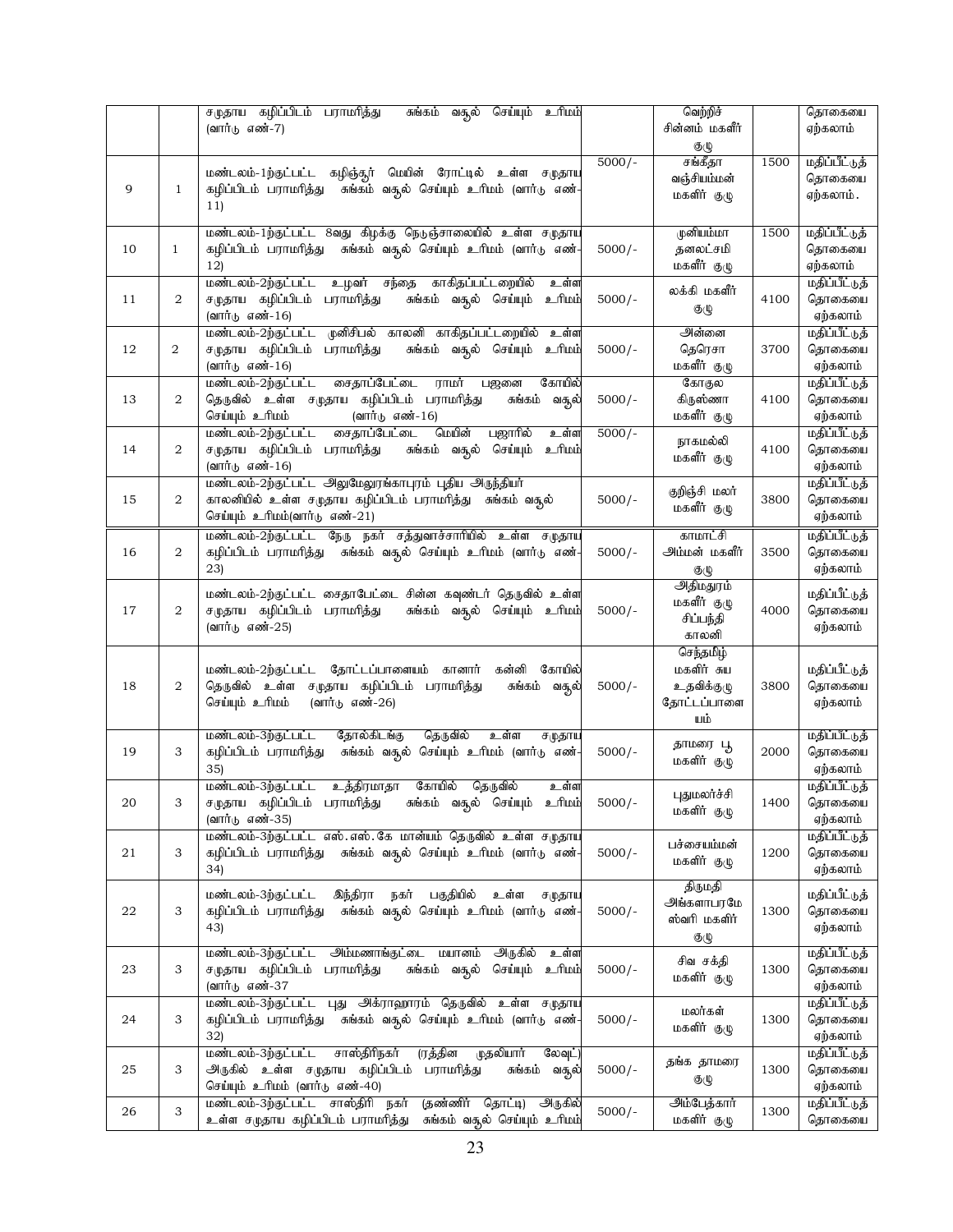|    |                | (வார்டு எண்-40)                                                                                                      |          |                              |      | ஏற்கலாம்                  |
|----|----------------|----------------------------------------------------------------------------------------------------------------------|----------|------------------------------|------|---------------------------|
|    |                |                                                                                                                      |          |                              |      | மதிப்பீட்டுத்             |
| 27 | 3              | மண்டலம்-3ற்குட்பட்ட வளர் நகர் பகுதியில் உள்ள சமுதாய கழிப்பிடம்                                                       | $5000/-$ | மரிய சங்கீதா/                | 1300 | தொகையை                    |
|    |                | பராமரித்து சுங்கம் வதுல் செய்யும் உரிமம் (வார்டு எண்-45)                                                             |          | யோகராஜ்                      |      | ஏற்கலாம்                  |
|    |                |                                                                                                                      |          |                              |      | மதிப்பீட்டுத்             |
| 28 | 3              | மண்டலம்-3ற்குட்பட்ட எம்.ஜி.ஆர் நகரில் உள்ள சமுதாய கழிப்பிடம்                                                         | $5000/-$ | நித்திய மல்லி                | 1300 | தொகையை                    |
|    |                | பராமரித்து சுங்கம் வதூல் செய்யும் உரிமம் (வார்டு எண்-45)                                                             |          | மகளிர் குழு                  |      | ஏற்கலாம்                  |
|    |                | கூத்தாண்டவர் கோயில்<br>மண்டலம்-4ற்குட்பட்ட<br>தெரு,<br>ஏரிக்கரை,                                                     |          |                              |      | மதிப்பீட்டுத்             |
| 29 | 4              | இடையன்சாத்து பகுதியில் உள்ள சமுதாய கழிப்பிடம்<br>பராமரித்து                                                          | $5000/-$ | தங்கம் மகளீர்                | 500  | தொகையை                    |
|    |                | சுங்கம் வதூல் செய்யும் உரிமம் (வார்டு எண்-46)                                                                        |          | குழு                         |      | ஏற்கலாம்                  |
|    |                | மண்டலம்-4ற்குட்பட்ட புதிய<br>காலானி இடையன்சாத்து<br>பகுதியில்                                                        |          |                              |      | மதிப்பீட்டுத்             |
| 30 | 4              | உள்ள சமுதாய கழிப்பிடம் பராமரித்து<br>சுங்கம் வசூல் செய்யும்                                                          | $5000/-$ | தங்கம் மகளீர்                | 500  | தொகையை                    |
|    |                | உரிமம் (வார்டு எண்-46)                                                                                               |          | குழு                         |      | ஏற்கலாம்                  |
|    |                | மண்டலம்-4ற்குட்பட்ட இந்திரா குடியிருப்பு,சித்தேரி பகுதியில் உள்ள                                                     |          |                              |      | மதிப்பீட்டுத்             |
| 31 | 4              | சமுதாய கழிப்பிடம் பராமரித்து சுங்கம் வதுல் செய்யும் உரிமம்                                                           | $5000/-$ | கீதாஞ்சலை                    | 1001 | தொகையை                    |
|    |                | (வார்டு எண்-47)                                                                                                      |          | மகளீர் குழு                  |      | ஏற்கலாம்                  |
|    |                | மண்டலம்-4ற்குட்பட்ட ஆவரம்பாளையம் சித்தேரி பகுதியில்<br>உள்ள                                                          |          |                              |      | மதிப்பீட்டுத்             |
| 32 | 4              | சமுதாய கழிப்பிடம் பராமரித்து<br>சுங்கம் வசூல் செய்யும் உரிமம்                                                        | $5000/-$ | கன்னியம்மாள்                 | 1001 | தொகையை                    |
|    |                | (வார்டு எண்-47)                                                                                                      |          | மகளீர் குழு                  |      | ஏற்கலாம்                  |
|    |                | சின்ன<br>சித்தேரி பகுதியில் உள்ள சமுதாய<br>மண்டலம்-4ற்குட்பட்ட                                                       |          |                              |      | மதிப்பீட்டுத்             |
| 33 | 4              | கழிப்பிடம் பராமரித்து கங்கம் வதுல் செய்யும் உரிமம் (வார்டு எண்-                                                      | $5000/-$ | ரோஜா மகளீர்                  | 1001 | தொகையை                    |
|    |                | 47)                                                                                                                  |          | குழு                         |      | ஏற்கலாம்                  |
|    |                | மண்டலம்-4ற்குட்பட்ட  பாரதியார் தெரு,அிரியூர் பகுதியில்  உள்ள                                                         |          |                              |      | மதிப்பீட்டுத்             |
| 34 | 4              | சமுதாய கழிப்பிடம் பராமரித்து   சுங்கம் வசூல் செய்யும்  உரிமம்                                                        | $5000/-$ | செம்பருத்தி                  | 500  | தொகையை                    |
|    |                | (வார்டு எண்-48)                                                                                                      |          | மகளீர் குழு                  |      | ஏற்கலாம்                  |
|    |                | மண்டலம்-4ற்குட்பட்ட ஏ.ஜி.நகர் அரியூர் பகுதியில் உள்ள சமுதாய                                                          |          |                              |      | மதிப்பீட்டுத்             |
| 35 | 4              | கழிப்பிடம் பராமரித்து சுங்கம் வசூல் செய்யும் உரிமம் (வார்டு எண்-                                                     | $5000/-$ | பூஞ்சோலை                     | 500  | தொகையை                    |
|    |                | 48)                                                                                                                  |          | மகளீர் குழு                  |      | ஏற்கலாம்                  |
|    |                | மண்டலம்-4ற்குட்பட்ட விஸ்வநாதன் நகர் அரியூர் பகுதியில் உள்ள                                                           |          |                              |      | மதிப்பீட்டுத்             |
| 36 | 4              | சமுதாய கழிப்பிடம் பராமரித்து<br>சுங்கம் வசூல் செய்யும் உரிமம்                                                        | $5000/-$ | சரோஜா                        | 500  | தொகையை                    |
|    |                | (வார்டு எண்-48)                                                                                                      |          | மகளீர் குழு                  |      | ஏற்கலாம்                  |
|    | $\overline{4}$ | மண்டலம்-4ற்குட்பட்ட மேட்டு பாறை,தொரப்பாடி பகுதியில் உள்ள                                                             | $5000/-$ | ஜீவன் மகளீர்                 | 500  | மதிப்பீட்டுத்             |
| 37 |                | சமுதாய கழிப்பிடம் பராமரித்து – சுங்கம் வதுல் செய்யும் உரிமம்                                                         |          | $\mathfrak{G}(\mathfrak{t})$ |      | தொகையை                    |
|    |                | (வார்டு எண்-49)                                                                                                      |          |                              |      | ஏற்கலாம்                  |
|    |                | மண்டலம்-4ற்குட்பட்ட கே.கே.நகர் ,தொரப்பாடி பகுதியில்<br>உள்ள                                                          |          |                              |      | மதிப்பீட்டுத்             |
| 38 | 4              | சமுதாய கழிப்பிடம் பராமாித்து<br>சுங்கம் வசூல் செய்யும் உரிமம்                                                        | $5000/-$ | சிகரம் மகளீர்                | 500  | தொகையை                    |
|    |                | (வார்டு எண்-49)                                                                                                      |          | குழு                         |      | ஏற்கலாம்                  |
|    |                | ஜீவா<br>நகர், தொரப்பாடி<br>பகுதியில்<br>மண்டலம்-4ற்குட்பட்ட<br>உள்ள                                                  |          | அன்னை                        |      | மதிப்பீட்டுத்             |
| 39 | 4              | சமுதாய கழிப்பிடம் பராமரித்து<br>சுங்கம் வசூல்<br>செய்யும் உரிமம்                                                     | $5000/-$ | இந்திரா மகளீர்               | 500  | தொகையை                    |
|    |                | (வார்டு எண்-49)                                                                                                      |          | குழு                         |      | ஏற்கலாம்                  |
|    |                | மண்டலம்-4ற்குட்பட்ட காண்ட்ராக்டர் சுப்பிரமணி தெரு, தொரப்பாடி                                                         |          |                              |      | மதிப்பீட்டுத்             |
| 40 | 4              | பகுதியில் உள்ள சமுதாய கழிப்பிடம் பராமரித்து   சுங்கம் வகுல்                                                          | $5000/-$ | சிகரம் மகளீர்                | 500  | தொகையை                    |
|    |                | செய்யும் உரிமம் (வார்டு எண்-50)                                                                                      |          | குழு                         |      | ஏற்கலாம்                  |
| 41 | $\overline{4}$ | மண்டலம்-4ற்குட்பட்ட ராஜா தெரு,தொரப்பாடி பகுதியில் உள்ள                                                               | $5000/-$ | அன்னை                        | 500  | மதிப்பீட்டுத்             |
|    |                | சமுதாய கழிப்பிடம் பராமரித்து – சுங்கம் வசூல் செய்யும் உரிமம்                                                         |          | இந்திராகாந்தி                |      | தொகையை                    |
|    |                | (வார்டு எண்-50)                                                                                                      |          | மகளீர் குழு                  |      | ஏற்கலாம்                  |
|    |                |                                                                                                                      |          |                              |      |                           |
| 42 | 4              | மண்டலம்-4ற்குட்பட்ட அம்பேத்கார் நகர் (ஆண்கள் கழிப்பிடம்),                                                            |          | செல்லியம்மன்                 | 500  | மதிப்பீட்டுத்             |
|    |                | சின்ன அல்லாபுரம் பகுதியில் உள்ள சமுதாய கழிப்பிடம் பராமரித்து                                                         | $5000/-$ | மகளீர் குழு                  |      | தொகையை                    |
|    |                | சுங்கம் வதூல் செய்யும் உரிமம் (வார்டு எண்-51)<br>மண்டலம்-4ற்குட்பட்ட அம்பேத்கார்<br>நகர்<br>(பெண்கள்<br>கழிப்பிடம்), |          |                              |      | ஏற்கலாம்<br>மதிப்பீட்டுத் |
|    |                |                                                                                                                      |          | வேதமணி                       |      |                           |
| 43 | 4              | தொரப்பாடி பகுதியில் உள்ள சமுதாய<br>கழிப்பிடம்<br>பராமரித்து                                                          | $5000/-$ | மகளீர் குழு                  | 500  | தொகையை<br>ஏற்கலாம்        |
|    |                | சுங்கம் வதூல் செய்யும் உரிமம் (வார்டு எண்-51)                                                                        |          | மல்லிகா                      |      |                           |
| 44 | 4              | மண்டலம்-4ற்குட்பட்ட மாரியம்மன் கோயில் தெரு,கஸ்பா பகுதியில்                                                           | $5000/-$ |                              | 500  | மதிப்பீட்டுத்             |
|    |                | உள்ள சமுதாய கழிப்பிடம் பராமரித்து   சுங்கம் வதுல் செய்யும்                                                           |          | மகளீர் குழு                  |      | தொகையை                    |
|    |                | உரிமம் (வார்டு எண்-52)                                                                                               |          |                              |      | ஏற்கலாம்                  |
| 45 | 4              | மண்டலம்-4ற்குட்பட்ட குமஸ்தா ஷேக் அப்துல் காதர் தெரு,                                                                 | $5000/-$ | மகாலட்சுமி                   | 500  | மதிப்பீட்டுத்             |
|    |                | ஆர்.என்.பாளையம் பகுதியில் உள்ள சமுதாய கழிப்பிடம்                                                                     |          | மகளீர் குழு                  |      | தொகையை                    |
|    |                | பராமரித்து சுங்கம் வதுல் செய்யும் உரிமம் (வார்டு எண்-52)                                                             |          |                              |      | ஏற்கலாம்                  |
| 46 |                | மண்டலம்-4ற்குட்பட்ட நெடுந்தெரு, கஸ்பா பகுதியில் உள்ள சமுதாய                                                          |          | மகாலட்சுமி                   | 500  | மதிப்பீட்டுத்             |
|    | 4              | கழிப்பிடம் பராமரித்து   சுங்கம் வசூல் செய்யும்  உரிமம்  (வார்டு  எண்-                                                | $5000/-$ | மகளீர் குழு                  |      | தொகையை                    |
|    |                | 52)                                                                                                                  |          |                              |      | ஏற்கலாம்                  |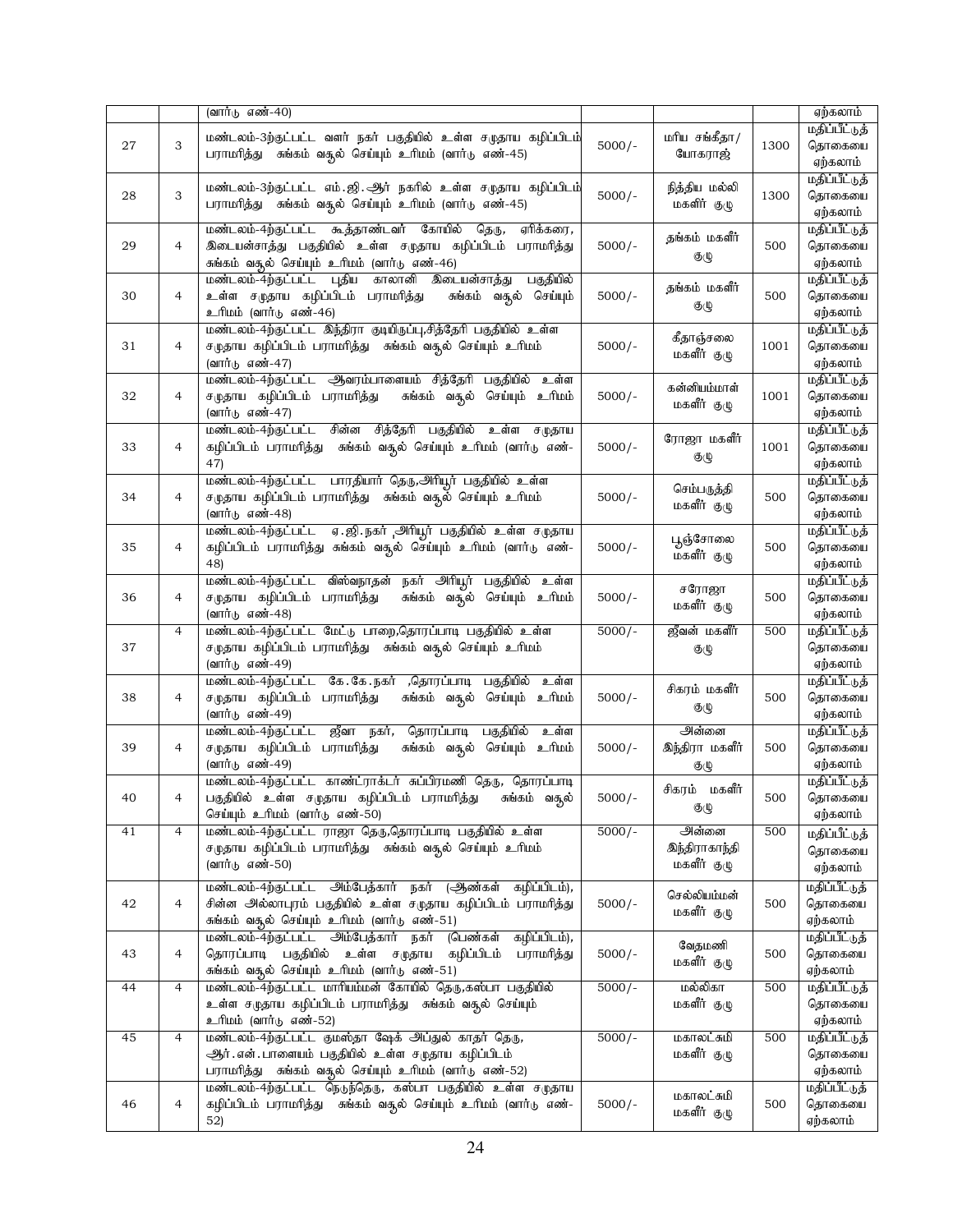|    |                |                                                                                                                                |          | ரோஜா மகளீர்                  |      | மதிப்பீட்டுத்           |
|----|----------------|--------------------------------------------------------------------------------------------------------------------------------|----------|------------------------------|------|-------------------------|
| 47 | 4              | மண்டலம்-4ற்குட்பட்ட வாழை மண்டி தெரு பகுதியில் உள்ள சமுதாய                                                                      | $5000/-$ |                              | 500  | தொகையை                  |
|    |                | கழிப்பிடம் பராமரித்துசுங்கம் வசூல் செய்யும் உரிமம்(வார்டு எண்-54)                                                              |          | குழு                         |      | ஏற்கலாம்                |
|    |                | மண்டலம்-4ற்குட்பட்ட<br>சாஸ்திரி<br>நகர்<br>பகுதியில் உள்ள<br>ச $(\mathfrak{p}\mathfrak{B}$ ரய                                  |          |                              |      | மதிப்பீட்டுத்           |
| 48 | $\overline{4}$ | கழிப்பிடம் பராமரித்து சுங்கம் வதுல் செய்யும் உரிமம் (வார்டு எண்-                                                               | $5000/-$ | அனுஷ்கா                      | 500  | தொகையை                  |
|    |                | 55)                                                                                                                            |          | மகளீர் குழு                  |      | ஏற்கலாம்                |
|    |                | மண்டலம்-4ற்குட்பட்ட<br>பெரிய<br>பகுதியில்<br>லைன்<br>உள்ள<br>சமுதாய                                                            |          |                              |      | மதிப்பீட்டுத்           |
| 49 | 4              | கழிப்பிடம் பராமரித்து<br>சுங்கம் வதூல் செய்யும் உரிமம் (வார்டு எண்-                                                            | $5000/-$ | அனுஷ்கா                      | 500  | தொகையை                  |
|    |                | 55)                                                                                                                            |          | மகளீர் குழு                  |      | ஏற்கலாம்                |
|    |                | மண்டலம்-4ற்குட்பட்ட<br>சின்ன<br>பகுதியில்<br>லைன்<br>உள்ள<br>ச $(\mathfrak{p}\mathfrak{B}$ ரய                                  |          |                              |      | மதிப்பீட்டுத்           |
| 50 | $\overline{4}$ | சுங்கம் வசூல் செய்யும் உரிமம்(வார்டு எண்-<br>கழிப்பிடம் பராமரித்து                                                             | $5000/-$ | அம்பேத்கார்                  | 500  | தொகையை                  |
|    |                | 55)                                                                                                                            |          | மகளீர் குழு                  |      | ஏற்கலாம்                |
|    |                |                                                                                                                                |          | ஸிதேவி                       |      | மதிப்பீட்டுத்           |
|    |                |                                                                                                                                |          |                              |      |                         |
| 51 | $\overline{4}$ | ஏரிக்கரை<br>மண்டலம்-4ற்குட்பட்ட<br>ஓரம்<br>கொணவட்டம்<br>பகுதியில்                                                              | $5000/-$ | கருமாரி                      | 500  | தொகையை                  |
|    |                | உள்ள சமுதாய கழிப்பிடம் பராமரித்து<br>சுங்கம் வதுல் செய்யும்                                                                    |          | அம்மன் மகளீர்                |      | ஏற்கலாம்                |
|    |                | உரிமம் (வார்டு எண்-56)                                                                                                         |          | $\mathfrak{G}(\mathfrak{t})$ |      |                         |
|    |                | கே.கே.நகர்<br>மண்டலம்-4ற்குட்பட்ட<br>முதல்<br>தெரு,சேண்பாக்கம்                                                                 |          | கே.கே நகர்                   |      | மதிப்பீட்டுத்           |
| 52 | $\overline{4}$ | பகுதியில் உள்ள சமுதாய கழிப்பிடம் பராமரித்து<br>சுங்கம் வசூல்                                                                   | $5000/-$ | மகளீர் குழு                  | 500  | தொகையை                  |
|    |                | (வார்டு எண்-57)<br>செய்யும் உரிமம்                                                                                             |          |                              |      | ஏற்கலாம்                |
|    |                | முள்ளிபாளையம்,<br>மண்டலம்-4ற்குட்பட்ட<br>தெரு,<br>$\Pi\Pi\mathbb{D}$<br>மூர்த்தி                                               |          | தாஜ்மகால்                    |      | மதிப்பீட்டுத்           |
| 53 | 4              | சேண்பாக்கம் பகுதியில் உள்ள சமுதாய கழிப்பிடம் பராமரித்து                                                                        | $5000/-$ | மகளீர் குழு                  | 500  | தொகையை                  |
|    |                | சுங்கம் வசூல் செய்யும் உரிமம் (வார்டு எண்-57)                                                                                  |          |                              |      | ஏற்கலாம்                |
|    |                |                                                                                                                                |          | சமுத்திரம்                   |      | மதிப்பீட்டுத்           |
| 54 | $\overline{4}$ | மண்டலம்-4ற்குட்பட்ட ரங்கசாமி நகர் பகுதியில் உள்ள சமுதாய                                                                        | $5000/-$ | மகளீர் குழு                  | 500  | தொகையை                  |
|    |                | கழிப்பிடம் பராமரித்துசுங்கம் வதுல் செய்யும் உரிமம்(வார்டு எண்-58)                                                              |          |                              |      | ஏற்கலாம்                |
|    |                | மண்டலம்-4ற்குட்பட்ட ரங்கசாமி<br>நகர் பகுதியில் உள்ள சமுதாய                                                                     |          |                              |      | மதிப்பீட்டுத்           |
| 55 | 4              | கழிப்பிடம் பராமரித்து சுங்கம் வதுல் செய்யும் உரிமம் (வார்டு எண்-                                                               | $5000/-$ | சமுத்திரம்                   | 1000 | தொகையை                  |
|    |                | 58)                                                                                                                            |          | மகளீர் குழு                  |      | ஏற்கலாம்                |
|    |                | மண்டலம்-4ற்குட்பட்ட இந்திரா நகர், வசந்தபுரம் பகுதியில்<br>உள்ள                                                                 |          |                              |      | மதிப்பீட்டுத்           |
| 56 | $\overline{4}$ | சமுதாய கழிப்பிடம் பராமரித்து<br>சுங்கம் வசூல் செய்யும் உரிமம்                                                                  | $5000/-$ | மலர்கள் மகளீர்               | 1000 | தொகையை                  |
|    |                | (வார்டு எண்-58)                                                                                                                |          | குழு                         |      | ஏற்கலாம்                |
|    |                | மண்டலம்-4ற்குட்பட்ட பா்மா காலனி,வசந்தபுரம் பகுதியில்<br>உள்ள                                                                   |          | வெள்ளை                       |      | மதிப்பீட்டுத்           |
| 57 | $\overline{4}$ | சமுதாய கழிப்பிடம் பராமரித்து<br>சுங்கம் வசூல் செய்யும் உரிமம்                                                                  | $5000/-$ | ரோஜா மகளீர்                  | 500  | தொகையை                  |
|    |                | (வார்டு எண்-58)                                                                                                                |          | குழு                         |      | ஏற்கலாம்                |
|    |                | சின்ன<br>தெரு,வசந்தபுரம்<br>மண்டலம்-4ற்குட்பட்ட<br>பகுதியில்<br>உள்ள                                                           |          |                              |      | மதிப்பீட்டுத்           |
| 58 | 4              | சமுதாய கழிப்பிடம் பராமரித்து<br>சுங்கம் வசூல் செய்யும்<br><u>ப்பரி உ</u>                                                       | $5000/-$ | பெல் ஸ்டார்                  | 1001 | தொகையை                  |
|    |                | (வார்டு எண்-58)                                                                                                                |          | மகளீர் குழு                  |      | ஏற்கலாம்                |
|    |                | இந்திர<br>நகர்-2 பகுதியில் உள்ள சமுதாய<br>மண்டலம்-4ற்குட்பட்ட                                                                  |          |                              |      | மதிப்பீட்டுத்           |
| 59 | 4              | கழிப்பிடம் பராமரித்து சுங்கம் வதுல் செய்யும் உரிமம் (வார்டு எண்-                                                               | $5000/-$ | ஆராஞ்சு                      | 501  | தொகையை                  |
|    |                | 59)                                                                                                                            |          | மகளீர் குழு                  |      | ஏற்கலாம்                |
|    |                |                                                                                                                                |          |                              |      |                         |
|    |                | மண்டலம்-4ற்குட்பட்ட காந்தி நகர், கன்சால்பேட்டை பகுதியில் உள்ள<br>சமுதாய கழிப்பிடம் பராமரித்து<br>சுங்கம் வசூல் செய்யும் உரிமம் | $5000/-$ | ஆராஞ்சு                      | 501  | மதிப்பீட்டுத்<br>தொகையை |
| 60 | 4              |                                                                                                                                |          | மகளீர் குழு                  |      |                         |
|    |                | (வார்டு எண்-59)                                                                                                                |          |                              |      | ஏற்கலாம்                |
|    |                | மண்டலம்-4ற்குட்பட்ட அம்பேத்கார் நகர்-1 பகுதியில் உள்ள சமுதாய                                                                   |          | அம்பேத்கார்                  |      | மதிப்பீட்டுத்           |
| 61 | 4              | கழிப்பிடம் பராமரித்து சுங்கம் வசூல் செய்யும் உரிமம் (வார்டு எண்-                                                               | $5000/-$ | மகளீர் குழு                  | 501  | தொகையை                  |
|    |                | 59)                                                                                                                            |          |                              |      | ஏற்கலாம்                |
|    |                |                                                                                                                                |          | ஆராஞ்சு                      |      | மதிப்பீட்டுத்           |
| 62 | 4              | மண்டலம்-4ற்குட்பட்ட அம்பேத்கார் நகர்-2 பகுதியில் உள்ள சமுதாய                                                                   | $5000/-$ | மகளீர் குழு                  | 501  | தொகையை                  |
|    |                | கழிப்பிடம் பராமரித்துசுங்கம் வதுல் செய்யும் உரிமம்(வார்டு எண்-59)                                                              |          |                              |      | ஏற்கலாம்                |
| 63 | $\overline{4}$ | மண்டலம்-4ற்குட்பட்ட கழனிகாட்டு தெரு, சேண்பாக்கம் பகுதியில்                                                                     | $5000/-$ | ரோஜா மகளீர்                  | 500  | மதிப்பீட்டுத்           |
|    |                | உள்ள சமுதாய கழிப்பிடம் பராமரித்து சுங்கம் வசூல் செய்யும்                                                                       |          | குழு                         |      | தொகையை                  |
|    |                | உரிமம் (வார்டு எண்-60)                                                                                                         |          |                              |      | ஏற்கலாம்                |
| 64 | $\overline{4}$ | மண்டலம்-4ற்குட்பட்ட பிள்ளையார் கோயில் பின்புறம்,சேண்பாக்கம்                                                                    | $5000/-$ | ரோஜா மகளீர்                  | 500  | மதிப்பீட்டுத்           |
|    |                | பகுதியில் உள்ள சமுதாய கழிப்பிடம் பராமரித்து   சுங்கம் வதுல்                                                                    |          | குழு                         |      | தொகையை                  |
|    |                | செய்யும் உரிமம் (வார்டு எண்-60)                                                                                                |          |                              |      | ஏற்கலாம்                |
|    |                | மண்டலம்-4ற்குட்பட்ட<br>ஈஸ்வரன்<br>கோயில்<br>சேண்பாக்கம்<br>தெரு,                                                               |          |                              |      | மதிப்பீட்டுத்           |
| 65 | 4              | பகுதியில் உள்ள சமுதாய கழிப்பிடம் பராமரித்து<br>சுங்கம் வசூல்                                                                   | $5000/-$ | ரோஜா மகளீர்                  | 500  | தொகையை                  |
|    |                | செய்யும் உரிமம் (வார்டு எண்-60)                                                                                                |          | குழு                         |      | ஏற்கலாம்                |
|    |                | மண்டலம்-4ற்குட்பட்ட பச்சையம்மன் கோயில் தெரு,<br>சேண்பாக்கம்                                                                    |          |                              |      | மதிப்பீட்டுத்           |
| 66 | 4              | பகுதியில் உள்ள சமுதாய கழிப்பிடம் பராமரித்து<br>சுங்கம் வசூல்                                                                   | $5000/-$ | ரோஜா மகளீர்                  | 500  | தொகையை                  |
|    |                | செய்யும் உரிமம் (வார்டு எண்-60)                                                                                                |          | குழு                         |      | ஏற்கலாம்                |
|    |                |                                                                                                                                |          |                              |      |                         |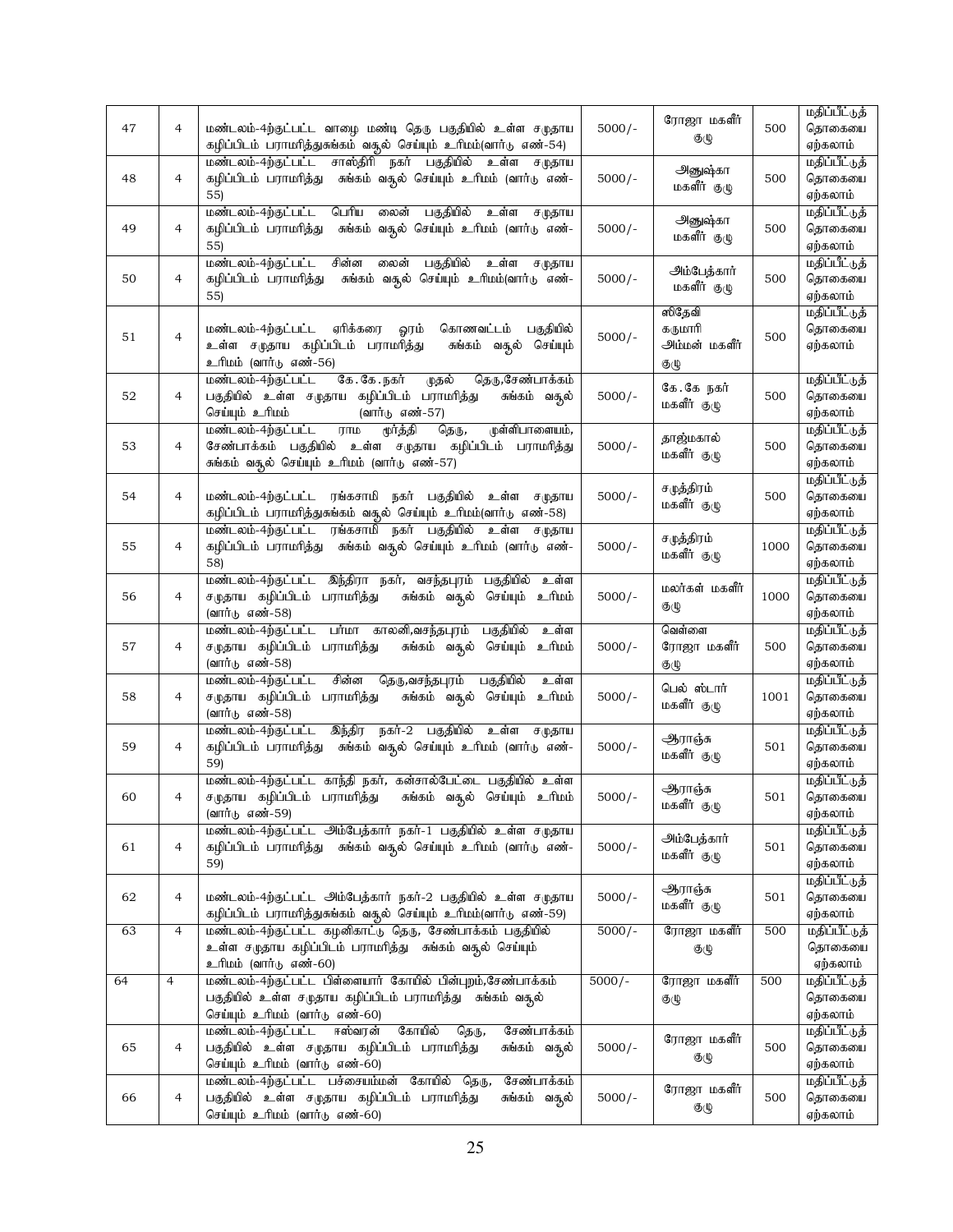மேற்படி பட்டியலில் கண்ட பணிக்கு சமர்ப்பிக்கப்பட்டுள்ள ஒப்பந்தபுள்ளிகளில்/ஏலத்தொகை அதிக ஒப்பந்தபுள்ளி/ஏலத்தொகை அளித்த மகளிர் குழுக்களின் ஒப்பந்தபுள்ளியை/ ஏலத்தொகை ஏற்று, பட்டியலில் கண்ட 66 பணிக்கு பணி உத்தரவு வழங்கப்பட்டதற்கும் மாமன்றத்தின் அனுமதி கோரப்படுகிறது.

#### அலுவலக குறிப்பு :

- $1.$  khru khing; மார்வைக்கு வைக்கப்பட்டுள்ள இப்பொருள் மாமன்றத்தில் பதிவு செய்யலாம்.
- $2.$  இப்பணிக்கான 2019-20ம் ஆண்டு வரை ஒப்பந்தம அளிக்க மாமன்றம் அனுமதிக்கலாம்
- 3. குறைவாக வழங்கப்பட்ட ஒப்பந்தப்புள்ளி மகளிர் சுய உதவிக்குழுக்களுக்கு பணி ஆணை வழங்கப்பட்டதற்கும் மாமன்றம் பதிவு செய்யலாம்.

### ந.க.எண்:4887/2019/எச்1,

### தீர்மானம் எண்: 852 – அலுவலகக் குறிப்பு அங்கீகரிக்கப்பட்டது.

(26) கேலூர் மாநகராட்சி பொது நிதி 2019-20ன் கீழ் அணையர் அவர்களின் அனுமதி நாள்: 20.08.2019 -ன் படி கீழே பட்டியலில் கண்ட 1 பணி மேற்கொள்ள நிர்வாக அனுமதி பெறப்பட்டுள்ளது. <u>இப்ப</u>ணிக்கு 04.09.2019 அன்று பெறப்பட்ட விலைப்புள்ளிகளுக்கான ஒப்புநோக்கு பட்டியல் தயார் செய்யப்பட்டுள்ளது . இப்பணிக்கு அளிக்கப்பட்டுள்ள விலைப்புள்ளிகளில் மதிப்பீட்டை விட குறைந்த விலை விகிதத்தில் விலைப்புள்ளி அளித்துள்ள நிறுவனங்களின் விலைப்புள்ளியை முடிவு செய்ய மாமன்றத்தின் அனுமதி கோரப்படுகிறது.

| ഖ.<br>எண் | பணியின் பெயர்                                                                                                                                                                                                                                                                                           | மதிப்பீடு | நிறுவனத்தின்<br>பெயர்                                                                             | விலைப்புள்ளி<br>விலைவிகிதம்                            | குறிப்பு                                                                                                          |
|-----------|---------------------------------------------------------------------------------------------------------------------------------------------------------------------------------------------------------------------------------------------------------------------------------------------------------|-----------|---------------------------------------------------------------------------------------------------|--------------------------------------------------------|-------------------------------------------------------------------------------------------------------------------|
|           | $\mathcal{D}_{\mathcal{L}}$                                                                                                                                                                                                                                                                             | 3         | 4                                                                                                 | 5                                                      | 6                                                                                                                 |
| 1.        | மாநகராட்சியில்<br>அனைத்து<br>வேலூார்<br>வார்டுகளுக்குட்பட்ட<br>வீடுகளில்<br>மழைநீர்<br>சேகரிப்பு<br>கட்டமைப்பு<br>கணக்கெடுப்பு<br>(500)<br>புத்தகம்<br>மழைநீர்<br>எண்ணிக்கை)<br>மற்றும்<br>சேகரிப்பு<br>புணரமைப்பு<br>கணக்கெடுப்பு<br>(200)<br>புத்தகம்<br>எண்ணிக்கை)<br>அச்சடித்து<br>வழங்கும்<br>பணி. | 2.00      | Kamala Arts,<br>Vellore<br>Neela Arts, Vellore<br>Life Digital $&$<br>Printing Press.<br>Vellore. | $1,99,150$ /-L1<br>$2,00,900/-L2$<br>$2.08.250 / - L3$ | $L1 - \dot{\omega}$ -1,99,150<br>/–மதிப்பீட்டுத்<br>தொகையை<br>விட<br>குறைவாக<br>வழங்கப்<br>பட்டுள்ளதை<br>ஏற்கலாம் |
|           | பணிக்கு<br>மேற்படி<br>பட்டியலில்<br>கண்ட                                                                                                                                                                                                                                                                |           | சமர்ப்பிக்கப்பட்டுள்ள                                                                             | விலைப்புள்ளிகளில்                                      | விலை<br>குறைந்த                                                                                                   |

விகிதத்தில் விலைப்புள்ளி அளித்த நிறுவனத்தின் விலைப்புள்ளியை ஏற்று, பட்டியலில் கண்ட 1 பணிக்கு பணி உத்தரவு வழங்கப்பட்டதற்கும் மாமன்றத்தின் அனுமதி கோரப்படுகிறது.

#### அலுவலக குறிப்பு :

- 1. மாமன்றத்தின் பார்வைக்கு வைக்கப்பட்டுள்ள இப்பொருள் மாமன்றத்தில் பதிவு செய்யலாம்.
- $2.$  இப்பணிக்கான செலவினத் தொகையை பொது நிதி  $2019$ - $20$ ன் கீழ் செலவு செய்யலாம்.
- 3. குறைவாக வழங்கப்பட்ட விலைப்புள்ளி நிறுவனத்திற்கும் பணி ஆணை வழங்கப்பட்டதற்கும் மாமன்றம் பதிவு செய்யலாம்.

### (ந.க.எண். 4694/எச்1/2019) தீர்மானம் எண்: 853 – அலுவலகக் குறிப்பு அங்கீகரிக்கப்பட்டது.

 $(27)$  பேலூா் மாநகராட்சிப் பகுதியில் வீடு, வீடாகவும், வா்த்தக நிறுவனஙகள் தோறும் திடக்கழிவுகள் சேகாிக்கப்பட்டு மாநகராட்சிப் பகுதியில் செயல்பாட்டில் உள்ள 42 திடக்கழிவு மேலாண்மை மையஙகளுக்கு கொண்டு செல்லப்பட்டு மக்கும் கழிவுகள், மறுசுழற்சி கழிவுகள் மற்றும் மறுசுழற்சி செய்ய இயலாத மக்காத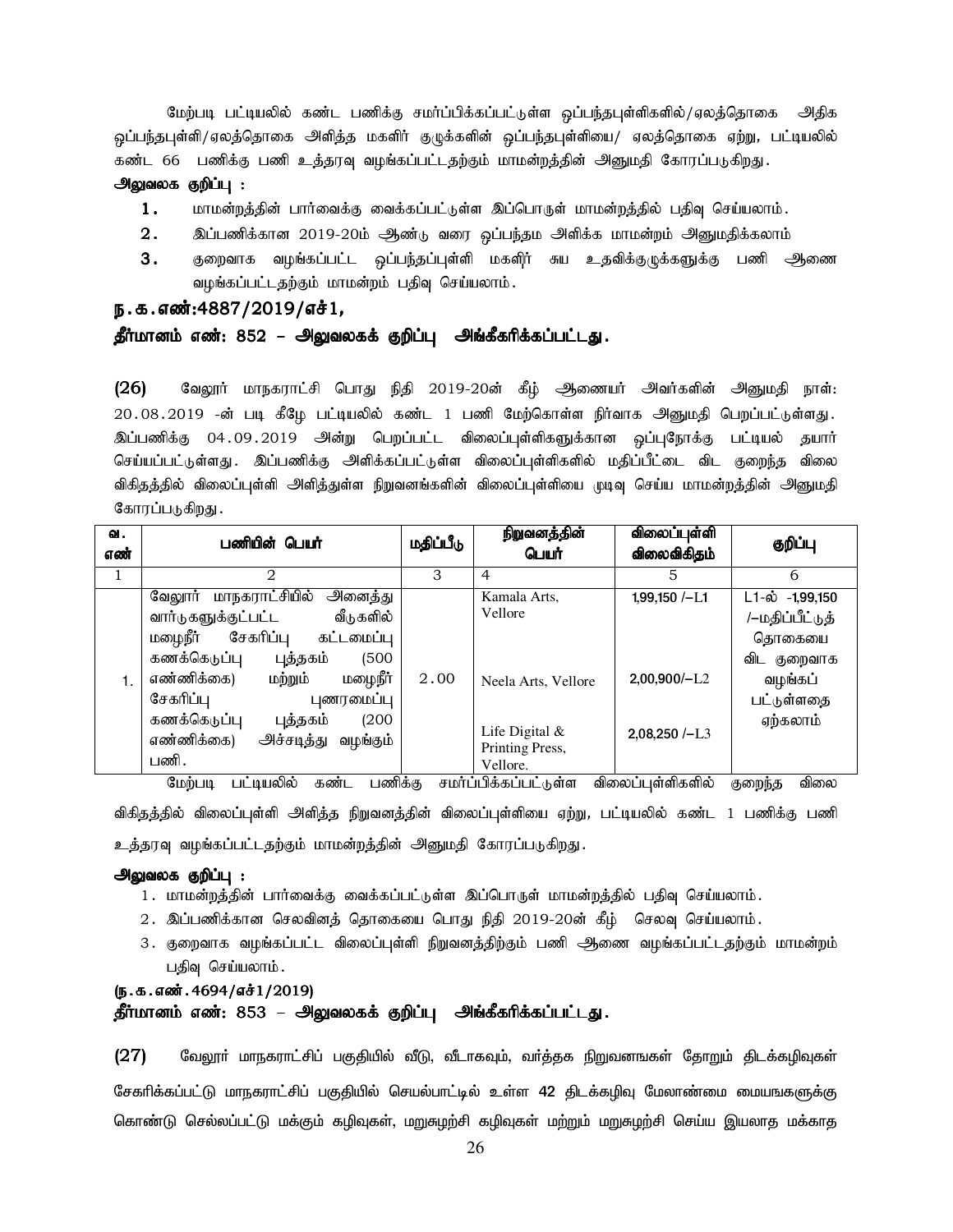கழிவுகள் எனப் பிரிக்கப்பட்டு மக்கும் கழிவுகளிலிரு<u>ந்</u>து இயற்கை உரம் தயாரிக்கப்படுகிறது. மறுசுழற்சி கழிவுகள் மறுசுழற்சி வியாபாரிகளுக்கு விற்பனை செய்யப்படுகிறது. மறுசுழற்சி செய்ய இயலாத எரியக் கூடிய மக்காத கழிவுகளை (50 மைக்ரானுக்கு குறைவான பிளாஸ்டிக் கழிவுகள், பிஸ்கட், குர்குரே கவர்கள், துணிகள், etc) அரியலூா் அல்ட்ரா $-$ டெக் சிமெண்ட் தொழிற்சாலைக்கு சிமெண்ட் தயாாிப்பதற்கு எாிபொருளாக பயன்படுத்த, லாரி மூலம் அனுப்புவதற்கு அல்ட்ரா— டெக் சிமெண்ட் நிறுவனத்துடன் புரிந்துணா்வு ஒப்பந்தம் ஏற்படுத்தப்பட்டு Kay Yes Constructions மூலம் அனுப்பப்படுகிறது. ஏற்கனவே ஒப்பந்த செய்யப்பட்ட நிறுவனமான Kay Yes Constructions —க்கு 6 மாதகாலம் ஒப்பந்தத்தை நீட்டிப்பு செய்து 28.02.2019 மாமன்ற தீா்மானத்தின் மூலம் ஒப்புதல் அளிக்கப்பட்டது. மேலும் 6 மாதகாலம் ஓப்பந்தத்தை நீட்டிப்பு செய்து மற்றும் அதற்குண்டான தோரய ஆகும் செலவு ரூ.30,00,000/— (முப்பது லட்சம்) பொது நிதியிலிருந்து வழஙக அனுமதி அளிக்க மாமன்றத்தின் ஒப்புதல் கோரப்படுகிறது.

#### <u>அலுவலக குறிப்பு:</u>

மாமன்றம் அனுமதி அளிக்கலாம்.

### e.f.v©:8155/2018/**H1** தீர்மானம் எண்: 854 – அலுவலகக் குறிப்பு அங்கீகரிக்கப்பட்டது.

(28) வேலூா் மாநகராட்சிக்குட்பட்ட 1 முதல் 4 மண்டலஙகளில் டெஙகு கொசு புழுக்கள் கட்டுப்படுத்தவும், கிருமி நாசினியாகவும் பயன்படுத்தப்படும் பிளிச்சிங பவுடர் மற்றும் சுண்ணாம்புத்தூள் (Lime Powder) 1 மண்டலத்திற்கு 10 மெட்ரிக் டன் தேவைப்படுவதால், வேலூர் மாவட்ட (கற்பகம்) நுகர்வோர் கூட்டுறவு மொத்த விற்பனை பண்டகசாலை லிட்—யில் வாஙகி வழஙக ஆகும் தோரய செலவு ரூ.10,00,000/—க்கு (ரூபாய் பத்து லட்சம்) மாமன்றம் அனுமதி கோரப்படுகிறது.

#### <u>அலுவலக குறிப்பு:</u>

அனுமதிக்கலாம் அவசர அவசியத்தை முன்னிட்டு நடவடிக்கை மேற்கொண்டதை மாமன்றம் <u>அனுமதிக்கலாம்.</u>

#### <u>ந.க.எண்:5243/2019/H1</u>

### தீர்மானம் எண்: 855 – அலுவலகக் குறிப்பு அங்கீகரிக்கப்பட்டது.

(29) வேலூர் மாநகராடசி மண்டலம்-2க்குட்பட்ட பழைய பேருந்து நிலையத்தில் அருண் ஒட்டல் எதிரில் 10x12 அளவு காலி இடம் உள்ளது. இதே போல் பழைய பேருந்து நிலையத்தில் தமிழ்நாடு ஓட்டல் பின்புறத்தில் உள்ள கீழ் தளத்தில் காலியாக 21x16 அளவில் கட்டிடம் உள்ளது. மேற்கண்ட இந்த இரண்<sub>ம்</sub> <u>இடங்களையும் குத்த</u>கை விதிகளின் படி பொது ஏலம் ஒப்பந்தப்புள்ளியின் அடிப்படையில் ஏலம் நடத்தி குத்தகை உரிமம் வழங்க மாமன்றத்தின் பார்வைக்கும் அனுமதிக்கும் வைக்கப்படுகிறது.

#### அலுவலக குறிப்பு:

அருண் ஓட்டல் எதிரில் உள்ள மாநகராட்சிக்கு சொந்தமான காலி இடம் 10x12 அளவு மற்றும் தமிழ்நாடு ஓட்டல் பின்புறத்தில் உள்ள கீழ் தளத்தில் காலியாக உள்ள அறையின் அளவு21x16 இந்த இரண்டு இடங்களையும் பொது ஏலம் மற்றும் பொது ஒப்பந்தப்புள்ளி மூலம் ஏலம் விட மான்றம் அனுமதிக்கலாம். மேலும் செய்திதாளில் விளம்பரம் செய்யவும் அதற்கான தொகை வழங்கவும் மாமன்றம் அனுமதிக்கலாம்.

ந.க.எண்: 3767/2019/ஏ1/வா.கு.-II

தீர்மானம் எண்: 856 – அலுவலகக் குறிப்பு அங்கீகரிக்கப்பட்டது.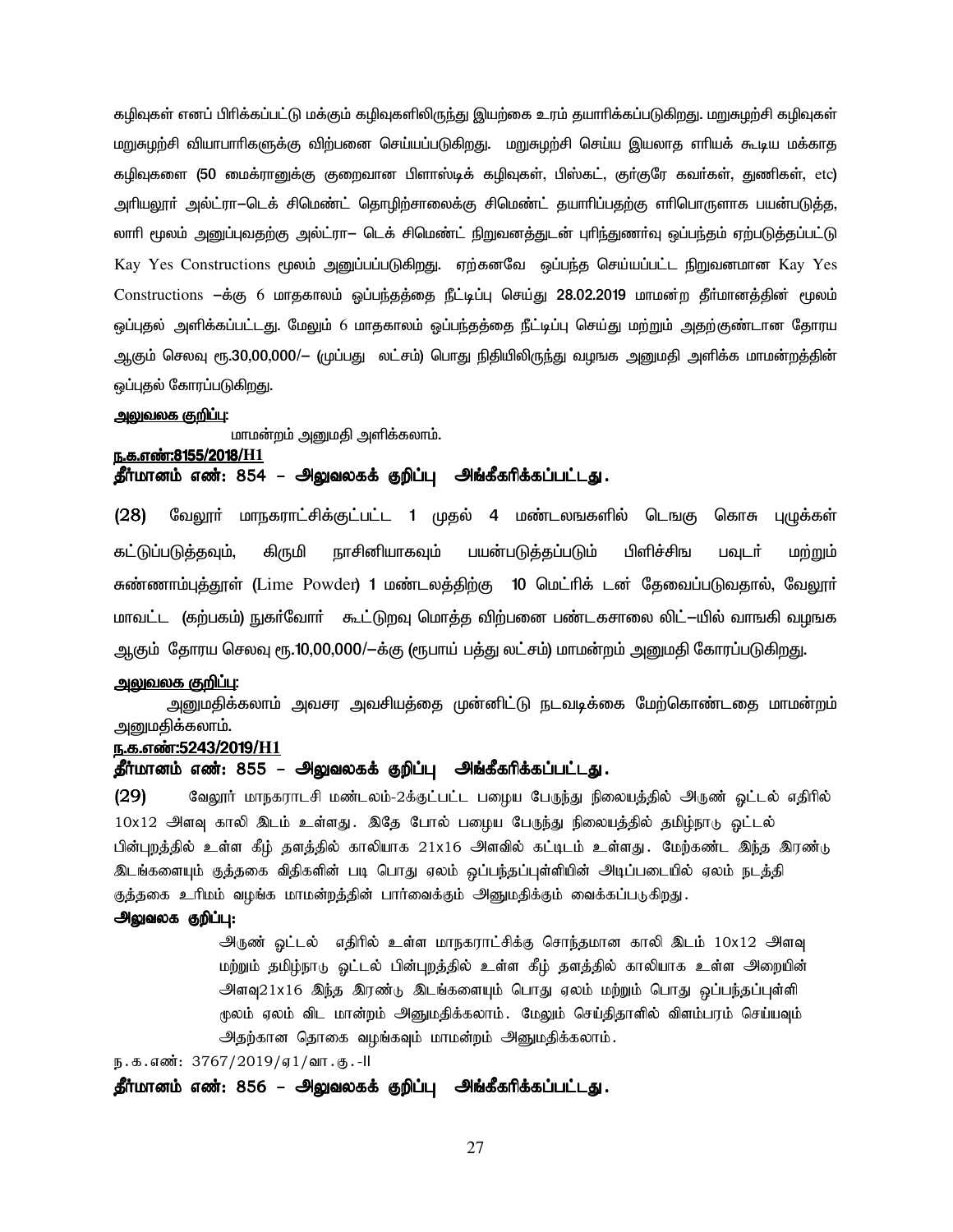(30) கிலுரர் மாநகராட்சி மண்டலம்-4-ற்குட்பட்ட குத்தகை இனங்களுக்கு 2019-2020 ஆம் ஆண்டிற்கான குத்தனை இனங்களை புதுப்பிக்கவும், புதிய பேருந்து நிலையம் விரிவாக்க பணிகள் மேற்கொள்ளப்படவுள்ளதால், மேற்படி குத்தகை இனங்களை 01.10.2019 **முதல்** 31.12.2019 **வரை** 3 மாதங்களுக்கு நிர்வாகப் பொறியாளரின் குறிப்பின்படி கீழ்கண்ட 7 குத்தகை இனங்கள் புதுப்பிக்கவும், 2018-19-ம் ஆண்டு குத்தகை தொகையில் 5 சதவீதம் உயர்வு செய்து குத்தகை தொகை வசூலிக்கவும், மாமன்றத்தின் அனுமதிக்கும் முடிவிற்கும் வைக்கப்படுகிறது.

| வ . எ<br>ண்    | குத்தகை இன விவரம்                                                                                                              | குத்தகைதாரர் பெயர்<br>திரு/திருமதி                                                  | 2018-19<br>குத்தகை தொகை<br>Ф.            | $01.10.19-$<br>31.12.19<br>3 மாத<br>குத்தகை<br>தொகை<br>ரு. |
|----------------|--------------------------------------------------------------------------------------------------------------------------------|-------------------------------------------------------------------------------------|------------------------------------------|------------------------------------------------------------|
| $\mathbf{1}$   | புதிய பேருந்து நிலையம்<br>பேருந்து நுழைவு கட்டணம்<br>சுங்கம்                                                                   | A.V. விநாயகமூர்த்தி,<br>நெ. 1/74, காந்தி ரோடு,<br>அரியூர்                           | 38,62,174<br>5%<br>1,93,109<br>40,55,283 | 10,13,821                                                  |
| $\overline{2}$ | புதிய பேருந்து நிலையம் ஓட்டல்<br>அலங்கார் அருகில் உள்ள<br>கட்டண கழிப்பிடம் எண்.01<br>வதல் செய்யும் உரிமம்.                     | P. கனகா<br>W/o. பஞ்சாட்சரம்,<br>நெ.102, RTO ஆபீஸ்<br>ரோடு, சத்துவாச்சாரி,<br>வேலூர் | 2,34,067<br>5%<br>11,703<br>2,45,770     | 61,442                                                     |
| 3              | புதிய பேருந்து நிலையம்<br>கட்டண கழிப்பிடம் எண்.03<br>வதூல் செய்யும் உரிமம்                                                     | J. வரதராஜன்<br>நெ. 172/30, T.K.V., நகர்,<br>தோட்டப்பாளையம், வேலூர்                  | 11,45,829<br>5%<br>57,291<br>12,03,120   | 3,00,780                                                   |
| $\overline{4}$ | புதிய பேருந்து நிலையம்<br>கட்டண கழிப்பிடம் எண். 05<br>வசூல் செய்யும் உரிமம்                                                    | S. குப்புசாமி<br>நெ.3, பாரதிதாசன் சாலை<br>விரிவு,<br>சலவன்பேட்டை,வேலூர்.            | 8,91,543<br>5%<br>44,577<br>9,36,120     | 2,34,030                                                   |
| 5              | புதிய பேருந்து நிலையம்<br>கட்டண கழிப்பிடம் எண். 06<br>வதூல் செய்யும் உரிமம்                                                    | முளீர் அகமது<br>நெ. 27,<br>பொன்னியம்மன் கோயில்<br>தெரு, கொணவட்டம்,<br>வேலூர்        | 13,33,044<br>5%<br>66,652<br>13,99,696   | 3,49,924                                                   |
| 6              | புதிய பேருந்து நிலையத்தில்<br>(APSRTC) பஸ் நிறுத்தம்<br>அருகில் உள்ள இருசக்கர<br>வாகனம் நிறுத்துமிடம் வசூல்<br>செய்யும் உரிமம் | V. சுரேஷ்,<br>நெ. 751, பெங்களூர்<br>ரோடு, கொணவட்டம்,<br>வேலூர்                      | 7,91,200<br>5%<br>39,560<br>8,30,760     | 2,07,690                                                   |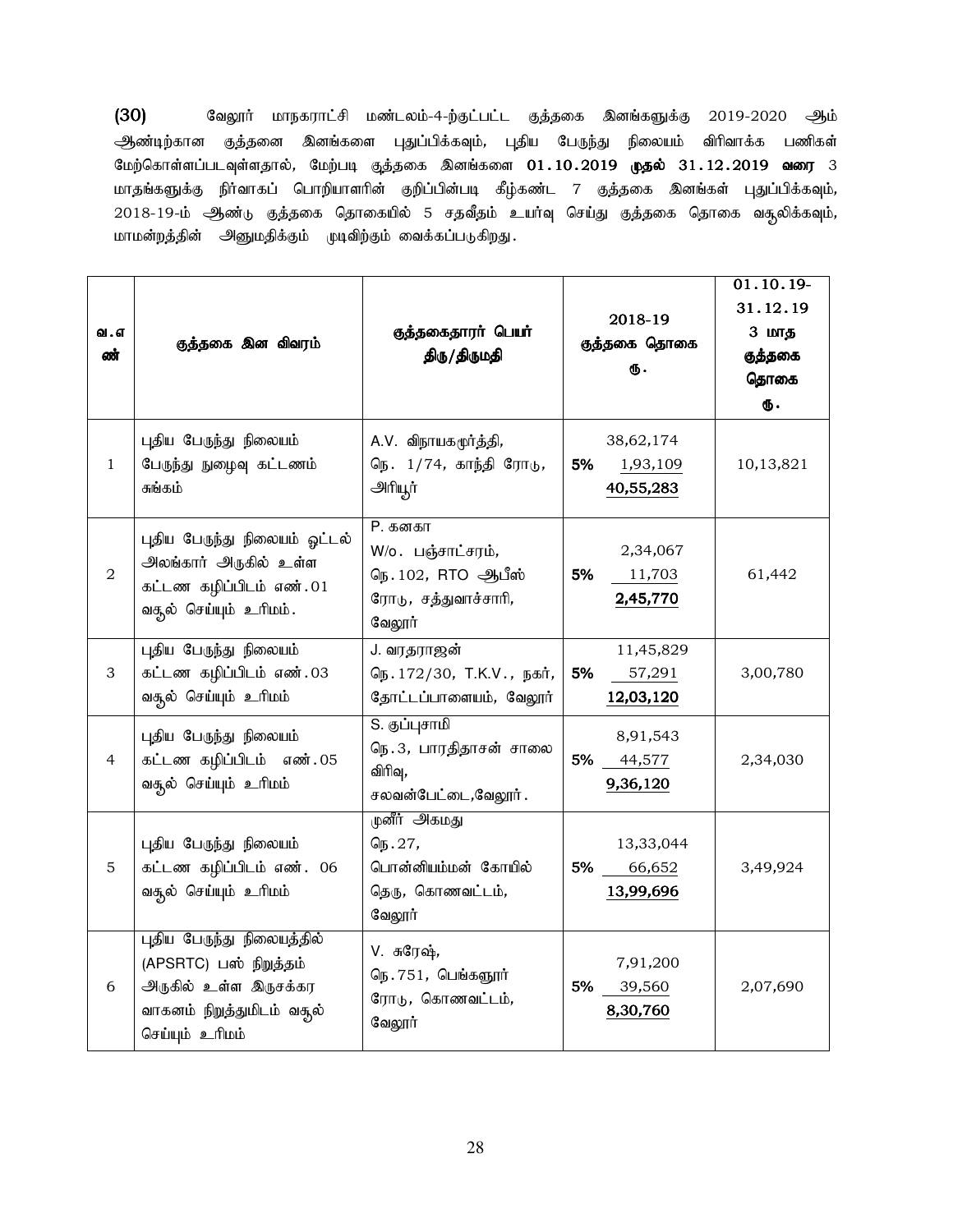|  | புதிய பேருந்து நிலையத்தில்<br>சட்டமன்ற உறுப்பினர் நிதியில்<br>் கட்டப்பட்ட கட்டண கழிப்பிடம்<br>வசூல் செய்யும் உரிமம் | J. வரதராஜன்<br>$G_{15}.172/30$ , T.K.V.,<br>நகர், தோட்டப்பாளையம்,<br>வேலூர் | 2,16,391<br>5%<br>10,820<br>2,27,211 | 56,803 |
|--|----------------------------------------------------------------------------------------------------------------------|-----------------------------------------------------------------------------|--------------------------------------|--------|
|--|----------------------------------------------------------------------------------------------------------------------|-----------------------------------------------------------------------------|--------------------------------------|--------|

- 1. சூத்தகை இனங்கள் வரிசை எண். 01 முதல் 07 வரையிலான குத்தகை இனங்களுக்கு நிர்வாகப் பொறியாளர் அவர்களின் குறிப்பின்படி புதிய பேருந்து நிலைய விரிவாக்க பணிகள் தொடங்க மேலும் 3 மாத காலம் அவகாசம் தேவைப்படும் என்பதாலும் 01.10.2019 முதல்  $31.12.2019$  வரை குத்தகை உரிம இனங்களுக்கு 2018-2019ம் ஆண்டு தொகையில் 5% உயர்வு செய்து குத்தகை தொகை வசூலிக்க நடவடிக்கை மேற்கொள்ள மாமன்றம் அனுமதி வமங்கலாம் .
- 2 . தவிர புதிய பேருந்து நிலையத்தில் கட்டண கழிப்பிடம் எண்.2-ஆனது முறையான சேகரிப்பு தொட்டி அமைப்புடன் இல்லாதது தலஆிய்வில் உறுதி செய்யப்பட்டதினை அடுத்து இந்த <u>இனத்திற்</u>கான குத்தகையினை நீட்டிப்பு செய்வதனை தவிர்த்தும் குத்தகை காலத்தினை 30.09.2019 அின்றுடன் முடிவுக்கு கொண்டு வரவும், இக்கழிப்பிடத்தின் பொறுப்புகளை மாநகராட்சி பொறுப்பு எடுத்துக்கொள்ளவும் மாமன்றத்தின் பார்வைக்கும் அனுமதிக்கும் வைக்கப்படுகிறது .

அலுவலக குறிப்பு: மாமன்றம் உரிய ஒப்புதல் வழங்கலாம்.

### ந.க.எண்.  $91/242/17/\mu.4$

#### தீர்மானம் எண்: 857 – அலுவலகக் குறிப்பு அங்கீகரிக்கப்பட்டது.

 $(31)$  Bagரர் மாநகராட்சி, வார்டு குழு அலுவலகம்-1க்குட்பட்ட பகுதிகளுக்கு குடிநீர் பராமரிப்பு பணிகளுக்கு ஒப்பந்த அடிப்படையில் பணியளார் நியமித்து பணிகளை மேற்கொள்ள மாமன்றதீர்மானம் எண்:405 நாள்:21 $\,$ .11. $\,$ 2017-ல் மாமன்றத்தில் அனுமதி வழங்கப்பட்டு, 15 $\,$ .12. $\,$ 2017 அன்று ் ஒப்பந்தப்புள்ளி கோரப்பட்டு 22.03.2018 ல் பணிஆிணை வழங்கப்பட்டு M/s. Thangarajan & Co., .<br>ஒப்பந்ததாரர் மூலம் ரு.62.79 லட்சத்தில் ஏப்ரல்-2018 முதல் மார்ச்– 2019 வரை பணிகள் மேற்கொள்ளப்பட்டது.

மார்ச் – 2019 மாதத்தோடு முடிவடைந்தபடியால், குடிநீர் பணிகள் தங்குதடையின்றி நடைபெற வேண்டி மேற்படிபணிகளுக்கு ஏப்ரல்-2019முதல் ஜீன்-2019 வரை 3 மாத பட்டியல் தொகை வழங்க மாமன்ற தீர்மானம் எண்:674 நாள்:31.05.2019 அனுமதி வழங்கப்பட்டது. மேலும் மேற்கண்ட பணிக்கு 10.07.2019 அன்று கோரப்பட்ட ஒப்பந்தப்புள்ளியில் கலந்து கொண்ட ஒப்பந்ததாரர்கள்/நிறுவனங்கள் தகுதியற்ற ஒப்பந்தப்புள்ளியால் ரத்து செய்யப்பட்டது. எனவே மேற்படி பணிக்கு மறு ஒப்பந்தப்புள்ளி கோரி நடவடிக்கை மேற்கொள்ளும் பொருட்டு இடைப்பட்ட காலங்களான முன்று மாதங்களுக்கு பட்டியல் தொகை வழங்க வேண்டியுள்ளது .எனவே குடிநீர் விநியோக பணியின் அவசர அவசியம் கருதி ஏற்கனவே <u>ஒ</u>ப்பந்தப்புள்ளியில் தெரிவித்துள்ள விலை விகித அடிப்படையில் அதே ஒப்பந்ததாரர் முலம் பணியினை மேற்கொள்ள 2019 – செப்டம்பர், அக்டோபர் மற்றும் நவம்பர் ஆகிய 3-மாதங்களுக்கு காலநீட்டிப்பு மற்றும் பட்டியல் தொகை ரு.14.00 இலட்சத்திற்கு மாநகராட்சி ஆணையர் மற்றும் தனிஅிலுவலர் அவர்களின் ஒப்புதலைப் பெற்று மாமன்றத்தில் பொருள் வைக்கப்படுகிறது.

அ.கு.

- 1. மாமன்றம் அனுமதி வழங்கலாம்.
- 2. குடிநீர் பணியின் அவசியம் கருதி 2019 செப்டம்பர், அக்டோபர் மற்றும் நவம்பர் ஆகிய முன்று மாதங்களுக்கு கால நீட்டிப்பு மற்றும் பட்டியல் தொகை வழங்குவதற்கும் மாமன்றம் பதிவு செய்யலாம்.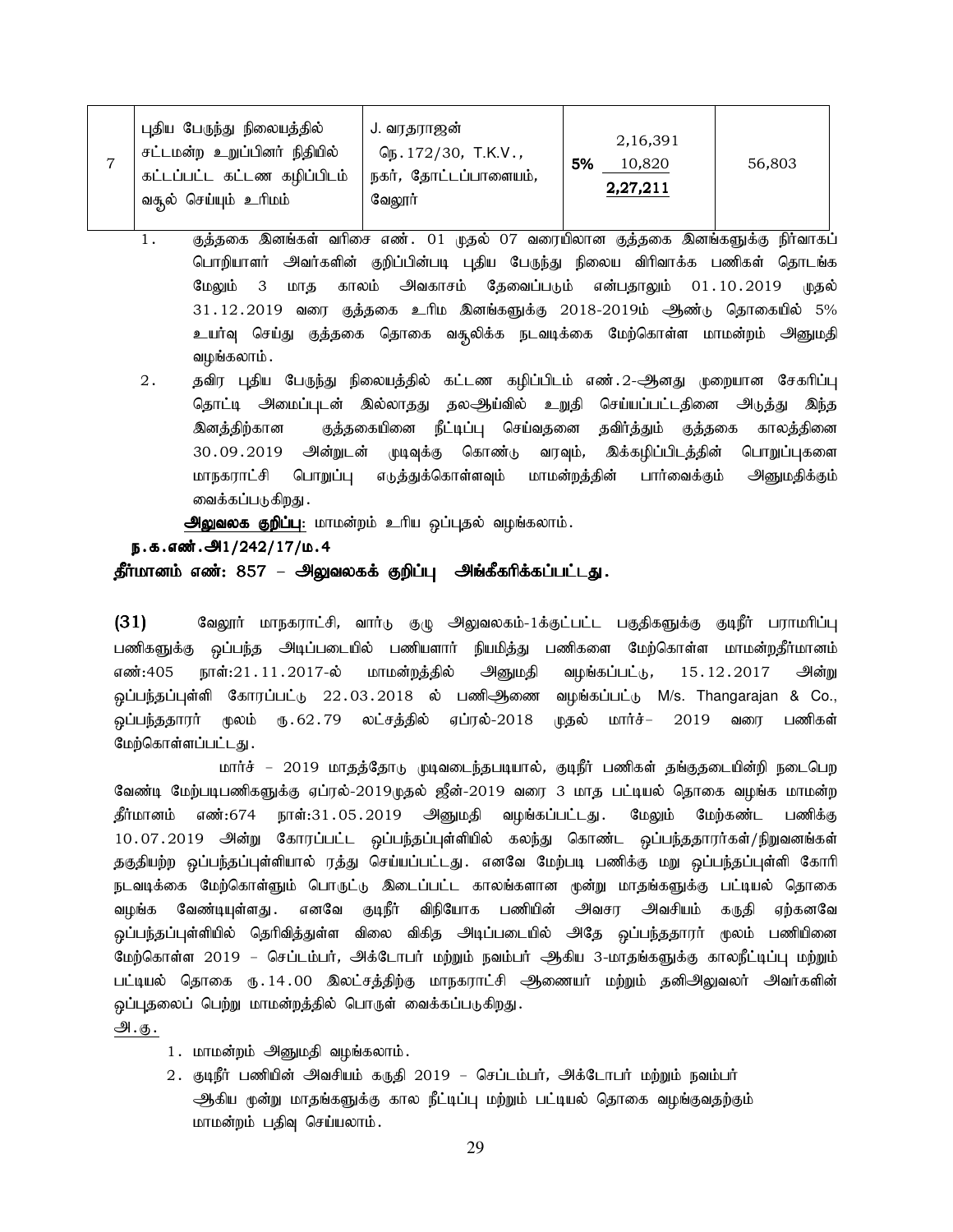3. இப்பணியின் செலவினத் தொகை 2019-20-ம் ஆண்டின் குடிநீர் நிதியில் மேற்கொள்ள மாமன்றம் அனுமதிவழங்கலாம்.

 $(\mathfrak{g.5.4} \text{m} \cdot \text{m} \cdot \text{m} \cdot \text{m} \cdot \text{m} \cdot \text{m} \cdot \text{m} \cdot \text{m} \cdot \text{m})$ 

தீர்மானம் எண்: 858 – அலுவலகக் குறிப்பு அங்கீகரிக்கப்பட்டது.

(32) வேலூர் மாநகராட்சி பொது நிதி 2019-20-ன் கீழ் வேலூர் மாநகராட்சி மண்டலம்-IV பொது சுகாதார பிரிவு TATA ACE வாகனம் எண்.TN 23 CC 1779-க்கு Maintenance & Repair Works பணி பொது நிதியின் கீழ் மேற்கொள்ள தயாரிக்கப்பட்ட மதிப்பீட்டுத் தொகை ரு.28950/-க்கு ஆணையர் அவர்கள் நாள்.06.05.2019–ல் நிர்வாக அனுமதி வழங்கப்பட்டு, 30.05.2019 அன்று பெறப்பட்ட முன்று விலைப்புள்ளிகளின் ஒப்புநோக்கு பட்டியல் பின்வருமாறு

| வ.<br>எண் | ஒப்பந்ததாரரின் பெயர்                                                                                     | தொகை      | சதவிகிதம்                                    |
|-----------|----------------------------------------------------------------------------------------------------------|-----------|----------------------------------------------|
| 1.        | M/s. Ravi Metal Works,<br>நிறுவனம், வேலூர்                                                               | 15.28950  | மதிப்பீட்டுத் தொகை விகிதம் (0.00) (L1)       |
| 2.        | M/s.Murugammal Auto Carriage,<br>நிறுவனம், வேலூர்                                                        | (B.29085) | மதிப்பீட்டுத் தொகையைவிட 0.47% அதிகம்<br>(L2) |
| 3.        | M/s.SISCO The N.A. Dt Small<br>Industries Service Industrial Co-<br>Op Society Ltd., நிறுவனம்,<br>வேலூர் | (B.29224) | மதிப்பீட்டுத் தொகையைவிட 0.95% அதிகம்<br>(L3) |

M/s. Ravi Metal Works, நிறுவனம், வேலூா் (L1) ஒப்பந்ததாரா் மதிப்பீட்டு தொகை விகிதத்தில் அளித்துள்ள விலைப்புள்ளியை ஏற்க மாமன்றத்தின் அனுமதிக்கு மாமன்றப் பொருள் பணிந்து சமர்ப்பிக்கப்படுகிறது .

#### அலுவலக குறிப்பு:

- 1. இப்பொருள் மாமன்றத்தில் பதிவு செய்யலாம்.
- 2. இப்பணிக்கான செலவினத் தொகையை பொது நிதி 2019-20ல் செலவு செய்யலாம்.
- 3. பெறப்பட்ட விலைப்புள்ளிகளில் குறைந்த தொகைக்கான விலைப்புள்ளி அளித்துள்ள M/s. Ravi Metal Works, வேலூர் நிறுவனத்தின் விலைப்புள்ளியை ஏற்கலாம் .

ந.க.எண்.822/2019/எச்1/மஅீ4

### தீர்மானம் எண்: 859 – அலுவலகக் குறிப்பு அங்கீகரிக்கப்பட்டது.

(33) வேலூர் மாநகராட்சி பொது நிதி 2019-20-ன் கீழ் வேலூர் மாநகராட்சி மண்டலம்-IV பொது சுகாதார பிரிவு TATA ACE வாகனம் எண்.TN 23 BC 7441-க்கு Maintenance & Repair Works பணி பொது நிதியின் கீழ் மேற்கொள்ள தயாரிக்கப்பட்ட மதிப்பீட்டுத் தொகை ரு.29650/-க்கு ஆணையர் அவர்கள் நாள்.06.05.2019–ல் நிர்வாக அனுமதி வழங்கப்பட்டு, 30.05.2019 அன்று பெறப்பட்ட முன்று விலைப்புள்ளிகளின் ஒப்புநோக்கு பட்டியல் பின்வருமாறு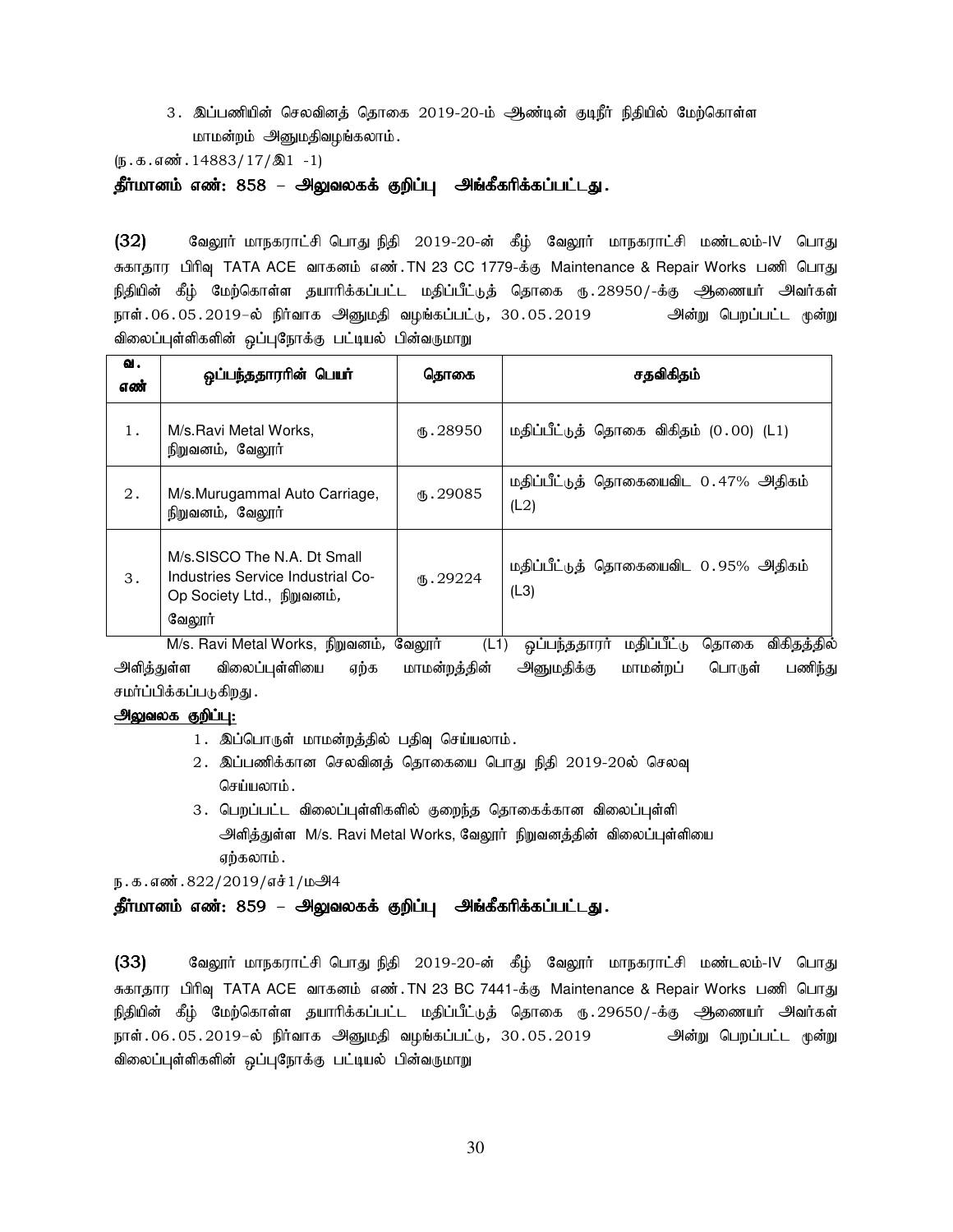| 1.<br>நிறுவனம், வேலூர் | M/s. Ravi Metal Works,                                                                         | 15.29650        | மதிப்பீட்டுத் தொகை விகிதம் (0.00) (L1)       |
|------------------------|------------------------------------------------------------------------------------------------|-----------------|----------------------------------------------|
| 2.<br>நிறுவனம், வேலூர் | M/s.Murugammal Auto Carriage,                                                                  | <b>15.29750</b> | மதிப்பீட்டுத் தொகையைவிட 0.27% அதிகம்<br>(L2) |
| 3.<br>வேலூர்           | M/s.SISCO The N.A. Dt Small<br>Industries Service Industrial Co-<br>Op Society Ltd., நிறுவனம், | (D.29870)       | மதிப்பீட்டுத் தொகையைவிட 0.74% அதிகம்<br>(L3) |

M/s. Ravi Metal Works, நிறுவனம், வேலூர் (L1) ஒப்பந்ததாரர் மதிப்பீட்டு தொகை விகிதத்தில் அளித்துள்ள விலைப்புள்ளியை ஏற்க மாமன்றத்தின் அனுமதிக்கு மாமன்றப் பொருள் பணிந்து சமர்ப்பிக்கப்படுகிறது.

### அலுவலக குறிப்பு:

- 1. இப்பொருள் மாமன்றத்தில் பதிவு செய்யலாம்.
- 2. இப்பணிக்கான செலவினத் தொகையை பொது நிதி 2019-20ல் செலவு செய்யலாம்.
- 3. பெறப்பட்ட விலைப்புள்ளிகளில் குறைந்த தொகைக்கான விலைப்புள்ளி அளித்துள்ள M/s. Ravi Metal Works, வேலூர் நிறுவனத்தின் விலைப்புள்ளியை ஏற்கலாம்.

 $p.a.$ எண். 824/2019/எச் $1/\mu$ அ4

### தீர்மானம் எண்: 860 – அலுவலகக் குறிப்பு அங்கீகரிக்கப்பட்டது.

(34) வேலூர் மாநகராட்சி பொது நிதி 2019-20-ன் கீழ் வேலூர் மாநகராட்சி மண்டலம்-IV பொது சுகாதார பிரிவு TATA ACE வாகனம் எண்.TN 23 CC 1801-க்கு Maintenance & Repair Works பணி பொது நிதியின் கீழ் மேற்கொள்ள தயாரிக்கப்பட்ட மதிப்பீட்டுத் தொகை ரு.28950/-க்கு ஆணையர் அவர்கள் நாள்.06.05.2019–ல் நிர்வாக அனுமதி வழங்கப்பட்டு, 30.05.2019 அன்று பெறப்பட்ட முன்று விலைப்புள்ளிகளின் ஒப்புநோக்கு பட்டியல் பின்வருமாறு

| வ.<br>எண் | ஒப்பந்ததாரரின் பெயர்                                                                                     | தொகை           | சதவிகிதம்                                    |
|-----------|----------------------------------------------------------------------------------------------------------|----------------|----------------------------------------------|
| 1.        | M/s. Ravi Metal Works,<br>நிறுவனம், வேலூர்                                                               | $\Phi$ . 28950 | மதிப்பீட்டுத் தொகை விகிதம் (0.00) (L1)       |
| 2.        | M/s.Murugammal Auto Carriage,<br>நிறுவனம், வேலூர்                                                        | (B.29085)      | மதிப்பீட்டுத் தொகையைவிட 0.47% அதிகம்<br>(L2) |
| 3.        | M/s.SISCO The N.A. Dt Small<br>Industries Service Industrial Co-<br>Op Society Ltd., நிறுவனம்,<br>வேலூர் | 15.29224       | மதிப்பீட்டுத் தொகையைவிட 0.95% அதிகம்<br>(L3) |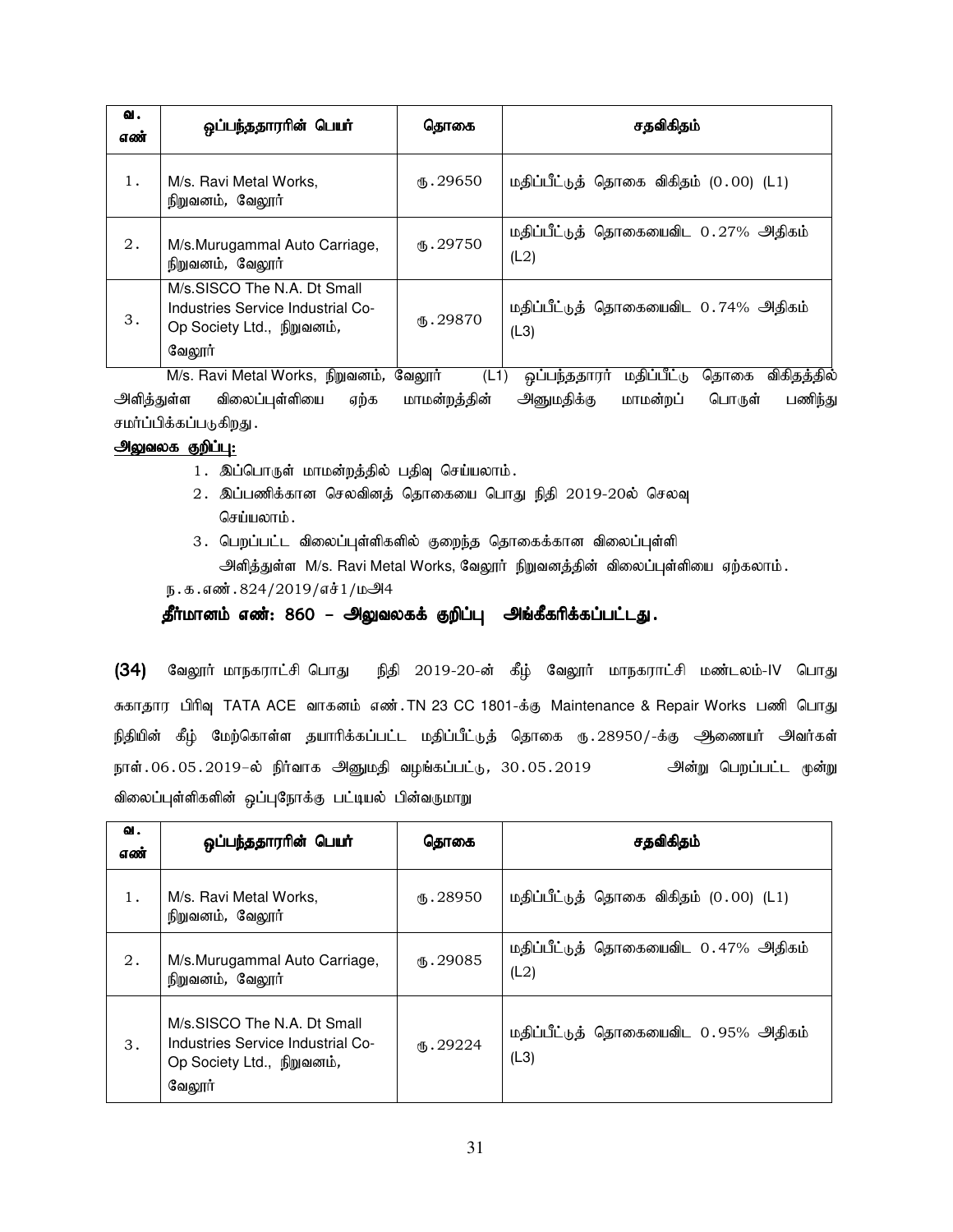M/s. Ravi Metal Works, நிறுவனம், வேலூர் (L1) ஒப்பந்ததாரர் மதிப்பீட்டு தொகை விகிதத்தில் அளிக்துள்ள விலைப்புள்ளியை எற்க மாமன்றக்கின் அனுமகிக்கு மாமன்றப் பொருள் பணிந்து சமர்ப்பிக்கப்படுகிறது .

### அலுவலக குறிப்பு:

- 1. இப்பொருள் மாமன்றத்தில் பதிவு செய்யலாம்.
- 2. இப்பணிக்கான செலவினத் தொகையை பொது நிதி 2019-20ல் செலவு செய்யலாம் .
- 3. பெறப்பட்ட விலைப்புள்ளிகளில் குறைந்த தொகைக்கான விலைப்புள்ளி அளித்துள்ள M/s. Ravi Metal Works, வேலூர் நிறுவனத்தின் விலைப்புள்ளியை ஏற்கலாம்.

(ந.க.எண். 823/2019/எச்1/மூ44)

### தீர்மானம் எண்: 861 – அலுவலகக் குறிப்பு அங்கீகரிக்கப்பட்டது.

(35) வேலூர் மாநகராட்சி குடிநீர் நிதி 2019-20-ல் நகராட்சி சட்டம் 15-ன் கீழ் மண்டலம்-2, வார்டு எண்:16 முதல் 30 க்குட்பட்ட பகுதிகளில் உள்ள மினிபவர் பம்புகள், மேட்டார்கள் மற்றும் பேனல்போர்டுகள் சப்ளை செய்தல் பணிக்கு தயாரிக்கப்பட்ட மதிப்பீட்டுத் தொகை ரு. 9,65,000/-க்கு ஆணையர் அவர்களின் நிர்வாக அனுமதி நாள் 11.07.2019ல் நிர்வாக அனுமதி வழங்கப்பட்டுள்ளது. இப்பணியின் அவசர அவசியம் கருதி மாநகராட்சியில் பதிவுபெற்ற ஒப்பந்ததாரா் திருமதி. V. கல்பனா அவா்கள் முலம் மதிப்பீட்டுத் தொகை விகிதத்திலேயே பணி மேற்கொள்ள 11.03.2019 அன்று பணி ஆணை வழங்கப்பட்டதற்கும் மாமன்றத்தின் அனுமதிக்கு கோரப்படுகிறது.

#### அலுவலககுறிப்பு :

- 1. மான்றத்தின் பார்வைக்கு வைக்கப்பட்டுள்ள இப்பொருள் மாமன்றத்தில் பதிவு செய்யலாம்.
- 2. இப்பணியிக்கான செலவினத் தொகையை குடிநீர் நிதி 2019-20 நகராட்சி சட்டம் 15-ன் கீழ் செலவு செய்யலாம்.
- 3. முாநகராட்சி பதிவுபெற்ற ஒப்பந்ததாரா் திருமதி.V. கல்பனா அவா்கள் முலம் மதிப்பீட்டுத் தொகை விகிதத்திலேயே பணி மேற்கொள்வதை ஏற்கலாம். ஆணையர் அவர்களின் நுன்அனுமதி பெற்று பணி ஆணை வழங்கியதையும் மாமன்றம் அனுமதி வழங்கலாம்.

 $(\mathfrak{g.5.4}$   $\mathfrak{g.3123}/2019/\mathfrak{A}1/\mathfrak{w-2})$ 

### தீர்மானம் எண்: 862 – அலுவலகக் குறிப்பு அங்கீகரிக்கப்பட்டது.

 $(36)$  Baலூர் மாநகராட்சி பொது நிதி 2019-20ன் கீழ் மைய அலுவலக உதவி ஆணையர் அறைக்கு 1 கணினி மற்றும் 1-பிரிண்டர், செயற்பொறியாளர் அறைக்கு 1-பிரிண்டர் ஆகிய பணிக்கு தயாரிக்கப்பட்ட மதிப்பீட்டுத் தொகை ரு. 1,95,000/-க்கு ஆணையர் அவர்களின் நிர்வாக அனுமதி நாள். 05. 09. 2019-ல் நிர்வாக அனுமதி வழங்கப்பட்டுள்ளது. இப்பணிக்கு 16.09.2019 அன்று பெறப்பட்ட முன்று விலைப்புள்ளிகளின் ஒப்புநோக்கு பட்டியல் விவரம் பின்வருமாறு.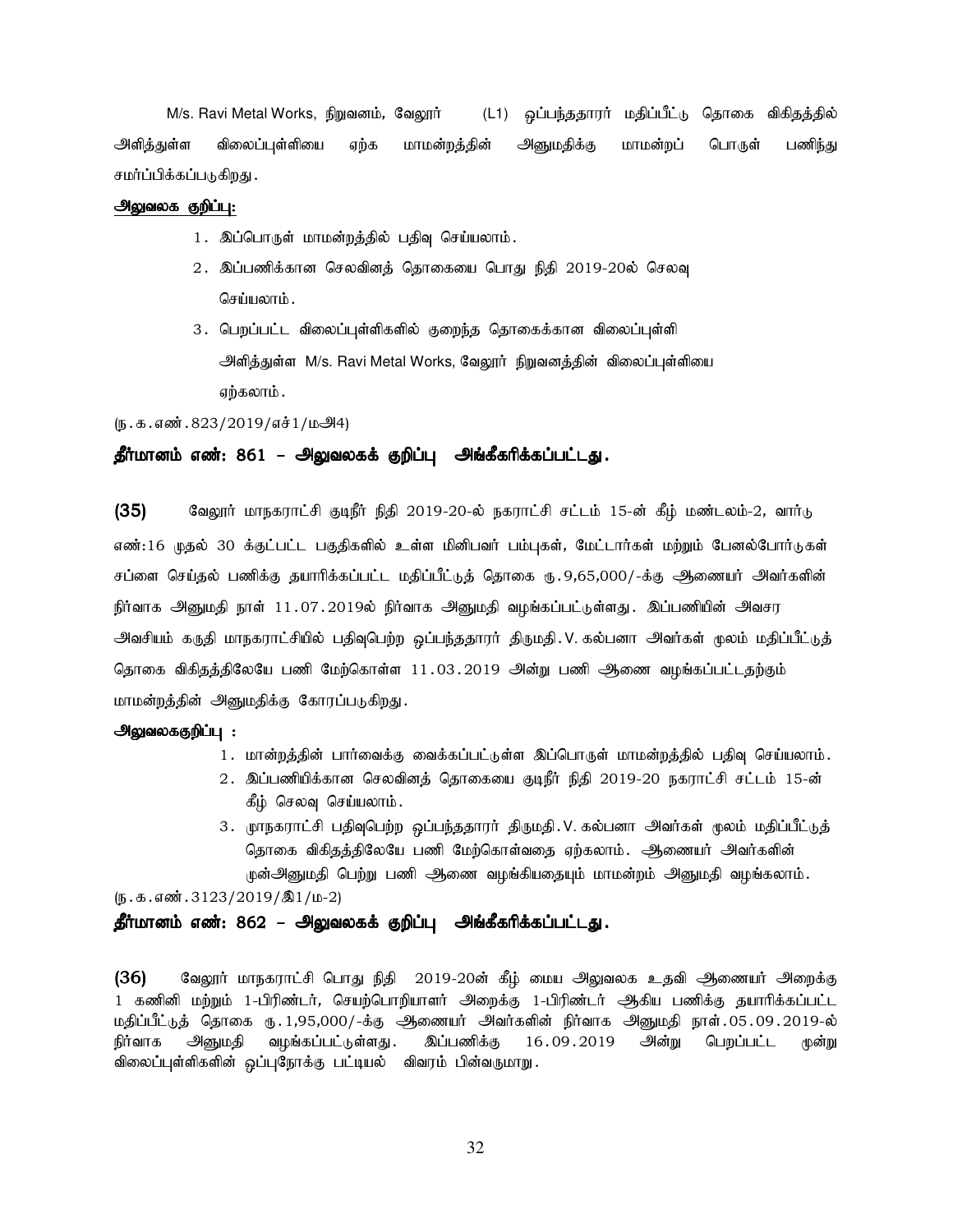| வ . எண் | நிறுவனத்தாரரின் பெயர்                           | விலைப்புள்ளி சதவிகிதம்     |
|---------|-------------------------------------------------|----------------------------|
|         | M/s.Gets Computer<br>Accessories, வேலூர்        | $\omega$ . 192576/-        |
| 2       | M/s. Netware Computer Sales<br>& Service வேலூர் | $\omega$ . 193225/-        |
| з       | M/S.Brindha Agencies,<br>வேலூர்                 | $\textcircled{f}.194877/-$ |

மேற்படி பணிக்கு பெறப்பட்ட முன்று விலைப்புள்ளிகளில் M/s.Gets Computer Accessories, வேலூர், <u>ஒ</u>ப்பந்ததாரர் மதிப்பீட்டுத் தொகையை விட குறைவான விலையில் அளித்துள்ள விலைப்புள்ளியை ஏற்கலாம், மேலும் 18.09.2019 அன்று பணிஆணை வழங்கியதற்கும் மாமன்றத்தின் அனுமதிக்கு மாமன்றப் பொருள் வைக்கப்படுகிறது .

அலுவலக குறிப்பு:-

- 1. khr மன்றத்தின் பார்வைக்கு வைக்கப்பட்டுள்ள இப்பொருள் மாமன்றத்தில் பதிவு செய்யலாம்.
- 2. இப்பணிக்கான செலவினத் தொகையை பொதுநிதி 2019-20ன் கீழ் செலவு செய்யலாம்.
- 3 . பெறப்பட்ட விலைப்புள்ளிகளில் மதிப்பீட்டுத் தொகையை விட குறைவான விலை விகிதத்தில் விலைப்புள்ளி அளித்துள்ள M/s.Gets Computer Accessories, வேலூர்*, அ*வர்களின் விலைப்புள்ளியை ஏற்கலாம். முன்அனுமதியில் பணி ஆகணை வழங்கியதை மாமன்றம் அனுமதி வழங்கலாம்

 $(5.5.5 \cdot \text{m} \cdot \text{m} \cdot 4882/2019/\text{m}1)$ 

### தீர்மானம் எண்: 863 – அலுவலகக் குறிப்பு அங்கீகரிக்கப்பட்டது.

(37) கேலூர் மாநகராட்சி பொது நிதி 2019-20 -ன் கீழ் Hiring Charges and Fuel Charges for 82.5 KVA and 62.5 KVA Generator`s for Vinayagar Chadurthi Visarjanam at Saduperi in Zone-IV, Vellore Corporation பணிக்கு தயாரிக்கப்பட்ட மதிப்பீட்டுத் தொகை ரு. 2,00,000/-க்கு ஆணையர் அவர்களின் நிர்வாக அனுமதி நாள்.26.08.2019-ல் நிர்வாக அனுமதி வழங்கப்பட்டுள்ளது. இப்பணிக்கு 29.08.2019 அன்று பெறப்பட்ட முன்று விலைப்புள்ளிகளின் ஒப்புநோக்கு பட்டியல் விவரம் பின்வருமாறு.

| வ . எண் | ஒப்பந்ததாரரின் பெயர்         | விலைப்புள்ளி தொகை   |
|---------|------------------------------|---------------------|
|         | M/s.Sudha Sound Service,     | $\omega$ . 198535/- |
|         | வேலூர்                       |                     |
| 2       | M/s.Kalaidevi Sound Service, | $M.210689/-$        |
|         | வேலூர்                       |                     |
| 3       | M/s.Ravi Audio Lights,       | $\omega$ . 227386/- |
|         | வேலூர்                       |                     |

மேற்படி பணிக்கு பெறப்பட்ட முன்று விலைப்புள்ளிகளில் குறைவானதாக M/s.Sudha Sound Service, Vellore ஒப்பந்ததாரர் மதிப்பீட்டுத் தொகையைவிட குறைவான விலையில் அளித்துள்ள விலைப்புள்ளியை ஏற்கலாம், மேலும் M/s.Sudha Sound Service, Vellore நிறுவனத்தாரருக்கு  $29.08.2019$  அன்று பணிஆணை வழங்கப்பட்டதற்கும் மாமன்றத்தின் அனுமதிக்கு கோரப்படுகிறது.

அலுவலக குறிப்பு:-

- 1. khkd;wj;jpd; ghh;itf;F itf;fg;gl;Ls;s ng;bghUs; khkd;wj;jpy; gjpt[ bra;ayhk;.
- 2 . இப்பணிக்கான செலவினத் தொகையை பொது நிதி 2019-20-ன் கீழ் செலவு செய்யலாம் .
- 3. பெறப்பட்ட விலைப்புள்ளிகளில் குறைவானதாக மதிப்பீட்டுத் தொகையைவிட குறைவான விலையில் விலைப்புள்ளி அ்ளித்துள்ள M/s.Sudha Sound Service, Vellore நிறுவனத்தாரரின் விலைப்புள்ளியை ஏற்கலாம், அிணையர் அவர்களின் முன்அனுமதி பெற்று பணி ஆணை வழங்கியதையும் மாமன்றம் அனுமதி வழங்கலாம்.

 $(\mathfrak{g.}\mathfrak{s.}\mathfrak{s.}\mathfrak{s.}\mathfrak{so}$ ்: 4875/2019/E1)

### தீர்மானம் எண்: 864 – அலுவலகக் குறிப்பு அங்கீகரிக்கப்பட்டது.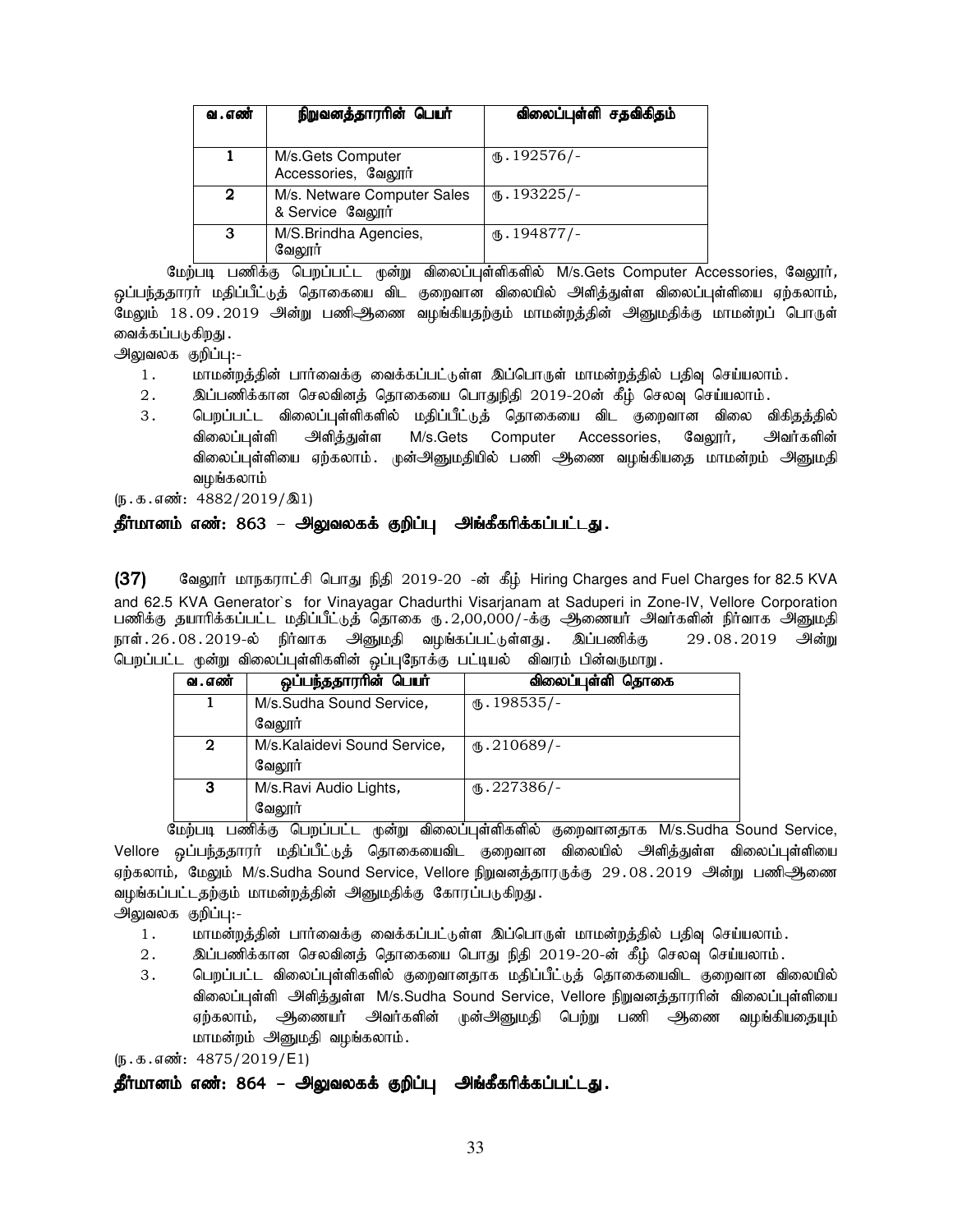(38) கேலூர் மாநகராட்சி பொது நிதி 2019-20 -ன் கீழ் Providing Temporary Lighting and Shamiana pandal and Display Banners showing IN and EXIT ways for Vinayagar Chadurthi Visarjanam at Saduperi in Zone-IV, Vellore Corporation gzpf;F jahhpf;fg;gl;l kjpg;gPl;Lj; bjhif U}.2,00,000/-f;F Mizah; அவர்களின் நிர்வாக அனுமதி நாள்.27.08.2019-ல் நிர்வாக அனுமதி வழங்கப்பட்டுள்ளது. இப்பணிக்கு 29.08.2019 அன்று பெறப்பட்ட முன்று விலைப்புள்ளிகளின் ஒப்புநோக்கு பட்டியல் விவரம் பின்வருமாறு.

| வ . எண் | ஒப்பந்ததாரரின் பெயர்         | விலைப்புள்ளி தொகை     |
|---------|------------------------------|-----------------------|
|         | M/s.Sudha Sound Service,     | $\mathbf{0}.199774/-$ |
|         | வேலார்                       |                       |
| 2       | M/s.Kalaidevi Sound Service, | $\omega$ .217002/-    |
|         | வேலூர்                       |                       |
| 3       | M/s.Ravi Audio Lights,       | $\times$ .237534/-    |
|         | வேலூர்                       |                       |

மேற்படி பணிக்கு பெறப்பட்ட முன்று விலைப்புள்ளிகளில் குறைவானதாக M/s.Sudha Sound Service, Vellore ஒப்பந்ததாரர் மதிப்பீட்டுத் தொகையைவிட குறைவான விலையில் அளித்துள்ள விலைப்புள்ளியை ஏற்கலாம், மேலும் M/s.Sudha Sound Service, Vellore நிறுவனத்தாரருக்கு 29.08.2019 அன்று பணிஆணை வழங்கப்பட்டதற்கும் மாமன்றத்தின் அனுமதிக்கு கோரப்படுகிறது. அலுவலக குறிப்பு:-

- 1. மாமன்றத்தின் பார்வைக்கு வைக்கப்பட்டுள்ள இப்பொருள் மாமன்றத்தில் பதிவு செய்யலாம்.
- 2. இப்பணிக்கான செலவினத் தொகையை பொது நிதி 2019-20-ன் கீழ் செலவு செய்யலாம்.
- 3 . பெறப்பட்ட விலைப்புள்ளிகளில் குறைவானதாக மதிப்பீட்டுத் தொகையைவிட குறைவான விலையில் விலைப்புள்ளி அளிக்குள்ள M/s.Sudha Sound Service, Vellore நிறுவனக்காரரின் விலைப்பள்ளியை ஏற்கலாம், அிணையர் அவர்களின் முன்அனுமதி பெற்று பணி அணை வழங்கியதையும் மாமன்றம் அனுமதி வழங்கலாம்.

 $(5.5.5 \cdot \text{m} \cdot \text{m} \cdot 4876/2019/\text{E1})$ 

### தீர்மானம் எண்: 865 – அலுவலகக் குறிப்பு அங்கீகரிக்கப்பட்டது.

(39) குவலூர் மாநகராட்சி பொது நிதி 2019-20 -ன் கீம் Hiring charges for JCB, Tipper Lorry for Removal of Jungle and Formation of Earthern Road and Hiring Charges of Hydra Crane for Vinayagar Chadurthi Visarjanam at Saduperi in Zone-IV, Vellore Corporation பணிக்கு தயாரிக்கப்பட்ட மதிப்பீட்டுத் தொகை ரூ. 1,80,000/-க்கு ஆணையர் அவர்களின் நிர்வாக அனுமதி நாள். 27.08.2019-ல் நிர்வாக அனுமதி வழங்கப்பட்டுள்ளது. இப்பணிக்கு 29.08.2019 அன்று பெறப்பட்ட முன்று விலைப்புள்ளிகளின் ஒப்புநோக்கு பட்டியல் விவரம் பின்வருமாறு.

| வ . எண் | ஒப்பந்ததாரரின் பெயர் | விலைப்புள்ளி தொகை   |
|---------|----------------------|---------------------|
| 1       | திரு. V.Sudhakar,    | $\omega$ . 177757/- |
|         | Vellore              |                     |
| 2       | திரு. V.S. Anandan,  | $\text{I}82918/-$   |
|         | Vellore              |                     |
| 3       | திரு. S.Kuppusamy,,  | $\text{I}89392/-$   |
|         | Vellore              |                     |

மேற்படி பணிக்கு பெறப்பட்ட முன்று விலைப்புள்ளிகளில் குறைவானதாக திரு. V.Sudhakar, Vellore <u>ஒ</u>ப்பந்ததாரர் மதிப்பீட்டுத் தொகையைவிட குறைவான விலையில் அளித்துள்ள விலைப்புள்ளியை ஏற்கலாம், மேலும் திரு. V.Sudhakar,, Vellore நிறுவனத்தாரருக்கு 29.08.2019 அன்று பணிஅிணை வழங்கப்பட்டதற்கும் மாமன்றத்தின் அனுமதிக்கு கோரப்படுகிறது.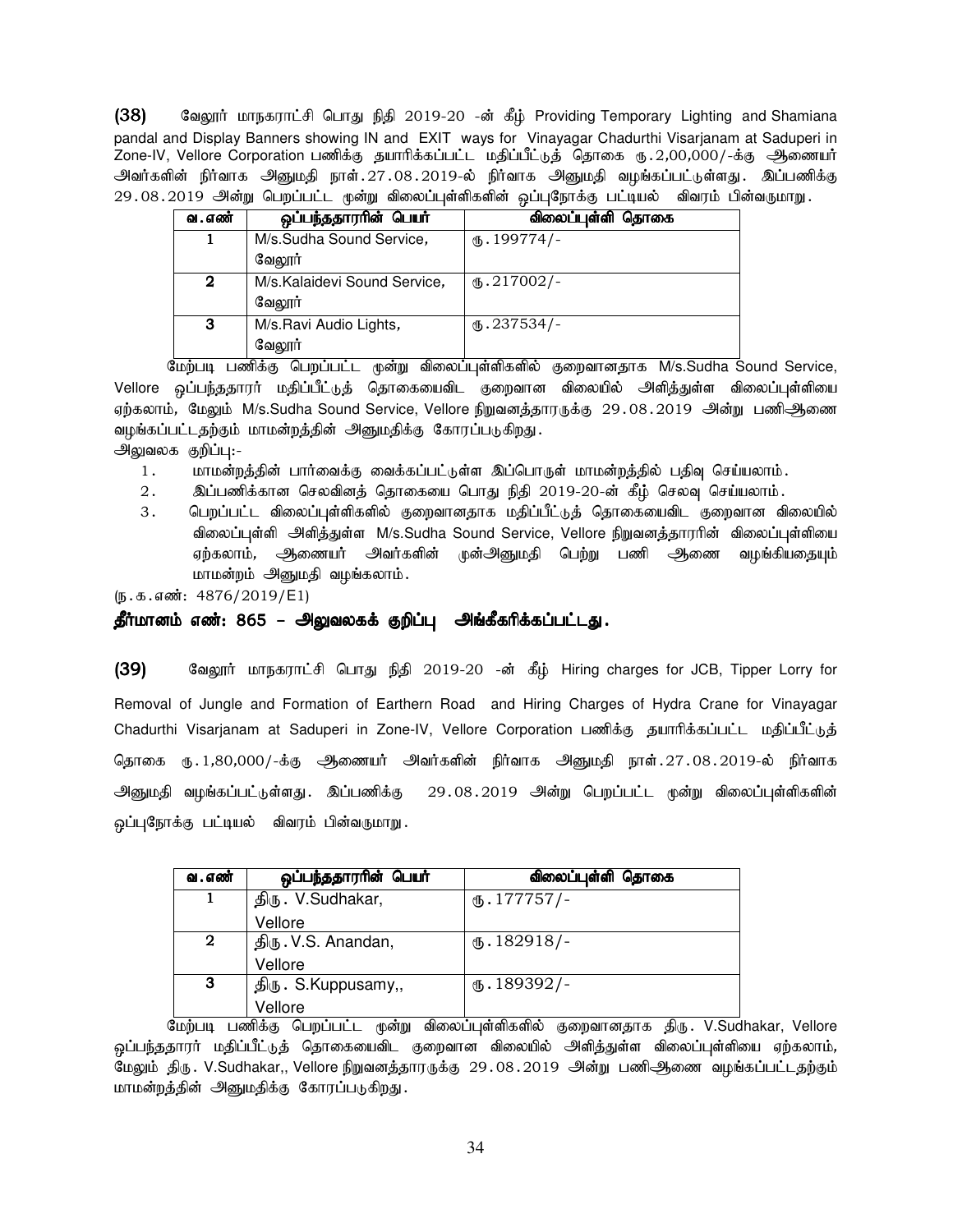### அலுவலக குறிப்பு:-

- 1. khr மன்றத்தின் பார்வைக்கு வைக்கப்பட்டுள்ள இப்பொருள் மாமன்றத்தில் பதிவு செய்யலாம்.
- 2. இப்பணிக்கான செலவினத் தொகையை பொது நிதி 2019-20-ன் கீழ் செலவு செய்யலாம்.
- 3 . பெறப்பட்ட விலைப்புள்ளிகளில் குறைவானதாக மதிப்பீட்டுத் தொகையைவிட குறைவான விலையில் விலைப்புள்ளி அளித்துள்ள திரு. V.Sudhakar, Vellore நிறுவனத்தாரரின் விலைப்புள்ளியை ஏற்கலாம், அணையர் அவர்களின் முன்அனுமதி பெற்று பணி ஆணை வழங்கியதையும் மாமன்றம் அனுமதி வழங்கலாம் .

 $(\mathfrak{h}.\mathfrak{g}.\mathfrak{g}.$  எண்: 4877/2019/E1)

### <u>தீர்மானம் எண்: 866 – அலுவலகக் குறிப்பு</u> அங்கீகரிக்கப்பட்டது.

 $(40)$  Belogin; மாநகராட்சி பொது நிதி 2019-20 -ன் கீழ் Providing Barrication Work using MS Tubes for Vinayagar Chadurthi Visarjanam at Saduperi in Zone-IV, Vellore Corporation பணிக்கு தயாரிக்கப்பட்ட மதிப்பீட்டுத் தொகை ரு.2,00,000/-க்கு ஆணையா் அவர்களின் நிர்வாக அனுமதி நாள்.27.08.2019-ல் நிர்வாக அனுமதி வழங்கப்பட்டுள்ளது . இப்பணிக்கு 29 . 08 . 2019 அன்று பெறப்பட்ட முன்று விலைப்புள்ளிகளின் ஒப்புநோக்கு பட்டியல் விவரம் பின்வருமாறு.

| வ . எண் | ஒப்பந்ததாரரின் பெயர் | விலைப்புள்ளி தொகை    |
|---------|----------------------|----------------------|
|         | திரு. V.Sudhakar,    | $(D.199920)$ -       |
|         | Vellore              |                      |
| 2       | திரு. V.S. Anandan,  | $\omega$ .214592/-   |
|         | Vellore              |                      |
| 3       | திரு. S.Kuppusamy,,  | $\text{I}$ .268240/- |
|         | Vellore              |                      |

மேற்படி பணிக்கு பெறப்பட்ட முன்று விலைப்புள்ளிகளில் குறைவானதாக திரு. V.Sudhakar, Vellore ஒப்பந்ததாரர் மதிப்பீட்டுத் தொகையைவிட குறைவான விலையில் அி்த்துள்ள விலைப்புள்ளியை ஏற்கலாம், மேலும் திரு. V.Sudhakar, Vellore நிறுவனத்தாரருக்கு 29.08.2019 அன்று பணிஆிணை வழங்கப்பட்டதற்கும் மாமன்றத்தின் அனுமதிக்கு கோரப்படுகிறது.

அலுவலக குறிப்பு:-

- 1. khkd;wj;jpd; ghh;itf;F itf;fg;gl;Ls;s ng;bghUs; khkd;wj;jpy; gjpt[ bra;ayhk;.
- 2. இப்பணிக்கான செலவினத் தொகையை பொது நிதி 2019-20-ன் கீழ் செலவு செய்யலாம்.
- 3 . பெறப்பட்ட விலைப்புள்ளிகளில் குறைவானதாக மதிப்பீட்டுத் தொகையைவிட குறைவான விலையில் விலைப்புள்ளி அளித்துள்ள திரு . V.Sudhakar, Vellore நிறுவனத்தாரரின் விலைப்புள்ளியை ஏற்கலாம், ஆணையர் அவர்களின் முன்அனுமதி பெற்று பணி ஆணை வழங்கியதையும் மாமன்றம் அனுமதி வழங்கலாம் .

 $(5.5.5 \cdot \frac{1000 \cdot 4878}{2019 \cdot 51})$ 

### தீர்மானம் எண்: 867 – அலுவலகக் குறிப்பு அங்கீகரிக்கப்பட்டது.

(41) மேலூர் மாநகராட்சி பொது நிதி 2019-20 -ன் கீழ் Formation of Earthern Road using Well Gravel and Hiring charges for Tractor Dozer for Vinayagar Chadurthi Visarjanam at Saduperi in Zone-IV, Vellore Corporation பணிக்கு தயாரிக்கப்பட்ட மதிப்பீட்டுத் தொகை ரு.1,50,000/-க்கு ஆணையர் அவர்களின் நிர்வாக அனுமதி நாள்.27.08.2019-ல் நிர்வாக அனுமதி வழங்கப்பட்டுள்ளது. இப்பணிக்கு 29.08.2019 அன்று பெறப்பட்ட முன்று விலைப்புள்ளிகளின் ஒப்புநோக்கு பட்டியல் விவரம் பின்வருமாறு.

| வ . எண்      | ஒப்பந்ததாரரின் பெயர் | விலைப்புள்ளி தொகை            |
|--------------|----------------------|------------------------------|
|              | திரு. V.Sudhakar,    | $\text{I}48653/-$            |
|              | Vellore              |                              |
| $\mathbf{2}$ | திரு. V.S. Anandan,  | $\text{I}52611/-$            |
|              | Vellore              |                              |
| 3            | திரு. S.Kuppusamy,,  | $\textcircled{f}$ . 167328/- |
|              | Vellore              |                              |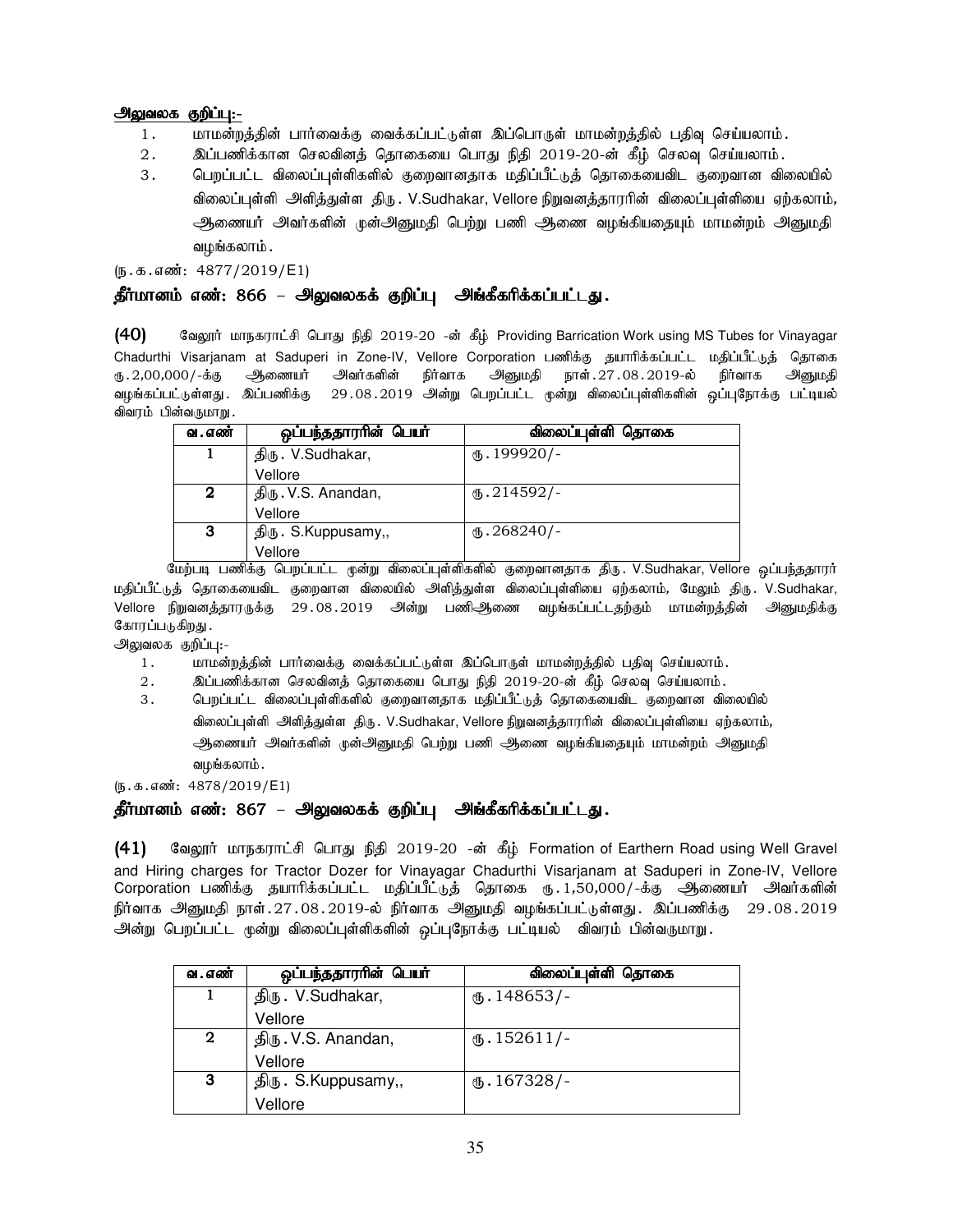மேற்படி பணிக்கு பெறப்பட்ட முன்று விலைப்புள்ளிகளில் குறைவானதாக திரு. V.Sudhakar,, Vellore <u>ஒ</u>ப்பந்ததாரர் மதிப்பீட்டுத் தொகையைவிட குறைவான விலையில் அளித்துள்ள விலைப்புள்ளியை ஏற்கலாம், மேலும் திரு. V.Sudhakar,, Vellore நிறுவனத்தாரருக்கு 29.08.2019 அன்று பணிஅிணை வழங்கப்பட்டதற்கும் மாமன்றத்தின் அனுமதிக்கு கோரப்படுகிறது.

அலுவலக குறிப்பு:-

1. khr மன்றத்தின் பார்வைக்கு வைக்கப்பட்டுள்ள இப்பொருள் மாமன்றத்தில் பதிவு செய்யலாம்.

2. இப்பணிக்கான செலவினத் தொகையை பொது நிதி 2019-20-ன் கீழ் செலவு செய்யலாம். 3. பெறப்பட்ட விலைப்புள்ளிகளில் குறைவானதாக மதிப்பீட்டுத் தொகையைவிட குறைவான விலையில் விலைப்புள்ளி அளித்துள்ள திரு . V.Sudhakar, Vellore நிறுவனத்தாரரின் விலைப்புள்ளியை ஏற்கலாம், ஆணையர் அவர்களின் முன்அனுமதி பெற்று பணி ஆணை வழங்கியதையும் மாமன்றம் அனுமதி வழங்கலாம்.

 $(5.5.5.5\frac{1}{2019} + 4878/2019)$  E1)

### தீர்மானம் எண்: 868 – அலுவலகக் குறிப்பு அங்கீகரிக்கப்பட்டது.

 $(42)$  அரசு தனது ஆணை எண்.118, நகராட்சி நிர்வாகம் மற்றும் குடிநீர் வழங்கல் துறை, நாள்.19.12.2012ல் <u>இம்மாந</u>கராட்சியில் எல்லை விரிவாக்கத்தின் போது உள்ளாட்சி அமைப்புகளில் பணிபுரிந்து வந்த பணியாளர்களை ஈர்க்குக் கொள்வது கொடர்பாக உரிய அரசாணை வெளியிடப்பட்டுள்ளது.

2) இவ்அரசாணையில் பிற்சேர்க்கை இணைப்பு $-$ IVல் தொகுப்பூதியத்தில் பணிபுரிந்து வரும் 128 பணியாளர்களின் பெயர்கள் இடம் பெற்றுள்ளது. இப்பணியாளர்கள் பொருத்தமட்டில் ஏற்கனவே உள்ள அதே நிலையினை தொடரவும் ஆணையிடப்பட்டுள்ளது. இந்நிலையில் வேலூா் மாநகராட்சி மண்டலம்—4ல் தொகுப்பூதிய அடிப்படையில் பணிபுரிந்து வரும் திரு.C.பிரவீன்ராஜ் மற்றும் திரு.G.ரமேஷ் குமார் மேல்நிலை தொட்டி பணியாளா்கள் இருவரும் மாநகராட்சி உடன் இணைக்கப்பட்ட பின்னா் அனுப்பப்பட்ட கருத்துருவில் தங்களது பெயர்கள் விடுப்பட்டுள்ளது எனவும் இதன்படி மேற்படி அரசாணையில் தங்களது பெயர்களை சேர்க்கப்பட்வில்லை என்பதால் தங்களின் பெயர்களை இணைத்து உரிய ஆணை வழங்கிட கோரிக்கை விடுத்து வருகின்றனா். இப்பணியாளா்களின் பணிப்பதிவேடுகள் சாிபாா்க்கப்பட்டதில் இவ்விருவரும் அாியூா் பஞ்சாயத்தின் தலைவா், அாியூா் ஊராட்சி மன்றம் அவா்களால் பணிபதிவேட்டில், பதிவுகள் செய்யப்பட்டுள்ளது. மேலும் தற்போது இப்பணியாளா்கள் பணிபுாிந்து வரும் மண்டல உதவி ஆணையா்(பொ) அவா்களின் அறிக்கையில் 01.08.2008 முதல் 25.10.2011 வரை பணிபுரிந்து வந்தற்கான பதிவுகள் பணிப்பதிவேட்டில் உள்ளது எனவும் 25.10.2011 முதல் மாநகராட்சி இணைக்கப்பட்ட பின்னா் இப்பணியாளா் பெயா்கள் விடுப்பட்டுள்ளது எனவும் அறிக்கை செய்துள்ளனர்.

எனவே மேற்படி விவரப்படி இப்பணியாளர்கள் இருவரின் பெயர்களையும் தொகுப்பூதிய பணியாளர்களின் அட்டவணையில் சேர்த்து வெளியிடுவதற்கு ஏதுவாக அரசுக்கு, நகராட்சி நிர்வாக ஆணையர் சென்னை வழியாக உரிய செயற்குறிப்பு அனுப்பி வைப்பதற்கு ஏதுவாக, மாமன்றத்தின் பாா்வைக்கும் ஒப்புதலுக்கும் வைக்கப்படுகி<u>றத</u>ு.

mYtyf F¿¥ò**:** muR¡F cça braw¦F¿¥ò mD¥Ã it¡f khkd¦w« ஒப்புதல் வழங்கலாம்.

#### ந.க.எண்.சி1/10489/12

தீர்மானம் எண்: 869 – அலுவலகக் குறிப்பு அங்கீகரிக்கப்பட்டது.

(43) வேலூர் மாநகராட்சி பொதுநிதி – 2019-20- ன் கீழ் ஆணையர் அவர்களின் செயல்முறை உத்தரவு நாள்: 20.06.2019, 20.08.2019 மற்றும் 22.08.2019-ன் படி கீழே பட்டியலில் கண்ட 11 பணிகள் மேற்கொள்ள நிர்வாக அனுமதி வழங்கப்பட்டுள்ளது. இப்பணிகளுக்கு 19.09.2019 அன்று பெறப்பட்ட .<br>ஒப்பந்தப்புள்ளிகளுக்கான ஒப்புநோக்கு பட்டியல் தயார் செய்யப்பட்டுள்ளது . இப்பணிகளுக்கு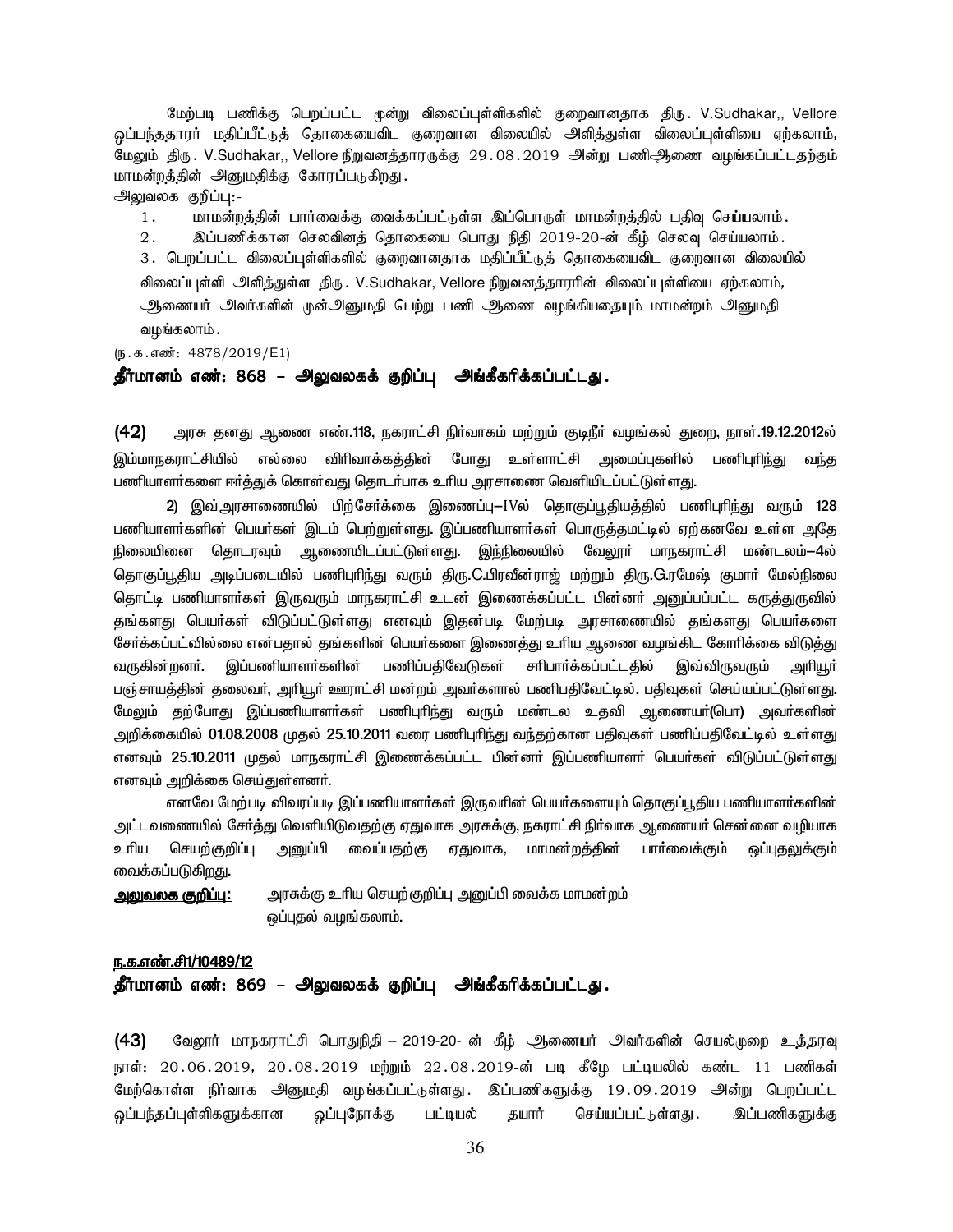அளிக்கப்பட்டுள்ள ஒப்பந்தப்புள்ளிகளில் மதிப்பீட்டை விட குறைந்த தொகைக்கான ஒப்பந்தப்புள்ளி அளித்துள்ள ஒப்பந்தாரர்களின் ஒப்பந்தப்புள்ளியை முடிவு செய்ய மாமன்றத்தின் அனுமதி கோரப்படுகிறது.

| ഖ.<br>எண்    | பணியின் பெயர்                                                                                                                                                                                                                                                                                                                                                                                                         | மதிப்பீடு | ஒப்பந்ததாரா்<br>திருவாளர்கள்                                          | ஒப்பந்தப்புள்ளி<br>விலைவிகிதம்    | குறிப்பு                                                                                             |
|--------------|-----------------------------------------------------------------------------------------------------------------------------------------------------------------------------------------------------------------------------------------------------------------------------------------------------------------------------------------------------------------------------------------------------------------------|-----------|-----------------------------------------------------------------------|-----------------------------------|------------------------------------------------------------------------------------------------------|
| $\mathbf{1}$ | $\mathfrak{D}$                                                                                                                                                                                                                                                                                                                                                                                                        | 3         | $\overline{4}$                                                        | 5                                 | 6                                                                                                    |
| 1.           | மாநகராட்சி<br>வேலூர்<br>மண்டலம்-<br>4க்குட்பட்ட<br>அலுவலகத்திற்கு<br>மைய<br>அரங்கில்<br>வர்ணம்<br>மாமன்ற<br>கூட்ட<br>திரை சீலைகள்<br>மாற்றவும்,<br>பூசுதல்,<br>லி்ப்ட் வெளிப்புற<br>கிரேனை <b>ட்</b><br>கற்கள்<br>பிரிவில்<br>பொது சுகாதார<br>பதித்தல்,<br>செய்ய<br>ஊழியர்கள்<br>அமர்ந்து<br>பணி<br>அமைக்கவும்<br>தடுப்புகள்<br>மற்றும்<br>கழிவறைகளை சீர் செய்தல் பணி                                                 | 8.50      | N.சீனிவாசன்,<br>வேலூர்.<br>M/s. Thanigai<br>Construction,<br>Vellore. | $-0.47%$ (L1)<br>$+ 2.00\%$ (L2)  | $L1-\omega$ -0.47%<br>மதிப்பீட்டுத்<br>தொகையை விட<br>குறைவாக வழங்கப்<br>பட்டுள்ளதை<br>ஏற்கலாம்       |
| 2.           | வேலூர் மாநகராட்சி வார்டு எண். 59<br>ழுத்து மண்டபம் பகுதியில் நியாயவிலை<br>கட்டிடம் அமைத்தல் பணி                                                                                                                                                                                                                                                                                                                       | 4.85      | N.சீனிவாசன்,<br>வேலூர்.<br>P.நித்தியானந்தம்<br>, வேலூர்               | $-0.01\%$ (L1)<br>$+ 0.33\%$ (L2) | $L1-\omega$ -0.01%<br>மதிப்பீட்டுத்<br>தொகையை விட<br>குறைவாக வழங்கப்<br>பட்டுள்ளதை<br>ஏற்கலாம்       |
| 3.           | வேலூர்<br>மண்டலம்-4<br>மாநகராட்சி<br>எண். 49,54,58<br>வார்டு<br>மற்றும் 59,<br>கன்சால்பெட்,<br>தொரப்பாடி<br>பிள்ளையார் கோயில் தெரு,<br>கஸ்பா<br>கோயில்<br>முத்துமாரியம்மன்<br>கானார்<br>இந்திரா<br>நகர்<br>தெரு,<br>தெரு,<br>முதல்<br>கோயில்<br>குறுக்கு<br>நவநீதம்மன்<br>தெரு<br>ஆகிய தெருக்களில் ஏற்கனவே உள்ள<br>கிணறுகளில்<br>ஆழ்துளை<br>கேபிள்கள்<br>மின்மோட்டார்,<br>மற்றும்<br>சின்டெக்ஸ் டேங்க் மாற்றுதல் பணி. | 3.60      | R.சுதாகர் <i>,</i><br>வேலூர்.<br>D.ஆழுதரசு <i>,</i><br>வேலூர்         | $-0.06\%$ (L1)<br>$+ 1.29%$ (L2)  | $L1-\dot{\omega}$ -0.06%<br>மதிப்பீட்டுத்<br>தொகையை விட<br>குறைவாக வழங்கப்<br>பட்டுள்ளதை<br>ஏற்கலாம் |
| 4.           | <u>மாநகராட்சி</u><br>வேலூர்<br>மண்டலம்-4<br>வார்டு எண்.59, அம்பாலால்<br>கீரின்<br>ரீச் சிட்டி பகுதி-1, பூங்கா-1 பகுதியில்<br>புதிய ஆழ்துளை கிணறு அமைத்து<br>மின்மோட்டார் பொருத்துதல் பணி                                                                                                                                                                                                                              | 1.80      | <del>T</del> .அறிவழகன்,<br>வேலூர்.<br>V.K.மகேஷ்,<br>வேலூர்            | $-0.08\%$ (L1)<br>$+ 1.44\%$ (L2) | $L1-\dot{\omega}$ -0.08%<br>மதிப்பீட்டுத்<br>தொகையை விட<br>குறைவாக வழங்கப்<br>பட்டுள்ளதை<br>ஏற்கலாம் |
| 5.           | வேலூர்<br>மாநகராட்சி<br>மண்டலம்-4<br>எண்். 59, புலபாய்<br>வார்டு<br>தேசாய்<br>நகர் (பைபாஸ் ரோடு)பகுதியில் புதிய<br>கிணறு<br>ஆழ்துளை<br>அமைத்து<br>மின்மோட்டார் பொருத்துதல் பணி                                                                                                                                                                                                                                        | 1.80      | R.ரவி, வேலூர்.<br>D.அழுதரசு <i>,</i><br>வேலூர்                        | $-0.01\%$ (L1)<br>$0.00\%$ (L2)   | $L1-\hat{\omega}$ -0.01%<br>மதிப்பீட்டுத்<br>தொகையை விட<br>குறைவாக வழங்கப்<br>பட்டுள்ளதை<br>ஏற்கலாம் |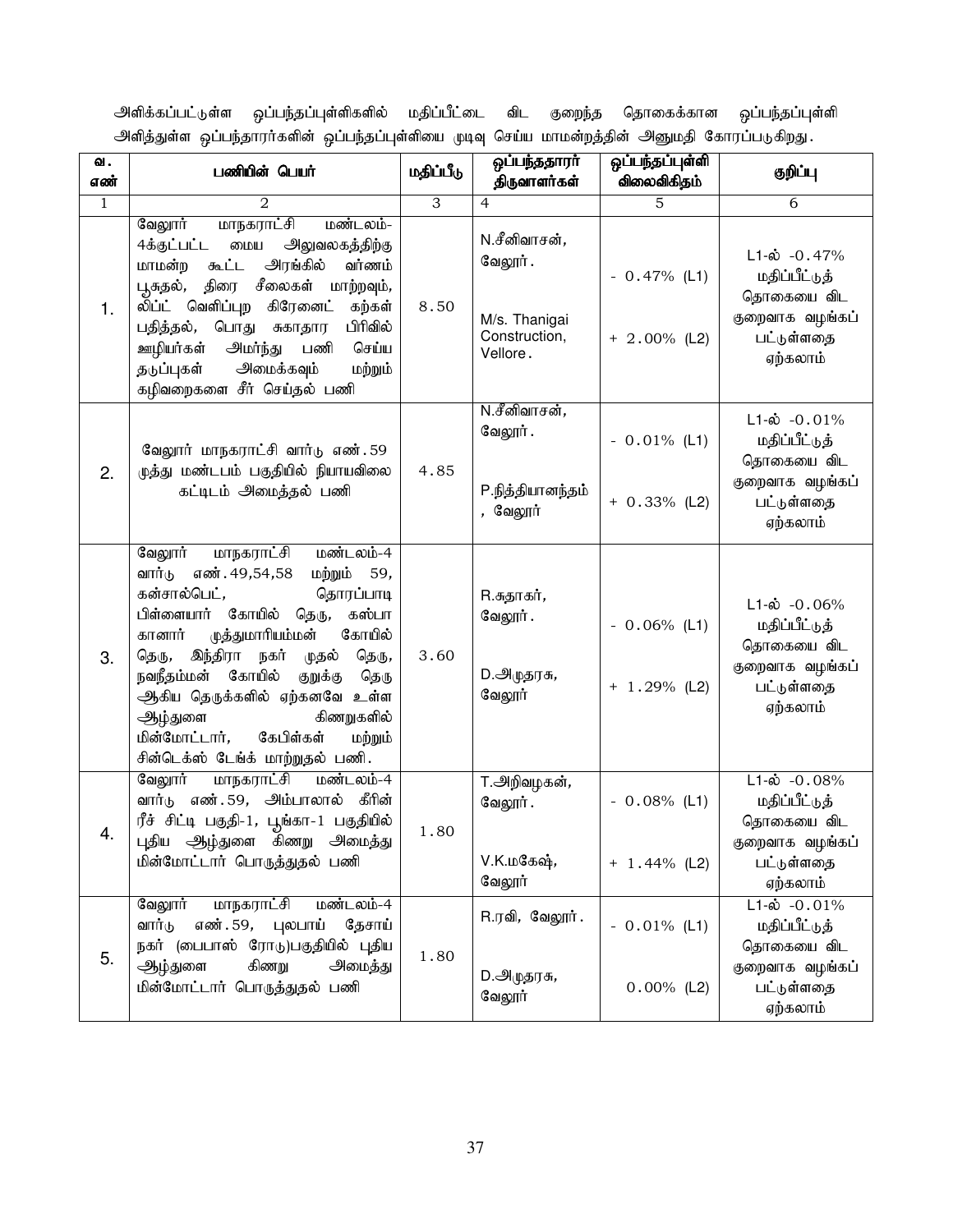|     | மாநகராட்சி<br>வேலூர்<br>மண்டலம்-4        |      | V.K.மகேஷ்,          |                 | $L1 - \dot{\omega}$ - 0.08%  |
|-----|------------------------------------------|------|---------------------|-----------------|------------------------------|
| 6.  | வார்டு எண். 58, ஸ்ரீசாய் நகர் மற்றும்    | 3.60 | வேலூர்.             | $-0.08\%$ (L1)  | மதிப்பீட்டுத்                |
|     | கஸ்பா மணி லேவுட் பகுதியில் புதிய         |      |                     |                 | தொகையை விட                   |
|     | கிணறு<br>ஆழ்துளை<br>அமைத்து              |      |                     |                 | குறைவாக வழங்கப்              |
|     | மின்மோட்டார் பொருத்துதல் பணி             |      | T.அறிவழகன்,         | $+ 1.16\%$ (L2) | பட்டுள்ளதை                   |
|     |                                          |      | வேலூர்              |                 | ஏற்கலாம்                     |
|     | <u>மாநகராட்சி</u><br>மண்டலம்-4<br>வேலூர் |      | K.தேவேந்திரன்,      |                 | $L1-\dot{\omega} - 0.27\%$   |
|     | பேருந்து நிலையம்<br>பகுதியில்<br>புதிய   | 9.70 | வேலூர்.             | $-0.27\%$ (L1)  | மதிப்பீட்டுத்                |
|     | பழதடைந்த<br>சாலைகளுக்கு<br>தார்          |      |                     |                 | தொகையை விட                   |
| 7.  | பேட்ச் ஒர்க் செய்தல் பணி                 |      |                     |                 | குறைவாக வழங்கப்              |
|     |                                          |      | N.ராஜேந்திரன்,      | $+ 3.02\%$ (L2) | பட்டுள்ளதை                   |
|     |                                          |      | வேலூர்              |                 | ஏற்கலாம்                     |
|     | மாநகராட்சி<br>வேலூர்<br>மண்டலம்-4        |      | A.V.விநாயகமூர்த்    |                 | $L1-\dot{\omega}$ -0.10%     |
|     | கீரின்<br>எண். 59 அம்பாலால்<br>வார்டு    |      | தி, வேலூர்.         | $-0.10\%$ (L1)  | மதிப்பீட்டுத்                |
|     | சிட்டி<br>டையாஸ்<br>(பழைய<br>ரோடு)       | 1.70 |                     |                 | தொகையை விட                   |
| 8.  | பகுதயில் புதியதாக மழைநீர் வடிகால்        |      |                     |                 | குறைவாக வழங்கப்              |
|     | மற்றும் சிறுபாலம் அமைத்தல் பணி           |      | A.G.செல்வராஜ்,      | $+ 2.02\%$ (L2) | பட்டுள்ளதை                   |
|     |                                          |      | வேலூர்              |                 | ஏற்கலாம்                     |
|     | வேலூர்<br><u>மாநகராட்சி</u><br>மண்டலம்-4 |      | A.V.விநாயகமூர்த்    |                 | $L1 - \dot{\omega} - 0.24\%$ |
|     | வார்டு எண். 58 வசந்தபுரம் அம்மன்         | 2.50 | தி, வேலூர்.         | $-0.24%$ (L1)   | மதிப்பீட்டுத்                |
| 9.  | நகர் பகுதியில் புதியதாக சிறுபாலம்        |      |                     |                 | தொகையை விட                   |
|     | அமைத்தல் பணி                             |      |                     |                 | குறைவாக வழங்கப்              |
|     |                                          |      | A.G.செல்வராஜ்,      | $+ 0.86\%$ (L2) | பட்டுள்ளதை                   |
|     |                                          |      | வேலூர்              |                 | ஏற்கலாம்                     |
|     | வேலூர்<br>மாநகராட்சி<br>மண்டலம்-4        |      | R.அருள்,            |                 | $L1-\dot{\omega} - 0.02\%$   |
|     | வார்டு எண். 47 சித்தேரி AD காலனி         | 1.70 | வேலூர்.             | $-0.02%$ (L1)   | மதிப்பீட்டுத்                |
| 10. | பகுதியில்<br>அமைந்துள்ள                  |      |                     |                 | தொகையை விட                   |
|     | பொதுகழிப்பிடம் பராமரிப்பு<br>மற்றும்     |      |                     |                 | குறைவாக வழங்கப்              |
|     | மராமத்து பணி செயதல்.                     |      | $V.T.\tau\pi\psi$ , | $+ 0.20\%$ (L2) | பட்டுள்ளதை                   |
|     |                                          |      | வேலூர்              |                 | ஏற்கலாம்                     |
|     | மாநகராட்சி<br>வேலூர்<br>மண்டலம்-4        |      |                     |                 |                              |
|     | எண். 56,<br>கொணவட்டம்<br>வார்டு          | 7.00 |                     |                 |                              |
| 11. | அரசமரத் தெரு, கீழாண்டை தெரு,             |      | A.முகமதுரபி,        |                 | $L1-\dot{\omega}$ -0.05%     |
|     | பிள்ளையார் கோயில் பின்புறம், மதி         |      | வேலூர்.             | $-0.05%$ (L1)   | மதிப்பீட்டுத்                |
|     | 12<br>நகர்<br>மற்றும்<br>14வது<br>தெரு,  |      |                     |                 | தொகையை விட                   |
|     | அப்துல்லா<br>சாகிப்<br>மற்றும்<br>தெரு   |      |                     |                 | குறைவாக வழங்கப்              |
|     | ஜீவரத்தினம் தெரு ஆகிய இடங்களில்          |      | D.அழுதரசு <i>,</i>  | $+ 0.04\%$ (L2) | பட்டுள்ளதை                   |
|     | ஏற்கனவே<br>உள்ள<br>ஆழ்துளை               |      | வேலூர்              |                 | ஏற்கலாம்                     |
|     | கிணறுகளில்<br>மின்மோட்டார்,              |      |                     |                 |                              |
|     | கேபில்கள் மற்றும் சின்டெக்ஸ் டேங்க்      |      |                     |                 |                              |
|     | மாற்றுதல் பணி.                           |      |                     |                 |                              |

மேற்கண்ட பட்டியலில் கண்ட 11 பணிகளுக்கு பெறப்பட்ட ஓப்பந்தப்புள்ளிகளில் மதிப்பிட்டு தொகையை விட குறைந்த தொகைக்கான ஒப்பந்தப்புள்ளிகள் அளித்துள்ள ஓப்பந்ததாரரின் ஓப்பந்தப்புள்ளியை ஏற்க மாமன்றத்தின் அனுமதி வேண்டப்படுகிறது.

### அலுவலக குறிப்பு :

1. மாமன்றத்தின் பார்வைக்கு வைக்கப்பட்டுள்ள இப்பொருள் மாமன்றத்தில் பதிவு செய்யலாம்.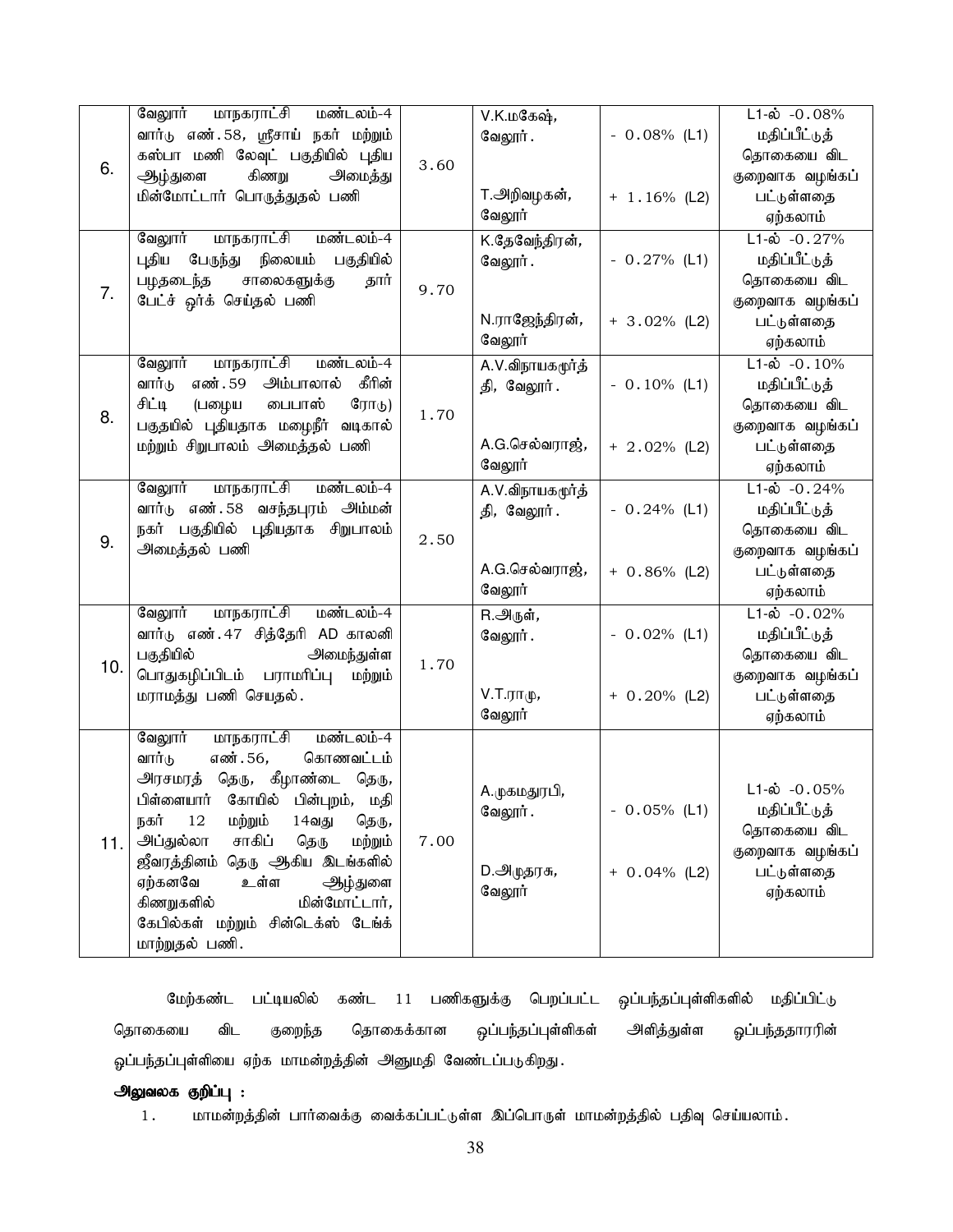- 2 . இப்பணிக்கான செலவினத் தொகையை பொதுநிதி 2019-20- ன் கீழ் செலவு செய்யலாம் .
- 3. BtY]h; khefuhl;rpapy; bghJepjp B 2019-20- d; fPH; xg;ge;jg;g[s;sp Bfhug;gl;l Bkw;fz;l 11 பணிக்கு ஒப்பந்தப்புள்ளி அளித்துள்ள ஒப்பந்ததாரரின் குறைந்த தொகைக்கான (1.L1(- $0.47\%$ ),  $2. L1$ (- $0.01\%$ ),  $3. L1$ (- $0.06\%$ ),  $4. L1$ (- $0.08\%$ ) 5.L1(- $0.01\%$ ),  $6. L1$ (- $0.08\%$ ),  $7. L1$ (- $(0.27\%)$ , $8. L1$ (- $0.10\%)$ , $9. L1$ (- $0.24\%)$ ,  $10. L1$ (- $0.02\%)$ , $11. L1$ (- $0.05\%)$ ) ஓப்பந்தப்புள்ளியை ஏற்க மாமன்றம் அனுமதிக்கலாம்.

(ந.க.எண் 3480/2019/E1)

### தீர்மானம் எண்: 870 – அலுவலகக் குறிப்பு அங்கீகரிக்கப்பட்டது.

 $(44)$  மேலூர் மாநகராட்சி மண்டலம் 4க்குட்பட்ட பகுதிகளில் உள்ள Bov ( Battery Operated Vehicle) பழுதடைந்துள்ளதால் வீடு வீடாக திடக்கழிவு சேகரிக்கும் பணி பாதிக்கப்படுகிறது. எனவே மண்டலம் 4—ல் உள்ள Battery Operated Vehicle- களை குறைந்த விலைப்புள்ளி கோரி பமுதுபார்க்கவும், அதற்குரிய கோராய செலவினம் ரூ.2.00 லட்சம் மாநகராட்சி பொது நிதியிலிருந்து மேற்கொள்ளவும் மாமன்றத்தின் ஒப்புதல் கோரப்படுகி<u>றத</u>ு.

#### <u>அலுவலக குறிப்பு:</u>

- 1) மாமன்றம் ஒப்புதல் அளிக்கலாம்
- 2) 2019−20 ஆம் ஆண்டு பொது நிதியிலிருந்து செலவினம் மேற்கொள்ள ஒப்புதல் அளிக்கலாம்.

#### e.f.v©:181/2019/**H1**

### தீர்மானம் எண்: 871 – அலுவலகக் குறிப்பு அங்கீகரிக்கப்பட்டது.

(45) வேலூர் மாநகராட்சி மண்டலம் 4-ல் உள்ள மூன்று சக்கர சைக்கிள்கள் மிகவும் பழுதடைந்திருப்பதால் வீடு வீடாக கிடக்கமிவ சேகரிக்கும் பணி மிகவம் பாகிக்கப்படுகிறது. எனவே பமுகடைந்துள்ள மூன்று சக்கர சைக்கிள்களை அவசர அவசிவயம் கருதி குறைந்த விலைப்புள்ளி கோரி பழுதுபார்க்கவும் உத்தேச செலவினம் ரூ.2.00 லட்சம் பொது நிதியிலிருந்து மேற்கொள்ளவும் மாமன்றத்தின் ஒப்புதல் கோரப்படுகிறது.

<u>அலுவலக குறிப்பு:</u>

- 1) மாமன்றம் ஒப்புதல் அளிக்கலாம்
- 2) 2019−20 ஆம் ஆண்டு பொது நிதியிலிருந்து செலவினம் மேற்கொள்ள ஒப்புதல் அளிக்கலாம்.

#### <u>ந.க.எண்:181/2019/H1</u>

### தீர்மானம் எண்: 872 – அலுவலகக் குறிப்பு அங்கீகரிக்கப்பட்டது.

(46) கேலூர் மாநகராட்சி மண்டலம்— IV வார்டு எண்-46, இடையன் சாத்துக்குரிய திடக்கழிவு மேலாண்மை நுண் உரமாக்கும் மையத்தில் தற்பொழுது சஙகமம் மகளீா் சுய உதவிக்குழு மூலம் திடக்கழிவு தரம் பிரித்தல் <u>மற்று</u>ம் உரம் தயாரித்தல் பணி செய்யப்பட்டு வருகிறது. சஙகமம் மகளீா் சுய உதவி குழுவுக்கு பதில் ஸ்ரீ பொற்கொடி அம்மன் மகளீா் சுய உதவிக்குழு மூலம் பணி மேற்கொள்ள மாமன்றத்தின் ஒப்புதல் கோரப்படுகிறது.

#### <u>அலுவலக குறிப்பு:</u>

மாமன்றம் ஒப்புதல் அளிக்கலாம்

e.f.v©:9312/2014/**H1-Z4** தீர்மானம் எண்: 873 – அலுவலகக் குறிப்பு அங்கீகரிக்கப்பட்டது.